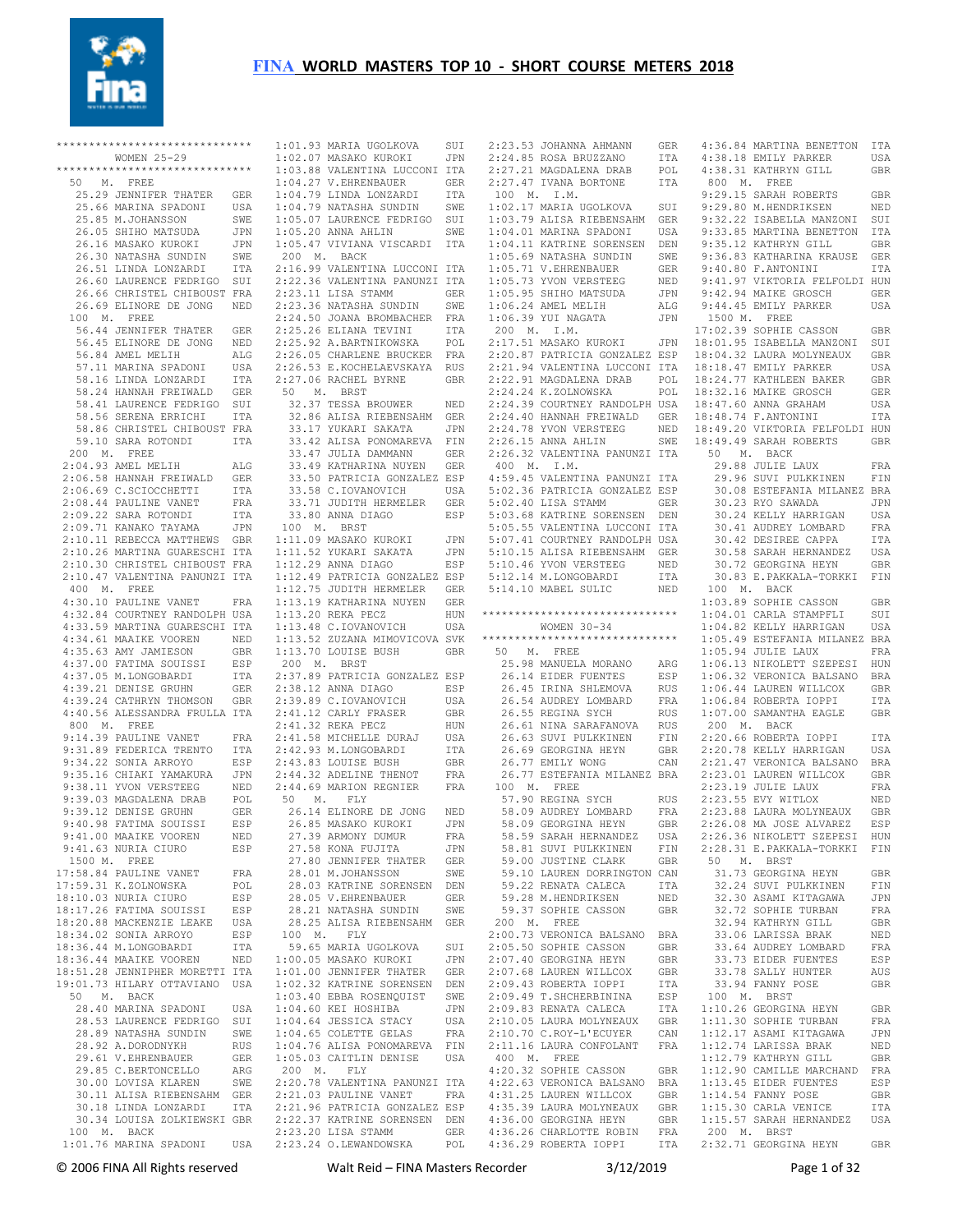

 $2:36.05$  KATHRYN GILL 2:36.52 CAMILLE MARCHAND FRA 2:41.07 CARLA VENICE ITA 2:41.43 LARISSA BRAK NED 2:42.63 MARISSA CLAPP USA 2:43.75 DENISE LETENDRE USA 2:44.09 ALESSIA VIRGILIO ITA 2:44.13 M.BONETTI ITA 2:44.78 FIONA KING GBR 50 M. FLY 28.19 IRINA SHLEMOVA RUS 28.36 SOPHIE TURBAN FRA 28.41 ESTEFANIA MILANEZ BRA 1:00.04 MARI AARI FIN 28.81 GEORGINA HEYN GBR 28.94 MARIA SALAS ARG 29.01 REGINA SYCH RUS 29.09 SAYO TSUCHIYA JPN 29.16 SARAH HERNANDEZ USA 29.24 LINDA LUND TIETZE DEN 29.40 NINA SARAFANOVA RUS 100 M. FLY 1:02.72 VERONICA BALSANO BRA 1:02.94 SOPHIE TURBAN FRA 1:03.54 SARAH HERNANDEZ USA 1:03.86 ANNA POLYAKOVA RUS  $1 \cdot 04$  36 T BENISON CAN 1:04.61 T.SHCHERBININA ESP 1:04.94 SAYO TSUCHIYA JPN 1:05.13 CARLA STAMPFLI SUI 1:05.90 JUSTINE CLARK GBR 1:06.11 STEFANIA LO SICCO ITA 200 M. FLY 2:18.41 VERONICA BALSANO BRA 2:20.53 T.BENISON CAN 2:23.36 MAREN SPIETZACK GER 2:24.63 VIKTORIA FELFOLDI HUN 2:25.29 M.HENDRIKSEN NED 2:26.06 T.SHCHERBININA ESP 2:26.46 ANNA SPIETZACK GER 2:28.35 ELISA MAMMI ITA 2:28.46 HAYLEY DAVIS GBR 2:29.47 GEORGINA HEYN GBR 100 M. I.M. 1:03.96 SOPHIE TURBAN FRA 1:04.05 ASAMI KITAGAWA JPN 1:04.73 MANUELA MORANO ARG 1:05.32 AUDREY LOMBARD FRA 1:05.79 GEORGINA HEYN GBR 1:06.85 SARAH HERNANDEZ USA 1:07.50 VERONICA BALSANO BRA 1:07.51 CAITLIN BERRY CAN 1:07.76 LAUREN DORRINGTON CAN 1:07.94 M.HENDRIKSEN NED 200 M. I.M. 2:19.75 VERONICA BALSANO BRA 2:21.37 ASAMI KITAGAWA JPN<br>2·22.15 SOPHIE CASSON GBR  $2:22.15$  SOPHIE CASSON 2:24.15 GEORGINA HEYN GBR 2:24.58 MAREN SPIETZACK GER 2:25.04 DESIREE CAPPA ITA 2:25.62 ROBERTA IOPPI ITA<br>2:25.65 ANNA SPIETZACK GER 2:25.65 ANNA SPIETZACK 2:26.59 LAURA MOLYNEAUX GBR 2:26.97 CAMILLE MARCHAND FRA 400 M. I.M. 4:58.66 MAREN SPIETZACK GER 5:03.27 M.HENDRIKSEN NED 5:05.66 ROBERTA IOPPI ITA 5:06.68 LAURA MOLYNEAUX GBR 5:11.60 LAURA CONFOLANT FRA 5:12.83 T.SHCHERBININA ESP 5:13.49 GEORGINA HEYN GBR 5:14.14 VIKTORIA FELFOLDI HUN<br>5:15.30 CARLY CERMAK CAN  $5:15.30$  CARLY CERMAK 5:15.30 CAMILLE MARCHAND FRA \*\*\*\*\*\*\*\*\*\*\*\*\*\*\*\*\*\*\*\*\*\*\*\*\*\*\*\*\*\* WOMEN 35-39 \*\*\*\*\*\*\*\*\*\*\*\*\*\*\*\*\*\*\*\*\*\*\*\*\*\*\*\*\*\* 50 M. FREE 26.11 CLAIRE VILSHED SWE 26.37 OLESSIA BOUROVA ITA 1:08.19 ELIZABETH GODFREY GBR

 26.42 E.CHAMBON-PHARR FRA 26.88 NICOLE HEIDEMANN GER 27.18 CARLA KING GBR 27.24 GIUSEPPA ZIZZO ITA 27.30 VERA HOYER GER 27.31 THILDE VICTOR RSA 27.33 DOREEN LOWE GER 27.41 ROOSA SANTTI FIN 100 M. FREE<br>57.84 MARIETTA UHLE 57.84 MARIETTA UHLE GER 59.75 KATJA OTTO GER 59.92 AIMEE RAMM GBR 1:00.07 GIUSEPPA ZIZZO ITA 1:00.49 MOLLIE GROVER USA 1:00.51 DELIA BADOUX NED 1:00.59 DOREEN LOWE GER 1:00.70 VERA HOYER GER 1:00.72 CAROLINE SAXBY AUS 200 M. FREE 2:06.68 E.CHAMBON-PHARR FRA 2:08.97 EMMA WILLS GBR 2:11.95 DELIA BADOUX NED 2:12.77 GABRIELA KOSTKOVA CZE 2:13.21 MARI AARI FIN 2:13.62 JULIE DUCROCQ FRA 2:13.70 AIMEE RAMM GBR 2:14.03 KATJA OTTO GER 2:15.20 LAURE KEARNS GBR<br>2:15.43 VERA HOYER GER  $2:15.43$  VERA HOYER 400 M. FREE 4:28.23 EMMA WILLS GBR 4:30.16 E.CHAMBON-PHARR FRA 4:36.09 ASHLEY WHITNEY USA 4:38.98 JO MITCHINSON GBR 4:41.04 GAIA PERACCA ITA 4:41.15 ROBERTA MAGGIONI ITA 4:42.72 LAURE KEARNS GBR 4:43.07 ELISA BATTISTONI ITA 4:44.84 SAYAKA AZUMA JPN 4:46.29 DELIA BADOUX 800 M. FREE 9:14.70 EMMA WILLS GBR 9:15.77 E.CHAMBON-PHARR FRA 9:39.19 ROBERTA MAGGIONI ITA 9:42.27 GAIA PERACCA ITA 9:44.21 LAURE KEARNS GBR 9:49.36 SAYAKA AZUMA JPN 9:50.16 LUCIA BUSSOTTI TTA 9:50.66 FRIMERMAN-BERGQUI USA 9:57.27 S.VAERNEWYCK BEL 10:01.00 SOFIA PERSSON SWE 1500 M. FREE 17:26.96 EMMA WILLS GBR 18:26.98 JO MITCHINSON GBR 18:33.76 FRIMERMAN-BERGQUI USA 19:05.19 MIREIA GOMEZ ESP 19:10.60 H.TARASEWICZ GBR 19:16.92 JENNIFER GARDINER CAN 19:33.37 ANNE HAUGAN NOR 19:43.29 VALENTINA LUGANO ITA 19:43.80 V.SCENDRATE ITA 19:55.63 PAMELA CREPALDI ITA 50 M. BACK 29.94 ALISON LAMARE FRA 30.31 CLAIRE VILSHED SWE 30.89 NICOLE HEIDEMANN GER 30.95 ALENA NYVLTOVA CZE 31.11 DIANA VALENTINI ARG 31.16 YOSHIMI YOSHIMURA JPN 31.27 MARION BRAGARD FRA 31.32 E.CHAMBON-PHARR FRA 31.35 ROOSA SANTTI FIN 31.37 MEGAN MELGAARD USA 100 M. BACK 1:06.60 MEGAN MELGAARD USA 1:06.83 S.SAINT-MICHEL FRA 1:07.19 YOSHIMI YOSHIMURA JPN 1:07.28 MARION BRAGARD FRA 1:07.62 DIANA VALENTINI ARG 1:07.67 MOLLIE GROVER USA

1:08.30 TANIA GIACHINI  $1:08.48$  SARA SHEPHERD  $1:08.49$  REBECCA NEWSON 200 M. BACK 2:22.59 E.CHAMBON-PHARR FRA 2:24.40 MARION BRAGARD FRA 2:24.96 ELISA BATTISTONI ITA 2:26.02 CAROLINE SAXBY AUS<br>2:26.13 S.SAINT-MICHEL FRA 2:26.13 S.SAINT-MICHEL 2:27.17 YOSHIMI YOSHIMURA JPN 2:29.26 MOLLIE GROVER USA 2:29.29 MACHIKO IWASHITA JPN 2:29.50 SUSAN PRZYWARA GER<br>2:29.66 TANIA GIACHINI ITA  $2.29.66$  TANIA GIACHINI 50 M. BRST 31.66 NICOLE HEIDEMANN GER 32.65 N.VINOKURENKOVA RUS 33.21 JULIA VENDEVILLE FRA 33.52 EBBA NYBERG SWE 33.84 ISABEL FIGUEIRA POR 34.16 CARLA KING GBR 34.39 MARIA LEHTO FIN 34.52 J.GOLEBIOWSKA POL 34.54 ANDREA SMYCEK GER 34.59 CLAIRE ROLT RSA 100 M. BRST 1:09.07 NICOLE HEIDEMANN GER 1:11.65 N.VINOKURENKOVA RUS 1:12.87 JULIA VENDEVILLE FRA 1:13.87 SATSUKI HIRUKAWA JPN 1:14.10 KJERSTI HERNAES NOR 1:14.91 ISABEL FIGUEIRA POR  $1:15.08$  CAROLINE CAZAL 1:15.12 CLAIRE ROLT RSA  $1:15.72$  ANDREA SMYCEK 1:16.11 NICOLETA COICA 200 M. BRST 2:37.09 KJERSTI HERNAES NOR 2:38.93 N.VINOKURENKOVA RUS 2:43.49 SATSUKI HIRUKAWA JPN 2:45.20 CLAIRE ROLT RSA<br>2:45.96 CAROLINE CAZAL FRA 2:45.96 CAROLINE CAZAL 2:48.69 NICOLETA COICA ITA 2:50.00 LAURA BADOUX NED 2:50.10 VERONIKA TOLGYESI HUN 50 M. FLY 28.44 MARIETTA UHLE GER  $29.39$  ROOSA SANTTI 29.43 E.VUCINICH 29.64 NICOLE HEIDEMANN GER<br>29.68 J.GOLEBIOWSKA POL 29.68 J.GOLEBIOWSKA POL 29.71 O.BOUROVA ITA 29.72 ANNA DUDA POL 100 M. FLY 1:03.77 NICOLE HEIDEMANN GER 1:04.95 MARIETTA UHLE GER 1:05.85 E.RAVIER BEL<br>1:05.94 GABRIELA KOSTKOVA CZE 1:06.18 LUCY LLOYD-ROACH GBR 1:06.27 MARI AARI FIN  $1:06.58$  S.SAINT-MICHEL 1:06.66 J.GOLEBIOWSKA POL 1:06.67 DOREEN LOWE GER 1:06.67 DOREEN LOWE GER<br>1:06.75 O.BOUROVA ITA 200 M. FLY 2:25.89 ILDIKO SZEKELY USA 2:27.50 LUCY LLOYD-ROACH GBR 2:29.24 E.RAVIER BEL<br>2:32.31 S.SAINT-MICHEL FRA  $2:32.31$  S.SAINT-MICHEL 2:33.51 MARI AARI FIN 2:34.46 ROOS VAN ESCH NED 2:35.91 H.TARASEWICZ GBR<br>2:36.61 REBECCA NEWSON GBR 2:36.61 REBECCA NEWSON 2:37.33 VERONIKA TOLGYESI HUN 2:37.46 S.VAERNEWYCK BEL 100 M. I.M.

 2:50.42 RACHEL STEPHAN FRA 2:50.56 PAULINE LESBORDES FRA 27.68 FANNI ASZTALOS HUN 100 M. FREE 28.76 MABI TSUKIOKA JPN 29.18 GABRIELA KOSTKOVA CZE 59.68 KARINE BILSKI FRA 59.90 FRAUKE LABARRE GER 29.37 ALISON LAMARE FRA 59.96 KATIE GLENN USA 1:00.19 FLEUR PARKER GBR 1:06.18 NICOLE HEIDEMANN GER 9:44.20 CERI EDWARDS GBR 1:07.03 MARI AARI FIN 1:07.32 J.GOLEBIOWSKA POL 1:07.38 LISA SHAMI GER 1:07.76 CLAIRE VILSHED SWE 1:08.12 LUCIE ZABCIKOVA CZE 1:08.52 DELIA BADOUX NED 1:08.59 MABI TSUKIOKA JPN 1:08.63 MARION BRAGARD FRA 1:08.86 NICOLETA COICA ITA 200 M. I.M. 2:20.63 N.VINOKURENKOVA RUS 2:26.67 MARI AARI FIN 2:28.02 E.CHAMBON-PHARR FRA 2:28.83 MARIETTA UHLE GER 2:28.97 LAURE KEARNS GBR 2:29.37 NICOLETA COICA ITA 2:29.86 EMMA WILLS GBR 2:30.37 SUSAN PRZYWARA GER 2:30.40 KATJA OTTO GER 2:30.79 JULIA VENDEVILLE FRA 400 M. I.M. 5:00.31 N.VINOKURENKOVA RUS 5:15.43 S.SAINT-MICHEL FRA 5:18.22 ILDIKO SZEKELY USA 5:20.42 LAURE KEARNS GBR 5:22.59 SATSUKI HIRUKAWA JPN 5:22.65 YUREMA REQUENA ESP 5:25.12 ANN WANTER BEL 5:25.27 S.VAERNEWYCK BEL 5:28.27 LUCIA BUSSOTTI ITA 5:29.89 NADYA PUTTER NED \*\*\*\*\*\*\*\*\*\*\*\*\*\*\*\*\*\*\*\*\*\*\*\*\*\*\*\*\*\* WOMEN 40-44 GER \*\*\*\*\*\*\*\*\*\*\*\*\*\*\*\*\*\*\*\*\*\* 50 M. FREE 26.66 SOPHIA SKOU DEN 26.91 EKATERINA YUDINA RUS 26.95 LYUDMILA GRAUR RUS 27.00 RAAKEL LUOTO FIN 27.22 FLEUR PARKER GBR 27.30 R.CRESCENTINI ITA 27.60 MA DEL MAR SERRA ESP 27.63 SUSAN TEALE GBR 27.68 KERRY LINDAUER USA 58.73 RAAKEL LUOTO FIN 59.21 R.CRESCENTINI ITA USA 1:00.37 CRISTINA FRANCONE ITA 1:00.57 KERRY LINDAUER USA 1:00.67 DAWN PALMER GBR 1:00.85 MARIA GARRONE ARG 200 M. FREE 2:07.37 KATIE GLENN USA 2:10.95 CINDY BERTELINK CAN 2:11.57 S.LANDSMANNOVA CZE 2:12.44 M.D'AMBOISE CAN 2:12.81 FLEUR PARKER GBR 2:13.54 DAWN PALMER GBR 2:14.60 CRISTINA FRANCONE ITA 2:15.35 CERI EDWARDS GBR 2:15.45 A.REKOWSKI GER 2:15.61 M.FUGLESTVEIT NOR 400 M. FREE 4:37.14 KATIE GLENN USA 4:37.98 S.LANDSMANNOVA CZE 4:43.24 CERI EDWARDS GBR 4:46.61 JESSICA WOODDISSE GBR 4:46.77 A.REKOWSKI GER 4:48.79 HITOMI MATSUDA JPN 4:49.48 CRISTINA FRANCONE ITA 4:50.48 ELISABETTA NERVI ITA 4:52.55 STACEY BRUCE USA 4:53.12 RINA SETOGUCHI JPN 800 M. FREE 9:43.01 GAIA NALDINI ITA

© 2006 FINA All Rights reserved Walt Reid – FINA Masters Recorder 3/12/2019 Page 2 of 32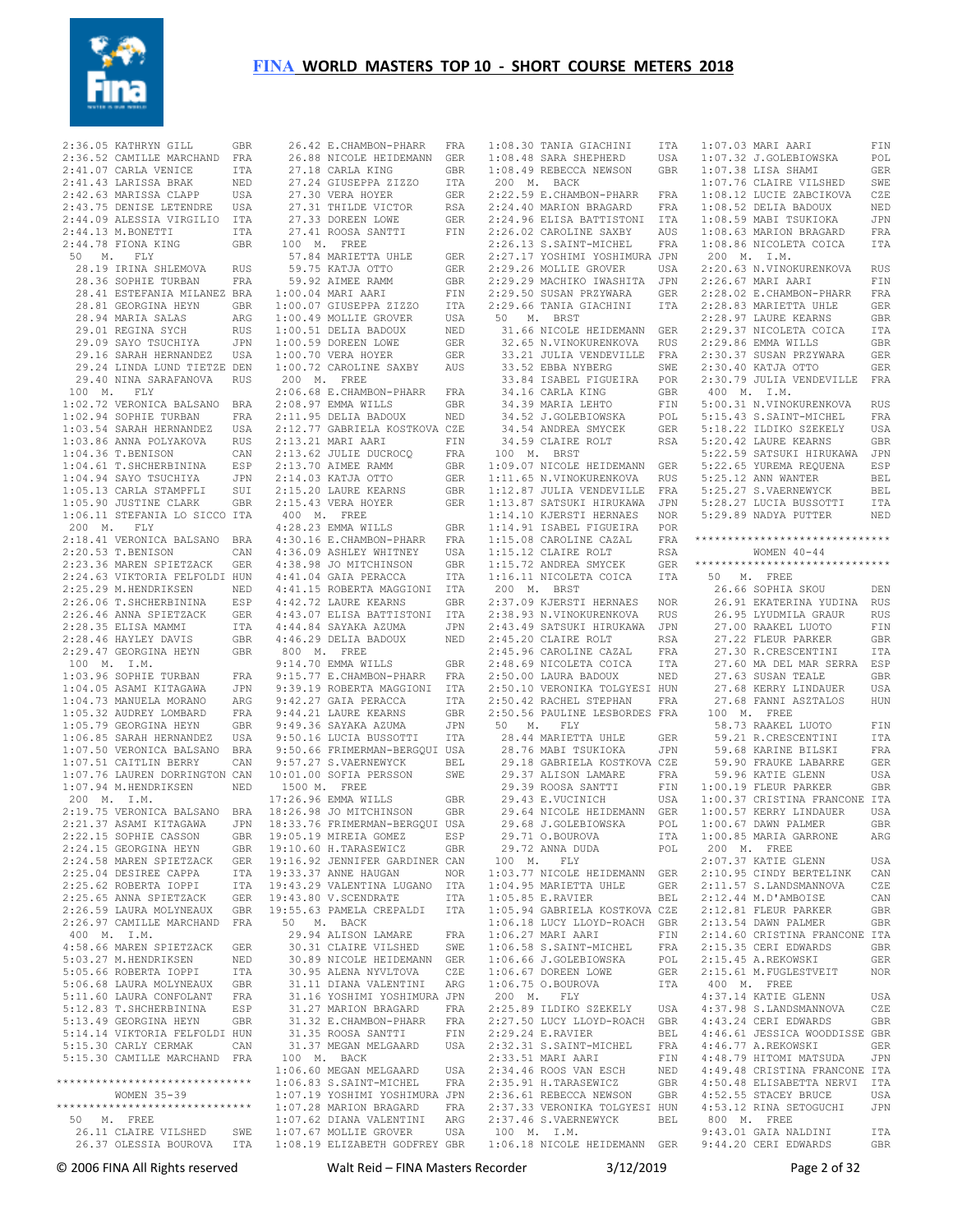

 9:54.22 M.D'AMBOISE CAN 9:55.99 JESSICA VISO MEX  $10 \cdot 02$  19 STACEY BRUCE 10:03.77 CECY COHEN AMKIE MEX 10:05.11 RINA SETOGUCHI JPN 10:07.00 A.REKOWSKI GER 10:07.21 LARYSA WASSMANN GER 10:09.30 EVE MAIDENBERG USA 1500 M. FREE 18:42.82 CERI EDWARDS GBR 18:50.13 STACEY BRUCE USA 19:06.05 REBECCA ATEN USA 19:13.13 J.HALGREN USA 19:36.69 DEBORA SOMMAZZI ITA 19:36.86 LISELOTTE JOLING NED 19:44.19 VANESSA BOUISSET FRA 19:44.82 KEIKO OMURA JPN 19:49.09 COLLEEN WAHLSTROM USA 19:50.70 LAURA VOLPI ITA 50 M. BACK 29.11 RAAKEL LUOTO FIN 30.95 KARINE BILSKI FRA 31.03 C.J-SPONSELLER SWE 31.99 NAHOMI SHIRATA JPN 32.25 MARIA GARRONE ARG 32.43 KATIE NIMMO GBR 32.55 KATIE GRIER USA 32.58 KERRY LINDAUER USA 32.61 SANDRA KAZIKOVA CZE 100 M. BACK 1:03.22 RAAKEL LUOTO FIN 1:04.47 KANA MORIHISA JPN 1:06.21 C.J-SPONSELLER SWE 1:08.02 KARINE BILSKI FRA 1:09.57 KERRY LINDAUER USA 1:10.25 CHRIS WIEGAND GER 1:10.44 F.HORNSCHUH GER 1:10.87 CERI EDWARDS GBR 1:11.03 KATJA TROSIEN GER<br>1:11.10 HELEN BARRISON GBR 1:11.10 HELEN BARRISON GBR 200 M. BACK 2:17.28 KANA MORIHISA JPN 2:23.57 C.J-SPONSELLER SWE 2:33.55 MITSUKO AZEYANAGI JPN 2:34.11 ROBERTA MORI ITA 2:34.43 HELEN BARRISON GBR 2:34.95 R.PREVITERA ITA 2:35.61 CLIZIA BORRELLO ITA 2:36.51 A.REKOWSKI GER 2:37.25 PERRY-ANN CADIZ RSA 2:37.33 JULIE RODDIN USA 50 M. BRST 32.16 KATIE GLENN USA 33.32 R.CRESCENTINI ITA 34.01 KANA MORIHISA JPN<br>34.27 LAETITIA DUBOIS FRA 34.27 LAETITIA DUBOIS FRA 34.78 BEATRICE ORSONI FRA 34.96 CASEY KEIBER USA 35.06 NANA IWAI JPN 35.13 CINDY BERTELINK CAN 35.26 KYLA STEENHART NZL 35.29 CLARE WILKINSON GBR 100 M. BRST 1:11.33 KATIE GLENN USA 1:11.00 NAILL 022....<br>1:14.94 SATU RAHKONEN FIN 1:15.11 RAAKEL LUOTO FIN 1:15.65 LAETITIA DUBOIS FRA  $1:16.16$  A.RIISER 1:16.20 KYLA STEENHART NZL<br>1·17.02 R.CRESCENTINI ITA 1:17.02 R.CRESCENTINI 1:17.22 CLARE WILKINSON GBR 1:17.63 CHIARA LUI ITA 1:17.96 ANNA JENSEN SWE 200 M. BRST 2:37.59 KATIE GLENN USA 2:42.32 HITOMI MATSUDA JPN 2:42.45 CAROLINA BENEYTO ESP 2:44.52 SATU RAHKONEN FIN 2:45.48 LAETITIA DUBOIS FRA 2:48.12 CHIARA LUI ITA

 30.34 KANA MORIHISA JPN 1:06.15 ANTJE AUHL GER 2:48.55 KYLA STEENHART NZL 27.84 ARMELLE MEYER FRA 2:49.00 AYAKA MIURA JPN 2:51.57 R.CRESCENTINI ITA 2:52.63 CLARE WILKINSON GBR 50 M. FLY 28.74 R.CRESCENTINI ITA 28.91 SOPHIA SKOU DEN 29.44 O.POZDNYAKOVA 29.52 ANTJE AUHL GER 29.55 E.BELLINGER GBR 29.58 SUSANA GOMES POR 29.70 GILLIAN O'MARA AUS 29.73 YUDINA EKATERINA RUS 29.90 MARIA GARRONE ARG 29.91 SANDRA KAZIKOVA CZE 100 M. FLY 1:03.81 SOPHIA SKOU DEN<br>1:04.66 -- 1:04.60 FRAUKE LABARRE GER 1:05.15 ERIN MORO USA 1:05.23 CINDY BERTELINK CAN 1:05.33 E.BELLINGER GBR 1:06.12 CYNTHIA LEWIS USA 1:06.17 R.CRESCENTINI ITA 1:06.46 GILLIAN O'MARA AUS 1:07.05 SUSANA GOMES POR 200 M. FLY 2:24.13 L. CARVALHO AUS 2:24.17 SOPHIA SKOU DEN 2:28.15 VALERIA DAMIANI ITA 2:28.30 KINCSO VENCZEL HUN  $2 \cdot 28$  78 ERIN MORO UISA 2:30.72 E.BELLINGER GBR 2:32.73 M.FUGLESTVEIT NOR 2:35.33 CLAUDIA NUNEZ ARG 2:37.75 SATU RAHKONEN FIN 2:37.88 JESSICA WOODDISSE GBR 100 M. I.M. 1:04.76 RAAKEL LUOTO FIN 1:06.23 CYNTHIA LEWIS USA 1:06.49 KANA MORIHISA JPN 1:06.97 HITOMI MATSUDA JPN 1:07.04 KATIE GLENN USA 1:08.94 MA DEL MAR SERRA ESP 1:09.12 LILLA ASZTALOS HUN 1:09.31 DAWN PALMER GBR 1:09.36 R.CRESCENTINI ITA 1:09.37 LAETITIA DUBOIS FRA 200 M. I.M.  $2.25.97$  KANA MORTHISA 2:26.02 HITOMI MATSUDA JPN 2:27.13 CINDY BERTELINK CAN 2:27.90 SATU RAHKONEN FIN 2:28.43 C.J-SPONSELLER SWE 2:28.44 FRAUKE LABARRE GER<br>2:30.13 SUSANA GOMES POR  $2:30.13$  SUSANA GOMES 2:30.48 CHRIS WIEGAND GER 2:31.06 DAWN PALMER GBR 2:32.49 PATRIZIA BORIO ITA 400 M. I.M. 5:13.55 KANA MORIHISA JPN 5:13.57 CAROLINA BENEYTO ESP 5:14.50 SATU RAHKONEN FIN 5:16.60 HITOMI MATSUDA JPN 5:21.41 FRANZISKA FLECK GER 5:21.79 DELPHINE DE FARIA FRA 5:31.78 LILLA ASZTALOS HUN 5:34.00 CLAUDIA NUNEZ ARG 5:35.16 A.RIISER NOR 5:36.93 MARIT BOHM GER \*\*\*\*\*\*\*\*\*\*\*\*\*\*\*\*\*\*\*\*\*\*\*\*\*\*\*\*\*\* WOMEN 45-49 \*\*\*\*\*\*\*\*\*\*\*\*\*\*\*\*\*\*\*\*\*\*\*\*\*\*\*\*\*\* 50 M. FREE 26.29 ERIKA BRAUN USA<br>26.29 ERIKA BRAUN USA<br>27.09 ANDREA KUTT 27.09 ANDREA KUTZ GER 27.21 LOPEZ FERNANDEZ ESP 27.58 MICHELLE WARE GBR 27.63 MALIN NILSSON SWE 27.68 ELENA BABIKOVA RUS 27.76 PAILAN JOURY FRA FRA 2:30.35 MIYUKI SATO

 28.11 MONICA SORO ITA 28.17 A-L VILHELMSSON SWE 2:33.62 PETRA LANG AUT 100 M. FREE 57.89 ERIKA BRAUN USA 1:00.15 MONICA SORO ITA 1:00.19 MICHELLE WARE GBR 1:00.69 BARBARA KEHBEIN GER 1:00.90 ANDREA KUTZ GER 1:01.51 SARAH FARRELLY IRL 1:01.64 ELENA BABIKOVA RUS 1:01.88 HIDEKO MAKINO JPN 1:02.08 MALIN NILSSON SWE 1:02.20 YURIKO IKEDA JPN 200 M. FREE 2:11.84 KIRSTEN CAMERON AUS 2:12.17 MONICA SORO ITA 2:15.15 HIDEKO MAKINO JPN 2:15.37 CINTA VILANOVA BSP<br>2:15.68 ALISON ZAMANIAN USA  $2 \cdot 15$  68 ALISON ZAMANIAN 2:15:00 ALLEADER LATTY GBR  $2:17.57$  VALESCA CRUZ  $2:17.59$  DIANA CORREA  $2:17.60$  JOANNA CORBEN 2:17.83 HELEN SADLER GBR 400 M. FREE 4:35.00 KIRSTEN CAMERON AUS 4:47.09 BARBARA KEHBEIN GER 4:47.22 NICOLA LATTY GBR 4:49.50 DIANA SZOKOL HUN 4:50.13 JOANNA CORBEN 4:50.49 VALESCA CRUZ BRA 4:50.54 HELEN SADLER GBR 4:51.24 ULRIKA THUNE SWE 4:52.09 SILVIA D'AGOSTINO ITA 4:52.63 CINTA VILANOVA ESP 2:48.33 IRINA MERZLIKINA RUS 2:49.91 SABINA VITALONI ITA 800 M. FREE 9:31.81 KIRSTEN CAMERON AUS 10:01.30 ULRIKA THUNE SWE 10:03.20 GRITH SIGSGAARD NED 10:07.24 RAFFAELA FALCO ITA 10:07.58 AMELIA FOX USA 10:09.11 JOSEPHINE VARNEY AUS 10:00.11 00021....<br>10:10.16 T.TEDESCHINI ITA 10:12.61 BARBARA GRILLO ITA 10:13.70 ELEONORA FERRANDO ITA 10:14.19 MICHELA D'AMICO ITA 1500 M. FREE 18:07.84 KIRSTEN CAMERON AUS JPN 19:23.28 BARBARA GRILLO ITA<br>JPN 19:23.51 T.TEDESCHINI ITA 19:23.51 T.TEDESCHINI 19:29.04 M.GOMARIZ ESP 19:35.21 MICHELA D'AMICO 19:38.73 ALISON HAYDEN USA GER 19:44.46 O.BRONITSKAYA 19:44.74 JANET MCLEAN GBR 19:47.73 JACQUI RUSSELL AUS 19:48.33 FUMIE HONMA JPN 50 M. BACK 30.82 MICHELLE WARE GBR<br>30.96 ANDREA KUTZ GER<br>31.15 ERIKA BRAUN USA 30.96 ANDREA KUTZ 31.15 ERIKA BRAUN مادة المسينية<br>31.18 GISELI PEREIRA - BRA<br>31.21 VUDTEO TERRA 31.21 YURIKO IKEDA JPN 32.04 MONICA SORO ITA 32.44 JOANNA CORBEN GBR 32.45 SYLVIE ALLERY 32.62 YULIYA FROLOVA RUS 32.74 MIYUKI MATSUMOTO JPN 100 M. BACK 1:05.76 JOANNA CORBEN GBR<br>1:07.39 GISELI PEREIRA BRA ----.<br>1:07.39 GISELI PEREIRA - BRA<br>1:07.55 ERIKA BRAUN - USA  $1:07.55$  ERIKA BRAUN 1:08.16 YURIKO IKEDA JPN<br>1·08.50 ANDREA KUTZ GER  $1:08.50$  ANDREA KUTZ 1:09.10 MICHELLE WARE GBR 1:09.75 SYLVIE ALLERY FRA 1:10.27 MIYUKI SATO JPN 1:10.36 AUDREY MUGNIER 1:10.87 MONICA SORO ITA 200 M. BACK 2:23.45 JOANNA CORBEN GBR 1:10.05 IRINA MERZLIKINA RUS

 2:33.01 ALISON ZAMANIAN USA 2:36.76 GISELI PEREIRA BRA 2:37.09 E.KLAARBERGEN-KLE NED 2:37.12 T.TEDESCHINI ITA 2:37.65 MONIKA BALLA HUN 2:37.97 NINA WAHLBERG SWE 2:38.54 PAILAN JOURY FRA 50 M. BRST 33.85 HELEN GORMAN GBR 34.10 TRINA SCHAETZ USA 34.92 ERIKA BRAUN USA 35.21 A-L VILHELMSSON SWE 35.34 SABINA VITALONI ITA 35.42 M.GOELEMA-KOEK NED 35.56 HIDEKO MAKINO JPN 35.71 LUCY RYAN GBR 35.75 MONICA SORO ITA 36.20 V.SCHLESINGER GER 100 M. BRST BRA 1:13.45 HELEN GORMAN GBR 1:16.39 HIDEKO MAKINO JPN 1:16.76 LUCY RYAN GBR 1:17.65 SABINA VITALONI ITA 1:18.25 IRINA MERZLIKINA RUS 1:18.44 BARBARA KEHBEIN GER 1:18.46 A-L VILHELMSSON SWE 1:19.44 LINDA VISSER USA 1:19.81 TRINA SCHAETZ USA 1:19.91 KEIKO OKAMOTO JPN 200 M. BRST 2:40.46 HELEN GORMAN GBR 2:48.18 LUCY RYAN GBR<br>2:48.33 TRINA MERZLIKINA RUS 2:51.57 NAOMI KOTERA JPN 2:52.11 KEIKO OKAMOTO JPN 2:52.49 LINDA VISSER USA 2:53.72 LISA BLACKBURN USA 2:54.19 EMI KAGAYA JPN 2:55.26 EUNICE NISHIMURA BRA 50 M. FLY 28.66 ERIKA BRAUN USA 28.69 YURIKO IKEDA JPN 29.71 MICHELLE WARE GBR 29.91 MONTCA SORO ITTA 30.33 DEBBIE YOUNGER CAN 30.42 SU OLTNER SWE 30.61 SARAH FARRELLY IRL 30.67 KEIKO NAGAYA JPN 30.75 ANDREA KUTZ GER 30.80 IRINA MERZLIKINA RUS 100 M. FLY 1:04.79 YURIKO IKEDA JPN 1:07.46 DEBBIE YOUNGER CAN 1:07.98 MONICA SORO ITA 1:08.13 BARBARA KEHBEIN GER 1:08.27 MICHELLE WARE GBR 1:09.47 C.GUIDI-SWAN CAN 1:09.73 M.SCIBIOREK POL 1:10.11 VALESCA CRUZ BRA<br>1:10 27 CARMELLE GUIDI CAN 1:10.27 CARMELLE GUIDI 1:10.37 ALISON ZAMANIAN USA 200 M. FLY 2:30.31 DEBBIE YOUNGER CAN 2:34.58 NICOLA LATTY GBR 2:35.94 C.GUIDI-SWAN CAN 2:36.75 JANET MCLEAN GBR 2:37.08 YURIKO IKEDA JPN 2:37.30 DIANA CORREA PAR 2:39.74 JOSEPHINE VARNEY AUS 2:42.36 VALERIE BELLEGO FRA 2:42.49 JOANA ARANTES POR 2:43.68 ELEONORA FERRANDO ITA 100 M. I.M. 1:06.22 ERIKA BRAUN USA 1:08.87 HELEN GORMAN GBR FRA 1:08.88 HIDEKO MAKINO JPN 1:09.21 MONTCA SORO TTA 1:09.95 ANDREA KUTZ GER 1:10.19 BARBARA KEHBEIN GER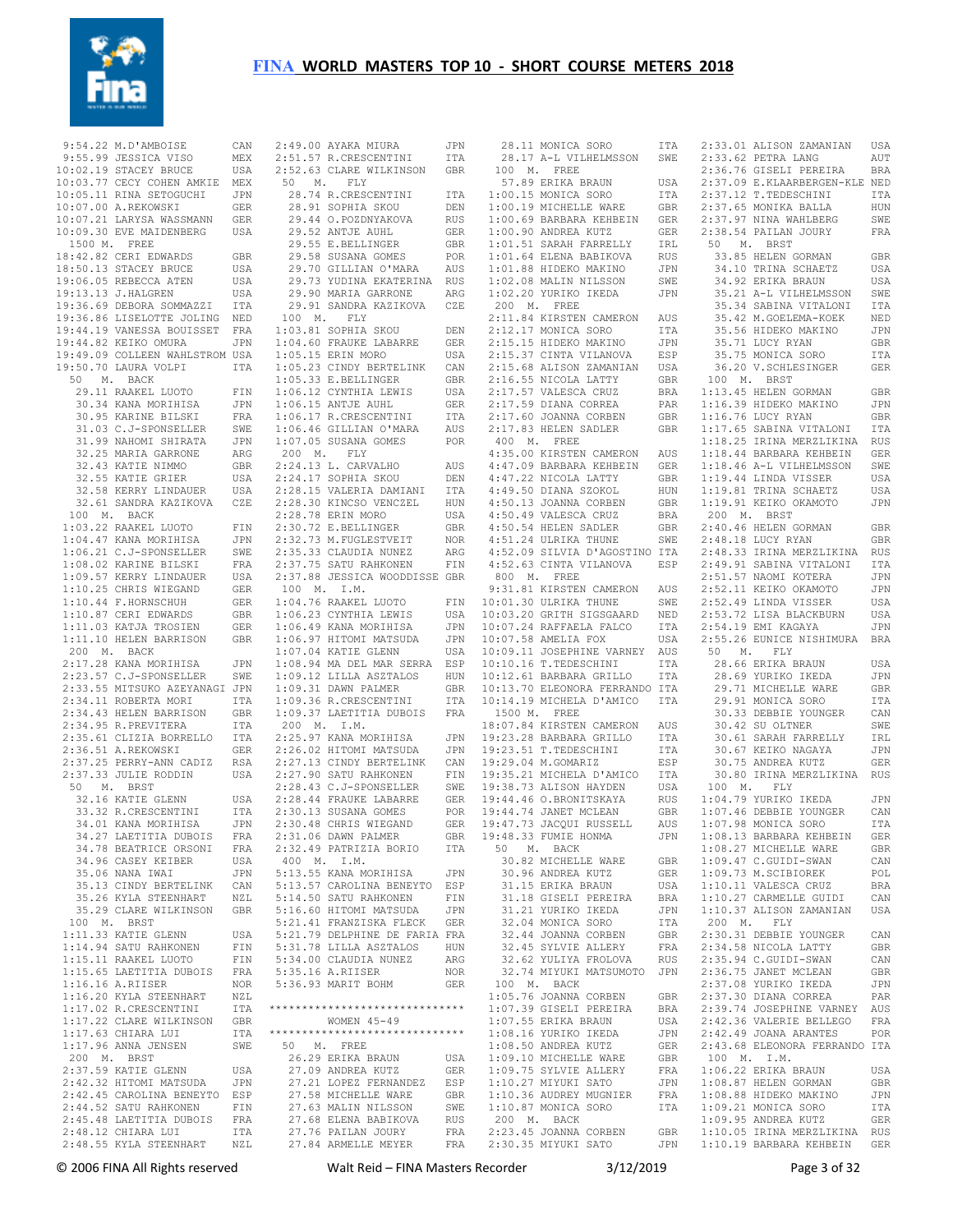

 $1:10.23$  KEIKO NAGAYA 200 M. I.M. 2:29.85 HELEN GORMAN GBR<br>2:30.47 YURIKO IKEDA JPN  $2:30.47$  YURIKO IKEDA 2:31.07 HIDEKO MAKINO 2:33.48 KEIKO NAGAYA JPN 2:33.59 GISELI PEREIRA BRA 2:34.39 DEBBIE YOUNGER CAN 2:34.52 NICOLA LATTY GBR 2:36.23 O.BRONITSKAYA RUS 2:36.66 ANDREA KUTZ GER 2:37.40 IRINA MERZLIKINA RUS 400 M. I.M. 5:20.89 NICOLA LATTY GBR 5:25.98 YURIKO IKEDA JPN 5:28.32 KEIKO NAGAYA JPN 5:30.66 JANET MCLEAN GBR 5:32.70 DIANA CORREA PAR 5:33.28 GISELI PEREIRA BRA 5:36.00 C.GUIDI-SWAN CAN 5:38.29 JOANNA CORBEN GBR 5:38.29 E.KLAARBERGEN-KLE NED 5:38.55 VALERIE BELLEGO FRA WOMEN 50-54 \*\*\*\*\*\*\*\*\*\*\*\*\*\*\*\*\*\*\*\*\*\*\*\*\*\*\*\*\*\* 50 M. FREE 26.87 MARIE-T.FUZZATI FRA 28.19 FRANCA BOSISIO ITA 28.23 FALL WILLEBOORDSE USA 28.29 DANIELA DEPONTI ITA 28.30 MERETE LOVBERG NOR 28.38 NICOLA HARRIS GBR 28.53 COLLETTE SAPPEY USA 28.57 CLAUDIA MULLER GER 28.77 ELIZABETH WOOLNER GBR 28.90 CSILLA CSIKANY HUN 100 M. FREE 1:00.91 MARIE-T.FUZZATI FRA 1:01.79 MARION WOLTERS GER 1:01.83 MERETE LOVBERG NOR 1:02.27 DANIELA DEPONTI ITA 1:03.08 FALL WILLEBOORDSE USA 1:03.20 CATE JACKSON GBR 1:03.29 SUSANNE METZSCH DEN 1:03.32 KAREN GRAHAM GBR 1:03.45 S.REIBEL-OBERLE GER<br>1:03.56 CHIKAKO MIZUNO JPN  $1:03.56$  CHIKAKO MIZUNO 200 M. FREE 2:12.35 MERETE LOVBERG NOR - . . . . .<br>2:12.89 ELLEN REYNOLDS USA<br>2·14.77 JENNIFER RIDGE USA  $2:14.77$  JENNIFER RIDGE 2:16.26 JILL GELLATLY USA<br>2:16.65 DANIELA DEPONTI ITA 2:16.65 DANIELA DEPONTI 2:16.74 KAREN GRAHAM GBR 2:17.00 C.THIELEMANN GER 2:17.22 STEPHANIE STONE USA 2:17.71 DANIELA SABATINI ITA 400 M. FREE 4:41.32 MERETE LOVBERG NOR 4.41.52 HERE -<br>4:43.48 JANE ANN HOAG ITA<br>4.45 51 JILL GELLATLY USA 4:45.51 JILL GELLATLY 4:47.95 DANIELA SABATINI ITA 4:50.47 INA ZIEGLER GER 4:50.94 DEBORAH DAWSON USA 4:52.16 KAREN GRAHAM GBR 4:52.71 JENNIFER RIDGE USA 4:53.24 HELEN WHITFORD AUS 4:53.33 S.REIBEL-OBERLE GER 800 M. FREE 9:47.13 JILL GELLATLY USA 9:47.40 JANE ANN HOAG ITA 9:54.88 DANIELA SABATINI ITA 9:55.58 DEBORAH DAWSON USA 9:56.02 ILKA LOWENSTEYN CAN 10:04.67 KATRIEN DELAENDER BEL 10:07.81 S. PALMER-WHITE AUS

1:10.55 A-L VILHELMSSON SWE 10:11.62 C.PETERSEN USA<br>1:10.81 SABINA VITALONI ITA 1500 M. FREE \*\*\*\*\*\*\*\*\*\*\*\*\*\*\*\*\*\*\*\*\*\*\*\*\*\*\*\*\*\* 1:07.16 MARION WOLTERS GER 2:17.72 JANE ANN HOAG ITA 1:17.72 LAURA MOLINARI ITA 10:09.24 KAREN GRAHAM GBR 29.34 ANNA HAMMAR SWE JPN 10:11.27 CLAIRE SUPIOT FRA 18:32.30 JANE ANN HOAG ITA 18:56.33 ILKA LOWENSTEYN CAN 18:58.06 KATRIEN DELAENDER BEL 19:05.02 DEBORAH DAWSON USA 19:40.37 SILVIA FERDIN GBR 19:40.60 LAURIE HUG USA 19:49.49 N.MUIR-COCHRANE GBR 20:04.45 HEIDI NEVIN GBR 20:06.17 CATE JACKSON GBR 20:18.46 VICTORIA RIAN USA 50 M. BACK 31.30 MARION WOLTERS GER 31.82 SUSAN WILLIAMS USA 31.82 ANNA HAMMAR SWE 32.02 FRANCA BOSISIO ITA 32.09 MARIE-T.FUZZATI FRA 32.57 LISE LOTHE NOR 32.60 CAROLINE LINDBORG SWE 32.66 MIKI NAMAI JPN 32.70 HELEN WHITFORD AUS 32.85 SILVIA PAROCCHI ITA 32.85 HIROKO NOGUCHI JPN 100 M. BACK 1:07.56 ELLEN REYNOLDS USA 1:09.08 FALL WILLEBOORDSE USA 1:09.62 HELEN WHITFORD AUS 1:09.70 LISE LOTHE NOR 1:10.42 MARIE-T.FUZZATI FRA 1:10.66 STEPHANIE STONE USA 1:10.70 MIKI NAMAI JPN 1:10.82 SILVIA PAROCCHI ITA 1:10.89 JENNIFER RIDGE USA 200 M. BACK 2:28.76 STEPHANIE STONE USA 2:28.79 SILVIA PAROCCHI ITA 2:30.30 ELLEN REYNOLDS USA 2:31.44 HELEN WHITFORD AUS 2:32.55 LISE LOTHE NOR 2:35.72 JUDY BROWN GBR 2:36.31 JENNIFER RIDGE USA 2:36.47 JANE ANN HOAG ITA 2:37.75 MARIE-T.FUZZATI FRA 2:38.33 MIKI NAMAI JPN 50 M. BRST 34.17 ANNA HAMMAR SWE<br>35.74 MARZENA KULIS ITA 35.74 MARZENA KULIS ITA 36.05 CARI HOLMQUIST SWE 36.12 LAURA MOLINARI ITA 36.46 TOMOMI MIYAZONO JPN 36.64 MARIOLA KULIS POL 37.18 ANETTE SORENSEN NOR 37.20 DELYTH CUNNAH GBR 37.23 HANA BOHUSLAVKOVA CZE 37.30 DANIELA DEPONTI ITA 100 M. BRST 1:15.76 ANNA HAMMAR SWE 1:17.05 MARZENA KULIS ITA 1:19.92 CARI HOLMQUIST SWE 1:20.04 HANA BOHUSLAVKOVA CZE 1:20.10 TOMOMI MIYAZONO JPN 1:20.15 LORRAINE WHEATLEY GBR 1:20.56 T.PROKOFIEVA RUS 1:20.63 DANIELA DEPONTI ITA 1:20.84 CHIE MIYAMOTO JPN 200 M. BRST 2:54.28 T.PROKOFIEVA RUS 2:54.41 CHIE MIYAMOTO JPN 2:56.17 LORRAINE WHEATLEY GBR 2:56.67 TOMOMI MIYAZONO JPN 2:57.16 HANA BOHUSLAVKOVA CZE 2:57.40 ANETTE SORENSEN NOR 2:58.38 A.WIJNJA-VISSER NED 2:59.66 DANIELA DEPONTI ITA 2:59.67 JANE ANN HOAG ITA 2:59.90 C.LAUTENBACHER SUI 50 M. FLY

 29.94 FRANCA BOSISIO ITA 30.20 DANIELA DEPONTI ITA 1:04.05 HAYLEY BETTINSON GBR 1:04.36 MA CARMEN NAVARRO ESP 30.20 DANIELA DEPONTI<br>30.29 SUSAN WILLIAMS 30.46 PETRA THODIN FIN 30.48 ELIZABETH WOOLNER GBR 30.86 ILARIA TOCCHINI ITA 30.89 FALL WILLEBOORDSE USA 30.99 MERETE LOVBERG NOR 31.05 SILVIA PAROCCHI ITA 100 M. FLY 1:07.79 FRANCA BOSISIO ITA<br>1:07.88 DANIELA DEPONTI ITA 1:07.88 DANIELA DEPONTI ITA 1:08.47 ELIZABETH WOOLNER GBR 1:09.04 MERETE LOVBERG NOR 1:09.29 JENNIFER RIDGE USA 1:09.59 C.THIELEMANN GER 1:09.82 PETRA THODIN FIN 1:10.05 JANNE THORSTENSEN NOR 1:10.09 SILVIA PAROCCHI ITA 1:10.52 FALL WILLEBOORDSE USA 200 M. FLY 2:28.69 FRANCA BOSISIO ITA<br>2:32.17 C.THIELEMANN GER  $2 \cdot 32$  17 C. THIELEMANN 2:36.46 DANIELA DEPONTI ITA 2:36.86 ILKA LOWENSTEYN CAN 2:39.12 S. PALMER-WHITE AUS 2:40.62 JANNE THORSTENSEN NOR 2:42.08 ANJA FRIEDRICH GER 2:42.22 SILVIA FERDIN GBR  $2 \cdot 43$  83 JANE ANN HOAG  $2:43.86$  JUDY BROWN 100 M. I.M.  $1 \cdot 07$  97 ANNA HAMMAR 1:08.79 ELLEN REYNOLDS USA 1:09.06 MARION WOLTERS GER 1:10.65 FALL WILLEBOORDSE USA 1:10.73 MERETE LOVBERG NOR 10:21.92 KIM O'GRADY USA 10:27.36 MA CARMEN NAVARRO ESP 1:11.01 DANIELA DEPONTI ITA 1:11.57 JENNIFER RIDGE USA 1:12.35 LISE LOTHE NOR 1:12.78 C.THIELEMANN GER 1:12.82 SILVIA PAROCCHI ITA 200 M. I.M. 2:27.39 ELLEN REYNOLDS  $2:30.33$  ANNA HAMMAR  $2:34.72$  JENNIFER RIDGE 2:35.39 DANIELA DEPONTI  $2:35.86$  C. THIELEMANN 2:36.16 HELEN WHITFORD  $2:37.95$  JILL GELLATLY 2:38.99 ALLIE PRICE 2:39.01 JUDY BROWN GBR 2:39.47 ILKA LOWENSTEYN CAN 21:06.23 JO-ANN ELO USA 21:15.71 SHERYL TAYLOR GBR 400 M. I.M. 5:16.61 ELLEN REYNOLDS USA 5:24.23 C.THIELEMANN GER 5:30.92 JANE ANN HOAG 5:31.82 HELEN WHITFORD AUS 5:31.87 DANIELA DEPONTI ITA 5:32.85 FRANCA BOSISIO 5:34.28 ILKA LOWENSTEYN CAN 5:43.03 NORMA CAHILL IRL 5:45.14 NICOLA CLEMENT NZL 5:45.35 JUDY BROWN GBR \*\*\*\*\*\*\*\*\*\*\*\*\*\*\*\*\*\*\*\*\*\*\*\*\*\*\*\*\*\* 1:08.87 KARLYN PIPES USA **MOMEN** 55-59 \*\*\*\*\*\*\*\*\*\*\*\*\*\*\*\*\*\*\*\*\*\*\*\*\*\*\*\* 1:12.59 MARIKA MCCUE USA 50 M. FREE .<br>27.80 HAYLEY BETTINSON GBR<br>28.84 MARIA NORBERG SWE 28.84 MARIA NORBERG SWE 29.30 IKUKO TAKATANI JPN 29.31 KATIE OSBORNE CAN 29.43 MARIKA MCCUE USA 29.43 DAWN COLEMAN GBR 29.47 UTE HASSE ESP 29.52 LESLIE LIVINGSTON USA 29.61 BECKY CLEAVENGER USA 29.65 MA CARMEN NAVARRO ESP 2:32.58 JILL HERNANDEZ USA 2:41.21 ANN KOURI CAN 29.65 PHILIPPA WILLIAMS GBR 2:42.50 DENYSE SENECHAL CAN 100 M. FREE 1:02.52 KARLYN PIPES USA 2:42.58 BRIGID BUNCH USA 2:43.17 MARIA ALWINE EDER ITA 1:04.36 MA CARMEN NAVARRO ESP<br>USA 1:04.73 BECKY CLEAVENGER USA 1:04.73 BARBARA GELLRICH GER 1:05.43 LYNN MARSHALL CAN 1:05.45 KATIE OSBORNE CAN 1:05.48 CHRISTINE PORTER GBR 1:05.74 IKUKO TAKATANI JPN 1:05.92 MARIKA MCCUE USA 200 M. FREE 2:15.14 JILL HERNANDEZ USA 2:19.25 LYNN MARSHALL CAN 2:19.45 MA CARMEN NAVARRO ESP 2:19.85 BARBARA GELLRICH GER 2:21.30 ROBYN CROTTY NZL 2:22.54 KIM O'GRADY USA 2:23.98 ANDREA BLOCK USA 2:24.73 BECKY CLEAVENGER USA 2:24.98 SALLY WINTER GBR 2:26.50 CHRISTINE PORTER GBR 400 M. FREE 4:44.76 JILL HERNANDEZ USA 4:54.19 ROBYN CROTTY NZL 5:02.04 BARBARA GELLRICH GER 5:04.76 ANNA DELOZIER GER 5:05.82 ANDREA BLOCK USA 5:06.28 KIM O'GRADY USA 5:08.79 BECKY CLEAVENGER USA 5:09.33 MARY DORE USA<br>5:10.24 MADELINE RAYMOND GBR 5:10.24 MADELINE RAYMOND GBR 5:11.08 MA CARMEN NAVARRO ESP 800 M. FREE SWE 9:46.35 JILL HERNANDEZ USA 9:48.00 LYNN MARSHALL CAN USA 9:48.00 LYNN MARSHALL CAN<br>GER 10:21.06 ANNA DELOZIER GER 10:36.46 JULIE HOYLE GBR 10:37.75 JOANNE SUTCLIFFE AUS 10:43.52 MARY DORE USA 10:44.70 AMY JO RIEGER PUR 10:51.34 CINDY CIAMPA-WISE USA 1500 M. FREE 18:19.00 LYNN MARSHALL CAN 19:32.76 KIM O'GRADY USA 20:22.17 ANNA DELOZIER USA 20:26.99 ELLIE NAJJAR USA 20:37.14 STEPHANIE SAUCY USA 20:50.32 MERRIE WALTS USA 20:56.90 MA RAMONA GUILLEN ESP 21:02.12 K.PIEPER-KOHLER GER 50 M. BACK 32.14 LESLIE LIVINGSTON USA 33.77 JULIE HOYLE GBR 33.85 BIRGIT REICHELT GER 34.35 MARIKA MCCUE USA 34.37 MARIA NORBERG SWE 34.57 ANNE MANNELA SWE 34.82 MASAMI HIGURASHI JPN 34.84 RYOKO NISHII JPN 35.11 ANNA DELOZIER GER 35.34 LUCIA MEZZOPERA ITA 100 M. BACK 1:12.42 JILL HERNANDEZ USA 1:14.75 ANNE MANNELA SWE 1:14.80 DENYSE SENECHAL CAN 1:15.44 ANN KOURI CAN 1:15.71 BIRGIT REICHELT GER  $1:15.77$  KAZUMI MORI 1:15.87 RYOKO NISHII JPN 1:16.02 LYNN MARSHALL CAN 200 M. BACK 2:30.05 KARLYN PIPES USA

© 2006 FINA All Rights reserved Walt Reid – FINA Masters Recorder 3/12/2019 Page 4 of 32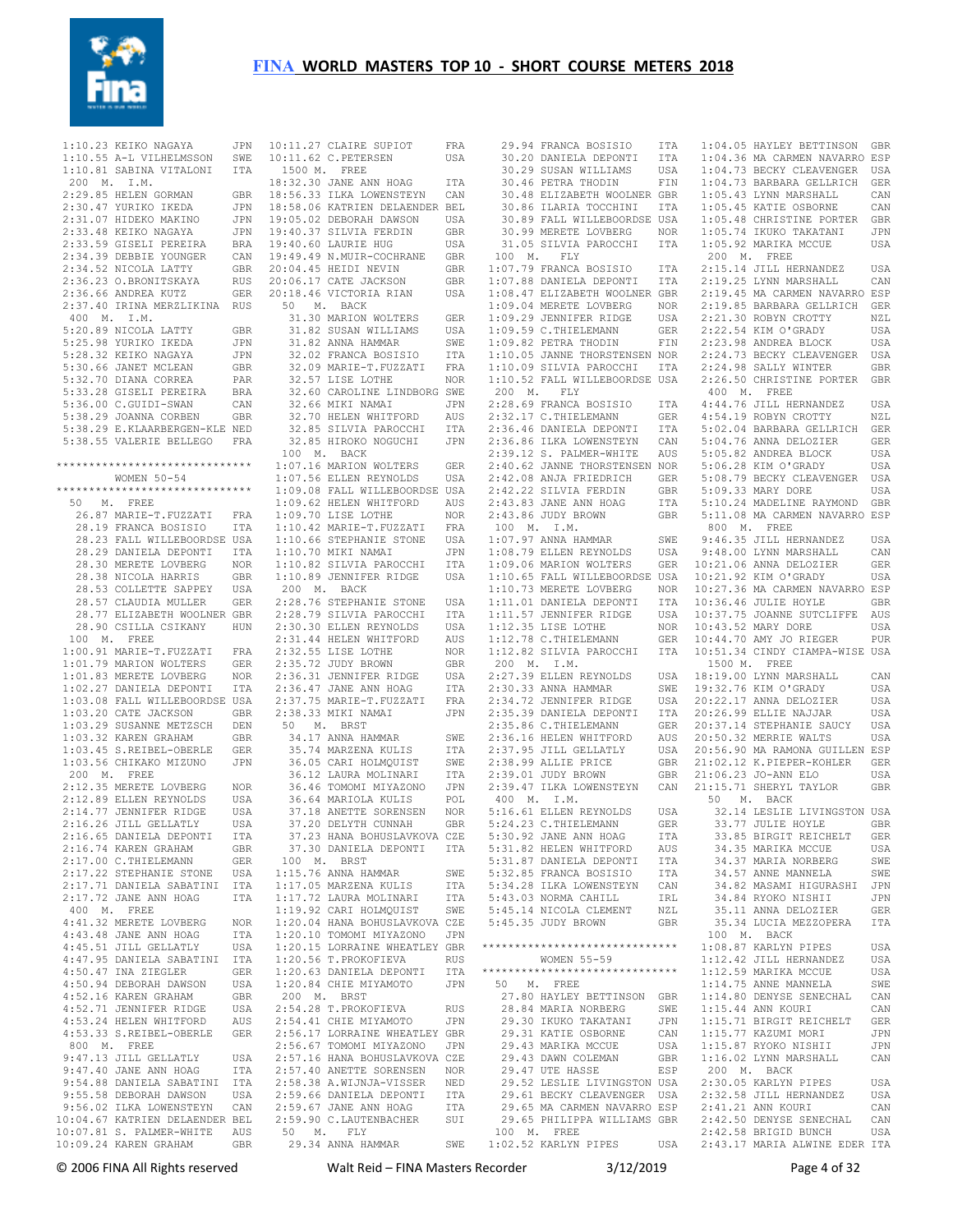

 2:45.14 JOANNE SUTCLIFFE AUS 2:45.22 BIRGIT REICHELT GER 2:45.33 ANNA DELOZIER GER 50 M. BRST 35.61 UTE HASSE ESP 36.35 PIA THULSTRUP DEN 37.14 SATOKO TOKITA JPN 37.35 HAYLEY BETTINSON GBR 37.97 MISA KUWANO JPN 38.02 ALBENA COLLINS GBR 38.04 SETSUKO MATSUI JPN 38.50 REISS-ABDULRAHMAN GER 38.72 DANIELA PETRACCHI ITA 39.37 ELIN KNAG NOR 100 M. BRST 1:19.19 UTE HASSE ESP 1:20.69 PIA THULSTRUP DEN 1:24.26 DANIELA PETRACCHI ITA 1:24.63 MISA KUWANO JPN 1:26.50 HANNAH UECKERMANN GBR 1:27.33 MASAKO ICHIMARU JPN 1:27.40 TOMOKO OKADA JPN 1:27.45 SETSUKO MATSUI JPN 1:27.54 ELIN KNAG NOR 1:28.11 LOLI BALBUENA ESP 200 M. BRST 3:03.57 UTE HASSE ESP 3:05.09 MISA KUWANO JPN 3:07.11 LUCILLE GLASSMAN USA 3:07.24 HANNAH UECKERMANN GBR 3:07.54 LYNN MARSHALL CAN 3:09.61 TOMOKO OKADA JPN 3:10.19 DANIELA PETRACCHI ITA 3:12.29 CLAUDIA LIPSKI GER 3:13.11 KATHRYN FROEHLICH USA 3:15.00 MERRIE WALTS USA 50 M. FLY 29.15 GABRIELE GROMMES GER 30.78 MARIA NORBERG SWE 30.99 HAYLEY BETTINSON GBR 31.67 MA CARMEN NAVARRO ESP 32.14 DEBBIE MATLESS GBR 32.30 MONICA VACCARI ITA 32.48 DAWN COLEMAN GBR 32.59 L.GIANNOCCARO CAN 32.80 KATIE OSBORNE CAN 32.80 ANDREA BLOCK USA 100 M. FLY 1:08.24 KARLYN PIPES USA 1:11.15 JILL HERNANDEZ USA 1:11.21 ANDREA BLOCK USA 1:11.72 D.PEDACCHIOLA ITA 1:13.35 LYNN MARSHALL CAN 1:13.82 MONICA VACCARI ITA 1:15.35 MARIKA MCCUE USA 1:15.91 L.GIANNOCCARO CAN 1:16.08 CECILIA STANFORD RSA<br>1:16.08 HEIKE HANDEL GER  $1:16.08$  HEIKE HANDEL 200 M. FLY 2:35.10 LYNN MARSHALL CAN 2:38.82 D.PEDACCHIOLA 2:40.05 ROBYN CROTTY NZL 2:48.95 L.GIANNOCCARO CAN 2:55.14 RADKA BRABCOVA CZE 2:56.40 L.NAGOVITSYNA RUS 2:57.60 ARLENE DELMAGE USA 2:58.70 GABRIELE BRKOWSKI GER 2:59.39 RIEKO SHOJI JPN 2:59.70 M.GROVE-LINGEMAN NED 100 M. I.M. 1:11.40 KARLYN PIPES USA 1:14.65 MARIA NORBERG SWE 1:14.96 MARIKA MCCUE USA 1:16.21 AMY JO RIEGER PUR 1:16.26 UTE HASSE ESP 1:16.42 REMMITS-DE LANGE NED 1:16.79 BARBARA GELLRICH GER 11:19.38 EDIE FISHER CAN 1:16.88 ANN KOURI CAN 1:16.91 MONICA VACCARI ITA 1:17.38 BECKY CLEAVENGER USA 200 M. I.M.

 2:44.04 PIERRETTE MICHEL BEL 2:33.57 JILL HERNANDEZ USA 20:56.35 AUDREY COOPER GBR 2:34.05 KARLYN PIPES USA 2:41.50 AMY JO RIEGER PUR 2:43.81 ROBYN CROTTY NZL 2:44.47 REMMITS-DE LANGE NED 2:45.19 MA CARMEN NAVARRO ESP 2:45.62 CECILIA STANFORD RSA 2:46.14 ANDREA BLOCK USA 2:46.70 MARIKA MCCUE USA 2:47.67 BECKY CLEAVENGER USA 400 M. I.M. 5:37.15 ROBYN CROTTY NZL 5:47.18 PIERRETTE MICHEL BEL 5:54.23 REMMITS-DE LANGE NED 5:54.70 AMY JO RIEGER PUR 6:01.44 CECILIA STANFORD RSA 6:02.05 L.GIANNOCCARO CAN 6:05.31 RYOKO IMAI JPN 6:05.49 ANNA DELOZIER USA 6:05.57 MERRIE WALTS USA 6:05.85 MARIKA MCCUE USA \*\*\*\*\*\*\*\*\*\*\*\*\*\*\*\*\*\*\*\*\*\*\*\*\*\*\*\*\*\* WOMEN 60-64 \*\*\*\*\*\*\*\*\*\*\*\*\*\*\*\*\*\*\*\*\*\*\*\*\*\*\*\*\*\* 50 M. FREE 28.50 JENNY WHITELEY AUS 30.39 ALYSON FORDHAM GBR 30.59 KAREN MAREB USA 30.77 GUNILLA RASMUSON SWE 30.99 A.PIJTAK-RADERSMA NED 31.04 K.ANDRUS-HUGHES USA 31.13 LINDSEY GOWLAND GBR 31.27 SYLVIE BOZON FRA<br>31.27 SYLVIE BOZON FRA 31.40 CATHY GANZE USA 31.46 LYNN MORRISON USA 100 M. FREE 1:02.60 JENNY WHITELEY AUS 1:08.00 ALYSON FORDHAM GBR 1:08.07 K.ANDRUS-HUGHES USA 1:08.83 GUNILLA RASMUSON SWE 1:08.96 KAREN MAREB USA 1:09.25 CATHY GANZE USA 1:09.40 A.PIJTAK-RADERSMA NED 1:09.94 SUSAN RITTER USA 1:10.26 MICHELE OLIVER CAN 1:10.51 DIANE COETZEE RSA 200 M. FREE 2:15.93 JENNY WHITELEY AUS<br>2:26.77 SUSAN RITTER USA  $2:26.77$  SUSAN RITTER 2:30.69 JOAN EDWARDS GBR 2:32.18 ELAINE SNG AUS 2:32.90 KAREN EINSIDLER USA 2:33.40 DIANE COETZEE RSA 2:33.53 ALYSON FORDHAM GBR 2:33.54 SUSANNA SORDELLI ITA 2:33.59 K.ANDRUS-HUGHES USA 2:34.37 JOAN PFINSGRAFF USA 400 M. FREE 4:52.64 JENNY WHITELEY AUS 5:07.53 SUSAN RITTER USA 5:13.77 JOAN EDWARDS GBR 5:15.19 BONNIE SPIVEY USA<br>5:18.32 KAREN EINSIDLER USA 5:18.32 KAREN EINSIDLER 5:18.43 DIANE COETZEE RSA 5:20.32 C.TARANTINO ITA 5:20.54 COLETTE CRABBE USA 5:21.15 CHARLENE O'BRIEN USA 5:22.53 ALYSON FORDHAM GBR 800 M. FREE 10:36.35 JOAN EDWARDS GBR 10:40.84 BONNIE SPIVEY USA<br>10:46 91 KAREN EINSIDLER USA 10:46.91 KAREN EINSIDLER 10:55.34 DIANE COETZEE RSA<br>10:57 11 C TARANTINO 1TA  $10 \cdot 57$  11 C. TARANTINO 11:14.77 AUDREY COOPER GBR -<br>11:15.15 B.KUTSCHBACH AUT<br>11:19.38 EDIE FISHER CAN  $11:19.72$  AMANDA HEATH GBR 11:23.17 PASCALE SCHWING FRA 1500 M. FREE 20:25.66 BONNIE SPIVEY USA

20:56.56 C.TARANTINO ITA 22:08.07 AMANDA HEATH GBR 22:16.46 SHARON STEINMANN USA 22:23.25 J.SAUL-ZACHAU USA  $22:32.11$  KAREN JENNINGS 22:33.69 JAYNE STEPHENSON GBR 22:36.92 CATHY NEVILLE USA<br>22:37.10 HELENE PARADIS SUI  $22:37.10$  HELENE PARADIS 50 M. BACK 33.90 BONNIE BILICH USA<br>34.45 K.ANDRUS-HUGHES USA 34.45 K.ANDRUS-HUGHES 35.49 AROMA MARTORELL BRA<br>35.70 JENNY WHITELEY AUS<br>35.73 LIZ COSGRAVE IRL 35.70 JENNY WHITELEY 35.73 LIZ COSGRAVE 36.36 JOAN PFINSGRAFF USA 36.36 LEIGH RODGERS AUS 36.76 DIANE COETZEE RSA 36.91 SWICZINSKY-KORDES GER 36.98 CATHY GANZE USA 100 M. BACK 1:12.39 BONNIE BILICH USA 1:13.53 K.ANDRUS-HUGHES USA 1:16.91 JOAN PFINSGRAFF USA 1:18.98 AROMA MARTORELL BRA 1:19.95 LEIGH RODGERS AUS 1:20.27 SACHIKO OSHIMA JPN 1:20.32 LIZ COSGRAVE IRL 1:20.62 DIANE COETZEE RSA 1:21.11 SWICZINSKY-KORDES GER 1:21.73 DEBBIE CAVANAUGH USA 200 M. BACK 2:35.84 BONNIE BILICH USA 2:45.16 BONNIE SPIVEY USA<br>2:46.24 JOAN PFINSGRAFF USA 2:46.24 JOAN PFINSGRAFF USA<br>2:48.52 DIANE COETZEE RSA  $2:48.52$  DIANE COETZEE 2:49.78 AROMA MARTORELL BRA 2:52.55 SUSANNA SORDELLI ITA<br>2:53.75 DEBBIE CAVANAUGH USA 2:53.75 DEBBIE CAVANAUGH USA<br>2:55.58 KAREN EINSIDLER USA 2:55.58 KAREN EINSIDLER 2:56.53 BIRGIT HEINIG GER<br>2:56.53 BIRGIT HEINIG GER<br>2:56.98 LIZ COSGRAVE IRL  $2:56.98$  LIZ COSGRAVE 50 M. BRST 37.08 JENNY WHITELEY AUS 98.46 DAGMAR FRESE GER<br>39.54 MIEKO YUASA JPN<br>39.63 KAREN MAREB USA 39.54 MIEKO YUASA 39.63 KAREN MAREB 39.90 TORILL BERGESEN NOR 40.25 E.HERDER USA 40.49 SALLY SHIELDS GBR 40.77 AMANDA HEATH GBR 40.79 BETH ESTEL 40.81 KAREN MELICK 100 M. BRST 1:20.50 JENNY WHITELEY AUS<br>1:25.52 KAREN MAREB USA  $1:25.52$  KAREN MAREB 1:26.99 COLETTE CRABBE USA 1:27.18 KEIKO UTSUMI JPN 1:27.44 DAGMAR FRESE GER 1:27.98 MIEKO YUASA JPN 1:28.05 E.HERDER USA<br>1:28.84 BONNIE BILICH USA  $1:28.84$  BONNIE BILICH 1:28.94 BETH ESTEL USA  $1:29.20$  AMANDA HEATH 200 M. BRST 2:57.05 JENNY WHITELEY AUS 3:08.81 COLETTE CRABBE USA<br>3:09.07 AMANDA HEATH GBR 3:09.07 AMANDA HEATH GBR<br>3:09.37 KAREN MAREB USA 3:09.37 KAREN MAREB 3:10.29 BONNIE BILICH USA<br>3:12.06 KEIKO UTSUMI JPN 3:12.06 KEIKO UTSUMI 3:14.01 MIEKO YUASA JPN 3:15.69 ESTHER ISEPPI GBR<br>3:16.74 DAGMAR FRESE GER<br>3:16.74 DAGMAR FRESE GBR 3:16.74 DAGMAR FRESE 3:17.90 AUDREY COOPER GBR 50 M. FLY 32.99 HARUMI SUGINUMA JPN 1:08.84 CHARLOTTE DAVIS USA 33.00 LEIGH RODGERS 33.68 CATHY GANZE USA 33.76 JENNY WHITELEY 34.11 COLETTE CRABBE 34.65 ANNICKE MONSEN NOR 1:14.82 K.TUNNICLIFFE GBR 34.76 TORILL BERGESEN NOR

 34.78 LINDSEY GOWLAND GBR 34.97 MARGARET SMITH GBR 35.03 KATHY GRAHAM CAN 100 M. FLY<br>1:14.30 JENNY WHITELEY 1:14.30 JENNY WHITELEY AUS 1:15.32 LEIGH RODGERS AUS 1:16.53 COLETTE CRABBE USA 1:17.50 CATHY GANZE USA 1:19.87 HARUMI SUGINUMA JPN 1:19.93 JEANNE LAPPIN USA 1:22.07 SALLY MILLS GBR 1:22.96 DAGMAR FRESE GER 1:23.30 M. HEFFERNAN AUS 1:24.19 MARGARET SMITH GBR 200 M. FLY 3:05.10 SALLY MILLS GBR 3:06.47 N.MARTIN USA 3:06.83 ESTHER ISEPPI GBR 3:15.03 AMANDA HEATH GBR 3:15.97 JUNKO SATO JPN 3:18.30 SUSANNA SORDELLI ITA 3:21.47 AUDREY COOPER GBR 3:21.57 PASCALE SCHWING FRA 3:25.35 KARINA HORTON AUS 3:28.11 BARBARA MCNULTY USA 100 M. I.M. 1:12.19 JENNY WHITELEY AUS 1:18.76 KAREN MAREB USA 1:18.93 LEIGH RODGERS AUS 1:19.06 TORILL BERGESEN NOR 1:19.89 CATHY GANZE USA 1:20.30 BONNIE BILICH USA 1:20.40 SWICZINSKY-KORDES GER 1:20.41 BIRGIT HEINIG GER 1:21.46 JEAN APPLEBY GBR 1:21.89 GUNILLA RASMUSON SWE 200 M. I.M. 2:36.81 JENNY WHITELEY AUS 2:46.75 BONNIE BILICH USA 2:49.89 COLETTE CRABBE USA 2:51.87 BONNIE SPIVEY USA 2:53.80 AMANDA HEATH GBR 2:54.28 BIRGIT HEINIG GER 2:56.10 HARUMI SUGINUMA JPN 2:59.06 SUSANNA SORDELLI ITA 2:59.53 ESTHER ISEPPI GBR 2:59.96 DEBBIE CAVANAUGH USA 400 M. I.M. 5:51.11 BONNIE SPIVEY USA 6:12.92 BONNIE BILICH USA 6:13.67 AUDREY COOPER GBR USA 6:13.67 AUDREY COOPER GBR<br>USA 6:21.48 N.MARTIN USA 6:23.47 KEIKO UTSUMI JPN 6:24.30 HARUMI SUGINUMA JPN 6:37.70 PASCALE SCHWING FRA 6:41.37 MASUMI SATO JPN 6:43.44 JAYNE STEPHENSON GBR  $6.49$  37 JUNKO SATO JPN \*\*\*\*\*\*\*\*\*\*\*\*\*\*\*\*\*\*\*\*\*\*\*\*\*\*\*\*\*\* WOMEN 65-69 \*\*\*\*\*\*\*\*\*\*\*\*\*\*\*\*\*\*\*\*\*\*\*\*\*\*\*\*\*\* GBR 50 M. FREE 29.80 LAURA VAL USA 32.00 REGULA STEIGER SUI 32.47 SUSAN HODGE GBR 32.67 C.MCKELVEY USA 32.85 CAROLE SMITH ITA 32.86 YURI SUETSUGU JPN 32.91 SANDERINA KRUGER RSA 32.92 YOSHIKO KADOSAKA JPN 33.05 JANETTE JEFFREY AUS 33.33 CHRISTIE CIRAULO USA 100 M. FREE 1:05.34 LAURA VAL USA AUS 1:11.05 CAROLE SMITH ITA 1:11.83 YURI SUETSUGU JPN 1:12.67 CECILIA MCCLOSKEY USA 1:14.56 CONNY BOER-BUIJS NED

© 2006 FINA All Rights reserved Walt Reid – FINA Masters Recorder 3/12/2019 Page 5 of 32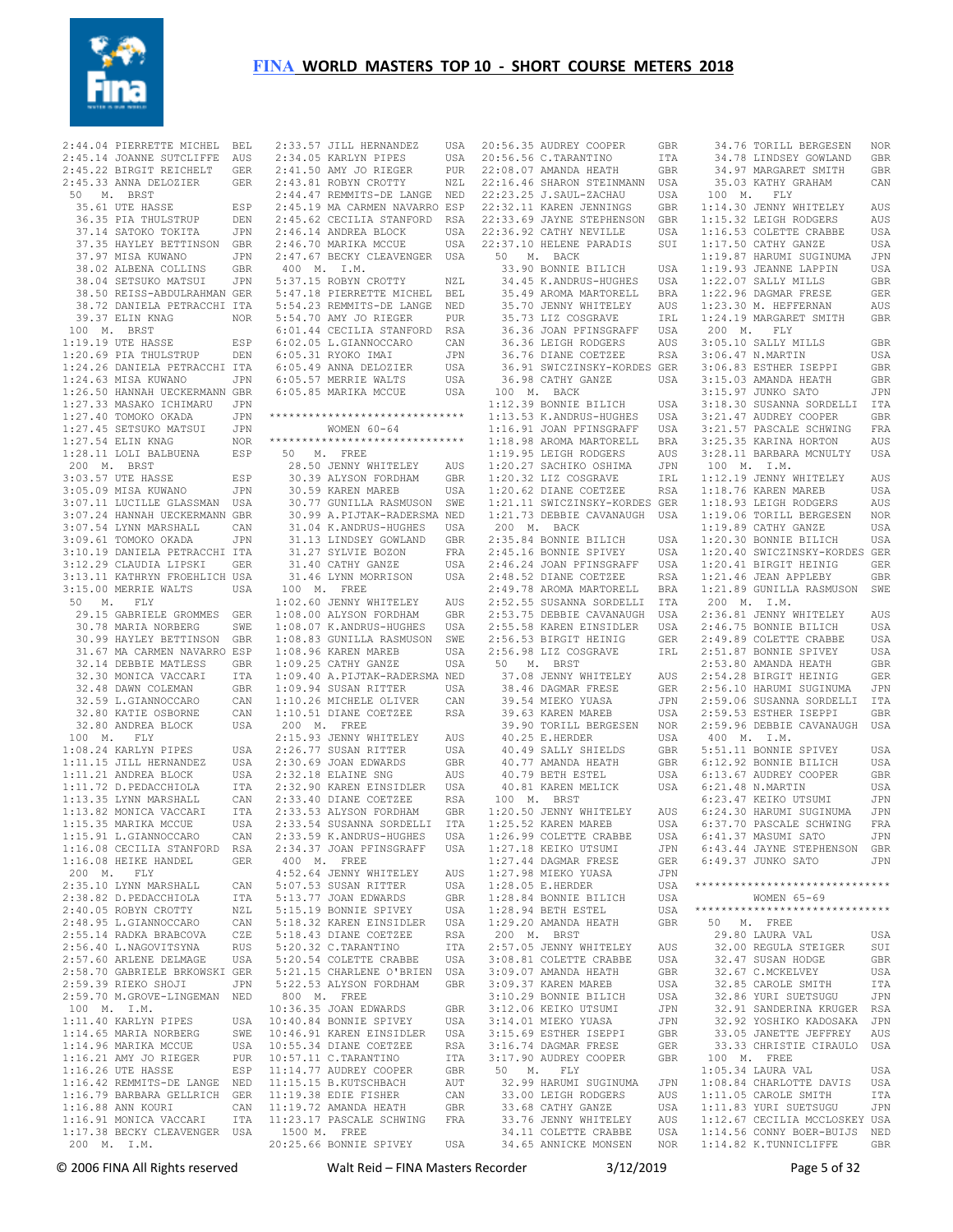

|              | 1:15.26 HELLA VERSFELD                                                                                                                          | CAN         | $\overline{4}$ |
|--------------|-------------------------------------------------------------------------------------------------------------------------------------------------|-------------|----------------|
|              | 1:15.61 S.LOFTUS-CHARLEY USA                                                                                                                    |             | $\overline{4}$ |
|              |                                                                                                                                                 |             |                |
|              | 1:16.09 C.NIEUWENHUIS                                                                                                                           | NED         | $\overline{4}$ |
| 200 M. FREE  |                                                                                                                                                 |             | $\sqrt{4}$     |
|              | 2:40.06 YURI SUETSUGU                                                                                                                           | JPN         | $\sqrt{4}$     |
|              | 2:40.53 S.LOFTUS-CHARLEY USA                                                                                                                    |             | $\overline{4}$ |
|              | 2:41.00 HELLA VERSFELD                                                                                                                          | CAN         | $\overline{4}$ |
|              |                                                                                                                                                 |             | $\overline{4}$ |
|              | 2:41.07 CAROLE SMITH                                                                                                                            | ITA         |                |
|              | 2:41.93 CHRISTIE CIRAULO                                                                                                                        | USA         | $\sqrt{4}$     |
|              | 2:42.60 CECILIA MCCLOSKEY USA                                                                                                                   |             | 10             |
|              | 2:43.44 CONNY BOER-BUIJS                                                                                                                        | NED         | 1:3            |
|              | 2:43.57 FRAN HARE                                                                                                                               | USA         | 1:3            |
|              | 2:44.27 JOAN CRAFFEY                                                                                                                            | USA         | 1:3            |
|              | $2:45.18$ SUSAN HAIGH                                                                                                                           | GBR         | 1:3            |
|              |                                                                                                                                                 |             |                |
| 400 M. FREE  |                                                                                                                                                 |             | 1:3            |
|              | 5:29.78 CHRISTIE CIRAULO USA                                                                                                                    |             | 1:3            |
|              | 5:36.30 S.LOFTUS-CHARLEY USA                                                                                                                    |             | 1:3            |
|              | 5:43.31 YURI SUETSUGU                                                                                                                           | JPN         | 1:3            |
|              | 5:43.38 HEIDI ERNST                                                                                                                             | USA         | 1:3            |
|              | 5:47.26 FRAN HARE                                                                                                                               | USA         | 1:3            |
|              |                                                                                                                                                 | USA         | 20             |
|              | 5:48.97 DIANE SPENCE<br>5:50.37 SUSAN HAIGH                                                                                                     |             |                |
|              |                                                                                                                                                 | GBR         | 3:1            |
|              | 5:53.42 CONNY BOER-BUIJS                                                                                                                        | NED         | 3:2            |
|              | 5:57.67 K.TUNNICLIFFE                                                                                                                           | GBR         | 3:2            |
|              | 5:58.15 CECILIA MCCLOSKEY USA                                                                                                                   |             | 3:2            |
| 800 M. FREE  |                                                                                                                                                 |             | 3:2            |
|              | 11:16.24 S.LOFTUS-CHARLEY USA                                                                                                                   |             | 3:2            |
|              | 11:46.14 HEIDI ERNST                                                                                                                            | USA         | 3:3            |
|              | 11:57.17 CONNY BOER-BUIJS                                                                                                                       | NED         | 3:3            |
|              |                                                                                                                                                 |             |                |
|              | 12:02.72 CECILIA MCCLOSKEY USA                                                                                                                  |             | 3:3            |
|              | 12:04.76 SUSAN HAIGH                                                                                                                            | GBR         | 3:3            |
|              | 12:06.00 JOAN CRAFFEY                                                                                                                           | USA         | 50             |
|              | 12:09.55 DIANE SPENCE                                                                                                                           | USA         | 3              |
|              | 12:14.13 MIRA GUGLIELMI                                                                                                                         | ITA         | 3              |
|              | 12:24.20 MARGARETA RAINER                                                                                                                       | SWE         | 3              |
|              | 12:26.34 K.TUNNICLIFFE                                                                                                                          |             | 3              |
|              |                                                                                                                                                 | GBR         |                |
| 1500 M. FREE |                                                                                                                                                 |             | $\mathbf{3}$   |
|              | 21:08.67 S.LOFTUS-CHARLEY USA                                                                                                                   |             | $\mathbf{3}$   |
|              | 22:36.42 CECILIA MCCLOSKEY USA                                                                                                                  |             | 3              |
|              | 23:00.15 SUSAN HAIGH                                                                                                                            | GBR         | $\mathbf{3}$   |
|              | 23:01.34 DIANE SPENCE                                                                                                                           | USA         | 3              |
|              | 24:11.40 BARBARA DUNBAR                                                                                                                         | USA         | 3              |
|              | 24:11.47 ELIZABETH KASSEN USA                                                                                                                   |             | 10             |
|              | 24:46.93 CAROLYN LYMAN                                                                                                                          | USA         | 1:1            |
|              |                                                                                                                                                 |             |                |
|              | 24:56.48 KARLENE DENBY                                                                                                                          | USA         | 1:2            |
|              | 25:02.45 MIMI WILLARD                                                                                                                           | USA         | 1:2            |
|              | 25:30.03 JULIA HECTOR                                                                                                                           | GBR         | 1:2            |
| 50           | M. BACK                                                                                                                                         |             | 1:2            |
|              | 33.71 LAURA VAL                                                                                                                                 | USA         | 1:2            |
|              | 35.47 CECILIA MCCLOSKEY USA                                                                                                                     |             | 1:3            |
|              | 38.02 BENEDICTE DUPREZ FRA                                                                                                                      |             | 1:3            |
|              | 38.70 K.TUNNICLIFFE                                                                                                                             | GBR         | 1:3            |
|              | 39.49 JANETTE JEFFREY                                                                                                                           | AUS         |                |
|              |                                                                                                                                                 |             | 1:3            |
|              | 39.53 MORAG BROMFIELD                                                                                                                           | RSA         | 20             |
|              | 39.65 LINDA FULTON                                                                                                                              | USA         | 3:1            |
|              | 39.85 CYNTHIA SHAFFER                                                                                                                           | USA         | 3:1            |
|              | 39.85 HISAMI NAKAO                                                                                                                              | JPN         | 3:3            |
|              | 40.59 ANN GUINS                                                                                                                                 | USA         | 3:4            |
|              | 100 M. BACK                                                                                                                                     |             | 3:4            |
|              | 1:13.08 LAURA VAL                                                                                                                               | USA         | 3:4            |
|              | 1:16.61 CECILIA MCCLOSKEY USA                                                                                                                   |             | 3:4            |
|              |                                                                                                                                                 |             |                |
|              |                                                                                                                                                 |             | 3:4            |
|              | 1:23.02 ANDRA JAUNZEME USA<br>1:23.38 BENEDICTE DUPREZ FRA<br>1:26.84 HELLA VERSFELD CAN<br>1:26.84 ELLA VERSFELD CAN                           |             | 3:4            |
|              |                                                                                                                                                 |             | 3:5            |
|              | 1:27.07 K.TUNNICLIFFE                                                                                                                           | GBR<br>USA  | $10$           |
|              | $1:27.74$ CYNTHIA SHAFFER                                                                                                                       |             | 1:2            |
|              | 1:27.77 LINDA FULTON                                                                                                                            | USA         | 1:2            |
|              |                                                                                                                                                 |             | 1:2            |
|              | 1:28.44 YURI SUETSUGU<br>1:28.81 KAREN BIERWERT                                                                                                 | JPN<br>USA  | 1:2            |
| 200 M. BACK  |                                                                                                                                                 |             | 1:2            |
|              | 2:49.13 LAURA VAL                                                                                                                               | USA         |                |
|              |                                                                                                                                                 |             | 1:2            |
|              | 2:50.51 CECILIA MCCLOSKEY USA                                                                                                                   |             | 1:2            |
|              | 2:59.22 ANDRA JAUNZEME                                                                                                                          | USA         | 1:2            |
|              | 3:02.24 HELLA VERSFELD CAN                                                                                                                      |             | 1:2            |
|              | 3:04.58 JOAN CRAFFEY                                                                                                                            | USA         | 1:2            |
|              | $3:05.60$ LAURA VACA                                                                                                                            | ${\tt MEX}$ | 20             |
|              |                                                                                                                                                 |             | 3:0            |
|              |                                                                                                                                                 |             |                |
|              |                                                                                                                                                 |             | 3:0            |
|              |                                                                                                                                                 |             |                |
|              |                                                                                                                                                 |             | 3:0            |
|              | 3:07.86 BENEDICTE DUPREZ<br>3:07.86 BENEDICTE DUPREZ<br>3:08.60 LINDA FULTON USA<br>3:09.61 S.LOFTUS-CHARLEY USA<br>3:10.59 CYNTHIA SHAFFER USA |             | 3:1            |
| 50           | M. BRST<br>41.07 CAROLE SMITH ITA                                                                                                               |             | 3:1<br>3:1     |

 41.26 REGULA STEIGER SUI 41.78 CHARLOTTE DAVIS USA 42.21 JANETTE JEFFREY AUS 42.26 KEIKO IKEDA JPN 2.37 MELINDA WOLFF USA 43.21 PETRA SCHROER GER 43.23 JENNIFER MERRITT GBR 43.41 ANDRA JAUNZEME USA 43.44 ULRIKE URBANIAK GER 100 M. BRST 31.14 CHARLOTTE DAVIS USA<br>33.27 JANETTE JEFFREY AUS 1:33.27 JANETTE JEFFREY AUS 1:33.73 JENNIFER MERRITT GBR 1:33.90 KEIKO IKEDA JPN 1:34.11 ULRIKE URBANIAK GER 1:36.16 CECILIA MCCLOSKEY USA 1:36.46 CAROLE SMITH ITA 1:36.76 KAREN BIERWERT USA 1:36.92 PETRA SCHROER GER 200 M. BRST 3:15.96 JANETTE JEFFREY AUS 3:23.80 JENNIFER MERRITT GBR .<br>25.08 KEIKO IKEDA JPN<br>25.21 ANDRA JAUNZEME USA  $\begin{tabular}{llllllllll} 3:25.21 & \text{ANDRA JAUNZEME} & \text{USA} \\ 3:27.02 & \text{KAREN BIERWERT} & \text{USA} \\ 3:27.02 & \text{CHARLOTTE DAVIS} & \text{USA} \\ 3:31.67 & \text{CARLOLE SMITH} & \text{ITTA} \\ 3:35.58 & \text{NATHALIE MCAIREF} & \text{FRA} \\ 3:36.08 & \text{S. LOFTUS-CHARLEY} & \text{USA} \\ 3:36.13 & \text{MARGOTU MLINE} & \text{AUS} \\ 50 & \text{M. FLY} & \$  36.66 SUMIKO KOBAYASHI JPN 36.80 REGULA STEIGER SUI 37.46 YURI SUETSUGU JPN 37.58 LAURA VACA MEX 37.99 MARILYN EARP AUS 100 M. FLY 1:14.89 LAURA VAL USA 22.85 ANDRA JAUNZEME USA 1:25.79 LAURA VACA MEX 1:26.33 YURI SUETSUGU JPN 19 77 S. LOFTUS-CHARLEY USA 1:29.81 M.NEUMEISTER GER 15 MARILYN EARP AUS 1:31.51 SUMIKO KOBAYASHI JPN 1:35.95 CLAUDIA KOCH GER 200 M. FLY<br>
3:13.03 S.LOFTUS-CHARLEY USA<br>
3:33.00 CHERYL MURRAY USA<br>
3:41.94 MARILYN EARP AUS<br>
3:42.06 MICHIKO OTO JPN<br>
3:42.06 MICHIKO OTO JPN<br>
3:45.79 SUMIKO KOBAYASHI JTA<br>
3:45.79 SUMIKO KOBAYASHI JPN 3:47.75 SUMIYO KURIMOTO JPN 100 M. I.M. 1:22.02 CECILIA MCCLOSKEY USA<br>
1:25.69 LAURA VACA MEX<br>
1:25.96 CAROLE SMITH ITA<br>
1:28.32 K.TUNNICLIFFE GBR<br>
1:28.41 JANETTE JEFFREY AUS<br>
1:28.41 JANETTE JEFFREY AUS<br>
1:29.33 C.NIEUWENHUIS NED 1:29.38 S.LOFTUS-CHARLEY USA 1:29.45 HELLA VERSFELD CAN 1:29.89 MELINDA WOLFF USA

 1:36.21 ANDRA JAUNZEME USA \*\*\*\*\*\*\*\*\*\*\*\*\*\*\*\*\*\*\*\*\*\*\*\*\*\*\*\*\*\* 1:27.57 MARGIT OHLSSON SWE 1:35.25 GRAZIA GAVOGLIO ITA 3:06.33 YORIKO ONO JPN 1:40.09 JANET GETTLING USA 3:49.12 YVELINE ADRIAN FRA 6:41.10 DENISE FELTZ FRA 3:43.76 JANET GETTLING USA<br>3:52.14 DAWN GLEDHILL AUS 800 M. FREE 3:47.97 CHIIKO YOSHIO JPN 200 M. I.M. 3:00.93 ANDRA JAUNZEME USA 23:39.90 MARCIA BARRY USA 24:40.11 ROSA MONTAGUE AUS 3:05.22 CECILIA MCCLOSKEY USA 3:08.70 S.LOFTUS-CHARLEY USA 25:08.25 JOANNE MENARD USA 25:23.97 DENISE FELTZ FRA 3:10.84 KAREN BIERWERT USA 3:14.30 CAROLE SMITH ITA 26:24.27 MARGARET ROUSE GBR 26:33.91 ANDREA HUNT USA 3:20.05 DIANE SPENCE USA 3:20.51 MARGARETA RAINER SWE 3:21.54 YOSHIMI NONOSHITA JPN  $3:21.64$  JOAN CRAFFEY USA 50 400 M. I.M. 6:26.20 ANDRA JAUNZEME USA 6:27.32 S.LOFTUS-CHARLEY USA 6:47.59 KAREN BIERWERT USA 7:01.45 CHERYL MURRAY USA 40.02 DIANN UUSTAL USA 40.23 MARGARET TOPPEL USA 7:21.51 TRACY CLARKSON AUS 7:22.58 SUMIYO KURIMOTO JPN 41.58 BITTE AXLING SWE 42.01 KIRA MAKAROVA RUS 7:31.11 A.LANDAZURI PER 7:33.08 KOTOE MATSUMOTO JPN 7:37.87 JULIE KERR AUS 7:40.91 KARLENE DENBY USA WOMEN 70-74 \*\*\*\*\*\*\*\*\*\*\*\*\*\*\*\*\*\*\*\*\*\*\*\*\*\*\*\*\*\* 1:28.50 RACHEL BARTON GBR 1:30.26 JULIE GUNTHORP NZL 50 M. FREE 33.60 MARGARET TOPPEL USA 1:35.92 RUTH SHAPS USA 33.82 BITTE AXLING SWE 34.24 RACHEL BARTON GBR 1:36.12 N.MIKHAYLOVA RUS 1:36.90 FRANCES JENKINS GBR 34.93 RUTH SHAPS USA 1:37.11 MITSUYO SAKAGAMI JPN 35.05 JULIANNA HOLBROOK USA 35.10 DIANN UUSTAL USA 35.22 ALISON GWYNN GBR 35.59 NOBUKO SATA JPN 35.81 CHRISTIE HAYES USA 35.86 TAZUKO MASUZAWA JPN 100 M. FREE 1:17.10 RACHEL BARTON GBR 1:17.91 NOBUKO SATA JPN 1:17.98 CHRISTIE HAYES USA 1:18.12 KIRA MAKAROVA RUS 1:18.26 RUTH SHAPS USA 1:19.01 JUNE CARSON USA 1:19.34 JULIANNA HOLBROOK USA 1:19.69 AIDA DAVIS DAVIS PER 44.20 BITTE AXLING SWE 1:20.31 ALISON GWYNN GBR 1:21.70 DIANN UUSTAL USA 44.35 JANET GETTLING USA 44.84 DANA BROWN USA 44.91 IMMA GIER GER 200 M. FREE 2:46.28 DIANN UUSTAL USA 2:51.39 CHRISTIE HAYES USA 2:53.99 RACHEL BARTON GBR 2:55.90 RUTH SHAPS USA 2:58.56 MARCIA BARRY USA 2:59.04 ALISON GWYNN GBR 3:02.22 MARIJKE ALDERSON AUS 3:02.96 AIDA DAVIS DAVIS PER 1:38.47 KAYAKO HIROSE JPN 1:39.61 BRIGITTE MERTEN GER 400 M. FREE 1:41.60 MACHIKO OGATA JPN 5:59.41 CHRISTIE HAYES USA 1:42.13 MARGOT PETTIJOHN USA 5:59.41 CHRISTIE HAYES USA 6:10.11 MARCIA BARRY USA 6:27.21 CAROLYN BOAK USA 6:20.20 RACHEL BARTON GBR 6:22.87 JUNE CARSON USA 6:22.87 CORRIE VERHOEVEN NED 6:40.110 CORRIE VERHOEVEN NED 6:40.19 RITSUKO KUROSAWA JPN 12:29.77 CHRISTIE HAYES USA 3:49.23 DANIELA BARNEA 12:31.46 MARCIA BARRY USA<br>
12:45.98 RUTH SHAPS USA<br>
13:07.66 ROSA MONTAGUE AUS<br>
13:16.47 JUNE CARSON USA<br>
13:19.65 JOANNE MENARD USA<br>
13:30.89 BEVERLY MONTRELLA USA 13:38.55 CORRIE VERHOEVEN NED 13:51.87 MARGARET ROUSE GBR 13:53.10 DENISE FELTZ FRA 1500 M. FREE

 3:18.56 HELLA VERSFELD CAN 26:40.65 RITSUKO KUROSAWA JPN 1:29.29 KIRA MAKAROVA RUS 26:44.37 ROSE DUDENEY GBR 27:00.43 KEIKO NAKAO JPN 27:07.74 N.MIKHAYLOVA RUS M. BACK 39.16 RACHEL BARTON GBR<br>39.44 CLARY MUNNS 39.44 CLARY MUNNS AUS 39.99 MARGIT OHLSSON SWE 42.77 PENNY STEELE AUS 42.79 N.MIKHAYLOVA RUS 43.00 JULIE GUNTHORP NZL 100 M. BACK 1:26.92 DIANN UUSTAL USA 1:34.13 ALISON GWYNN GBR<br>1:35 92 RUTH SHAPS USA 1:38.28 PENNY STEELE AUS  $\begin{tabular}{llllllll} 200 & \text{M.} & \text{BACK} & & & \text{USA} \\ 3:09.66 & \text{DIAN UUSTAL} & \text{USA} & & \text{GBR} \\ 3:12.33 & \text{RAGHEL BARTON} & \text{GBR} \\ 3:13.64 & \text{JULIE GUNTHORP} & \text{NZL} \\ 3:25.89 & \text{MARCHA BARY} & \text{USA} \\ 3:29.20 & \text{MIKHAVLOVA} & \text{RUS} \\ 3:33.97 & \text{FRANCES JENINS} & \text{GBR} \\ 3:35.36 & \text{ANDREA$  43.13 KAYAKO HIROSE JPN 45.34 NOBUKO YASUDA JPN<br>45.48 BRIGITTE MERTEN GER<br>45.63 MASAKO KAITO<br>45.66 ANNEROSE TROBISCH GER 45.76 FUMIKO NAGUMO JPN 100 M. BRST 1:35.37 NOBUKO YASUDA JPN 1:41.60 MACHIKO OGATA JPN 1:42.13 MARGOT PETTIJOHN USA<br>1:42.74 AMNEROSE TROBISCH GER<br>1:42.74 AMNEROSE TROBISCH GER<br>1:42.89 CHRISTIE HAYES USA<br>1:44.28 MARIJKE ALDERSON AUS<br>200 M. BRST<br>3:30.99 NOBUKO YASUDA JPN<br>3:36.05 KAYAKO HIROSE JPN 3:37.98 MARGOT PETTIJOHN USA 3:49.23 DANIELA BARNEA USA 3:50.47 CORRIE ZLEBRSON AUS 3:50.57 TAMAE FURUYA JPN 3:51.47 HELGA REISER GER 50 M. FLY 36.88 MARGARET TOPPEL USA 36.97 DIANN UUSTAL USA 38.06 JUDY WILSON GBR 38.61 BRIGITTE MERTEN GER 38.95 BITTE AXLING SWE 38.99 KIRA MAKAROVA RUS 39.66 DANA BROWN USA 41.43 DANIELE WILMART FRA 42.46 MACHIKO OGATA JPN 42.66 ALISON GWYNN GBR 100 M. FLY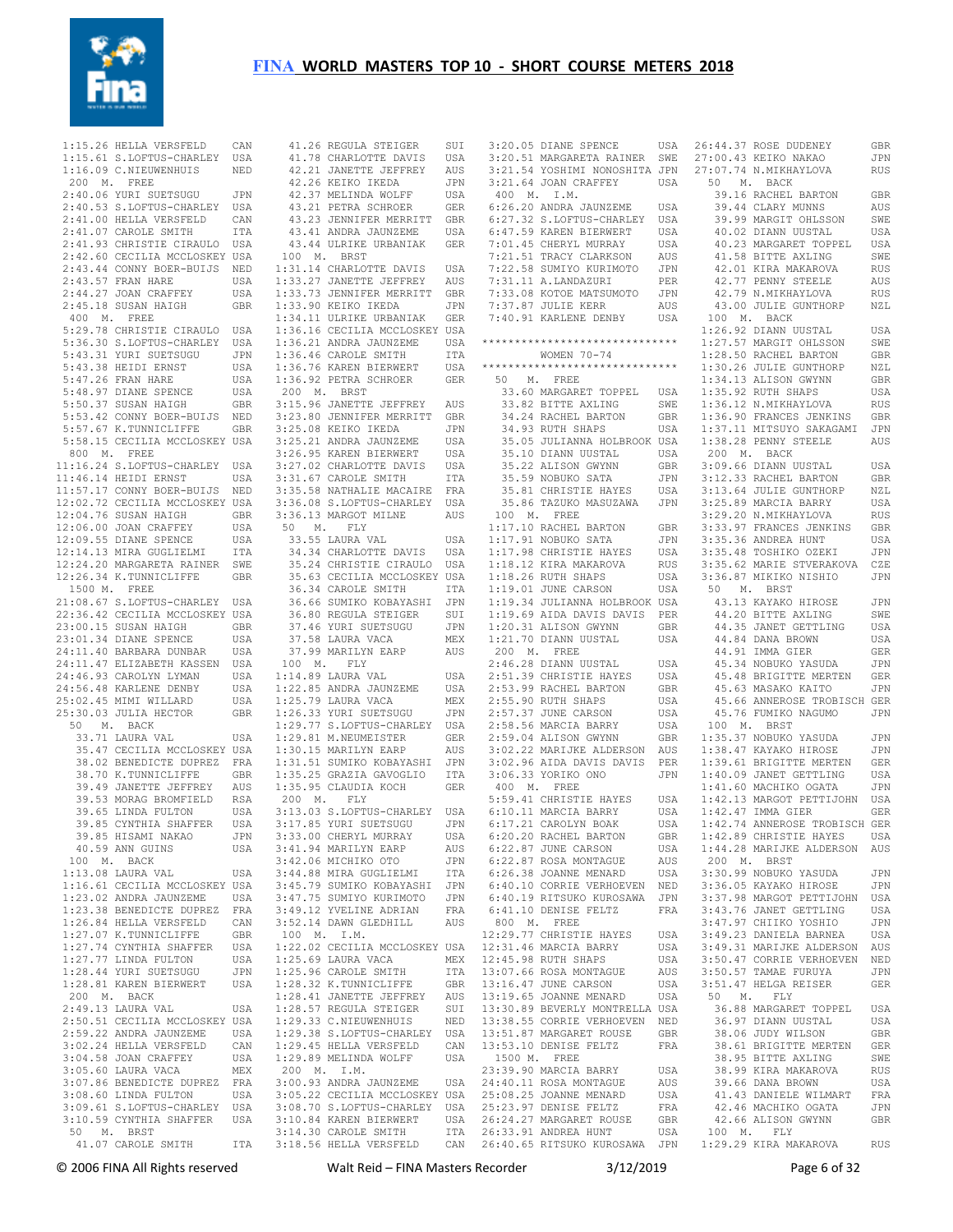

 1:34.86 JUDY WILSON GBR 1:34.98 MARGOT PETTIJOHN USA 1:40.68 JANET GETTLING USA 1:46.82 JOANNE MENARD USA 1:47.97 DANIELA BARNEA USA 1:47.97 AIDA DAVIS DAVIS PER 1:48.28 PATRICIA JACKSON GBR 1:48.96 ROSA MONTAGUE AUS 1:51.34 SEIKO HASEBE JPN 200 M. FLY 3:26.35 KIRA MAKAROVA RUS 3:43.45 MARGOT PETTIJOHN USA 3:57.93 DANIELA BARNEA USA 3:59.69 SEIKO HASEBE JPN 4:05.92 PATRICIA JACKSON GBR 4:11.86 BABS LARSEN USA 4:22.17 DENISE FELTZ FRA<br>4:27.99 KEIKO HONDA JPN 4:27.99 KEIKO HONDA 4:29.98 KAZUMI OYAMADA JPN 4:38.91 KRISTI PANAYOTOFF USA 100 M. I.M. 1:25.89 MARGARET TOPPEL 1:28.31 BRIGITTE MERTEN GER 1:28.37 CLARY MUNNS AUS 1:29.08 KIRA MAKAROVA RUS 1:32.53 DANA BROWN USA 1:32.63 BITTE AXLING SWE 1:33.83 CHRISTIE HAYES USA  $1:34.27$  JANET GETTLING  $1.34$  94 RUTH SHAPS 1:35.42 CORRIE VERHOEVEN NED 200 M. I.M. 3:16.48 CLARY MUNNS AUS 3:16.61 BRIGITTE MERTEN GER 3:26.98 CHRISTIE HAYES USA 3:35.39 DANIELA BARNEA USA 3:35.86 CORRIE VERHOEVEN NED 3:40.78 ELIZABETH CRAIG RSA 3:42.82 RITSUKO KUROSAWA JPN 3:42.85 DENISE FELTZ FRA 3:42.89 TAMAE FURUYA JPN 3:43.97 HARRIET BURE SWE 400 M. I.M. 7:15.08 CHRISTIE HAYES USA 7:40.66 DANIELA BARNEA USA 7:44.17 N.MIKHAYLOVA RUS 7:48.55 RITSUKO KUROSAWA JPN 7:48.56 PATRICIA JACKSON GBR 7:57.25 DENISE FELTZ FRA 8:02.47 SEIKO HASEBE JPN 8:05.49 BARBARA WEST USA 8:14.19 PENNY MYMRYK CAN 8:23.89 EWA GAWLIK CAN \*\*\*\*\*\*\*\*\*\*\*\*\*\*\*\*\*\*\*\*\*\*\*\*\*\*\*\*\*\* WOMEN 75-79 \*\*\*\*\*\*\*\*\*\*\*\*\*\*\*\*\*\*\*\*\*\*\*\*\*\*\*\*\*\* 50 M. FREE 35.39 IKUKO OKADO JPN 35.42 MADELINE LANTHIER CAN 36.48 CHRISTEL SCHULZ GER 36.67 E.KETELSEN DEN 37.10 JEN THOMASSON AUS 37.84 RENATA BASTEK POL 39.25 MASAKO KOHA JPN 39.27 TOSHIE NODA JPN 39.54 NANCY RIDOUT USA 39.75 JEAN HOWARD-JONES GBR 100 M. FREE 1:21.26 MADELINE LANTHIER CAN 1:22.09 E.KETELSEN DEN 1:24.37 CHRISTEL SCHULZ GER 1:24.98 JEN THOMASSON AUS 1:28.98 RENATA BASTEK POL 1:29.94 BETH SCHREINER USA 1:30.90 NORIKO YOSHIDA JPN 1:30.97 MASAKO KOHA JPN 1:31.42 JEAN HOWARD-JONES GBR 1:32.56 MARY ANN TURBITT NZL 200 M. FREE<br>2:58.33 JEN THOMASSON

 3:06.02 CHRISTEL SCHULZ GER 51.55 JOY PAGE AUS 3:07.97 E.KETELSEN DEN 3:13.79 NORIKO YOSHIDA JPN 3:16.81 JAN CROFT AUS 3:21.57 BETH SCHREINER USA 3:21.66 MARY ANN TURBITT NZL 3:23.08 ANNIE COLLINS AUS 3:25.40 KATSUE NOMURA JPN 400 M. FREE 6:42.76 E.KETELSEN DEN 7:07.75 KATSUE NOMURA JPN 7:14.00 HERILENE FREITAS BRA 7:15.51 HATSUHO KUMAGAI JPN 7:20.25 SUE CALNEK-MORRIS USA 7:21.04 MARGARET FITTOCK AUS 7:22.82 MARSHA REDDIEX AUS 7:29.00 JANE KATZ USA 7:29.20 LYNNE LUND USA 7:32.79 MICHIKO MASUDA JPN 800 M. FREE 13:41.49 E.KETELSEN DEN 14:30.01 KATSUE NOMURA JPN 14:37.26 HERILENE FREITAS BRA 14:41.89 KATSUKO EGAWA JPN 15:05.47 HATSUHO KUMAGAI JPN 15:21.03 LYNNE LUND USA 15:24.32 JACKIE MARR USA 15:28.42 HIROKO TAKAHASHI JPN 15:34.63 JANE KATZ USA 15:35.14 LOSITO FAUCCI ITA 1500 M. FREE 26:16.54 E.KETELSEN DEN 26:37.22 JAN CROFT AUS 27:07.77 KATSUE NOMURA JPN 28:36.78 LYNNE LUND USA 28:44.17 HATSUHO KUMAGAI JPN 28:55.34 LOSITO FAUCCI ITA  $29.26$  45 JACKIE MARR 31:19.65 CORINNA GOODMAN USA 31:23.39 TAKEKO KATO JPN 34:10.54 JILL FRITZ USA 50 M. BACK 40.74 E.KETELSEN DEN 42.76 HIROMI SATO JPN<br>
44.82 JEN THOMASSON AUS<br>
45.23 CHRISTEL SCHULZ GER<br>
45.27 NORIKO YOSHIDA JPN<br>
45.31 CHRIS GILLIGAN USA<br>
46.86 YOKO ARAI JPN 47.21 RENATE ZSCHOCKELT GER 47.42 GERDA WILLIAMS AUS 47.96 RENATA BASTEK POL 100 M. BACK 1:29.04 E.KETELSEN DEN 1:34.32 NORIKO YOSHIDA JPN 1:38.40 JEN THOMASSON AUS  $1:39.81$  CHRIS GILLIGAN 1:40.84 CHRISTEL SCHULZ GER 1:40.99 KAZUKO ITO JPN 1:42.88 NORIKO TAKEDA JPN 1:43.48 YOKO ARAI JPN 1:43.72 GERDA WILLIAMS AUS<br>1:44.06 JOY WARD USA  $1:44.06$  JOY WARD 200 M. BACK 3:19.37 NORIKO YOSHIDA JPN 3:20.26 E.KETELSEN DEN 3:36.73 CHRIS GILLIGAN USA 3:37.57 KAZUKO ITO JPN 3:41.61 JOY WARD USA 3:42.56 YOKO ARAI JPN 3:48.97 HERILENE FREITAS BRA 3:49.88 RENATA BASTEK POL 3:51.42 SUE POLLARD NZL 3:52.56 CORINNA GOODMAN USA 50 M. BRST 45.87 DIANE FORD GBR 47.78 MONIKA SENFTLEBEN GER 48.32 LUISE KNOPFLE GER 48.77 KIYOKO YONEDA JPN 49.73 JOANN LEILICH USA

2:58.33 JEN THOMASSON AUS 49.84 ELSBETH FLICK GER 400 M. I.M. 45.24 YOSHIKO OSAKI JPN<br>3:04.79 MADELINE LANTHIER CAN 51.50 KAZUKO KAJIWARA JPN 8:29.64 JOY WARD USA 52.18 HISAKO KITA 51.68 MARGIT OTT GER 52.21 VERA SILVA BRA 100 M. BRST 1:41.19 DIANE FORD GBR 1:41.86 LUISE KNOPFLE GER 1:11:00 B015B NNSTIBB<br>1:48.60 JOANN LEILICH 1:52.12 ELSBETH FLICK GER<br>1:52.13 KIYOKO YONEDA JPN 1:52.13 KIYOKO YONEDA 1:54.05 KRYSTYNA FECICA POL  $1:55.48$  KATSUKO SUDO 1:56.20 MONIKA SENFTLEBEN GER 1:56.40 JOY PAGE AUS 1:57.36 SAWAKO MORIKAWA JPN 200 M. BRST 3:47.36 DIANE FORD GBR 3:57.95 JOANN LEILICH USA 4:05.92 KAZUKO KAJIWARA JPN 4:13.45 VELLEDA CERNICH ITA 4:13.90 KRYSTYNA FECICA POL 4:15.39 MONIKA WARNUSZ GER 4:17.60 SUSAN MEYERS USA 4:17.60 JOY PAGE AUS 4:24.96 AKEMI KAMIMURA JPN 4:26.97 CORINNA GOODMAN USA 50 M. FLY 41.46 CHRISTEL SCHULZ GER 45.36 KIYOKO YONEDA 46.01 MARY ANN CASE USA<br>48.45 UTE FEHLING GER 48.45 UTE FEHLING 49.06 HARU TSUKINO JPN 49.10 MICHIKO MASUDA JPN 49.24 HIROKO INAMI JPN 49.35 LUISE KNOPFLE GER<br>49.43 SUSAN MEYERS USA 49.43 SUSAN MEYERS 50.44 RENATE ZSCHOCKELT GER 100 M. FLY 1:53.15 KRYSTYNA FECICA POL 1:56.73 SUSAN MEYERS USA 1:58.30 MARSHA REDDIEX AUS 1:59.65 MARY ANN CASE USA 2:02.11 VERA SILVA BRA 2:02.58 HARU TSUKINO JPN 2:07.11 MICHIKO MASUDA JPN 2:07.15 JOY WARD USA 2:08.11 TOMIE KURATANI JPN 2:09.30 HIROKO KOBAYASHI JPN 200 M. FLY 4:21.63 SUSAN MEYERS USA 4:28.97 MARSHA REDDIEX AUS  $4:35.39$  MARY ANN CASE 4:42.37 HIROKO KOBAYASHI JPN<br>4:53.69 TOMIE KURATANI JPN 4:53.69 TOMIE KURATANI  $5:02.59$  DEETTE SAUER  $5:11.83$  LYNNE LUND 5:35.50 LOSITO FAUCCI ITA 5:39.63 ANITA SAVIANE AUS 5:44.53 KAZUKO HIRATA JPN 800 M. FREE 100 M. I.M. 1:37.13 CHRISTEL SCHULZ GER 1:39.45 JEN THOMASSON AUS 15:28.99 URSULA FROHLICH GER 15:31.64 ANNE WILLIAMS USA 1:41.71 RENATE ZSCHOCKELT GER 1:44.24 RENATA BASTEK POL 15:33.51 YOSHIKO IZUMINAGA JPN 15:55.52 HELI PAALOSALO FIN  $1:46.86$  MARGIT OTT  $1:46.96$  KAZUKO ITO 1:48.22 TOSHIE NODA JPN 1:49.47 VERA SILVA BRA 1:49.56 KAZUKO OI JPN 1:49.60 SUSAN MEYERS USA 17:45.89 MAE WALDIE CAN 1500 M. FREE 200 M. I.M. 3:54.40 MARY ANN TURBITT NZL 3:54.63 JOY WARD USA 3:55.81 RENATA BASTEK POL 3:56.26 SUSAN MEYERS USA 3:59.98 NORIKO TAKEDA JPN 4:00.09 HERILENE FREITAS BRA 34:50.38 ETSUKO AZUMI JPN 4:06.50 JANET MASTERS GBR 4:07.70 ELSBETH FLICK GER  $4:10.40$  NORIKO AWAZAWA 4:11.09 CORINNA GOODMAN USA 50 M. BACK

AUS 8:31.39 SUSAN MEYERS USA 8:43.18 MARSHA REDDIEX AUS 8:43.53 MOMOYO MOROI JPN 8:57.29 CORINNA GOODMAN USA 9:07.58 LOSITO FAUCCI ITA 9:12.59 LYNNE LUND USA 9:13.21 NOBUKO HIGUCHI JPN 9:18.69 AAGJE CARON USA 9:21.22 KAZU KOYAMA JPN \*\*\*\*\*\*\*\*\*\*\*\*\*\*\*\*\*\*\*\*\*\*\*\*\*\*\*\*\*\* WOMEN 80-84 \*\*\*\*\*\*\*\*\*\*\*\*\*\*\*\*\*\*\*\*\*\*\*\*\*\*\*\*\*\* 50 M. FREE 36.08 YOSHIKO OSAKI JPN 40.96 FUMIKO NAKAMURA JPN 41.51 HISAKO KITAYAMA JPN 41.63 LINDA MACPHERSON CAN 42.16 LOTTIE GEURTS NED 42.85 HELI PAALOSALO FIN 43.07 TAYO FUJIEDA JPN USA 43.52 DENISE ROBERTSON AUS<br>AUS 43.58 GISELA GRUNER GER 43.58 GISELA GRUNER GER 43.70 JACKIE JACKSON GBR 100 M. FREE 1:21.29 YOSHIKO OSAKI JPN 1:33.15 LINDA MACPHERSON CAN 1:35.46 DENISE ROBERTSON AUS 1:35.81 LOTTIE GEURTS NED 1:36.48 FUSAKO HIROOKA JPN 1:36.68 KUMIE TOKUDA JPN 1:37.06 TAYO FUJIEDA JPN 1:37.09 HELGA REICH GER 1:39.54 ANNE WILLIAMS USA 1:40.86 TERUKO MURAKAMI JPN 200 M. FREE 3:00.43 YOSHIKO OSAKI JPN 3:22.05 LINDA MACPHERSON CAN 3:22.86 DENISE ROBERTSON AUS 3:29.71 KUMIE TOKUDA JPN 3:31.27 ANNE WILLIAMS USA 3:36.09 HELGA REICH GER 3:36.58 PATRICIA BOND USA 3:36.66 TAYO FUJIEDA JPN 3:40.60 URSULA FROHLICH GER 3:44.73 LOTTIE GEURTS NED 400 M. FREE 7:06.91 DENISE ROBERTSON AUS 7:20.94 HELGA REICH GER 7:22.68 TAYO FUJIEDA JPN 7:25.50 ANNE WILLIAMS USA 7:37.65 URSULA FROHLICH GER 7:37.89 PATRICIA BOND USA 7:54.95 MARGIT JEBE USA 8:02.96 LOTTIE GEURTS NED 8:08.04 JENNY BALL GBR 8:16.88 RITSU HOMMA JPN 14:39.56 LINDA MACPHERSON CAN 16:44.79 LOTTIE GEURTS NED 17:01.16 JENNY BALL GBR 17:17.58 JANE OBERG USA 17:40.28 MARIE SMITS NED 29:11.86 ANNE WILLIAMS USA 32:22.71 JENNY BALL GBR<br>32:59.83 JANE OBERG USA<br>33:39.03 MARIE SMITS NED<br>34:26.33 MAE WALDIE CAN 34:45.63 YOSHIE YUZAWA JPN 35:26.10 MARTHA HENDERSON USA 36:43.38 REIKO OMURA JPN 38:48.93 SACHIKO ONO JPN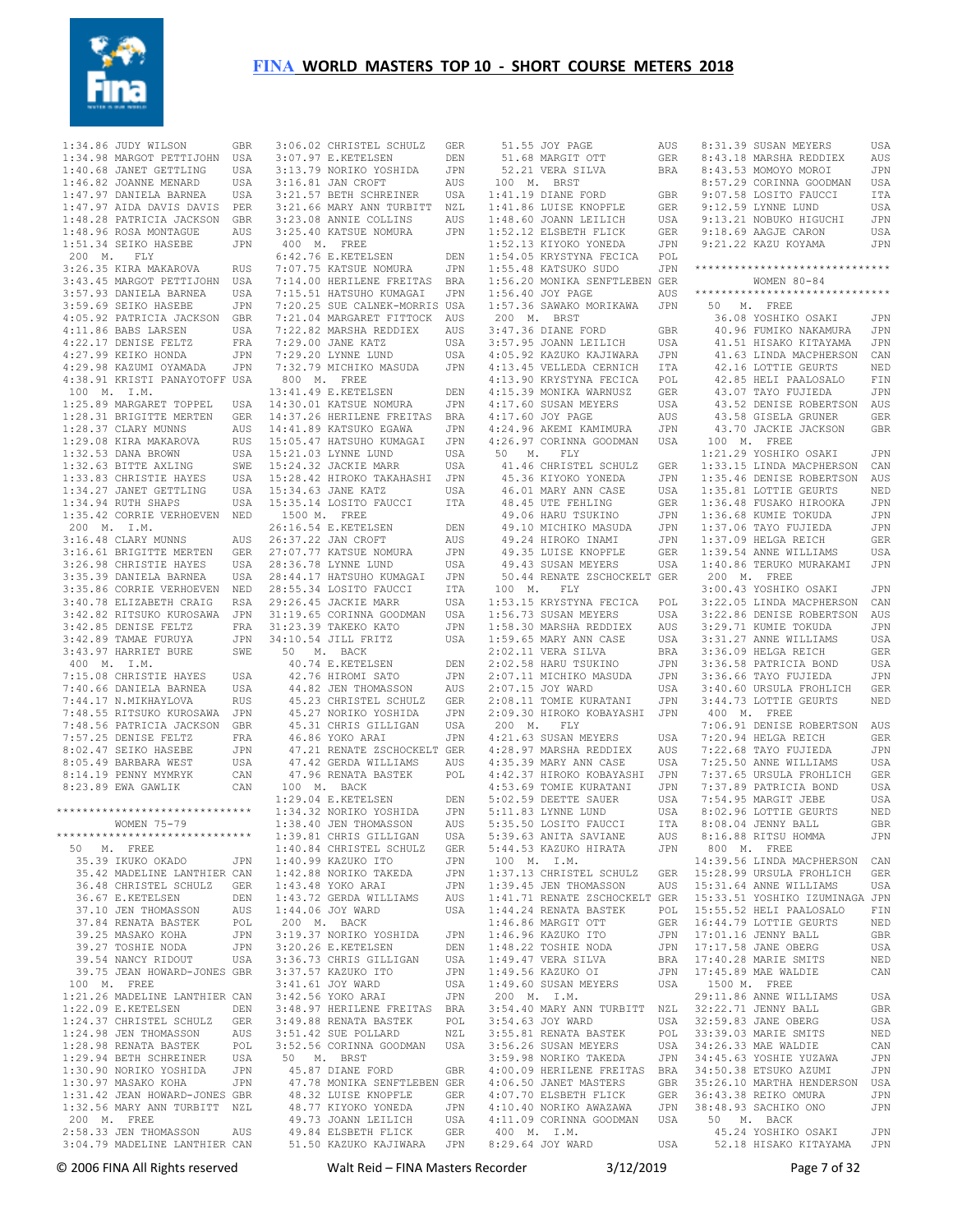

52.30 ALICE KINNAIRD 52.68 U.MEYER-TONNDORF GER 53.30 FUSAKO KATO JPN 53.58 KRISTIN JAFFE USA 54.09 EVA JAROSOVA CZE 54.58 MARGIT JEBE USA 54.72 ANNELIES GRAUE GER 55.11 ITSUKO KATSUBE JPN 100 M. BACK 1:54.39 HISAKO KITAYAMA JPN 1:54.82 FUSAKO KATO JPN 1:55.41 MARGIT JEBE USA 1:57.88 ANNEMARIE LUDICKE GER 1:58.26 ANNELIES GRAUE GER 1:58.64 ANNE WILLIAMS USA 1:58.79 EVE JAROSOVA CZE 1:59.57 ITSUKO KATSUBE JPN 2:00.16 ALICE KINNAIRD AUS 2:00.97 LOTTIE GEURTS NED 200 M. BACK 3:35.28 YOSHIKO OSAKI JPN 4:01.53 HISAKO KITAYAMA JPN 4:02.04 MARGIT JEBE USA 4:02.26 HARUMI SUGIMOTO JPN 4:14.33 FUSAKO KATO JPN 4:15.70 EVA JAROSOVA CZE 4:20.51 KAZUE WATANABE JPN  $4:20.31 \text{ hours}$   $\ldots$ <br> $4:21.99 \text{ F.MCKILLIGAN}$  CAN 4:28.66 LAURA WALKER USA 4:33.19 DENISE ROBERTSON AUS 50 M. BRST 48.62 SHOKO YONEZAWA JPN 50.81 TAYO FUJIEDA 51.61 MASAYO AZUMA JPN 51.83 ANNE WILLIAMS USA 51.97 KUMIE TOKUDA JPN 52.38 GISELA GRUNER GER 53.54 HELI PAALOSALO FIN 54.14 KRISTIN JAFFE USA 55.22 SUE MAYNE AUS 55.51 GABRIELLA TUCCI ITA 100 M. BRST 1:49.42 TAYO FUJIEDA JPN<br>1:49.51 SHOKO YONEZAWA JPN  $1:49.51$  SHOKO YONEZAWA 1:50.51 MASAYO AZUMA JPN 1:53.56 ANNE WILLIAMS USA 2:00.88 ANNEMARIE LUDICKE GER 2:03.81 MARCELA STASTNA CZE 2:05.21 GABRIELLA TUCCI ITA 2:06.48 MARGIT JEBE USA 2:07.60 KRISTIN JAFFE USA  $2:07.77$  YOKO MIZUNO 200 M. BRST 4:02.48 MASAYO AZUMA 4:02.76 ANNE WILLIAMS USA<br>4:03.73 TAYO FUJIEDA JPN  $4:03.73$  TAYO FUJIEDA 4:33.06 HIROKO OTANI JPN 4:46.10 DENISE ROBERTSON AUS 4:49.81 KRISTIN JAFFE USA  $4.54$   $03$  DAPH SOPPA alls 5:11.02 HIROKO OGOSHI JPN  $5:17.77$  SALLY NEWELL 5:30.34 YENNY VAN DINTER USA 50 M. FLY 48.79 FUMIKO NAKAMURA JPN 49.49 HISAKO KITAYAMA JPN 49.74 SHOKO YAMADA JPN<br>51.63 MARCELA STASTNA CZE 51.63 MARCELA STASTNA CZE 51.69 HARUMI SUGIMOTO JPN<br>54.45 HELI PAALOSALO FIN 54.45 HELI PAALOSALO 54.86 MIDORI USUI JPN 56.15 YOSHIKO IZUMINAGA JPN 59.38 ANNEMARIE LUDICKE GER 1:00.76 DENISE ROBERTSON AUS 100 M. FLY 2:04.79 MARCELA STASTNA CZE 2:09.74 FUMIKO NAKAMURA JPN 10:30.10 JOAN CAMPBELL USA 10:30.29 CHIYO FUKUSHIMA JPN 2:14.75 MIDORI USUI JPN 2:17.12 ANNEMARIE LUDICKE GER 2:30.95 SUE MAYNE AUS 2:33.50 YAYOI KANAZASHI JPN 800 M. FREE 18:29.90 ELIANE PELLIS BEL 2:41.31 MARTHA HENDERSON USA 21:19.49 JOAN CAMPBELL USA

 2:45.20 PATRICIA TULLMAN USA 28:26.76 GLAD MCGOUGH AUS 200 M. FLY 2:56.21 CHIYOKO YABUMOTO JPN 3:00.16 SHIGEKO NAKAMURA JPN 200 M. FLY 6:30.17 PATRICIA TULLMAN USA 6:43.58 FUSAE MARUYAMA JPN 100 M. I.M. 1:38.45 YOSHIKO OSAKI JPN 1:49.72 TAYO FUJIEDA JPN 1:53.11 HELI PAALOSALO FIN 1:53.58 MARCELA STASTNA CZE 1:53.71 ANNEMARIE LUDICKE GER 1:59.67 GABRIELLA TUCCI ITA 2:01.66 DENISE ROBERTSON AUS 2:01.97 MARGIT JEBE USA 2:02.62 PATRICIA BOND USA 2:03.53 URSULA FROHLICH GER 200 M. I.M. 4:17.91 TERUKO MURAKAMI JPN 4:33.37 YAYOI KANAZASHI JPN 4:53.59 JANE OBERG USA 4:54.76 KIMIKO MAEDA JPN 4:55.26 TOSHIKO TSUCHIYA JPN 5:02.24 HISAKO KAZAMA JPN 5:12.70 TSUYAKO WATANABE JPN 5:13.06 ELIANA HERRERA CHI 5:20.81 MAE WALDIE CAN 5:24.13 MARTHA HENDERSON USA 400 M. I.M. 9:29.36 SUE MAYNE AUS 9:38.39 TERUKO MURAKAMI JPN 11:30.74 FUSAE MARUYAMA JPN 21:08.59 K.KRONWALL USA \*\*\*\*\*\*\*\*\*\*\*\*\*\*\*\*\*\*\*\*\*\*\*\*\*\*\*\*\*\* WOMEN 85-89 \*\*\*\*\*\*\*\*\*\*\*\*\*\*\*\*\*\*\*\*\*\*\*\*\*\*\*\*\*\* 50 M. FREE 41.27 JANE ASHER GBR 46.43 ELIANE PELLIS BEL 50.53 MASAE KURATA JPN 50.76 JUDIE OLIVER CAN 51.52 AIKO HORII JPN 51.75 RUIKO KONO JPN 52.38 KII SAITO JPN 52.47 KIKUE KOSHIDA JPN 52.94 DOROTHY DICKEY AUS 53.83 ELBA TERRAGNO ARG 100 M. FREE 1:35.93 JANE ASHER GBR 1:48.36 ELIANE PELLIS BEL JPN 1:50.68 JUDIE OLIVER CAN 1:54.64 AIKO HORII JPN JPN 1:56.57 DOROTHY DICKEY AUS 1:56.98 YORIKO IINO JPN 2:04.20 MASAE KURATA JPN 2:05.28 MIRA GRYPINK CAN 2:07.37 JUNKO ITO JPN 2:12.16 AIKO GOTO JPN 200 M. FREE 3:29.10 JANE ASHER GBR<br>4:03.08 ELIANE PELLIS BEL 4:03.08 ELIANE PELLIS BEL 4:04.48 JUDIE OLIVER CAN 4:21.06 YORIKO IINO JPN 4:23.77 MIRA GRYPINK CAN 4:57.95 SHEILA NAIMAN CAN 5:12.48 ELBA TERRAGNO ARG 5:13.21 JOAN CAMPBELL USA 5:16.43 MARIA SAMPAIO BRA 5:37.89 BARBARA EISELE USA 400 M. FREE 7:41.43 JANE ASHER GBR 8:33.51 ELIANE PELLIS BEL 8:43.73 AIKO HORII JPN 8:58.64 YORIKO IINO JPN 10:51.23 MASAKO INOBA JPN 13:53.71 GLAD MCGOUGH AUS

 1500 M. FREE 29:23.83 JANE ASHER GBR 42:36.46 JOAN CAMPBELL USA<br>57:10.91 GLAD MCGOUGH AUS 57:10.91 GLAD MCGOUGH AUS 50 M. BACK  $53.58$  JANE ASHER 1:00.49 ELIANE PELLIS BEL  $1:01.27$  KII SAITO 1:01.28 KEIKO FUJIMOTO JPN 1:04.92 YOSHI OGATA JPN 1:05.50 AIKO GOTO JPN<br>1:09.20 NADIR TAUBERT BRA  $1:09.20$  NADIR TAUBERT 1:09.27 MARIA SAMPAIO BRA  $1:09.86$  Chirko aiba 1:10.68 MASAKO KAWAMURA JPN 100 M. BACK 1:55.58 JANE ASHER GBR 2:00.45 JUDIE OLIVER CAN 2:14.43 ELBA TERRAGNO ARG  $2 \cdot 15$  02 CONNY STAMHUIS 2:15.20 KEIKO FUJIMOTO JPN  $2 \cdot 22.68$  AIKO GOTO  $JPN$  2:32.93 E.LOBSIGER ESP 2:33.55 MASAKO KAWAMURA JPN  $2.38$  58 CHIEKO AIBA 2:42.50 CHIYO FUKUSHIMA JPN 200 M. BACK 4:20.14 JUDIE OLIVER CAN  $4.25$  95 JANE ASHER  $4 \cdot 42.29$  CONNY STAMHUIS 4:52.22 ELBA TERRAGNO 4:57.03 AIKO GOTO JPN 5:10.32 E.LOBSIGER ESP 5:33.11 MARLENE PARODI 5:59.91 MARY JANE MULLINS USA 6:11.86 ANN HIRSCH USA  $6:12.11$  JOAN CAMPBELL. 50 M. BRST 55.33 ELIANE PELLIS BEL 1:00.98 JANE ASHER GBR 1:03.43 JUDIE OLIVER CAN 1:04.59 NADIR TAUBERT BRA 1:05.04 CONNY STAMHUIS CAN 1:09.65 MIRA GRYPINK CAN<br>1:09.85 SETSUKO OKUBO JPN  $1 \cdot 09$ .85 SETSUKO OKUBO 1:09.96 ETSUKO KIMURA JPN 1:10.24 MASAE KURATA JPN 1:13.92 D.FEREBAUEROVA CZE 100 M. BRST 2:03.78 ELIANE PELLIS BEL 2:15.32 JUDIE OLIVER CAN<br>2:16.94 JANE ASHER GBR 2:16.94 JANE ASHER GBR<br>2:21.70 NADIR TAUBERT BRA  $2:21.70$  NADIR TAUBERT 2:28.34 NORIKO KIMURA JPN 2:31.06 SETSUKO OKUBO JPN  $2:34.98$  MASAE KURATA 2:40.54 ETSUKO KIMURA JPN 2:40.54 Brown Arrest<br>2:48.30 MASAKO SHOJI JPN<br>2:48.30 MASAKO SHOJI PRP 2:49.40 E.LOBSIGER ESP 200 M. BRST 4:55.91 JUDIE OLIVER 5:10.70 NORIKO KIMURA JPN 5:11.46 NADIR TAUBERT 5:27.31 SETSUKO OKUBO JPN<br>6:10.90 ANN HIRSCH USA<br>5.10.90 ANN HIRSCH USA  $6:10.90$  ANN HIRSCH 7:35.35 TEREZINHA SILVA BRA 50 M. FLY 56.09 JANE ASHER GBR 57.85 JUDIE OLIVER 1:16.63 YORIKO IINO JPN 1:17.88 CHIYO FUKUSHIMA JPN 1:23.48 NADIR TAUBERT BRA 1:26.77 ELEONORA LIELLO ITA 1:41.60 BARBARA EISELE USA 2:24.38 GLAD MCGOUGH AUS 100 M. FLY 2:09.72 JUDIE OLIVER CAN 2:59.36 NADIR TAUBERT BRA<br>3:00.21 HARUKO SASAKI JPN 3:00.21 HARUKO SASAKI 3:22.94 CHIYO FUKUSHIMA JPN

© 2006 FINA All Rights reserved Walt Reid – FINA Masters Recorder 3/12/2019 Page 8 of 32 4:23.22 BARBARA EISELE USA 7:15.52 FLORA WONG USA 6:10.94 NADIR TAUBERT BRA 100 M. I.M. 1:54.14 JANE ASHER GBR 2:01.87 JUDIE OLIVER CAN<br>2:27.33 SETSUKO OKURO JPN  $2:27.33$  SETSUKO OKUBO GBR 2:32.58 E.LOBSTGER ESP 2:36.01 NADIR TAUBERT BRA 2:51.75 ELEONORA LIELLO ITA 2:53.17 CHIYO FUKUSHIMA JPN 2:54.37 YUKIKO KAMAMOTO JPN 2:57.57 HARUKO SASAKI JPN 3:04.77 MASAKO INOBA JPN 200 M. I.M. 4:17.26 JANE ASHER GBR<br>4:24.82 JUDIE OLIVER CAN 4:24.82 JUDIE OLIVER 5:34.95 NADIR TAUBERT BRA 6:03.77 CHIYO FUKUSHIMA JPN 7:14.74 BARBARA EISELE USA 400 M. I.M. 15:39.40 BARBARA EISELE USA \*\*\*\*\*\*\*\*\*\*\*\*\*\*\*\*\*\*\*\*\*\*\*\*\*\*\*\*\*\* WOMEN 90-94 \*\*\*\*\*\*\*\*\*\*\*\*\*\*\*\*\*\*\*\*\*\*\*\*\*\*\*\*\*\* 50 M. FREE 49.64 MIEKO KAMOSHITA JPN 55.24 LIZ WALLIS AUS 59.57 JEAN TROY USA 1:11.76 TOMIKO MAKITA JPN 1:11.97 AMPARO MARTINEZ ESP 1:12.44 NORA RONAI BRA 1:16.47 KALIS RASMUSSEN CAN 1:16.81 MARION BEULKE AUS 1:18.60 BARBRO THORNELOF SWE 1:19.28 M.MAANDONKS NED 100 M. FREE 2:04.56 MIEKO KAMOSHITA JPN 2:08.19 LIZ WALLIS AUS 2:29.01 BETTY BRUSSEL CAN 2:38.45 JEANNE MEREDITH USA 2:39.68 MIE TAKEHARA JPN 2:43.40 MARION BEULKE AUS 2:44.56 BARBRO THORNELOF SWE 2:49.48 AMPARO MARTINEZ ESP 2:50.23 VALERIE LINCOLN AUS 3:20.46 SUZUKO TAKEMURA JPN 200 M. FREE  $4 \cdot 32$  48 LTZ WALLIS AUS 5:17.46 BETTY BRUSSEL CAN 5:35.92 JEANNE MEREDITH USA 5:43.79 MARION BEULKE AUS 5:47.77 VALERIE LINCOLN AUS 6:09.97 AMPARO MARTINEZ ESP 8:14.95 FLORA WONG USA 400 M. FREE JPN 15:44.20 FLORA WONG USA 800 M. FREE 22:38.88 BETTY BRUSSEL CAN 50 M. BACK  $1 \cdot 05$  82 LTZ WALLIS AUS 1:13.25 AGNES KISS HUN 1:16.87 MIE TAKEHARA JPN 1:22.59 MARION BEULKE AUS 1:24.68 JEANNE MEREDITH USA 1:24.88 MICHIKO GOTO JPN 1:26.04 AMY MULCRONE AUS 1:26.82 G. MCKENZIE-HICKS AUS 1:32.38 FLORA WONG USA 1:32.67 GUDRUN KLOOS RSA 100 M. BACK 2:54.02 MIE TAKEHARA JPN 2:58.83 MICHIKO GOTO JPN 3:10.42 GUDRUN KLOOS RSA 3:13.17 AMPARO MARTINEZ ESP 3:17.90 FLORA WONG USA 3:31.21 ANNE TODD AUS 200 M. BACK 5:29.45 LIZ WALLIS AUS 6:02.37 KALIS RASMUSSEN CAN 7:02.57 AMPARO MARTINEZ ESP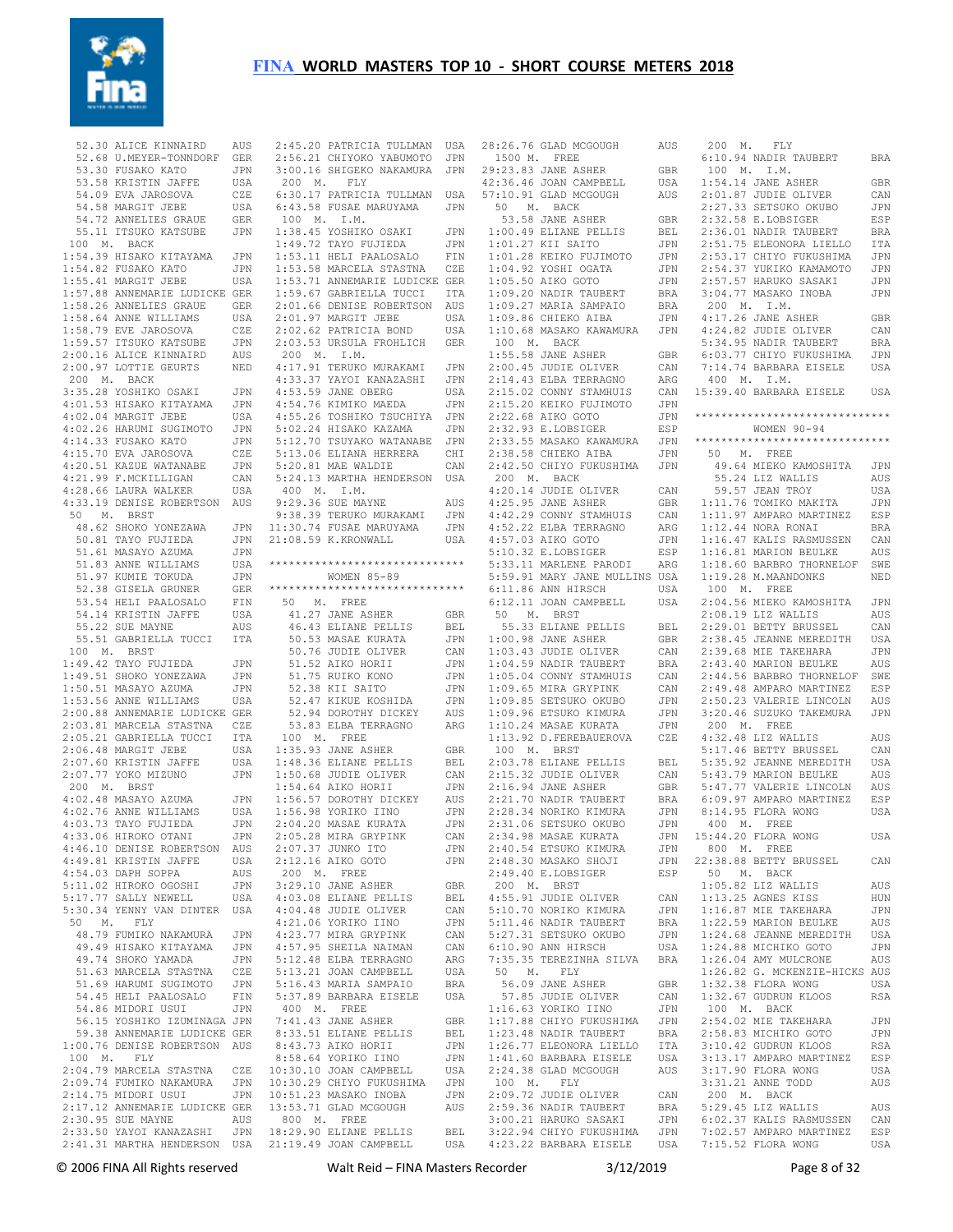

 7:28.55 ANNE TODD AUS 50 M. BRST 1:22.37 JEAN TROY USA 1:34.24 KALIS RASMUSSEN CAN 1:38.00 BETTY BRUSSEL CAN 1:39.49 AKIKO ONOHARA JPN 1:41.14 AMY MULCRONE AUS 1:51.15 GUDRUN KLOOS RSA 1:59.75 M. CUNNINGHAM AUS 2:00.16 ANNE TODD AUS 2:06.94 MARION BEULKE AUS 3:02.84 FLORA WONG USA 100 M. BRST 3:35.59 KALIS RASMUSSEN CAN 200 M. BRST 7:18.18 KALIS RASMUSSEN CAN 50 M. FLY 1:49.95 NORA RONAI BRA 100 M. FLY 4:40.27 NORA RONAI BRA 200 M. FLY 11:14.19 NORA RONAI BRA 100 M. I.M. 2:55.03 AGNES KISS HUN 2:56.37 JEAN TROY USA 3:21.77 MIE TAKEHARA JPN 3:44.84 NORA RONAI BRA 5:12.19 FLORA WONG USA 400 M. I.M. 17:12.67 NORA RONAI BRA \*\*\*\*\*\*\*\*\*\*\*\*\*\*\*\*\*\*\*\*\*\*\*\*\*\*\*\*\*\* WOMEN 95-99 \*\*\*\*\*\*\*\*\*\*\*\*\*\*\*\*\*\*\*\*\*\*\*\*\*\*\*\*\*\* 50 M. FREE 1:06.45 MAURINE KORNFELD USA 1:21.23 KIKUE ISHII JPN 1:37.78 CHARLOTTE SANDDAL USA 1:44.98 FUMI MURATA JPN 100 M. FREE 3:28.31 CHARLOTTE SANDDAL USA 200 M. FREE 5:05.33 MAURINE KORNFELD USA 400 M. FREE 10:57.97 MAURINE KORNFELD USA 800 M. FREE 31:30.34 CHARLOTTE SANDDAL USA 1500 M. FREE 62:37.00 CHARLOTTE SANDDAL USA 50 M. BACK 1:20.79 MAURINE KORNFELD USA 1:21.31 NORA KUTTI EST 1:22.21 SUGAKO KUWAYAMA JPN 1:26.21 FUMI MURATA JPN 1:46.66 CHARLOTTE SANDDAL USA 100 M. BACK 2:48.99 MAURINE KORNFELD USA 3:01.26 NORA KUTTI EST 200 M. BACK 6:31.77 MAURINE KORNFELD USA 50 M. BRST 1:42.55 NAKA FUKUOKA JPN 2:05.63 CHARLOTTE SANDDAL USA 100 M. BRST 3:42.93 NAKA FUKUOKA JPN 4:28.42 CHARLOTTE SANDDAL USA 200 M. BRST 9:20.70 CHARLOTTE SANDDAL USA 50 M. FLY 2:21.86 CHARLOTTE SANDDAL USA 100 M. I.M. 3:51.39 MAURINE KORNFELD USA 4:11.22 CHARLOTTE SANDDAL USA 200 M. I.M. 9:32.59 CHARLOTTE SANDDAL USA \*\*\*\*\*\*\*\*\*\*\*\*\*\*\*\*\*\*\*\*\*\*\*\*\*\*\*\*\*\* WOMEN 100-104 \*\*\*\*\*\*\*\*\*\*\*\*\*\*\*\*\*\*\*\*\*\*\*\*\*\*\*\*\*\* 50 M. FREE 5:42.81 MIEKO NAGAOKA JPN 100 M. FREE

|  |  |  |  | 10:22.08 MIEKO NAGAOKA<br>50 M. BACK         |  |               |  |  |                                                   |                                                       | JPN                                                     |
|--|--|--|--|----------------------------------------------|--|---------------|--|--|---------------------------------------------------|-------------------------------------------------------|---------------------------------------------------------|
|  |  |  |  |                                              |  |               |  |  | 5:01.11 MIEKO NAGAOKA                             |                                                       | JPN                                                     |
|  |  |  |  | 100 M. BACK<br>10:20.79 MIEKO NAGAOKA        |  |               |  |  |                                                   |                                                       | JPN                                                     |
|  |  |  |  | M E N 25-29                                  |  |               |  |  |                                                   |                                                       | ******************************                          |
|  |  |  |  | 50 M. FREE                                   |  |               |  |  |                                                   |                                                       | ******************************                          |
|  |  |  |  | 22.14 RUNAR BORGEN                           |  |               |  |  |                                                   |                                                       | USA                                                     |
|  |  |  |  | 22.18 RYO ISHII                              |  |               |  |  |                                                   |                                                       | JPN                                                     |
|  |  |  |  | 22.29 DREW MODROV                            |  |               |  |  |                                                   | 22.35 MARTIN HAMMER                                   | USA                                                     |
|  |  |  |  |                                              |  |               |  |  |                                                   |                                                       | USA<br>22.48 L.CLIFFORD-STEPHE GBR                      |
|  |  |  |  |                                              |  |               |  |  |                                                   |                                                       | GBR                                                     |
|  |  |  |  |                                              |  |               |  |  |                                                   | 22.67 ALEXANDER SMITH<br>22.81 LINUS MAGNUSSON        | SWE                                                     |
|  |  |  |  |                                              |  |               |  |  | 22.91 VLADISLAV SERYY                             |                                                       | <b>RUS</b>                                              |
|  |  |  |  |                                              |  |               |  |  |                                                   | 22.94 KIRKETERP-MOLLER                                | DEN                                                     |
|  |  |  |  | 100 M. FREE                                  |  |               |  |  |                                                   | 23.02 KEVIN TONNERRE                                  | FRA                                                     |
|  |  |  |  | 49.66 DREW MODROV                            |  |               |  |  |                                                   |                                                       | USA                                                     |
|  |  |  |  |                                              |  |               |  |  |                                                   | 49.68 MICHAL BIELAWSKI                                | POL                                                     |
|  |  |  |  | 50.41 RYO ISHII                              |  |               |  |  |                                                   |                                                       | JPN                                                     |
|  |  |  |  | 50.43 L.KLUVER                               |  |               |  |  |                                                   |                                                       | <b>GER</b>                                              |
|  |  |  |  |                                              |  |               |  |  |                                                   |                                                       | 50.47 L.CLIFFORD-STEPHE GBR<br>50.61 ANTONIO FURIA ITA  |
|  |  |  |  | 50.76 KO FUKAYA                              |  |               |  |  |                                                   |                                                       | JPN                                                     |
|  |  |  |  |                                              |  |               |  |  |                                                   | 50.92 ALEXANDR IVANOV<br>51.01 RASTIAN SCHORR         | <b>RUS</b>                                              |
|  |  |  |  |                                              |  |               |  |  | 51.01 BASTIAN SCHORR                              |                                                       | GER                                                     |
|  |  |  |  |                                              |  |               |  |  | 51.10 KEVIN TONNERRE                              |                                                       | FRA                                                     |
|  |  |  |  |                                              |  |               |  |  |                                                   | 51.10 ARTIOM POLIAKOV                                 | POR                                                     |
|  |  |  |  | 200 M. FREE<br>1:49.30 DREW MODROV           |  |               |  |  |                                                   |                                                       | USA                                                     |
|  |  |  |  |                                              |  |               |  |  |                                                   | 1:49.51 DAVID ALCOLADO                                | ESP                                                     |
|  |  |  |  |                                              |  |               |  |  |                                                   | 1:49.59 MASATAKA MISHIMA                              | JPN                                                     |
|  |  |  |  |                                              |  |               |  |  | 1:51.17 BASTIAN SCHORR                            |                                                       | GER                                                     |
|  |  |  |  |                                              |  |               |  |  |                                                   | 1:51.39 ARTIOM POLIAKOV<br>1:50.59 AKIEUMI OOTOMO     | POR                                                     |
|  |  |  |  |                                              |  |               |  |  | 1:52.58 AKIFUMI OOTOMO                            |                                                       | JPN                                                     |
|  |  |  |  |                                              |  |               |  |  |                                                   | 1:52.74 FRANCESCO MORONI                              | ITA<br>JPN                                              |
|  |  |  |  | 1:53.00 AKIRA HIHARA<br>1:53.89 FJORDOR WEIS |  |               |  |  |                                                   |                                                       | GER                                                     |
|  |  |  |  |                                              |  |               |  |  | $1:54.37$ SOHEI WASHINO                           |                                                       | JPN                                                     |
|  |  |  |  | 400 M. FREE<br>3:52.83 DREW MODROV           |  |               |  |  |                                                   |                                                       | USA                                                     |
|  |  |  |  |                                              |  |               |  |  |                                                   | 3:59.84 MATTEO MONTANARI                              | ITA                                                     |
|  |  |  |  |                                              |  |               |  |  |                                                   | 4:00.12 TAKI M'RABET                                  | TUN                                                     |
|  |  |  |  | 4:02.17 JULIEN AROT                          |  |               |  |  |                                                   |                                                       | FRA                                                     |
|  |  |  |  |                                              |  |               |  |  | 4:02.25 BASTIAN SCHORR                            |                                                       | GER<br>ITA                                              |
|  |  |  |  |                                              |  |               |  |  | 4:04.36 FEDERICO FILOSI<br>4:05.18 DARIUS SCHULTZ |                                                       | AUS                                                     |
|  |  |  |  |                                              |  |               |  |  | 4:05.44 AKIFUMI OOTOMO                            |                                                       | JPN                                                     |
|  |  |  |  |                                              |  |               |  |  | 4:06.00 TAKUTO KITAYAMA                           |                                                       | JPN                                                     |
|  |  |  |  | $4:06.76$ JEAN-F ROCHAT<br>800 M. FREE       |  |               |  |  |                                                   |                                                       | SUI                                                     |
|  |  |  |  |                                              |  |               |  |  |                                                   | 8:15.70 MATTEO MONTANARI                              | ITA                                                     |
|  |  |  |  | 8:17.22 DREW MODROV                          |  |               |  |  |                                                   |                                                       | USA                                                     |
|  |  |  |  | 8:31.85 A.APTEWICZ                           |  |               |  |  | 8:31.16 BASTIAN SCHORR                            |                                                       | GER<br>POL                                              |
|  |  |  |  |                                              |  |               |  |  |                                                   | 8:34.74 STEPHAN FANDEL                                | <b>GER</b>                                              |
|  |  |  |  |                                              |  |               |  |  | 8:42.70 WILLIAM JOLLY                             |                                                       | GBR                                                     |
|  |  |  |  | 8:43.02 CASEY POWERS                         |  |               |  |  |                                                   |                                                       | USA                                                     |
|  |  |  |  |                                              |  |               |  |  |                                                   |                                                       | 8:44.53 A.BJORCK-TEUSCHER SWE                           |
|  |  |  |  | 8:48.73 MARCO RICCI<br>8:52.75 KALON VEALE   |  |               |  |  |                                                   |                                                       | ITA                                                     |
|  |  |  |  | 1500 M. FREE                                 |  |               |  |  |                                                   |                                                       | GBR                                                     |
|  |  |  |  | 16:44.19 A.DUMOULIN                          |  |               |  |  |                                                   | 15:52.34 MATTEO MONTANARI                             | ITA<br>$_{\rm FRA}$                                     |
|  |  |  |  |                                              |  |               |  |  |                                                   | 17:01.42 ROBIN SOTTIAU                                | BEL                                                     |
|  |  |  |  |                                              |  |               |  |  |                                                   | 17:07.56 M.PALMI-KUKIEZKO                             | POL                                                     |
|  |  |  |  | 17:18.30 CASEY POWERS                        |  |               |  |  |                                                   |                                                       | USA                                                     |
|  |  |  |  | 17:21.64 JEAN LAGRANGE                       |  |               |  |  |                                                   |                                                       | FRA                                                     |
|  |  |  |  |                                              |  |               |  |  | 17:24.48 ALEXANDER GRAF                           |                                                       | AUT                                                     |
|  |  |  |  |                                              |  |               |  |  |                                                   | 17:28.47 JAVIER ORBAICETA<br>17:35.04 JANI HARTIKANEN | ESP<br>FIN                                              |
|  |  |  |  | 17:37.55 DAVID HUERTAS<br>50 M. BACK         |  |               |  |  |                                                   |                                                       | ESP                                                     |
|  |  |  |  |                                              |  |               |  |  |                                                   | 24.59 SHOTA TAKESHITA                                 | JPN                                                     |
|  |  |  |  | 24.63 TONY COX                               |  |               |  |  |                                                   |                                                       | USA                                                     |
|  |  |  |  |                                              |  |               |  |  | 24.81 JUNICHI MORITA                              |                                                       | JPN                                                     |
|  |  |  |  |                                              |  |               |  |  |                                                   |                                                       | 25.11 HIROKI SAKURAI JPN<br>25.14 HISASHI HASHIZUME JPN |
|  |  |  |  |                                              |  | المثمرا بالما |  |  | <b>FINIA</b>                                      |                                                       |                                                         |

 25.90 SHOHEI NAKAMURA JPN 25.91 STUART MCINTOSH GBR 25.97 KALON VEALE GBR 26.00 NAOYA MATSUZAWA JPN 26.26 SHOGO MATSUI 100 M. BACK 53.34 JUNICHI MORITA JPN 54.82 SHOTA TAKESHITA JPN 54.99 TONY COX USA 2:08.57 DAKOTA HODGSON USA 2:08.66 TATSUYA BANDO JPN 55.40 YUYA KATAOKA JPN 55.42 SHOGO MATSUI JPN 2:09.13 KEVIN ELTINK NED 2:10.57 MATTEO VIANI ITA 55.98 KALON VEALE 56.01 DAVID ALCOLADO ESP 56.11 TAKASHI IYOBE JPN 56.35 RALPH PORRAZZO 56.79 WILLIAM MANION USA 200 M. BACK 1:59.37 JUNICHI MORITA JPN<br>2:00.23 SHOGO MATSUI JPN  $2 \cdot 00.23$  shogo matsuit 2:03.17 MATTEO TOMELLINI ITA 2:04.33 RALPH PORRAZZO USA 2:05.16 KALON VEALE GBR 2:06.19 JEAN-MARC RIMAUD FRA 200 M. I.M. 2:07.99 M.PALMI-KUKIELKO POL 2:08.15 HARUTO KAWAI JPN 2:08.26 MAX CLAUSSEN GER 2:08.70 MATEUSZ RAK POL 50 M. BRST 26.72 L.CLIFFORD-STEPHE GBR 27.44 KANAYA YUKI JPN 27.46 SHIOTUKI TOMOHIRO JPN 27.77 MARK CONROY USA 28.11 MARK CAMPBELL GBR 2:08.34 FRANCESCO MORONI ITA 2:08.45 JEAN-MARC RIMAUD FRA 28.19 MIKHAIL ERMOLAEV RUS 28.29 A.ZAVERTKIN RUS 4:30.04 YUYA KATAOKA JPN 28.38 DAWID SZULICH POL 28.46 LORENZO GARDONI ITA 4:31.99 IGOR BALDOINO BRA 4:39.35 YUYA YAMADA JPN 28.52 VINICIUS BORGES BRA 4:39.57 BRANDON FISCHER USA 100 M. BRST<br>
58.96 KANAYA YUKI JPN<br>
1:00.14 SHIOTUKI TOMOHIRO JPN<br>
1:00.67 L.CLIFFORD-STEPHE GBR<br>
1:01.58 MIKHAIL ERMOLAEV RUS 1:01.81 A.ZAVERTKIN RUS 4:45.99 F.TORTORELLI ITA 1:01.90 Y.TANIGUCHI JPN 1:02.12 ITTETSU KUMAKURA JPN \*\*\*\*\*\*\*\*\*\*\*\*\*\*\*\*\*\*\*\*\*\*\*\*\*\*\*\*\*\* 1:02.61 YUYA YAMADA JPN 1:02.67 MAIK LUDTKE GER 1:02.79 DAWID SZULICH POL 50 M. FREE 200 M. BRST<br>2:07.55 JOSH PRENOT USA<br>2:08.28 KANAYA YUKI JPN<br>2:15.81 YUYA YAMADA JPN 2:17.79 CONNOR WILSON GBR 2:17.84 KAGAWA SHIN JPN 22.37 Y.MURAMATSU JPN 2:19.76 GILLES CANTRELLE FRA 22.72 ADAM RITTER USA 2:19.87 MASASHI NAGAYA JPN 2:20.93 JACOPO POLVERINI ITA 2:21.30 A.ZAVERTKIN RUS 2:21.94 ALEXANDR IVANOV RUS 50 M. FLY 23.53 RUNAR BORGEN USA 23.74 YASUHIRO WADA JPN 24.25 TONY COX USA 24.46 DREW MODROV USA 24.47 VLADISLAV SERYY RUS 24.55 JONATHAN KLING SWE 24.59 SATOH KAICHI JPN 24.66 SHUNSUKE ISHIZUKA JPN 24.75 GABRIEL CURY BRA 24.80 JOSE GOMEZ ESP 100 M. FLY 52.42 YASUHIRO WADA 54.16 VLADISLAV SERYY RUS 54.29 TAKATSUGU OGA JPN 54.44 SHOTA TAKESHITA JPN<br>54.61 DREW MODROV USA<br>55.51 JEAN-F ROCHAT SUI<br>56.02 SHUNSUKE ISHIZUKA JPN 56.04 ANTONIO FURIA ITA 56.07 MARIO PEREIRA POR 1:55.12 MIKEL DEBA ESP 1:55.84 ANDREA MANIERO ITA 56.12 BASTIAN SCHORR GER 1:56.04 EDUARDO SEVIERI POR GBR 100 M. I.M.

 200 M. FLY 2:00.24 TAKATSUGU OGA JPN 2:01.42 SOHEI WASHINO JPN 2:02.93 JEAN-F ROCHAT SUI JPN 2:02.93 JEAN-F ROCHAT SUI<br>JPN 2:03.00 DREW MODROV USA 2:06.37 S.PIERAGOSTINI ITA 2:08.33 GABRIEL CURY BRA 55.95 SHOTA TAKESHITA JPN 56.33 DREW MODROV USA 56.68 HIROTAKA HUZII JPN 56.73 JUNICHI MORITA JPN 56.93 IGOR BALDOINO BRA 57.16 TAKASHI IYOBE JPN 57.49 L.KLUVER GER 57.50 JOSE MARIA GOMEZ ESP 57.61 KEVIN ELTINK NED 57.75 M.MIKOLAJEWSKI POL 2:04.44 IGOR BALDOINO BRA 2:04.75 SOHEI WASHINO JPN 2:04.84 TAKI M'RABET TUN 2:04.88 SHOGO MATSUI JPN 2:06.16 JUNICHI MORITA JPN 2:07.60 YUYA YAMADA JPN 2:07.74 KEVIN ELTINK NED 2:08.28 MATTHEW JAMES GBR 400 M. I.M. 4:40.71 TAKESHI SATOU JPN 4:43.09 BENJAMIN DEBUC FRA 4:43.43 DARIUS SCHULTZ AUS 4:44.11 PHILIPP JAKSCHE AUT 4:44.56 JAVIER ORBAICETA ESP M E N 30-34 \*\*\*\*\*\*\*\*\*\*\*\*\*\*\*\*\*\*\*\*\*\*\*\*\*\*\*\*\*\* 22.23 P.KORZENIOWSKI – POL<br>22.33 NIKITA KONOVALOV RUS 22.33 NIKITA KONOVALOV RUS 22.35 RYO HIGUCHI JPN 22.35 YOSHIHIRO ASO JPN 22.51 ALEXEY GETMANENKO RUS 22.86 SHINTARO UCHIYAMA JPN 23.00 NAOYA HIRANO JPN 23.00 ALISTAIR CRAWFORD GBR 23.00 PIOTR SAFRONCZYK POL 100 M. FREE 48.87 NIKITA KONOVALOV RUS 49.17 P.KORZENIOWSKI POL 49.39 ADAM RITTER USA 49.50 RYO HIGUCHI JPN 49.76 KOSUKE MAEDA JPN 50.39 NAOYA HIRANO JPN 50.60 HISAYOSHI SATO SO.COM THE RATTI ITA<br>50.74 MICHELE RATTI ITA<br>50.78 JOAN KENTROP NED 50.78 JOAN KENTROP 51.20 TAKASHI WAGATSUMA JPN 200 M. FREE JPN 1:50.62 DENNY FERRONI ITA 1:50.83 ADAM RITTER USA 1:51.38 KOSUKE MAEDA JPN 1:54.20 NAOYA HIRANO JPN 1:54.36 FABIEN MACCOTTA FRA 1:54.55 HISAYOSHI SATO JPN 1:54.74 ALBERTO SALA ITA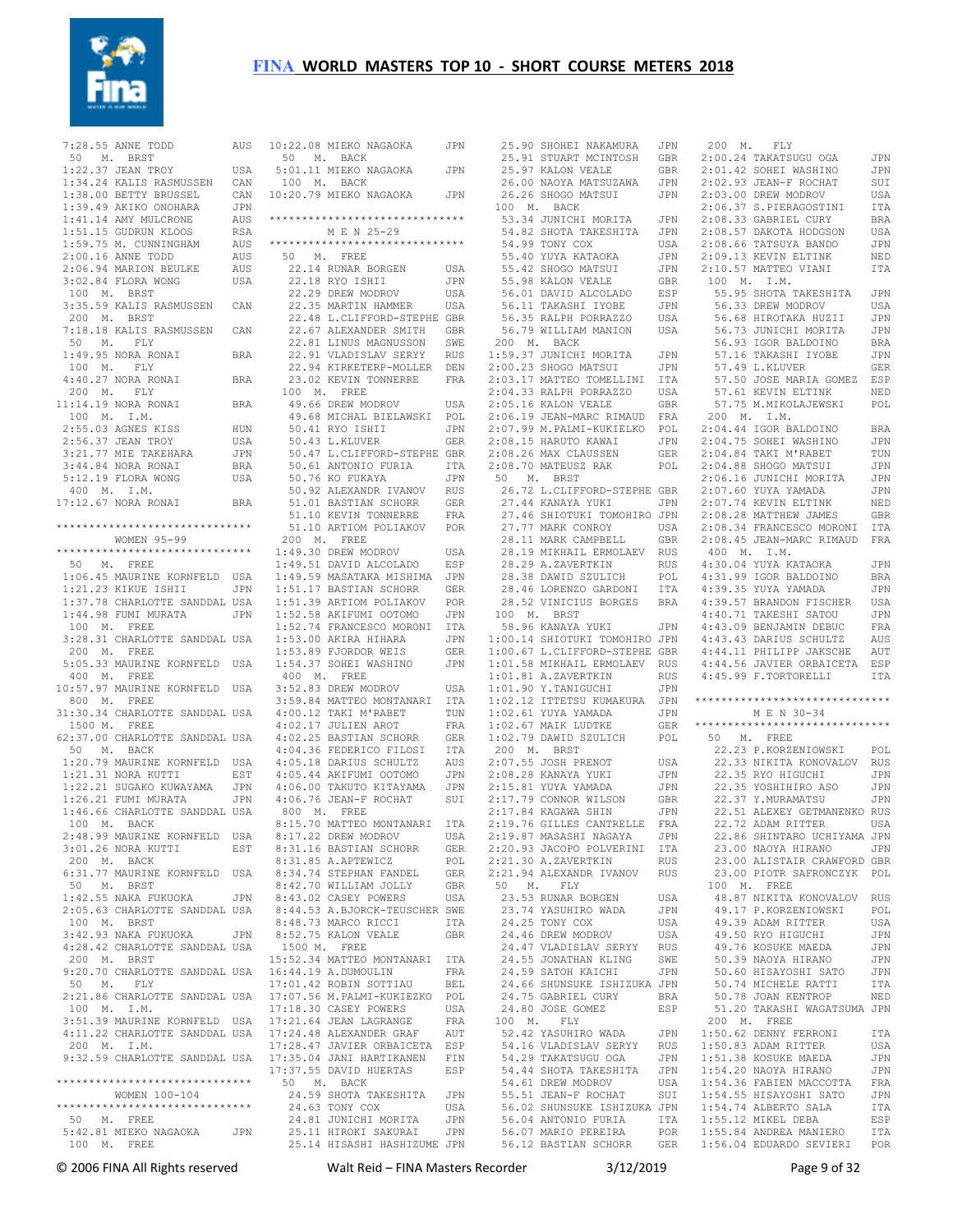

|                      | 400 M. FREE                    |            | 1:02.  |
|----------------------|--------------------------------|------------|--------|
|                      | 4:02.34 L.GIOVANNINI           | ITA        | 1:02.  |
|                      | 4:04.54 RYOYA TAGUCHI          | JPN        | 1:02.  |
|                      | 4:05.41 ERIC NILSSON           | USA        | 1:02.  |
|                      | 4:07.31 RAFAEL CABANILLAS ESP  |            | 1:03.  |
|                      | 4:07.37 M.RIBEIRO              |            |        |
|                      |                                | NZL        | 1:03.  |
|                      | 4:07.53 FABIEN MACCOTTA        | FRA        | 1:03.  |
|                      | 4:08.16 EDUARDO SEVIERI        | BRA        | 200    |
|                      | 4:08.21 ANDREA MANIERO         | ITA        | 2:12.2 |
|                      | 4:08.85 DANIEL MOLINA          | ESP        | 2:15.  |
|                      | 4:09.23 A.DA COSTA             | FRA        | 2:18.1 |
|                      | 800 M. FREE                    |            | 2:19.2 |
|                      |                                |            |        |
|                      | 8:25.60 L.GIOVANNINI           | ITA        | 2:19.1 |
|                      | 8:26.05 RAFAEL CABANILLAS ESP  |            | 2:20.1 |
|                      | 8:32.84 M.RIBEIRO              | NZL        | 2:21.  |
|                      | 8:37.56 ERIC NILSSON           | USA        | 2:22.1 |
|                      | 8:43.49 MAURO MANNO            | ITA        | 2:23.  |
|                      | 8:49.87 MAURO GULLY            | ITA        | 2:23.  |
|                      | 8:53.51 DANIELE DEZI           | ITA        | 50     |
|                      | 8:53.70 GIOVANNI SATTA         |            |        |
|                      |                                | ITA        | 23.1   |
|                      | 8:56.72 JULIO ARREDONDO        | MEX        | 23.1   |
|                      | 8:57.43 ADNAN MUSTAFIC         | ESP        | 24.1   |
|                      | 1500 M. FREE                   |            | 24.1   |
|                      | 15:53.48 RAFAEL CABANILLAS ESP |            | 24.3   |
|                      | 16:20.92 L.GIOVANNINI          | ITA        | 24.7   |
|                      | 16:28.63 M.RIBEIRO             | NZL        | 24.1   |
|                      |                                |            |        |
|                      | 16:30.66 QUENTIN GODINEAU      | FRA        | 24.1   |
|                      | 16:39.39 MAURO MANNO           | ITA        | 24.1   |
|                      | 16:53.12 SEBASTIEN FRAYSSE FRA |            | 24.1   |
|                      | 16:55.17 ADNAN MUSTAFIC        | ESP        | 100    |
|                      | 17:00.11 DANIELE DEZI          | ITA        | 53.1   |
|                      | 17:01.99 MAURO GULLY           | ITA        | 54.1   |
|                      | 17:10.92 ALEXIS KRUG           |            | 54.4   |
|                      |                                | BEL        |        |
| 50                   | M. BACK                        |            | 55.4   |
|                      | 24.78 SERGEY MAKOV             | RUS        | 55.    |
|                      | 24.84 NIKITA KONOVALOV         | RUS        | 55.5   |
|                      | 25.33 NAOYA HIRANO             | JPN        | 55.1   |
|                      | 25.80 RODRIGO TRIVINO          | BRA        | 56.1   |
|                      | 25.92 JUNICHI FUKUI            | JPN        | 56.1   |
|                      | 26.41 ADRIEN PEREZ             | SUI        | 56.4   |
|                      |                                |            |        |
|                      | 26.52 JOHN MOLYNEAUX           | GBR        | 200    |
|                      | 26.53 JOAN KENTROP             | NED        | 2:02.  |
|                      | 26.63 S.COIFFARD               | FRA        | 2:06.1 |
|                      | 26.73 JONAS ULFSKANS           | SWE        | 2:07.  |
| 100 M.               | BACK                           |            | 2:07.  |
|                      | 54.10 TAKASHI TAKEMOTO         | JPN        | 2:08.  |
|                      | 54.78 SERGEY MAKOV             | RUS        | 2:09.1 |
|                      | 56.69 JOHN MOLYNEAUX           | GBR        | 2:09.  |
|                      | 57.18 MASAYA KANEKO            | JPN        | 2:10.7 |
|                      | 57.19 RODRIGO TRIVINO          |            |        |
|                      |                                | BRA        | 2:10.1 |
|                      | 57.27 S.COIFFARD               | FRA        | 2:11.  |
|                      | 57.76 EDUARDO SEVIERI          | POR        | 100    |
|                      | 58.15 KOTA TESHIMA             | JPN        | 54.4   |
|                      | 58.22 DANIEL SAN ROMAN         | ESP        | 55.    |
|                      | 58.33 ENTONI CANTELLO          | ITA        | 55.1   |
|                      | 58.33 JEROEN LECOUTERE         | BEL        | 57.1   |
|                      | 200 M. BACK                    |            | 57.2   |
|                      | 2:00.17 MASAYA KANEKO          | JPN        | 57.7   |
|                      | 2:03.66 JOHN MOLYNEAUX         |            |        |
|                      |                                | <b>GBR</b> | 57.1   |
|                      | 2:03.95 SERGEY MAKOV           | <b>RUS</b> | 57.8   |
|                      | 2:06.31 ANDREA MANIERO         | ITA        | 57.1   |
|                      | 2:06.36 HIROKAZU MAETOGE       | JPN        | 57.1   |
|                      | 2:06.94 EDUARDO SEVIERI        | POR        | 200    |
|                      | 2:07.66 S.COIFFARD             | FRA        | 2:00.1 |
|                      | 2:08.32 FABIEN LEBEAUX         | FRA        | 2:04.  |
|                      | 2:09.65 FABIEN MACCOTTA        | FRA        |        |
|                      |                                |            | 2:05.  |
|                      | 2:09.94 RODRIGO TRIVINO        | BRA        | 2:05.  |
| M <sub>1</sub><br>50 | <b>BRST</b>                    |            | 2:06.  |
|                      | 26.72 FELIPE LIMA              | BRA        | 2:08.  |
|                      | 27.98 TAKURO OSAKI             | JPN        | 2:08.1 |
|                      | 28.02 PIOTR SAFRONCZYK         | POL        | 2:09.5 |
|                      | 28.36 HAJIME IKEGAMI           | JPN        | 2:09.1 |
|                      | 28.48 ALISTAIR CRAWFORD GBR    |            | 2:10.2 |
|                      | 28.76 CHIKAHIDE ENDO           | JPN        | 400    |
|                      |                                |            |        |
|                      | 28.88 MIRKO CECCHIN            | ITA        | 4:28.  |
|                      | 28.89 RYO OKUYAMA              | JPN        | 4:29.2 |
|                      | 29.08 EMILIANO AGUIRRE         | ARG        | 4:32.  |
|                      | 29.09 ALEXANDR KADUKHIN RUS    |            | 4:37.  |
| 100 M.               | BRST                           |            | 4:38.  |
|                      | 1:01.37 PIOTR SAFRONCZYK       | POL        | 4:41.  |
|                      | 1:01.57 SHOU ASAHI             | JPN        | 4:42.  |
|                      | 1:01.63 MIKE ALEXANDROV        | USA        | 4:43.  |
|                      |                                |            |        |

| 1:02.47 TALAL M'RABET TUN                                                                                                                                                                                                                              |                     |
|--------------------------------------------------------------------------------------------------------------------------------------------------------------------------------------------------------------------------------------------------------|---------------------|
| NOTE: 1988 TAKURO OSAKI NAMANI 1:02.56 CHIKAHIDE ENDO JPN 1:02.66 NAOYA HIRANO JPN 1:03.46 HAJIME IKEGAMI JPN 1:03.57 RYO OKUYAMA JPN 1:03.57 RYO OKUYAMA JPN 200 M. BRST                                                                              |                     |
|                                                                                                                                                                                                                                                        |                     |
|                                                                                                                                                                                                                                                        |                     |
|                                                                                                                                                                                                                                                        |                     |
|                                                                                                                                                                                                                                                        |                     |
|                                                                                                                                                                                                                                                        |                     |
| 200 11. 2002<br>2:12.22 RYO KOBAYASHI JPN<br>2:15.47 MIKE ALEXANDROV USA                                                                                                                                                                               | JPN                 |
|                                                                                                                                                                                                                                                        |                     |
|                                                                                                                                                                                                                                                        |                     |
|                                                                                                                                                                                                                                                        |                     |
|                                                                                                                                                                                                                                                        |                     |
|                                                                                                                                                                                                                                                        |                     |
| 2:18.85 ANDREA CANALLETTI TTA<br>2:19.85 ANDREA CAVALLETTI TTA<br>2:19.27 LEONIR MARINO BRA<br>2:19.84 DAVID FERNANDEZ ESP<br>2:20.51 CHIKAHIDE ENDO JPN<br>2:21.62 ANDREA MANIERO ITA<br>2:23.18 M.TAGLIAFIERRO ITA<br>2:23.18 M.TAGLIAFIERRO ITA<br> |                     |
|                                                                                                                                                                                                                                                        |                     |
|                                                                                                                                                                                                                                                        |                     |
| 50 M. FLY<br>23.67 NIKITA KONOVALOV RUS                                                                                                                                                                                                                |                     |
|                                                                                                                                                                                                                                                        | JPN                 |
|                                                                                                                                                                                                                                                        | BEL                 |
| 23.93 YOSHIHIRO ASO<br>24.14 TIM JURGENS<br>24.19 NAOYA HIRANO                                                                                                                                                                                         | JPN                 |
| 24.34 SEIJI TANIGUCHI<br>24.79 ADAM RITTER<br>24.80 Y.SUGAHARA                                                                                                                                                                                         | JPN                 |
|                                                                                                                                                                                                                                                        | USA                 |
| 24.82 MICHELE RATTI<br>24.84 ALICHELE RATTI                                                                                                                                                                                                            | JPN                 |
|                                                                                                                                                                                                                                                        | ITA                 |
| 24.84 ALISTAIR CRAWFORD GBR<br>24.87 KANAZAWA KENJI JPN                                                                                                                                                                                                |                     |
| 100 M. FLY                                                                                                                                                                                                                                             |                     |
| 53.83 NAOYA HIRANO JPN<br>53.83 NAOYA HIRANO JPN<br>54.06 SEIJI TANIGUCHI JPN                                                                                                                                                                          |                     |
|                                                                                                                                                                                                                                                        |                     |
|                                                                                                                                                                                                                                                        | JPN                 |
| 54.42 TAKUYA HASEGAWA<br>55.44 DENNY FERRONI<br>55.56 ADAM RITTER                                                                                                                                                                                      | ITA                 |
| 55.50 ADAM RIIIDR<br>55.59 KENTARO SUZUKI                                                                                                                                                                                                              | USA<br>JPN          |
| 55.65 TAKASHI TAKEMOTO JPN                                                                                                                                                                                                                             |                     |
| 56.16 TAKAO UEKI                                                                                                                                                                                                                                       | JPN                 |
| 56.16 IARAO OERI<br>56.24 BRUNO FERREIRA<br>56.45 MIKEL DEBA                                                                                                                                                                                           | ARG                 |
| 56.45 MIKEL DEBA                                                                                                                                                                                                                                       | ESP                 |
| 200 M. FLY                                                                                                                                                                                                                                             |                     |
| 2:02.63 DENNY FERRONI                                                                                                                                                                                                                                  | ITA<br>ARG          |
| 2:07.15 ERIC NILSSON<br>2:07.15 ERIC NILSSON<br>2:07.37 PAUL WILKES<br>2:08.70 FDILATE                                                                                                                                                                 | USA                 |
|                                                                                                                                                                                                                                                        | GBR                 |
| 2:08.70 EDUARDO SEVIERI<br>2:09.15 ADRIANO NIZ                                                                                                                                                                                                         |                     |
|                                                                                                                                                                                                                                                        | POR                 |
|                                                                                                                                                                                                                                                        | POR                 |
|                                                                                                                                                                                                                                                        | JPN                 |
|                                                                                                                                                                                                                                                        | BRA                 |
|                                                                                                                                                                                                                                                        | JPN                 |
| 2:09.15 ADRIANO NIZ<br>2:09.15 ADRIANO NIZ<br>2:09.76 KENTARO SUZUKI<br>2:10.73 LEONIR MARINO<br>2:10.87 SATOSHI IWATA<br>2:11.68 M.TAGLIAFIERRO                                                                                                       | ITA                 |
| 100 M. I.M.                                                                                                                                                                                                                                            |                     |
|                                                                                                                                                                                                                                                        |                     |
|                                                                                                                                                                                                                                                        |                     |
|                                                                                                                                                                                                                                                        |                     |
| 00 M. 1.m.<br>54.41 P.KORZENIOWSKI POL<br>55.79 ADAM RITTER USA<br>55.80 NAOYA HIRANO JPN<br>57.13 RYOYA TAGUCHI JPN<br>77.00 DIOTER SAFRONCZYK POL<br>57.22 PIOTR SAFRONCZYK                                                                          | POL                 |
| 57.72 LEONIR MARINO                                                                                                                                                                                                                                    | <b>BRA</b>          |
|                                                                                                                                                                                                                                                        | JPN                 |
| 57.81 CHIKAHIDE ENDO<br>57.82 FELIPE LIMA                                                                                                                                                                                                              | BRA<br>ITA          |
| 57.82 FELIPE LIMA<br>57.87 DENNY FERRONI<br>57.94 KEITA TAKIZAWA                                                                                                                                                                                       | JPN                 |
| 200 M. I.M.                                                                                                                                                                                                                                            |                     |
|                                                                                                                                                                                                                                                        | POL                 |
| 2:00.39 P.KORZENIOWSKI<br>2:04.53 DENNY FERRONI                                                                                                                                                                                                        | ITA                 |
| 2:05.39 MIKE ALEXANDROV USA                                                                                                                                                                                                                            |                     |
|                                                                                                                                                                                                                                                        |                     |
|                                                                                                                                                                                                                                                        |                     |
|                                                                                                                                                                                                                                                        |                     |
|                                                                                                                                                                                                                                                        |                     |
| 2:05.40 RYON TAGUCHI JPN<br>2:05.40 RYON TAGUCHI JPN<br>2:06.14 LEONIR MARINO BRA<br>2:08.55 ANDREA MANIERO ITA<br>2:08.93 EDUARDO SEVIERI BRA<br>2:09.59 JOHN MOLYNEAUX GER<br>2:09.81 HIROKAZU MAETOGE JPN<br>2:09.81 HIROKAZU MAETOGE JPN           |                     |
| 2:10.22 FABIEN MACCOTTA                                                                                                                                                                                                                                | FRA                 |
| 400 M. I.M.                                                                                                                                                                                                                                            |                     |
| $4:28.79$ RYOYA TAGUCHI<br>4:29.29 ALVARO ARROYO                                                                                                                                                                                                       | $_{\rm JPN}$<br>ESP |
|                                                                                                                                                                                                                                                        | BRA                 |
|                                                                                                                                                                                                                                                        | ITA                 |
|                                                                                                                                                                                                                                                        | GBR                 |
| 4:32.95 LEONIR MARINO<br>4:37.37 L.GIOVANNINI<br>4:38.96 JOHN MOLYNEAUX<br>4:41.47 MARCOS VILA<br>4:42.59 QUENTIN GODINEAU FRA                                                                                                                         | ESP                 |

|                                                                                                             | CAN                         |
|-------------------------------------------------------------------------------------------------------------|-----------------------------|
| 4:45.27 KEVIN BOUCHARD<br>4:45.67 MARIO FABIANI                                                             | ITA                         |
|                                                                                                             |                             |
| ******************************                                                                              |                             |
| M E N 35-39                                                                                                 |                             |
| ******************************                                                                              |                             |
| 50 M. FREE                                                                                                  |                             |
| 21.81 ROLAND SCHOEMAN                                                                                       | USA                         |
| 22.46 GUILHERME SANTOS                                                                                      | <b>BRA</b>                  |
|                                                                                                             |                             |
| 22.75 MIKE BILDOSOLA ESP<br>22.90 JOSE JUNIOR BRA<br>22.99 ANDREY KURNOSOV RUS<br>22.99 ANDREY KURNOSOV RUS |                             |
| 23.21 CHRIS KNEE                                                                                            | GBR                         |
| 23.21 CHRIS KNEE<br>23.31 C.GRAHLEMANN                                                                      |                             |
|                                                                                                             |                             |
| 23.56 FABIAN RIESS                                                                                          | GER                         |
| 23.68 FILIPE FARAON BRA                                                                                     |                             |
| 100 M. FREE                                                                                                 |                             |
| 47.70 ROLAND SCHOEMAN                                                                                       | USA                         |
| 49.61 GUILHERME SANTOS BRA<br>50.18 MIKE BILDOSOLA ESP                                                      |                             |
|                                                                                                             | <b>BRA</b>                  |
| 50.43 JOSE JUNIOR                                                                                           |                             |
| 51.50 INAK BILDOSOLA ESP<br>52.30 C.GRAHLEMANN GER                                                          |                             |
|                                                                                                             | <b>RUS</b>                  |
| 52.47 ALEXEY MANZHULA<br>52.63 GIANLUCA ERMETI<br>52.67 DANIEL LOTANO                                       | ITA                         |
|                                                                                                             | USA                         |
| 52.69 PATRIZIO BARBINI                                                                                      | ITA                         |
| 200 M. FREE                                                                                                 |                             |
| 1:53.39 GUY-NOEL SCHMITT FRA                                                                                |                             |
| 1:54.11 MIKE BILDOSOLA                                                                                      | ESP                         |
| 1:54.32 TAKEFUMI KAKIZOE JPN<br>1:54.54 ANDRE LORENZI BRA<br>1:54.82 ROGER RABASSA ESP                      |                             |
|                                                                                                             |                             |
| 1:54.82 ROGER RABASSA                                                                                       | ESP                         |
| 1:54.82 TAMAS KEREKJARTO                                                                                    | USA                         |
| 1:57.16 SEBASTIAN BARSCH GER<br>$1:57.46$ K.BOGDANOV                                                        | RUS                         |
|                                                                                                             | <b>NOR</b>                  |
| 1:57.81 HAKON KARLSEN<br>1:57.87 EDUARD PEREZ                                                               | ESP                         |
| 400 M. FREE                                                                                                 |                             |
| 4:00.33 GUY-NOEL SCHMITT FRA                                                                                |                             |
| 4:02.71 ROGER RABASSA<br>4:09.07 DAVID GENET                                                                | ESP                         |
|                                                                                                             | FRA                         |
| $4:09.78$ ANDRE LORENZI                                                                                     | <b>BRA</b>                  |
| 4:11.24 SEBASTIAN BARSCH GER<br>4:11.50 YURI GOTTI ITA                                                      |                             |
|                                                                                                             |                             |
|                                                                                                             | USA                         |
| 4:12.47 DANIEL MORAN<br>4:14.51 K.BOGDANOV<br>4:15.47 D.STOCKINGER                                          | RUS<br>AUT                  |
| $4:15.97$ PAUL BARNARD                                                                                      | GBR                         |
| 800 M. FREE                                                                                                 |                             |
| 8:13.92 ROGER RABASSA                                                                                       | ESP                         |
| 8:42.40 DANIEL MORAN                                                                                        | USA                         |
| 8:42.45 ASUKA KOIZUMI                                                                                       | JPN                         |
| 8:47.03 JULIEN BAILLOD SUI                                                                                  |                             |
| 8:54.11 MARCO PUCCI                                                                                         | $\ddot{\phantom{0}}$<br>ITA |
| 8:57.46 MANUEL ZUGNO                                                                                        | ITA                         |
| 8:58.19 JUAN PEREYRA                                                                                        | ARG                         |
| 8:58.73 HAKON KARLSEN<br>8:59.95 CARLOS SOLER                                                               | NOR<br>ESP                  |
| 9:00.16 NICK VALENTINE                                                                                      | GBR                         |
| 1500 M. FREE                                                                                                |                             |
| 16:22.71 GUY-NOEL SCHMITT                                                                                   | FRA                         |
| 16:34.28 DAVID GENET                                                                                        | FRA                         |
| 16:34.46 ASUKA KOIZUMI                                                                                      | JPN                         |
| 16:49.44 JULIEN BAILLOD                                                                                     | SUI                         |
| 17:04.71 JOSE HERVAS<br>17:12.26 MAURO PERA                                                                 | ESP                         |
|                                                                                                             | ITA                         |
| 17:14.98 NICKY LANGE                                                                                        | GER                         |
| 17:16.50 ANDREA BONDANINI<br>17:17.62 FRANCESCO VIOLA                                                       | ITA                         |
| 17:18.24 NICK VALENTINE                                                                                     | ITA<br><b>GBR</b>           |
| 50 M. BACK                                                                                                  |                             |
| 26.13 T.MINAMIZATO                                                                                          | JPN                         |
| 26.13 KENICHI KANEKO                                                                                        | JPN                         |
| 26.60 MARCO MACCIANTI                                                                                       | ITA                         |
| 26.62 JOSE JUNIOR                                                                                           | <b>BRA</b>                  |
| 26.80 TAKEFUMI KAKIZOE                                                                                      | JPN                         |
| 26.81 FABIAN RIESS<br>26.82 INAK BILDOSOLA                                                                  | GER                         |
|                                                                                                             | ESP                         |
| 26.88 C.GIBSON                                                                                              | USA                         |
| 27.01 LEONARDO FEDERICI ITA                                                                                 |                             |

| 27.12 JAROSLAW MAZUREK<br>100 M. BACK                                                                         | POL               |
|---------------------------------------------------------------------------------------------------------------|-------------------|
| 55.31<br>T.TAKEUCHI                                                                                           | JPN               |
| 55.32 YUUKI TAKEUCHI                                                                                          | JPN               |
|                                                                                                               | ITA               |
| 55.89 ENRICO CATALANO<br>57.19 KENICHI KANEKO                                                                 | JPN               |
| 58.12 KEVIN DOAK                                                                                              | USA               |
| 58.26 TAKEFUMI KAKIZOE<br>58.29 JOSE JUNIOR                                                                   | JPN               |
|                                                                                                               | <b>BRA</b>        |
| 58.63 LEONARDO FEDERICI                                                                                       | ITA               |
| 58.68 EDUARD PEREZ                                                                                            | ESP               |
| 58.90 C.GIBSON                                                                                                | USA               |
| 200 M. BACK                                                                                                   |                   |
| 2:07.84 KAROL ZEMIER                                                                                          | POL               |
| 2:08.50 M.RAVAGLIOLI                                                                                          | ITA               |
| 2:08.85 EDUARD PEREZ                                                                                          | ESP               |
| 2:09.75 NAOHIRO TERADA JPN<br>2:11.46 MASANORI TAKEGAWA JPN                                                   |                   |
|                                                                                                               |                   |
|                                                                                                               | PER<br>USA        |
| 2:12.75 CARLOS CANEPA<br>2:13.14 JOSH SCOTT<br>2:13.14 JOSH SCOTT<br>2:13.36 DAVID GENET<br>2:13.88 LUIS DIAZ | FRA               |
|                                                                                                               | ESP               |
| $2:14.71$ NOL VAN THULL                                                                                       | NED               |
| 50 M. BRST                                                                                                    |                   |
| 26.66 ROLAND SCHOEMAN                                                                                         | USA               |
|                                                                                                               | RUS               |
| 27.64 SERGEY GEYBEL<br>28.85 DAVID EBANKS                                                                     | GBR               |
| 28.99 CHRISTOPHER JONES GBR                                                                                   |                   |
| 29.00 ANDREY KURNOSOV                                                                                         | <b>RUS</b>        |
| 29.08 DMITRIY BYCHKOV                                                                                         | <b>RUS</b>        |
| 29.28 SERGEY GOGOL<br>29.28 SERGEY GOGOL<br>29.29 FIDEL GONFAUS                                               | <b>RUS</b>        |
|                                                                                                               | ESP               |
| 29.32 TAKASHI YAMAMOTO<br>29.44 YOSUKE NOSE                                                                   | JPN               |
| 29.44 CHRISTOPHER AUST                                                                                        | JPN<br>GBR        |
| 100 M. BRST                                                                                                   |                   |
| 1:01.19 SERGEY GEYBEL                                                                                         | RUS               |
| 1:03.05 CHRISTOPHER JONES GBR                                                                                 |                   |
| 1:03.45 SERGEY GOGOL<br>1:04.20 TAKEFUMI KAKIZOE                                                              | RUS               |
|                                                                                                               | JPN               |
| 1:04.31 FLORENT PESENTI<br>1:04.83 TAKASHI YAMAMOTO                                                           | FRA               |
|                                                                                                               | JPN               |
| $1:04.95$ DAVID EBANKS                                                                                        | GBR               |
| 1:04.96 OLEG SIDOROV<br>1:04.99 STEFANO GARZONIO                                                              | RUS<br>ITA        |
| 1:05.31 YOSUKE NOSE                                                                                           | JPN               |
| 200 M. BRST                                                                                                   |                   |
| 2:17.17 CHRISTOPHER JONES GBR                                                                                 |                   |
| 2:18.49 SERGEY GOGOL                                                                                          | <b>RUS</b>        |
| 2:20.54 OLEG SIDOROV RUS<br>2:23.75 MASAHIKO WATANABE JPN                                                     |                   |
|                                                                                                               |                   |
| 2:24.06 MARCOS GRINO<br>2:24.06 MARCOS GRINO<br>2:25.82 YUJI KINOSHITA                                        | ARG               |
|                                                                                                               | JPN               |
| 2:26.14 TAKASHI YAMAMOTO<br>2:26.60 J.M-QUINTANILLA                                                           | JPN               |
| 2:26.84 MARC VAILLANCOURT CAN                                                                                 | ESP               |
| 94 MORGAN DUTRIEUX<br>2:27.                                                                                   | FRA               |
| 50 M. FLY                                                                                                     |                   |
|                                                                                                               | USA               |
| 23.12 ROLAND SCHOEMAN<br>24.61 TAKEFUMI KAKIZOE                                                               | JPN               |
| 25.01 MIKE BILDOSOLA                                                                                          | ESP               |
| 25.04 TAKASHI NISHIYAMA JPN                                                                                   |                   |
| 25.18 JOSE JUNIOR                                                                                             | <b>BRA</b>        |
| 25.26 ALEXEY MANZHULA<br>ERRY MANZHULA RUS 25.59 LEONARDO FEDERICI ITA                                        |                   |
|                                                                                                               |                   |
|                                                                                                               |                   |
| 25.73 MARCO MACCIANTI<br>25.74 OLEG LYASHKO                                                                   | ITA<br><b>RUS</b> |
| 100 M. FLY                                                                                                    |                   |
| 54.79 TAKEFUMI KAKIZOE JPN                                                                                    |                   |
| 56.52 AKIRA IMANISHI                                                                                          | JPN               |
| 56.67 MASANORI TAKEGAWA JPN                                                                                   |                   |
| 56.99 MIKE BILDOSOLA                                                                                          | ESP               |
| 57.12 D.STOCKINGER                                                                                            | AUT               |
|                                                                                                               |                   |
| 57.78 KO KATO JPN<br>57.81 LEONARDO FEDERICI ITA<br>58.03 KEVIN DOAK USA                                      |                   |
| 58.03 ADAM DZIUBINSKI                                                                                         | ESP               |
| 58.07 OLEG LYASHKO                                                                                            | RUS               |
|                                                                                                               |                   |
| 200 M. FLY<br>2:02.77 TAKEFUMI KAKIZOE JPN                                                                    |                   |
| 2:10.30 MASANORI TAKEGAWA JPN                                                                                 |                   |
| Page $10$ of $32$                                                                                             |                   |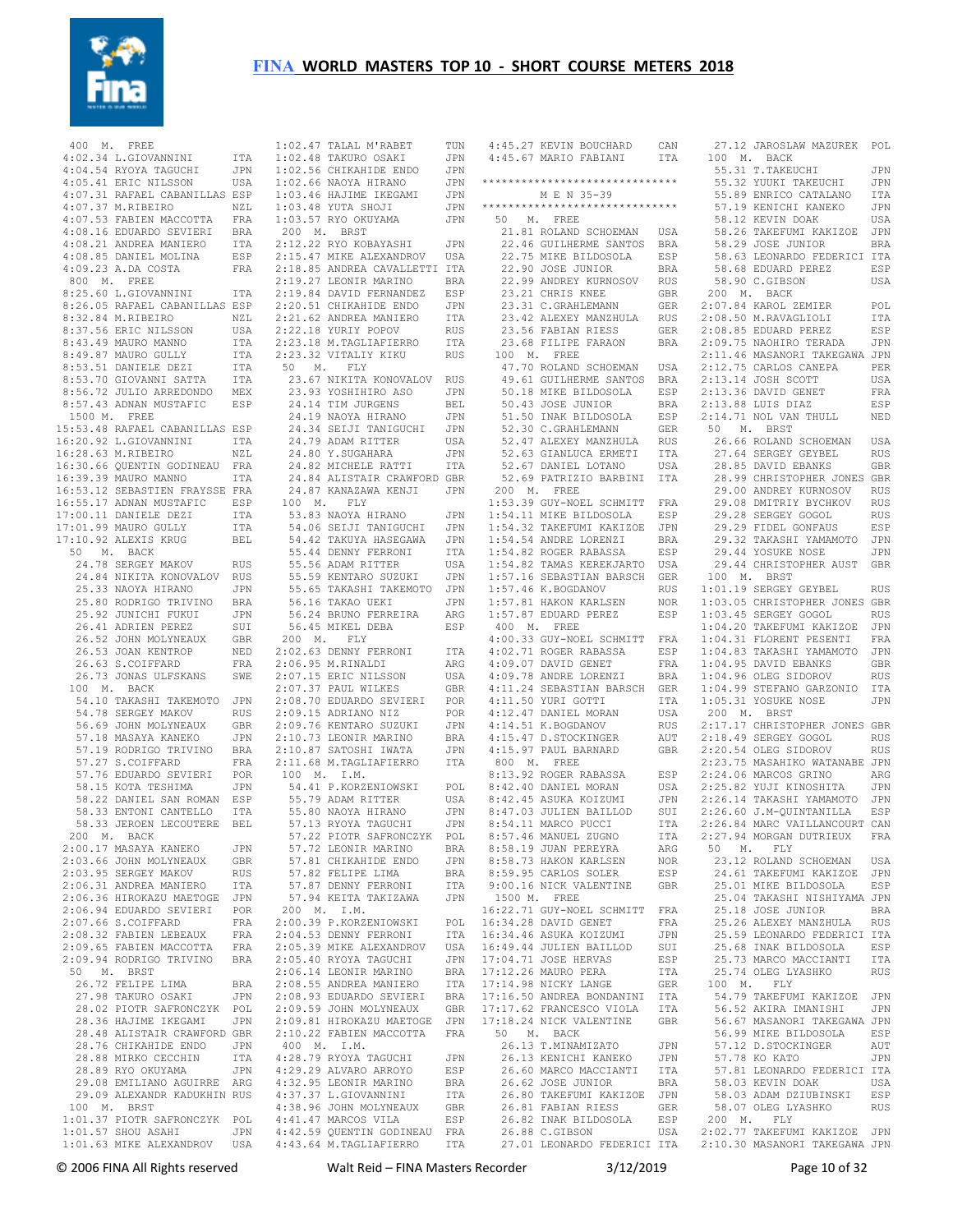

 $2:11.09$  A.RIVELLINI  $2:11.77$  DANIEL MORAN 2:13.02 JUNKI TAKAOKA 2:13.33 AKIRA IMANISHI JPN 2:13.35 ILYA SKRYDLOV RUS 2:13.69 FRANCESCO VIOLA ITA 2:14.05 NICK VALENTINE GBR 2:14.42 C.VANDERKAAY USA 100 M. I.M. 56.31 TAKEFUMI KAKIZOE JPN 57.50 TAKASHI NISHIYAMA JPN 58.36 MIKE BILDOSOLA ESP 59.08 FABIAN RIESS GER 59.11 ASUKA KOIZUMI JPN 59.25 FLORENT PESENTI FRA 59.40 ALEXEY MANZHULA RUS 59.48 JOSE JUNIOR BRA 59.49 INAK BILDOSOLA ESP 59.58 ADAM DZIUBINSKI ESP 200 M. I.M. 2:05.03 TAKEFUMI KAKIZOE JPN 16:39.34 IGOR PIOVESAN ITA 2:05.79 TAMAS KEREKJARTO USA 2:08.77 ASUKA KOIZUMI JPN 17:00.26 HIROKI TAKADA JPN 17:05.56 BO SIMPSON CAN 2:09.14 MASANORI TAKEGAWA JPN 2:09.51 CHRISTOPHER JONES GBR 2:10.93 KAROL ZEMIER POL 2:11.60 JAN WOLFGARTEN GER 2:11.88 FABIAN RIESS GER 2:12.20 BENOIT FERRY FRA 2:12.92 JOSH SCOTT USA 400 M. I.M. 4:33.88 TAKEFUMI KAKIZOE JPN 4:34.46 ASUKA KOIZUMI JPN 4:36.01 KOJI YAMAMOTO JPN 4:36.05 TAMAS KEREKJARTO USA 4:39.44 NAOHIRO TERADA JPN 4:39.78 MASANORI TAKEGAWA JPN 4:41.10 JULIEN BAILLOD SUI 4:43.93 G.MOSTO PER 4:47.96 DANIEL MORAN USA 4:50.34 DAVID GENET FRA \*\*\*\*\*\*\*\*\*\*\*\*\*\*\*\*\*\*\*\*\*\*\*\*\*\*\*\*\*\* M E N 40-44 \*\*\*\*\*\*\*\*\*\*\*\*\*\*\*\*\*\*\*\*\*\*\*\*\*\*\*\*\*\* 50 M. FREE 22.77 HIDEAKI HARA JPN 23.21 S.KUNZELMANN GER 23.62 MARC ALLAN RSA 23.69 MARCIN KACZMAREK POL 23.76 ALEXANDR SHILIN RUS 23.82 OLIVER PLANES ESP 24.12 OLA FAGERSTRAND SWE<br>24.13 CASPER HUT NED  $24.13$  CASPER HUT 24.17 JUAN BENAVIDES ESP 24.20 FRANK OFFERMANN GER 100 M. FREE 49.88 HIDEAKI HARA JPN 51.27 S.KUNZELMANN GER 52.18 BEN HARKIN GBR 52.51 MARC ALLAN RSA 52.72 WILLIAM CAREDDU ITA 52.74 CASPER HUT NED 52.97 OLIVER PLANES ESP 53.28 GIORDANO SABATINI ITA 53.46 M.THIELEN BEL 53.68 TREVOR ELAND GBR 200 M. FREE 1:56.98 NICOLA NISATO ITA 1:57.52 OLIVER PLANES ESP<br>1:58.11 HIDEFUMI TANAKA JPN  $1:58.11$  HIDEFUMI TANAKA 1:58.74 IGOR PIOVESAN ITA 1:58.87 KEISUKE KUGA JPN 1:58.90 LACHLAN MCDOWELL AUS 1:59.34 FERNANDO ALAEZ ESP 1:59.34 CARLOS MAGUEYAL MEX 1:59.58 HIROFUMI NAKAGAWA JPN 1:59.65 JUAN BENAVIDES ESP 1:04.31 STEPHAN PERROT FRA 400 M. FREE 4:02.00 JACOB CARSTENSEN DEN 4:03.27 NICOLA NISATO ITA 1:05.27 KENJI KOJIMA JPN 1:05.63 JAMES SHEEHAN PUR 4:10.65 IGOR PIOVESAN

 4:13.53 FERNANDO ALAEZ ESP 4:15.16 MAURIZIO TERSAR ITA 4:16.71 GUSTAVO VOLKART BRA 4:16.85 DAVID DENNY GBR 4:17.41 HENRI KAARMA EST 4:18.08 ERIC RICHELLE BEL 4:19.13 CARLOS MAGUEYAL MEX 800 M. FREE 8:21.50 NICOLA NISATO ITA 8:43.30 IGOR PIOVESAN ITA 8:57.91 LUCAS MARTINEZ ESP 8:58.76 GUSTAVO VOLKART BRA 9:00.68 BO SIMPSON CAN 9:00.90 CARLOS MAGUEYAL MEX 9:08.24 SHUICHI YASUNAGA JPN 9:09.84 JENS RUTHEMANN GER 9:11 08 RICHARD HOPE GBR 9:12.14 PAWEL GREGOROWICZ POL 1500 M. FREE 16:38.08 JACOB CARSTENSEN DEN 17:24.87 THORD MONSEN NOR 17:26.55 ROMAIN MARTY FRA 17:44.82 DAVID GALLUZZI USA 17:49.66 TOMOKAZU SAKURAI JPN 17:56.55 NICOLAS BOUQUET FRA 17:56.92 MOHAMED BELHIMER ALG 50 M. BACK 25.78 MARCIN KACZMAREK POL 26.10 PABLO MARTIN ABAL ARG 26.48 ALEXANDR SHILIN RUS 26.62 JAMES ZENYUH USA 26.68 SHINYA HAYASHI JPN 26.72 BEN HARKIN GBR 26.85 TAKUMA YAMAOKA JPN 27.20 MAURIZIO TERSAR ITA 27.42 MARTIN SNAPE GBR 27.45 ANDREAS LE ROUX RSA 100 M. BACK 56.89 TAKUMA YAMAOKA JPN 57.45 SHINYA HAYASHI JPN 57.64 JEFF COMMINGS USA 57.66 MAURIZIO TERSAR ITA 57.75 MARCIN KACZMAREK POL 58.75 CHUCK BARNES USA 59.03 ALEXANDR SHILIN RUS 59.35 FERNANDO ALAEZ ESP 59.62 M.QUAGLIANI ITA 59.95 LEANDRO OKUDA BRA 200 M. BACK 2:07.04 MAURIZIO TERSAR ITA 2:08.95 CHUCK BARNES USA 1:00.11 KEISUKE KUGA JPN 2:11.70 KEISUKE KUGA JPN 2:12.05 CHRISTOPHER RIX GBR 2:12.16 FERNANDO ALAEZ ESP 2:14.48 TOBIAS MARKLUND SWE<br>2:14.51 M OUAGLIANI ITA 2:14.51 M.QUAGLIANI<br>2:14.52 ERIC RICHELLE 2:14.52 ERIC RICHELLE BEL 2:14.97 IVAN SOSTARIC AUT 2:14.97 MARIO CARVALHO POR 2:12.12 FERNANDO ALAEZ ESP 50 M. BRST 28.21 JEFF COMMINGS USA 28.53 RYOSUKE IMAI JPN 29.21 BEN HARKIN GBR 29.24 KENJI KOJIMA JPN 29.48 ANDREAS KORNES GER 29.67 MARTIN SNAPE GBR 29.68 MARTIN BENNELL GBR 29.70 OLIVER PLANES ESP 30.05 TREVOR BREKKE CAN 30.10 YANN MIRY FRA 100 M. BRST 1:01.75 JEFF COMMINGS USA للحاف المستقدم المستقدم بين المستقدم المستقدم المستقدم المستقدم المستقدم المستقدم المستقدم المستقدم المستقدمة<br>1.03.22 DVOCUUM TMAT 1:03.22 RYOSUKE IMAI JPN 1:04.34 ANDREAS KORNES GER ITA 1:05.75 LUIS URIOSTE

 1:05.95 VASCO MARUJO ESP 1:05.97 DAISUKE TAGUCHI JPN 50 M. FREE 200 M. BRST  $2:19.31$  BEN HARKIN GBR<br> $2:19.31$  BEN HARKIN GBR 2:19.92 STEPHAN PERROT FRA 2:21.79 JACOB CARSTENSEN DEN<br>2:24.37 SASCHA JANITZKI GER 2:24.37 SASCHA JANITZKI 2:24.52 ANDREY IVANOV RUS 2:25.55 RODRIGO BARDI BRA 2:25.60 VASCO MARUJO ESP 2:27.98 SATORU OKI JPN 2:29.06 AARON CLELAND AUS 2:29.83 YANN DELONGCHAMPS FRA 50 M. FLY 25.31 OLA FAGERSTRAND SWE 25.56 MARC ALLAN RSA 25.59 MARCIN KACZMAREK POL 25.60 S.KUNZELMANN GER 25.62 JAMES ZENYUH USA 25.62 CHILL LAND ALAEZ ESP 25.70 MARTIN SNAPE GBR 25.72 TAKEFUMI KOGA JPN 25.82 TOMOHIRO NAKANO JPN 25.83 PABLO MARTIN ABAL ARG  $100$  M. FLY 56.36 M.EROLI ITA 56.96 TOMOHIRO NAKANO JPN 57.19 S.OKEMOTO JPN 57.19 S.OKEMOTO JPN<br>57.63 MARC ALLAN RSA<br>58.21 SEIJI SUGIMOTO JPN<br>58.43 JOCHEN HANZ GER 58.21 SEIJI SUGIMOTO 58.43 JOCHEN HANZ GER 58.67 PETER BOHM GER<br>58.75 NEI-KUAN CHIA USA<br>58.81 LUIS URIOSTE MEX<br>58.92 ANDREA TALEVI ITA 58.75 NEI-KUAN CHIA 58.81 LUIS URIOSTE MEX 58.92 ANDREA TALEVI ITA 200 M. FLY 2:10.77 JOCHEN HANZ GER 2:11.44 MARCIN KACZMAREK POL 2:11.60 DAVID DENNY GBR 4:17.30 JASCHA HASSON FRA 4:17.35 JARL MELBERG NOR 2:11.00 DIVID ----<br>2:13.75 KIMITAKA MINOBE JPN  $2:15.46$  BO SIMPSON CAN 2:15.71 A.MORETTI ITA 2:16.97 RODRIGO BARDI BRA 2:17.08 A.FRANCESCANGELI ITA 2:17.73 LUIS URIOSTE MEX 2:17.08 A.FRANCECO...<br>2:17.73 LUIS URIOSTE MEX<br>-- PROMUSSEN NOR 100 M. I.M. 57.34 BEN HARKIN GBR 57.39 HIDEAKI HARA JPN 58.64 M.EROLI ITA 59.40 MARTIN SNAPE GBR 59.54 JACOB CARSTENSEN DEN  $1:00.02$  FERNANDO ALAEZ 1:00.30 MARCELO TONELLI ESP 1:00.37 ANDREAS KORNES 1:00.39 OLIVER PLANES ESP 200 M. I.M. 2:10.31 M.EROLI ITA 2:10.99 ANTONINO TRIPPODO ITA 2:11.74 KEISUKE KUGA JPN 17:29.12 ANTONIO D'ARIA ITA 17:30.26 KEIJI KOMORI JPN  $2:12.41$  SATORU OKI 2:13.55 MARCELO TONELLI ESP  $2:14.09$  JOCHEN HANZ  $2 \cdot 14$  15 LUIS URIOSTE  $2 \cdot 15$  49 BO SIMPSON 2:16.32 GILBERT DUPLESSIS CAN 50 M. BACK 400 M. I.M. 4:34.67 JACOB CARSTENSEN DEN<br>4:39.49 KEISUKE KUGA JPN 4:39.49 KEISUKE KUGA JPN 4:47.38 IGOR PIOVESAN ITA 4:48.80 STEPHAN PERROT FRA 4:50.06 MARCELO TONELLI ESP 4:50.00 MARCHES --<br>4:52.12 BO SIMPSON 4:56.17 JONAY PEREZ ESP 4:57.33 GILBERT DUPLESSIS CAN 4:57.45 ROMAIN MARTY FRA 5:00.33 JESPER WATERVAL DEN \*\*\*\*\*\*\*\*\*\*\*\*\*\*\*\*\*\*\*\*\*\*\*\*\*\*\*\*\*\* MEX M E N 45-49

\*\*\*\*\*\*\*\*\*\*\*\*\*\*\*\*\*\*\*\*\*\*\*\*\*\*\*\*\*\* 23.54 ISAMU TSUZUKI JPN 23.74 JOAKIM HOLMQUIST SWE 23.81 EIJI NOMURA JPN 23.88 PAUL CLEMENCE GBR<br>24.02 HARALD MAISCH GER 24.02 HARALD MAISCH 24.18 FREDERIC TONUS BEL 24.24 VLADIMIR PREDKIN RUS 24.25 BRIAN JACOBSON USA 24.32 MAURO LANZONI TTA 24.33 TIMO NOLTE GER 100 M. FREE 52.47 ISAMU TSUZUKI JPN 52.80 MIKE VAN THIELEN USA 53.03 FREDERIC TONUS BEL 53.34 JOAKIM HOLMQUIST SWE 53.46 M. THIELEN BEL 53.75 EIJI NOMURA JPN 54.26 HASSE NILSSON SWE 54.38 TORU TAKUBO JPN 54.40 MADS GJERLOV DEN 54.49 SPENCER TURNER GBR 200 M. FREE 1:56.62 ISAMU TSUZUKI JPN 1:58.34 FREDERIC TONUS BEL 1:59.14 JARL MELBERG NOR 1:59.45 BRUNO ORSONI FRA 2:00.07 FRANK GRUNER GER 2:00.97 PATRICE RECORBET FRA 2:01.15 FLORENT VILLETTE FRA  $2 \cdot 01$  87 KURT GROTE USA 2:02.61 IAN JEFFERY AUS 2:02.69 JASCHA HASSON FRA 400 M. FREE 4:13.60 LARS KALENKA GER GER 4:15.71 PATRICE RECORBET FRA 4:17.78 EIJI NOMURA JPN 4:18.71 ISAMU TSUZUKI JPN 4:19.11 BRUNO ORSONI FRA 4:19.71 KURT GROTE USA 4:19.93 FLORENT VILLETTE FRA 4:24.11 YASUYUKI HOSHIKA JPN 800 M. FREE 9:05.26 OLA STROMBERG SWE 9:08.37 KEIJI KOMORI JPN 9:10.03 YURIY SARAMUTIN RUS 9:11.37 C. SANNIER FRA 9:12 RA VASUVUKI HOSHIKA JPN 9:13.84 TOSHIMICHI KAMON JPN 9:14.37 FLORENT VILLETTE FRA 9:14.97 ANDRE WRASSE GER 9:18.49 M.VALISERRA ITA 9:19.12 VICTOR MORENO ESP 1500 M. FREE 17:01.01 PATRICE RECORBET FRA 17:21.87 C.SANNIER FRA 17:41.70 M.VALISERRA ITA 17:42.84 FLORENT VILLETTE FRA 17:50.12 TOSHIMICHI KAMON JPN GER 18:01.07 SERGIO MORALES ESP 18:03.14 MICHELE BARBUSCIA ITA 18:04.67 GLEN HALL GBR 26.44 LUIS LAERA ARG 27.12 MIKHAIL GROMOV RUS 27.53 YOSHINORI IWASAKI JPN 27.80 HARALD MAISCH GER 28.07 VLADIMIR PREDKIN RUS 28.18 ISAMU TSUZUKI JPN 28.23 TODD DREITZLER USA 28.33 LIZANDRO CARVALHO BRA 28.46 ADRIAN O'CONNOR IRL 28.64 P.DE FELICE ITA 100 M. BACK 57.52 LUIS LAERA ARG 59.79 YOSHINORI IWASAKI JPN 59.81 LARS KALENKA GER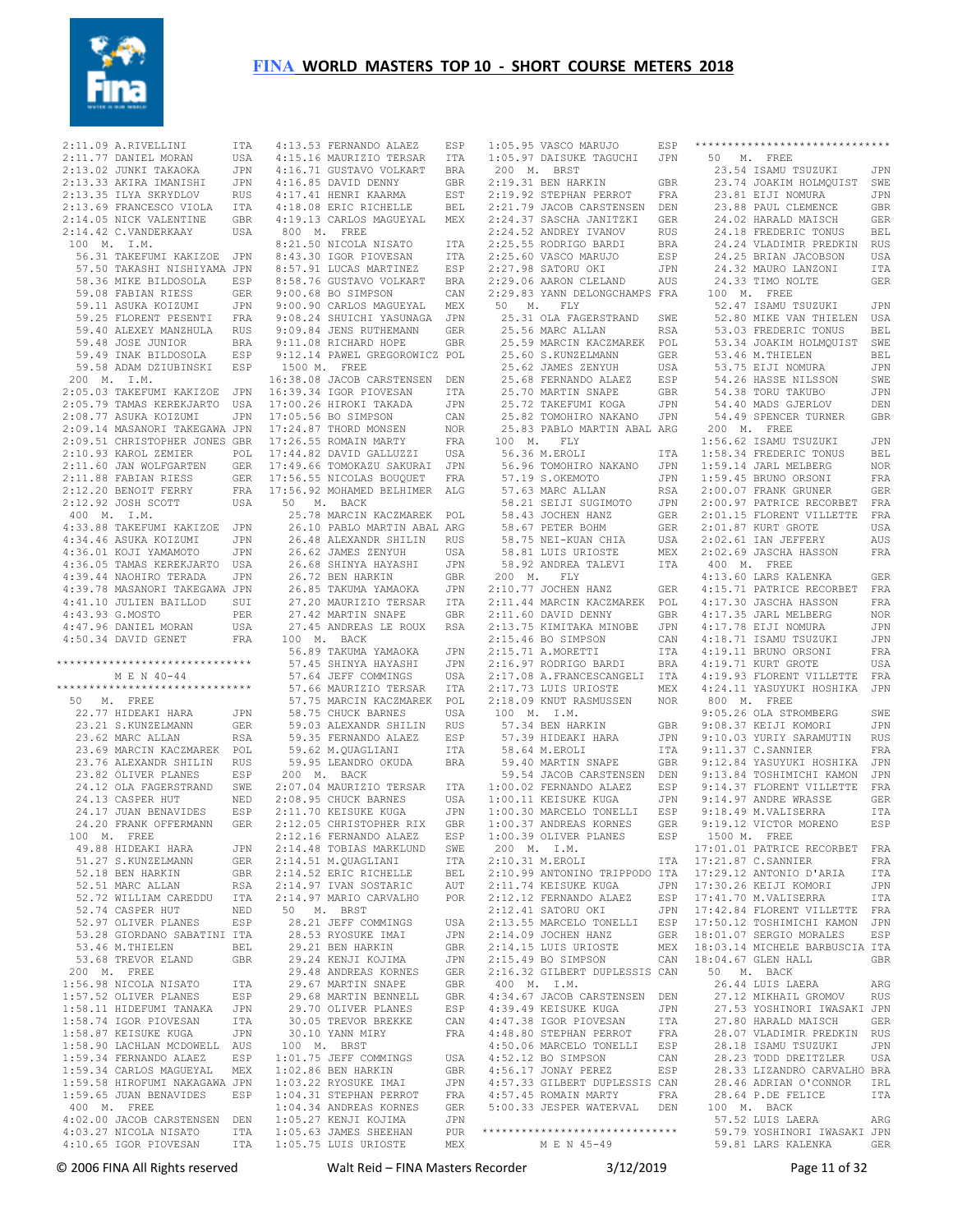

 1:00.83 HARALD MAISCH GER 1:01.01 JEFF WELECHUK CAN 1:01.22 R.LOCOCCIOLO ITA 1:01.60 JAVIER SANTOS ESP  $1 \cdot 01$  62 Y.NAKAHARA JPN 1:01.66 ADRIAN O'CONNOR IRL 1:01.87 TOMOHIRO MUSHA JPN 200 M. BACK 2:11.58 LARS KALENKA GER 2:13.67 Y.NAKAHARA JPN 2:13.70 R.LOCOCCIOLO ITA 2:16.42 LIZANDRO CARVALHO BRA 2:17.05 JEFF WELECHUK CAN 2:17.54 JOHANN PAPILLON FRA 2:17.73 GUIDO COCCI ITA 2:18.90 JARL MELBERG NOR 2:19.14 ADRIAN O'CONNOR IRL 2:20.10 JORG AARNES NOR 50 M. BRST 28.83 HIDEAKI TOGO JPN<br>28.94 STEVE WEST USA 28.94 STEVE WEST 29.44 STEFAN SCHERLING SWE 29.82 YASUHIRO KOMORI JPN 30.04 SERGEY FIRINCHUK RUS 30.14 ALAN PESSOTTI BRA 30.15 JOAKIM HOLMQUIST SWE 30.26 MARTIN HLAVATY SVK 30.29 TIMO NOLTE GER 30.42 ROBERT ROBSON GBR 100 M. BRST<br>1:02.22 STEVE WEST USA 1:05.36 STEFAN SCHERLING SWE 1:05.93 KURT GROTE USA 1:05.96 ROBERT ROBSON GBR 1:06.27 MARTIN HLAVATY SVK 1:07.57 SERGEY FIRINCHUK RUS 1:07.60 MATTHEW BANHAM GBR 1:07.61 CHRISTIAN FRICK GER 1:07.62 STEPHAN PREISNER FRA 1:07.75 M.THIELEN BEL 200 M. BRST 2:15.45 STEVE WEST USA 2:23.75 KURT GROTE USA 2:26.11 ROBERT ROBSON GBR 2:28.42 MATTHEW BANHAM GBR 2:29.10 DIRK NEUHAUS GER 2:30.77 JONATHAN BANVILLE CAN 2:30.77 TORU TAKUBO JPN 2:31.90 DAVID RUSSELL GBR 2:32.40 SLAWOMIR FORMAS POL 2:32.86 KAZUHIRO NAKAMURA JPN 50 M. FLY 25.54 MIKHAIL GROMOV RUS 25.63 MASATERU IKEDA JPN 25.80 MASATO SAKAI JPN 25.87 FREDERIC TONUS BEL 26.08 VLADIMIR PREDKIN RUS 26.17 T.HASHIMOTO JPN 26.29 HARALD MAISCH GER 26.45 LUCA BELFIORE ITA 26.64 V.HAVLICEK CZE 26.67 BARRY SARETSKY CAN 100 M. FLY 55.07 EIJI NOMURA JPN 57.25 MIKHAIL GROMOV RUS 57.48 FREDERIC TONUS BEL 59.50 MARKUS BIERIG GER 59.54 A.BERWECKI POL<br>59.95 BRUNO ORSONI FRA 59.95 BRUNO ORSONI 59.98 LUDOVIC LEROUX FRA 1:00.23 ANDRE WRASSE GER 1:00.55 JEFFREY RODDIN USA 1:00.70 TARO TOGAMI JPN 200 M. FLY 2:05.01 EIJI NOMURA JPN 2:15.57 MICHAEL DIX USA 2:16.24 ALBERTO ROTA ITA 2:16.30 VANES TERZIARI ITA 2:18.81 A.BERWECKI POL<br>2:19.03 AKINORI KURACHI JPN 2:19.03 AKINORI KURACHI JPN 2:20.70 E.FRISCHKNECHT POR 2:20.85 ANDRE WRASSE GER 4:27.85 PETER DIXON GBR

 2:21.31 VICTOR MORENO ESP 4:29.02 VLADIMIR GUSEV RUS 2:29.00 ALEXEY PLEKHANOV RUS 2:21.93 BRENT HARVEY CAN 100 M. I.M. 57.83 ISAMU TSUZUKI JPN 1:00.76 HARALD MAISCH GER 1:00.77 FRANK GRUNER GER 1:00.79 TORU TAKUBO JPN 1:01.29 SERGEY FIRINCHUK RUS 1:01.34 KURT GROTE USA 1:01.37 TOMOHIRO MUSHA JPN 1:01.65 VLADIMIR PREDKIN RUS 1:02.12 MARTIN HLAVATY SVK 1:02.12 STEPHAN PREISNER FRA 200 M. I.M. 2:13.31 KURT GROTE USA 2:14.47 FRANK GRUNER GER 2:16.71 JARL MELBERG NOR 2:16.72 ANDRE WRASSE GER 2:16.91 CHRISTIAN FRICK GER 2:16.95 A.BERWECKI POL 2:17.70 BRUNO ORSONI FRA 2:18.17 IAN JEFFERY AUS 2:18.18 MATTHIAS MILLERS GER 2:18.58 MANUEL FERNANDEZ FRA 400 M. I.M. 400 M. I.M.<br>4·49.84 KURT GROTE USA 4:57.31 TOSHIMICHI KAMON JPN 4:57.33 JARL MELBERG NOR 4:57.57 FRANK GRUNER GER 4:58.87 YURIY SARAMUTIN RUS 5:00.36 GUIDO COCCI ITA 5:00.64 DAVID RUSSELL GBR 5:02.65 MARIAN HORINEK SVK 5:04.42 JEFFREY RODDIN USA 5:06.03 ANDRE WRASSE GER \*\*\*\*\*\*\*\*\*\*\*\*\*\*\*\*\*\*\*\*\*\*\*\*\*\*\*\*\*\* M E N 50-54 \*\*\*\*\*\*\*\*\*\*\*\*\*\*\*\*\*\*\*\*\*\*\*\*\*\*\*\*\*\* 50 M. FREE 24.12 NICOLAS GRANGER FRA 24.14 M.GIALDI ITA 24.23 STEVE HILTABIDDLE USA 24.40 CALVIN MAUGHAN RSA 24.54 HIROSHI MIURA JPN 24.63 LUCA SPARAGNA ITA 24.83 MICHAEL HODGSON GBR 25.29 A.PLACHETA AUT 25.29 RICHARD FURNESS AUS 25.31 LOU DEARSTYNE USA 100 M. FREE 53.92 STEVE HILTABIDDLE USA 54.46 M.GIALDI ITA 54.58 KAZUHIKO YAMAKAWA JPN 55.21 MICHAEL HODGSON GBR 55.61 DINO SCHORN ITA 55.64 MARTIAL DROGUET FRA 55.86 PETER MCKINNON CAN 55.91 HIROSHI MIURA JPN 56.13 ALESSIO GERMANI ITA 56.26 HEIKO KRUMBECK GER 200 M. FREE 1:55.73 NICOLAS GRANGER FRA 2:00.19 FABIO CALMASINI ITA 2:00.24 DINO SCHORN ITA<br>2:03.07 JEFFREY UTSCH USA 2:03.07 JEFFREY UTSCH 2:03.07 SECRET DIXON GBR 2:03.92 P.FIGUEROA CHI<br>2:04.03 KURT DICKSON USA 2:04.03 KURT DICKSON 2:04.45 MARTIAL DROGUET FRA 2:04.62 PAUL LEMMON AUS 2:04.68 PETER MCKINNON CAN 400 M. FREE 4:12.33 FABIO CALMASINI ITA 4:19.37 KURT DICKSON USA 4:22.26 BRENT FOSTER NZL 4:24.96 GIAN LUCA SONDALI ITA 4:25.24 LAURENT KABICHE FRA 4:26.69 MICHAEL PRUFERT GER 4:26.86 RICARDO VALDIVIA USA 4:27.11 MARCO TENDERINI ITA

 800 M. FREE 8:36.30 FABIO CALMASINI ITA<br>8:44.00 DINO SCHORN ITA<br>8:46.78 BRENT FOSTER NZL 8:44.00 DINO SCHORN  $8.46$  78 BRENT FOSTER 8:57.55 KURT DICKSON USA<br>8:59.73 JEFFREY UTSCH USA 8:59.73 JEFFREY UTSCH 9:05.21 MIKE SHAFFER USA 9:11.82 PETER DIXON GBR 9:14.52 LAURENT KABICHE FRA 9:17.45 MATS NYGREN USA 9:17.97 TONY DAY GBR 1500 M. FREE 16:25.96 FABIO CALMASINI ITA 17:19.97 PETER DIXON GBR 17:29.84 NICOLAS GRANGER FRA 17:31.22 KURT DICKSON USA<br>17:35.84 LAURENT KABICHE FRA 17:35.84 LAURENT KABICHE 17:59.24 DAVID KAYS USA 18:04.37 SCOT SULLIVAN USA 18:16.96 CHRISTOPHE LEDU FRA 18:18.68 MARTIN GIROUX CAN 18:20.81 PASCAL MELLADO FRA 50 M. BACK 27.74 NICOLAS GRANGER FRA  $28.27$  SHUJI AZUMA 28.80 ANDREA TOJA 28.84 HIROYOSHI MAETOGE JPN 29.01 ROMAN TOLSTIK RUS 29.01 GIUSEPPE TIANO ITA 29.06 BRYAN MALAS USA 29.07 STEVE HILTABIDDLE USA 29.30 A.PROKURATOV RUS 29.45 THOMAS DOCKHORN GER 100 M. BACK 1:02.19 HIROYOSHI MAETOGE JPN 1:02.68 RICK HAMILTON USA<br>1:02.70 ALESSIO GERMANI ITA 1:02.70 ALESSIO GERMANI 1:02.85 GIUSEPPE TIANO ITA  $1.03$  07 MIKE SHAFFER 1:03.50 PETER MCKINNON CAN 1:03.76 ROMAN TOLSTIK RUS<br>1:03.87 MARTIN BANKS AHS  $1:03.87$  MARTIN BANKS 1:03.90 MASASHI TANIKAWA JPN 1:04.38 LIONEL CHALENDAR FRA 200 M. BACK<br>2:14.50 KURT DICKSON 2:14.50 KURT DICKSON USA 2:16.89 ALESSIO GERMANI ITA 2:17.22 PETER MCKINNON CAN 2:17.22 RICK HAMILTON USA  $2 \cdot 17$ .52 RENATO RAMALHO 2:18.22 MARTIN BANKS AUS 2:20.15 DARRYL FOLLOWS NZL 2:20.32 MASASHI TANIKAWA JPN 2:20.33 ROMAN TOLSTIK RUS 2:20.53 MAREK ROTHER POL 50 M. BRST 29.82 NICOLAS GRANGER FRA 30.29 MICHAEL HODGSON GBR 30.44 TOR PEDERSEN 30.75 FABIO CAVALLI ITA 30.84 MAKOTO ONODERA JPN<br>31.13 ANDREA CABIDDU ITA 31.13 ANDREA CABIDDU ITA 31.21 NEILL WILLIAMS USA 31.27 PAVEL LEBEDEV RUS<br>31.35 THOMAS BOHM AUT<br>31.35 THOMAS MORTMORO TEM 31.35 THOMAS BOHM 31.40 HAJIME MORIMOTO JPN 100 M. BRST 1:06.69 HAJIME MORIMOTO JPN 1:07.08 MICHAEL HODGSON GBR<br>1:07.33 ALEXEY PLEKHANOV RUS 1:07.33 ALEXEY PLEKHANOV RUS 1:08.10 FABIO CAVALLI ITA 1:08.10 MAKOTO ONODERA JPN 1:09.21 NEILL WILLIAMS USA 1:09.32 GIUSEPPE CATANIA ITA 1:09.41 TOR PEDERSEN NOR  $1:09.69$  CHRIS DUPLANTY 1:09.91 A.DOMINGUEZ ESP 50 M. FREE 200 M. BRST 2:19.36 NICOLAS GRANGER FRA 2:27.13 HAJIME MORIMOTO JPN

 2:28.02 ALBERTO MONTINI ITA 25.66 GREGORY HARRIS USA 2:30.85 MAKOTO ONODERA JPN 2:32.50 ANDREY KREMLEVSKY RUS 2:32.80 CHRIS DUPLANTY USA 2:35.82 MASSIMO BUSIGNANI ITA 2:36.38 HANS LISKEN NOR 2:37.19 GIUSEPPE CATANIA ITA<br>50 M. FLY M. FLY 25.74 STEVE HILTABIDDLE USA 25.94 NICOLAS GRANGER FRA 26.15 KAZUHIKO YAMAKAWA JPN 26.43 HIROSHI MIURA JPN 26.49 SHUJI AZUMA JPN 26.58 MICHAEL HODGSON GBR 27.09 A.PROKURATOV RUS 27.10 MASAKATSU RACHI JPN 27.20 GABRIELE MAINI ITA 27.31 MARCEL EKKELBOOM GER 100 M. FLY 56.78 NICOLAS GRANGER FRA 59.18 STEVE HILTABIDDLE USA 59.47 ANDREA TOJA ITA 59.69 SHUJI AZUMA JPN 59.75 KAZUHIKO YAMAKAWA JPN 1:00.29 MICHAEL HODGSON GBR 1:00.51 OLEG PLUTOK RUS 1:01.15 MIKE SHAFFER USA 1:01.41 MASAKATSU RACHI JPN 1:01.50 WOLFGANG RABER AUT 200 M. FLY 2:09.19 NICOLAS GRANGER FRA 2:14.78 MIKE SHAFFER USA 2:19.41 A.LAVEGLIA ITA 2:20.12 ANDREY KREMLEVSKY RUS 2:20.56 ANDREA CABIDDU ITA 2:20.72 ANDREA TOJA ITA 2:21.06 HAJIME MORIMOTO JPN 2:21.39 MARK MAGEE USA 2:21.76 WOLFGANG RABER AUT 2:22.48 F.BOCKSTAELE BEL 100 M. I.M. 1:00.54 NICOLAS GRANGER FRA 1:00.96 MICHAEL HODGSON GBR 1:01.36 SHUJI AZUMA JPN 1:01.61 JEROME FRENTSOS USA 1:01.95 KAZUHIKO YAMAKAWA JPN 1:03.10 P.DE LAURENTIIS ITA 1:03.13 STEVE HILTABIDDLE USA 1:03.63 RENATO RAMALHO BRA 1:03.66 ALESSIO GERMANI ITA 1:03.74 PAVEL LEBEDEV RUS 200 M. I.M. 2:06.38 NICOLAS GRANGER FRA 2:13.82 JEROME FRENTSOS USA 2:16.06 HAJIME MORIMOTO JPN 2:17.34 ANDREY KREMLEVSKY RUS 2:17.74 SHUJI AZUMA JPN 2:18.74 RENATO RAMALHO BRA 2:19.50 ALBERTO MONTINI ITA 2:21.24 JIM TUCHLER USA 2:21.28 RICK HAMILTON USA 2:21.39 FABIO CALMASINI ITA 400 M. I.M. 4:57.09 GREG STREPPEL CAN 4:57.87 RENATO RAMALHO BRA 5:00.31 MARK MAGEE USA 5:02.23 MARCO TENDERINI ITA 5:03.95 ANDREY KREMLEVSKY RUS 5:04.51 LAURENT KABICHE FRA 5:04.63 DINO SCHORN ITA 5:04.82 C.SAINT MARTIN FRA 5:07.85 A.LAVEGLIA ITA 5:10.05 RICK HAMILTON USA \*\*\*\*\*\*\*\*\*\*\*\*\*\*\*\*\*\*\*\*\*\*\*\*\*\*\*\*\*\* M E N 55-59 \*\*\*\*\*\*\*\*\*\*\*\*\*\*\*\*\*\*\*\*\*\*\*\*\*\*\*\*\*\* 25.21 DAVID EMERSON GBR 25.29 JERRY KOLLROSS USA 25.66 FRITZ BEDFORD USA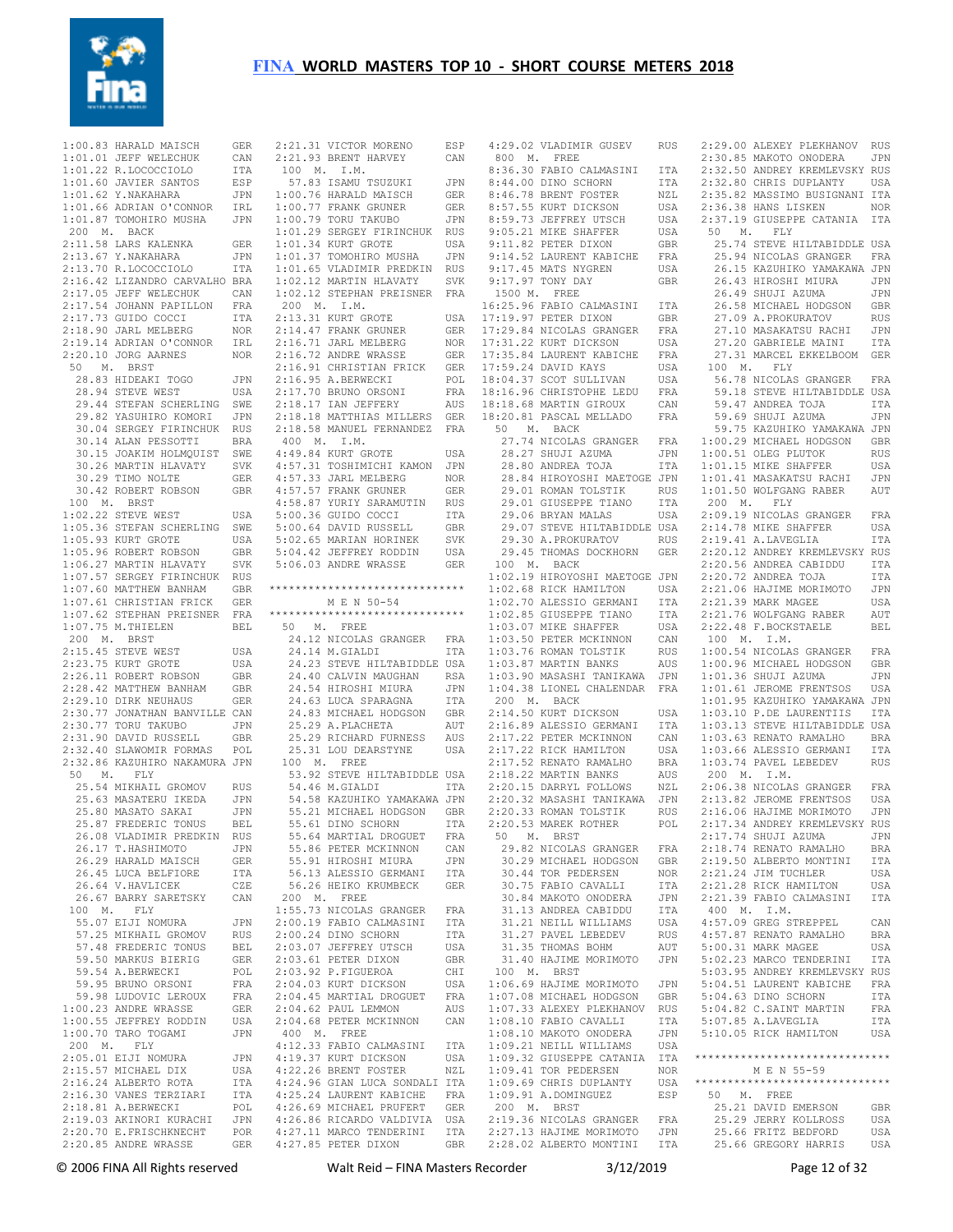

 $\star \star$ 

| 25.71 MARK REYNOLDS GBR<br>25.83 JURI LOGVIN FIN<br>25.85 JOAKIM SJOHOLM SWE<br>25.86 G.FRANCESCHI ITA<br>25.94 C.HOUWELINGEN NED<br>26.02 PETER BERNSEN NED                                                                                              |                   |
|-----------------------------------------------------------------------------------------------------------------------------------------------------------------------------------------------------------------------------------------------------------|-------------------|
|                                                                                                                                                                                                                                                           |                   |
|                                                                                                                                                                                                                                                           |                   |
|                                                                                                                                                                                                                                                           |                   |
|                                                                                                                                                                                                                                                           |                   |
| 100 M. FREE<br>55.40 MICHAEL SODERLUND USA                                                                                                                                                                                                                |                   |
|                                                                                                                                                                                                                                                           |                   |
|                                                                                                                                                                                                                                                           |                   |
|                                                                                                                                                                                                                                                           |                   |
|                                                                                                                                                                                                                                                           |                   |
|                                                                                                                                                                                                                                                           |                   |
|                                                                                                                                                                                                                                                           |                   |
| 55.40 MICHAEL SODERLUND USA<br>55.78 GREGORY HARRIS USA<br>55.92 MARK REYNOLDS GBR<br>56.12 CARLO TRAVAINI ITA<br>56.41 CLAUDIO ARCA ITA<br>56.75 JURI LOGVIN FIN<br>56.86 JERRY KOLLROSS USA<br>56.96 ALEC JOHNSON GBR<br>57.26 LEN GUSHE CAN<br>57.26 L |                   |
| 200 M. FREE                                                                                                                                                                                                                                               |                   |
| 200 M. FREE<br>2:03.98 MARK REYNOLDS<br>2:04.41 CARLO TRAVAINI                                                                                                                                                                                            | GBR               |
|                                                                                                                                                                                                                                                           | ITA               |
|                                                                                                                                                                                                                                                           |                   |
|                                                                                                                                                                                                                                                           |                   |
|                                                                                                                                                                                                                                                           |                   |
|                                                                                                                                                                                                                                                           |                   |
|                                                                                                                                                                                                                                                           |                   |
|                                                                                                                                                                                                                                                           |                   |
| 2:04.41 CARLO TRAVAINI ITA<br>2:06.55 SOUVIRAA-LABASTIE FRA<br>2:06.55 SOUVIRAA-LABASTIE FRA<br>2:06.67 JEAN-P.RIBLET FRA<br>2:09.68 JOSE FREITAS POR<br>2:09.45 DAVID BISHOP NED<br>2:09.45 DAVID BISHOP NSA<br>2:09.45 DAVID BISHOP NSA<br>2:09.44 G    |                   |
|                                                                                                                                                                                                                                                           | <b>GBR</b>        |
| 4:27.22 MARK REYNOLDS<br>4:27.22 MARK REYNOLDS<br>4:28.26 JOSE FREITAS<br>4:31.44 CARLO TRAVAINI<br>4:35.78 K.DELLERNOGE                                                                                                                                  | USA               |
|                                                                                                                                                                                                                                                           | POR               |
|                                                                                                                                                                                                                                                           | ITA               |
|                                                                                                                                                                                                                                                           | GER               |
|                                                                                                                                                                                                                                                           |                   |
| 4:36.30 SOUVIRAA-LABASTIE FRA<br>4:38.17 MAURO RODELLA ITA<br>4:39.58 JOHAN REMMITS NED<br>4:42.20 B.BORDONALI ITA                                                                                                                                        |                   |
|                                                                                                                                                                                                                                                           |                   |
| 4:42.52 ANDERS HAGLUND SWE                                                                                                                                                                                                                                |                   |
| 800 M. FREE                                                                                                                                                                                                                                               | CAN               |
| 9:20.54 LEN GUSHE<br>9:30.38 K.DELLBRUGGE                                                                                                                                                                                                                 | GER               |
|                                                                                                                                                                                                                                                           |                   |
|                                                                                                                                                                                                                                                           |                   |
|                                                                                                                                                                                                                                                           |                   |
|                                                                                                                                                                                                                                                           |                   |
|                                                                                                                                                                                                                                                           |                   |
|                                                                                                                                                                                                                                                           |                   |
| 9:30.38 K.DELLERUGGE GER<br>9:39.20 CARLO TRAVAINI TTA<br>9:39.20 ANDERS HAGLUND SWE<br>9:47.53 ROD CRAIG CAN<br>9:47.55 VALTER MASSETTI TTA<br>9:49.90 JOHAN REMMITS NED<br>9:54.75 GUANTI DELLI<br>9:55.21 CALVIN JACOBS CAN<br>9:57.85 ANTO            |                   |
| 17:35.99 MICHAEL KLEIBER GER<br>17:46.30 ARNALDO PEREZ PUR<br>17:48.17 K.DELLBRUGGE GER<br>18:03.28 JOSE FREITAS POR<br>18:07.23 LENGUSHER CAP                                                                                                            |                   |
|                                                                                                                                                                                                                                                           |                   |
|                                                                                                                                                                                                                                                           |                   |
|                                                                                                                                                                                                                                                           |                   |
| 18:13.76 ROBERT BARKER                                                                                                                                                                                                                                    | GBR               |
|                                                                                                                                                                                                                                                           | FRA               |
| 18:44.29 JEAN-LUC ROLLAND<br>18:46.11 ROD CRAIG                                                                                                                                                                                                           | CAN               |
| 18:59.84 MARK JONES                                                                                                                                                                                                                                       | GBR               |
| 19:00.49 JAN BRINK<br>50 M. BACK                                                                                                                                                                                                                          | NED               |
| 27.86 FRITZ BEDFORD                                                                                                                                                                                                                                       | USA               |
| 29.12 CRAIG NORREY                                                                                                                                                                                                                                        | SUI               |
| 29.16 CLAY BRITT                                                                                                                                                                                                                                          | USA               |
| 29.49 EDWIN VAN NORDEN                                                                                                                                                                                                                                    | NED<br>FRA        |
| 29.51 JEAN-P.RIBLET<br>29.58 JAY YARID                                                                                                                                                                                                                    | USA               |
| 29.69 DIRK SZYMKOWIAK                                                                                                                                                                                                                                     | <b>GER</b>        |
| 29.94 UDO CHRISTIANSEN GER                                                                                                                                                                                                                                |                   |
| 30.02 YASUSHI MAKINO<br>30.19 PETER WIESE                                                                                                                                                                                                                 | JPN<br><b>GER</b> |
| 100 M. BACK                                                                                                                                                                                                                                               |                   |
| $1:00.78$ FRITZ BEDFORD                                                                                                                                                                                                                                   | USA               |
| 1:03.68 EDWIN VAN NORDEN<br>1:03.74 LEN GUSHE                                                                                                                                                                                                             | NED               |
|                                                                                                                                                                                                                                                           | CAN               |
| $1:03.86$ CLAY BRITT<br>$1:04.52$ JEAN-P.RIBLET                                                                                                                                                                                                           | USA<br>FRA        |
|                                                                                                                                                                                                                                                           | POL               |
| 1:04.92 Z.JANUSZKIEWICZ<br>1:05.36 HIROSHI SHIBUYA                                                                                                                                                                                                        | JPN               |
| 1:05.42 ALEC JOHNSON GBR<br>1:05.47 FRANCESCO PETTINI ITA                                                                                                                                                                                                 |                   |
|                                                                                                                                                                                                                                                           |                   |

| 1:05.48 A.BONANNI                                                                                                                                                                | ITA          |
|----------------------------------------------------------------------------------------------------------------------------------------------------------------------------------|--------------|
| 200 M. BACK                                                                                                                                                                      |              |
| 2:15.37 LEN GUSHE                                                                                                                                                                |              |
|                                                                                                                                                                                  | CAN          |
| 2:18.37 MICHAEL SODERLUND USA                                                                                                                                                    |              |
| 2:19.63 Z.JANUSZKIEWICZ POL<br>2:21.44 EDWIN VAN NORDEN NED                                                                                                                      |              |
|                                                                                                                                                                                  |              |
| $2:23.03$ A.BONANNI                                                                                                                                                              | ITA          |
| 2:23.21 FRANCESCO PETTINI ITA                                                                                                                                                    |              |
| 2:25.15 ALEC JOHNSON                                                                                                                                                             | GBR          |
| 2:25.48 JOHAN REMMITS<br>2:25.66 HIROSHI SHIBUYA                                                                                                                                 | NED          |
|                                                                                                                                                                                  | JPN          |
| 2:27.69 MARTIN FENNER                                                                                                                                                            | <b>GBR</b>   |
| 50 M. BRST                                                                                                                                                                       |              |
| 29.79 CARLO TRAVAINI                                                                                                                                                             | ITA          |
| 30.96 DAVID GUTHRIE                                                                                                                                                              | USA          |
| 31.92 MASAAKI OTSUKI<br>31.92 HAKAN PERSSON<br>32.13 GEESSON                                                                                                                     | JPN          |
|                                                                                                                                                                                  | SWE          |
| 32.13 GREGORY HARRIS<br>32.19 RUSSELL MASON                                                                                                                                      | USA<br>GBR   |
|                                                                                                                                                                                  |              |
| 32.22 OLIVIER BORIOS<br>32.37 MICHAEL AUBREY                                                                                                                                     | $_{\rm FRA}$ |
|                                                                                                                                                                                  | USA          |
| 32.46 RICHARD LOCKHART NZL<br>32.83 DANIEL PHILLIPS USA                                                                                                                          |              |
|                                                                                                                                                                                  |              |
| 100 M. BRST                                                                                                                                                                      |              |
|                                                                                                                                                                                  |              |
|                                                                                                                                                                                  |              |
|                                                                                                                                                                                  |              |
| 1:05.12 CARLO TRAVAINI ITA<br>1:08.27 DAVID GUTHRIE USA<br>1:10.32 GREGORY HARRIS USA<br>1:11.66 RUSSELL MASON GBR<br>1:11.77 RICHARD LOCKHART NZL<br>1:12.39 OLIVIER BORIOS FRA |              |
|                                                                                                                                                                                  |              |
|                                                                                                                                                                                  |              |
|                                                                                                                                                                                  |              |
|                                                                                                                                                                                  |              |
| 1:12.99 MICHAEL MUNTJES GER<br>1:13.09 RICH MERCER USA<br>1:13.10 DAVID BRYANT GBR                                                                                               |              |
| 1:13.18 HAKAN PERSSON                                                                                                                                                            | SWE          |
| 200 M. BRST                                                                                                                                                                      |              |
| 2:22.91 CARLO TRAVAINI                                                                                                                                                           | ITA          |
| 2:32.61 DAVID GUTHRIE                                                                                                                                                            | USA          |
| 2:35.92 GREGORY HARRIS<br>2:37.72 RICHARD LOCKHART                                                                                                                               | USA          |
|                                                                                                                                                                                  | $_{\rm NZL}$ |
| 2:38.22 SERGE SCORE                                                                                                                                                              | CAN          |
|                                                                                                                                                                                  |              |
| 2:39.25 EDWIN VAN NORDEN NED<br>2:41.53 EDMUND GENDREAU USA                                                                                                                      |              |
|                                                                                                                                                                                  |              |
|                                                                                                                                                                                  |              |
| 2:42.76 SERGEY MOLODIN RUS<br>2:45.14 TOSHIYUKI SAKA JPN<br>2:45.20 KAZUNORI UEMURA JPN                                                                                          |              |
| 50 M. FLY                                                                                                                                                                        |              |
| 26.55 FRITZ BEDFORD                                                                                                                                                              | USA          |
| 27.06 DAVID EMERSON<br>27.06 DAVID EMERSON<br>27.80 OUT                                                                                                                          | GBR          |
|                                                                                                                                                                                  | USA          |
| 27.80 CHUCK PONTHIER<br>27.83 ALEC JOHNSON<br>27.88 BRAD HERING                                                                                                                  | GBR          |
|                                                                                                                                                                                  | USA          |
| 27.88 BRAD HERING<br>28.08 DANIEL LIPINE<br>28.14 DIRK SZYMKOWIAK                                                                                                                | CAN          |
|                                                                                                                                                                                  | GER          |
| 28.39 RUNE LARSEN                                                                                                                                                                | NOR          |
| 28.54 MICHAEL VAHLDIEK                                                                                                                                                           | <b>GER</b>   |
| 28.58 CARLO TRAVAINI                                                                                                                                                             | ITA          |
| 100 M. FLY                                                                                                                                                                       |              |
| 1:02.37 DANIEL LIPINE                                                                                                                                                            | CAN          |
| 1:02.57 MARCUS MATTIOLI                                                                                                                                                          | BRA          |
|                                                                                                                                                                                  | ${\tt ARG}$  |
| $1:02.73$ C.LUTOTOVICH                                                                                                                                                           |              |
| 1:03.08 MARC GEORG VAUPEL GER<br>1:03.51 SHINJI ITOU JPN                                                                                                                         |              |
|                                                                                                                                                                                  |              |
| $1:03.83$ CLAUDIO ARCA                                                                                                                                                           | ITA          |
| $1:03.95$ MIKE LAMONICA                                                                                                                                                          | USA          |
| 1:04.29 FRANCESCO SENNIS<br>1:04.37 JEAN-P.RIBLET                                                                                                                                | ITA          |
|                                                                                                                                                                                  | FRA          |
| $1:04.85$ CARLO TRAVAINI                                                                                                                                                         | ITA          |
| 200 M. FLY                                                                                                                                                                       |              |
| 2:19.02 MARC GEORG VAUPEL GER                                                                                                                                                    |              |
| 2:19.88 LEN GUSHE<br>2:22.22 DANIEL LIPINE                                                                                                                                       | CAN          |
|                                                                                                                                                                                  | CAN          |
| 2:22.56 MIKE LAMONICA                                                                                                                                                            | USA          |
| $2:25.24$ A.TIBERTI                                                                                                                                                              | ITA          |
| 2:25.72 CARLO TRAVAINI                                                                                                                                                           | ITA          |
| 2:27.46 PAULO CARVALHO<br>2:27.98 HIDEYUKI TANABE                                                                                                                                | POR<br>JPN   |
|                                                                                                                                                                                  |              |
| 2:29.76 GABRIEL URIARTE                                                                                                                                                          | ESP          |
| 2:30.13 CALVIN JACOBS                                                                                                                                                            | CAN          |
| 100 M. I.M.<br>1:02.30 CARLO TRAVAINI<br>1:04.09 GREGORY HARRIS                                                                                                                  |              |
|                                                                                                                                                                                  | ITA          |
|                                                                                                                                                                                  | USA          |
| $1:04.58$ FRITZ BEDFORD                                                                                                                                                          | USA          |

| 1:04.86 G.FRANCESCHI                                                                      | ITA                              | 9:4                            |
|-------------------------------------------------------------------------------------------|----------------------------------|--------------------------------|
| 1:04.90 SHINJI ITOU                                                                       | JPN                              | 9:5                            |
|                                                                                           |                                  |                                |
| 1:05.14 CLAUDIO ARCA                                                                      | ITA                              | 9:5                            |
| $1:05.16$ JEAN-P.RIBLET                                                                   | FRA                              | 10:0                           |
|                                                                                           |                                  |                                |
| 1:05.62 YASUSHI MAKINO                                                                    | JPN                              | 10:0                           |
| 1:05.74 MARC GEORG VAUPEL GER                                                             |                                  | 10:0                           |
| 1:05.75 RUSSELL MASON                                                                     | GBR                              | 15                             |
|                                                                                           |                                  |                                |
| 200 M. I.M.                                                                               |                                  | $17:5$<br>$18:3$               |
| 2:17.74 CARLO TRAVALINA<br>2:21.90 MARC GEORG VAUPEL GER<br>2:21.90 MARC GEORG VAUPEL GER |                                  |                                |
|                                                                                           |                                  |                                |
|                                                                                           |                                  | 18:4                           |
|                                                                                           |                                  | 18:4                           |
| 2:23.97 GREGORY HARRIS                                                                    |                                  | 18:4                           |
|                                                                                           | USA                              |                                |
| $2:25.27$ MARCUS MATTIOLI                                                                 | $_{\rm BRA}$                     | 18:4                           |
|                                                                                           | CAN                              | 18:5                           |
| 2:26.30 DANIEL LIPINE<br>2:26.80 JEAN-P.RIBLET                                            |                                  |                                |
|                                                                                           | FRA                              | 19:0                           |
| 2:26.95 TITO MORALES                                                                      | USA                              | 19:1                           |
|                                                                                           |                                  |                                |
| 2:27.33 RUSSELL MASON                                                                     | $\mathbb{G}\mathbb{B}\mathbb{R}$ | 19:1                           |
| 2:28.35 AL JAEGERS                                                                        | USA                              | 5(                             |
| 400 M. I.M.                                                                               |                                  |                                |
|                                                                                           |                                  |                                |
| 4:58.95 CARLO TRAVAINI                                                                    | ITA                              |                                |
| 5:03.37 LEN GUSHE                                                                         | CAN                              |                                |
|                                                                                           |                                  |                                |
|                                                                                           |                                  |                                |
| 5:03.99 MARC GEORG VAUPEL GER<br>5:16.10 JEAN-LUC ROLLAND FRA                             |                                  |                                |
| 5:18.26 GREGORY HARRIS                                                                    | USA                              |                                |
|                                                                                           |                                  |                                |
| 5:21.87 DANIEL PHILLIPS                                                                   | USA                              |                                |
| 5:22.75 CALVIN JACOBS                                                                     | CAN                              |                                |
|                                                                                           | GBR                              |                                |
| 5:22:75 CHEVIN SHOODS<br>5:23.49 MARTIN FENNER<br>5:23.67 TOSHIYUKI SAKA                  |                                  |                                |
|                                                                                           | JPN                              |                                |
| 5:23.75 TERUHISA SHIMIZU JPN                                                              |                                  | $\frac{2}{3}$<br>$\frac{1}{3}$ |
|                                                                                           |                                  |                                |
|                                                                                           |                                  | 1:0                            |
| ******************************                                                            |                                  | 1:0                            |
| M E N 60-64                                                                               |                                  | 1:0                            |
|                                                                                           |                                  |                                |
| ******************************                                                            |                                  | 1:0                            |
| 50 M. FREE                                                                                |                                  | 1:0                            |
| 25.26 BRENT BARNES                                                                        | JPN                              | 1:0                            |
|                                                                                           |                                  |                                |
| 25.97 DAN THOMPSON                                                                        | CAN                              | 1:0                            |
| 26.27 GARY SCHATZ                                                                         | USA                              | 1:1                            |
| 26.40 JAY LEIGH                                                                           |                                  |                                |
|                                                                                           | USA                              | 1:1                            |
| 26.43 DAN STEPHENSON                                                                      | USA                              | 1:1                            |
| 26.52 JAMES RITTER                                                                        | USA                              | 2 <sup>0</sup>                 |
|                                                                                           |                                  |                                |
| 26.60 RENE ECUYER                                                                         | FRA                              | 2:2                            |
| 26.64 MARTEN DE GROOT                                                                     | NED                              | 2:2                            |
| 26.66 GREGORY OXLEY                                                                       | USA                              | 2:2                            |
|                                                                                           |                                  |                                |
| 26.70 JACK GROSELLE                                                                       | USA                              | 2:2                            |
| 100 M. FREE                                                                               |                                  | 2:2                            |
| 57.60 JAMES RITTER                                                                        |                                  |                                |
|                                                                                           | USA                              | 2:2                            |
| 57.90 DAN STEPHENSON                                                                      | USA                              | 2:3                            |
| 58.13 JACK GROSELLE                                                                       | USA                              | 2:3                            |
|                                                                                           |                                  |                                |
| 58.73 DAN THOMPSON                                                                        | CAN                              | 2:3                            |
| 58.99 COLIN STEPHENSON                                                                    | GBR                              | 2:3                            |
| 59.27 MARTEN DE GROOT                                                                     |                                  |                                |
|                                                                                           | NED                              | 5(                             |
| 59.63 JEAN-P.DELAPORTE FRA                                                                |                                  |                                |
| 59.80 SERGE GUERIN                                                                        | FRA                              |                                |
|                                                                                           |                                  |                                |
| 59.87 JAY LEIGH                                                                           | USA                              |                                |
| $1:00.04$ BRUCE YOUNG                                                                     | USA                              | TAX TAX TAX TAX TAX            |
| 200 M. FREE                                                                               |                                  |                                |
|                                                                                           |                                  |                                |
| 2:06.82 DAN STEPHENSON                                                                    | USA                              |                                |
| 2:08.58 JAMES RITTER                                                                      | USA                              | í.                             |
| $2:11.15$ JACK GROSELLE                                                                   | USA                              |                                |
|                                                                                           |                                  | <b>CONTRACTOR</b>              |
| 2:11.19 MARTEN DE GROOT                                                                   | NED                              |                                |
| 2:12.71 SERGE GUERIN                                                                      | FRA                              | t i                            |
| 2:13.56 MARCO BRAVI                                                                       | ITA                              | 1(                             |
|                                                                                           |                                  |                                |
| 2:14.16 HUGO BREGMAN                                                                      | NED                              | 1:1                            |
| 2:15.57 VLADIMIR GORKOV RUS                                                               |                                  | 1:1                            |
|                                                                                           |                                  |                                |
| 2:16.40 ANDY DYER                                                                         | USA                              | 1:1                            |
| 2:16.76 STEVE CUTTING                                                                     | USA                              | 1:1                            |
| 400 M. FREE                                                                               |                                  | 1:1                            |
|                                                                                           |                                  |                                |
| 4:34.40 DAN STEPHENSON                                                                    | USA                              | 1:1                            |
| 4:37.98 JAMES RITTER                                                                      | USA                              | 1:1                            |
| 4:39.51 SERGE GUERIN FRA<br>4:41.01 MARTEN DE GROOT NED                                   |                                  | 1:1                            |
|                                                                                           |                                  |                                |
|                                                                                           |                                  | 1:1                            |
| 4:41.66 PAUL BLACKBEARD                                                                   | AUS                              | 1:1                            |
| 4:41.78 MARCO BRAVI                                                                       |                                  | 2 <sup>0</sup>                 |
|                                                                                           | ITA                              |                                |
| $4:43.17$ DJAN MADRUGA                                                                    | BRA                              | 2:4                            |
| $4:46.19$ MARC JOUANDON                                                                   | $_{\rm FRA}$                     | 2:4                            |
|                                                                                           |                                  |                                |
|                                                                                           |                                  |                                |
| 4:46.99 GREG SANCHEZ                                                                      | USA                              | 2:4                            |
| 4:50.65 BILL BRACKETT                                                                     | USA                              | 2:4                            |
|                                                                                           |                                  |                                |
| 800 M. FREE                                                                               |                                  | 2:4                            |
| 9:14.50 ANDREW BRAY                                                                       | USA                              | 2:4                            |
| 9:40.73 DJAN MADRUGA                                                                      | BRA                              |                                |
|                                                                                           |                                  | 2:5                            |
| 9:42.03 BRUCE THOMAS<br>9:43.56 DOUG KAJIWARA USA 2:5                                     | USA                              | 2:5                            |

|               | 9:46.14 MARCO BRAVI                                                                                                                                | ITA                 |
|---------------|----------------------------------------------------------------------------------------------------------------------------------------------------|---------------------|
|               | 9:52.15 MARTEN DE GROOT<br>9:52.27 BILL BRACKETT                                                                                                   | NED                 |
|               | 9:52.27 BILL BRACKETT                                                                                                                              | USA                 |
|               | 10:03.49 JAMES RITTER                                                                                                                              | USA                 |
|               | 10:04.96 MARIUSZ GABIEC                                                                                                                            | POL                 |
|               | 10:05.49 SIMON VEALE                                                                                                                               | <b>GBR</b>          |
| 1500 M. FREE  |                                                                                                                                                    |                     |
|               | 17:53.29 ANDREW BRAY                                                                                                                               | USA                 |
|               | 18:39.62 BRUCE THOMAS<br>18:44.50 MARCO BRAVI                                                                                                      | USA                 |
|               |                                                                                                                                                    |                     |
|               |                                                                                                                                                    |                     |
|               | 18:44.50 MARCO BRAV1<br>18:44.50 MARCO BRAV1 18:47.47 MARTEN DE GROOT NED<br>18:48.44 BILL BRACKETT USA<br>18:48.79 MARC JOUANDON FRA              |                     |
|               |                                                                                                                                                    |                     |
|               | 18:59.51 JAMES RITTER                                                                                                                              |                     |
|               | 19:06.60 GLENN CARLSEN<br>19:10.87 GREG SANCHEZ                                                                                                    | CAN                 |
|               |                                                                                                                                                    | USA                 |
|               | 19:17.67 JOHN MORALES                                                                                                                              | <b>USA</b>          |
| 50 M. BACK    | 29.89 BRUCE KONE                                                                                                                                   |                     |
|               |                                                                                                                                                    | USA                 |
|               | 30.95 HUGO BREGMAN                                                                                                                                 | NED                 |
|               | NED 1911<br>1911 PHILIPP DJANG USA<br>31.10 VLADIMIR GORKOV RUS<br>31.21 JONATHAN KLEIN USA<br>31.51 JEAN-P.DELAPORTE FRA<br>31.99 SIMON VEALE GBR |                     |
|               |                                                                                                                                                    |                     |
|               |                                                                                                                                                    |                     |
|               |                                                                                                                                                    |                     |
|               | 32.02 PIERRE BAEHR                                                                                                                                 | FRA                 |
|               | 32.06 BILL BRACKETT                                                                                                                                | USA                 |
|               | 32.10 ROBERT GUY                                                                                                                                   | GBR                 |
|               | 100 M. BACK                                                                                                                                        |                     |
|               | 1:07.33 JONATHAN KLEIN                                                                                                                             | USA                 |
|               | $1:07.97$ JEAN-P.DELAPORTE                                                                                                                         |                     |
|               |                                                                                                                                                    | FRA<br>RUS          |
|               | 1:08.16 VLADIMIR GORKOV<br>1:08.78 BILL BRACKETT                                                                                                   | USA                 |
|               |                                                                                                                                                    |                     |
|               |                                                                                                                                                    |                     |
|               | 1:08.88 DAN STEPHENSON USA<br>1:09.54 PHILIPP DJANG USA<br>1:09.97 SIMON VEALE GBR                                                                 |                     |
|               | $1:11.02$ BERNARD PROUX                                                                                                                            | FRA                 |
|               | 1:11.06 STEVE CUTTING                                                                                                                              | USA                 |
|               | $1:11.19$ JAMES RITTER                                                                                                                             | USA                 |
| $200$ M. BACK |                                                                                                                                                    |                     |
|               |                                                                                                                                                    |                     |
|               | 2:25.89 DJAN MADRUGA                                                                                                                               | BRA                 |
|               | 2:27.86 VLADIMIR GORKOV                                                                                                                            | <b>RUS</b>          |
|               |                                                                                                                                                    | USA                 |
|               | 2:27.91 JOE DUNN<br>2:28.31 DAN STEPHENSON                                                                                                         | USA                 |
|               | 2:29.00 DOUG KAJIWARA                                                                                                                              | USA                 |
|               |                                                                                                                                                    | USA                 |
|               |                                                                                                                                                    | USA                 |
|               | 1.00 DOUG KAJIWARA<br>2:29.63 BILL BRACKETT<br>2:31.35 JAMES RITTER<br>2:32.62 JOUNG<br>$2:32.62$ JONATHAN KLEIN                                   | USA                 |
|               |                                                                                                                                                    | GBR                 |
|               | 2:33.54 ROBERT GUY<br>2:33.59 STEVE CUTTING                                                                                                        | USA                 |
|               | 50 M. BRST                                                                                                                                         |                     |
|               |                                                                                                                                                    | USA                 |
|               | 32.75 GREGORY OXLEY<br>32.95 RICHARD NEVILLE                                                                                                       | USA                 |
|               |                                                                                                                                                    | USA<br>USA          |
|               | 32.98 BRUCE KONE<br>22.98 BRUCE KONE<br>33.20 ANDY DYER                                                                                            | <b>RUS</b>          |
|               | 33.66 TIMUR PODMARYOV                                                                                                                              |                     |
|               | 33.86 CLAUDE ETCHARREN<br>33.86 GERHARD AMMER                                                                                                      | $_{\rm FRA}$<br>GER |
|               |                                                                                                                                                    | JPN                 |
|               | 33.96 KENJI NAKAMURA<br>34.06 WALTER KUSCH                                                                                                         | GER                 |
|               | 34.10 BENN DOYLE                                                                                                                                   | USA                 |
|               | 100 M. BRST                                                                                                                                        |                     |
|               |                                                                                                                                                    | USA                 |
|               |                                                                                                                                                    | <b>RUS</b>          |
|               | 1:13.12 GREGORY OXLEY<br>1:14.07 TIMUR PODMARYOV<br>1:14.51 ANDY DYER                                                                              | USA                 |
|               |                                                                                                                                                    | USA                 |
|               | 1:15.25 RANDY PARKER<br>1:15.88 BENN DOYLE                                                                                                         | USA                 |
|               | 1:16.54 JACK GROSELLE                                                                                                                              | USA                 |
|               | $1:17.46$ HIDEMASA ODA                                                                                                                             | JPN                 |
|               |                                                                                                                                                    | USA                 |
|               | 1:17.71 WINSTON UCHIYAMA<br>1:18.52 PETER KAUCH                                                                                                    | GER                 |
|               | 1:18.53 CLAUDE ETCHARREN FRA                                                                                                                       |                     |
| $200$ M. BRST |                                                                                                                                                    | USA                 |
|               |                                                                                                                                                    |                     |
|               | 2:44.71 GREGORY OXLEY<br>2:45.43 TIMUR PODMARYOV                                                                                                   | RUS<br>USA          |
|               | 2:46.92 BENN DOYLE<br>2:48.69 ANDY DYER                                                                                                            | USA                 |
|               | 2:48.72 WINSTON UCHIYAMA                                                                                                                           | USA                 |
|               | 2:49.90 JEFF NAYLOR                                                                                                                                | USA                 |
|               |                                                                                                                                                    | ITA                 |
|               | 2:53.34 LORENZO MERLI<br>2:55.37 BRYAN VOLPP<br>2:56.01 MARC JOUANDON                                                                              | USA<br>FRA          |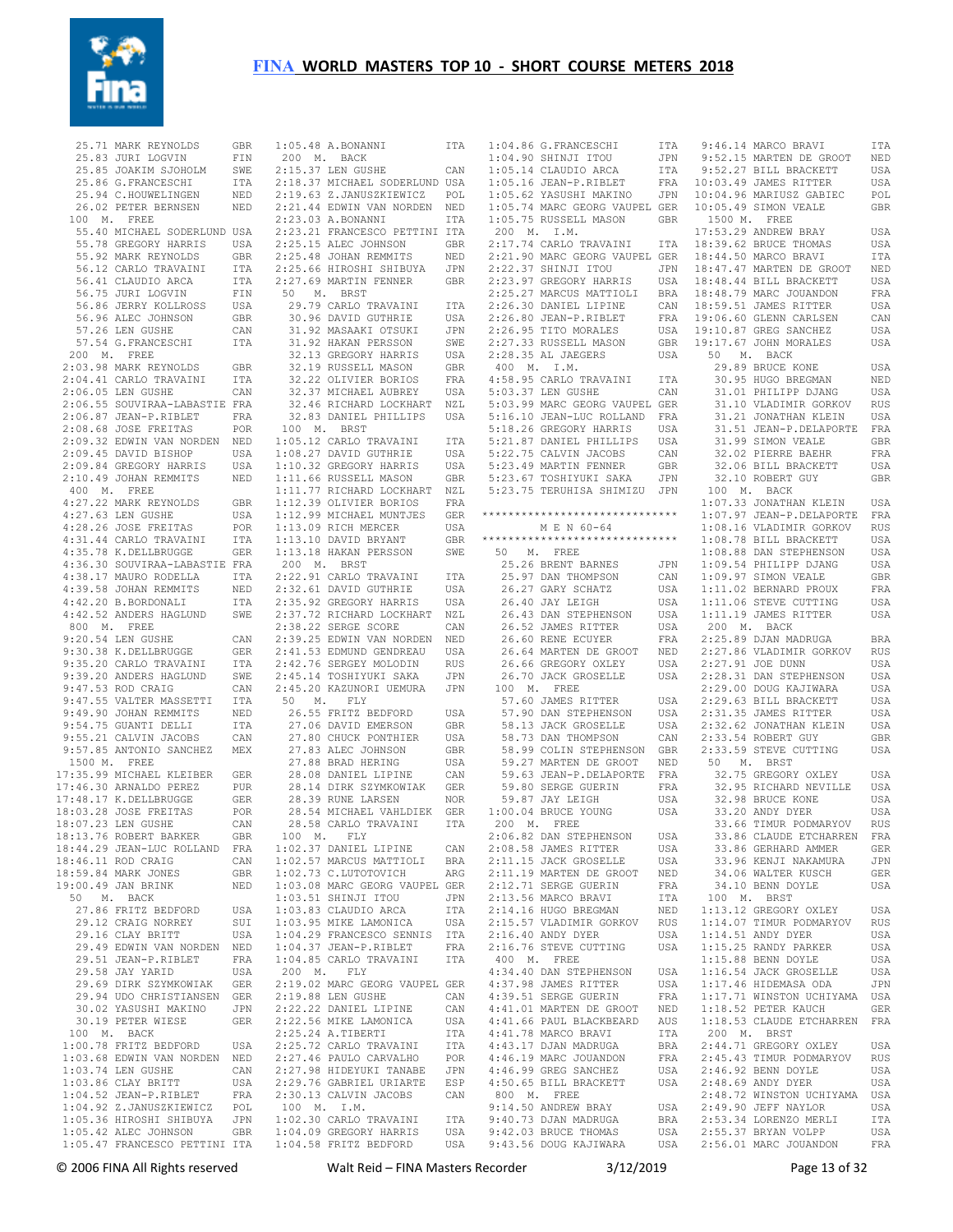

| 2:56.87 GERHARD PROHASKA AUT<br>50 M. FLY |            | 1              |
|-------------------------------------------|------------|----------------|
| 27.39 DAN THOMPSON                        | CAN        | 1:             |
| 27.57 BRUCE KONE                          | USA        | 1:             |
| 28.03 HUGO BREGMAN                        | NED        | 1:             |
| 28.43 ISAMU SHIBAZAKI                     | JPN        | 1:             |
|                                           |            |                |
| 28.94 JAY LEIGH<br>29.31 GARY SCHATZ      | USA        | 1:             |
|                                           | USA        | 1:             |
| 29.54 HIROSHI ARAKI                       | JPN        | 1:             |
| 29.59 ALEXEY MARKOVSKIY RUS               |            | 1:             |
| 29.62 PAUL DENISON                        | USA        | 1:             |
| 29.76 GRAEME MILNE                        | <b>GBR</b> | $\overline{c}$ |
| 100 M. FLY                                |            | 2:             |
| 1:01.38 HUGO BREGMAN                      | NED        | 2:             |
| 1:02.98 DAN THOMPSON                      | CAN        | 2:             |
| 1:06.11 HIROSHI ARAKI                     | JPN        | 2:             |
| 1:06.15 JAMES RITTER                      |            | 2:             |
|                                           | USA        |                |
| 1:06.26 DAN STEPHENSON                    | USA        | 2:             |
| 1:06.37 GREG SANCHEZ                      | USA        | 2:             |
| 1:07.67 KAZUHIRO OTSUKA                   | JPN        | 2:             |
| 1:08.69 JACK GROSELLE                     | USA        | 2:             |
| 1:08.76 STEVE WATERS                      | USA        | 2:             |
| 1:08.86 MARTEN DE GROOT                   | NED        | $\overline{4}$ |
| 200 M. FLY                                |            | 4:             |
| 2:20.27 HUGO BREGMAN                      | NED        | 4:             |
| 2:31.02 GREG SANCHEZ                      |            | $4:$           |
|                                           | USA        |                |
| 2:32.04 KAZUHIRO OTSUKA                   | JPN        | 5:             |
| 2:32.07 JAMES RITTER                      | USA        | 5:             |
| 2:33.12 SEIICHI YARITA                    | JPN        | 5:             |
| 2:33.67 DAN STEPHENSON                    | USA        | 5:             |
| 2:37.87 ALBERT BOONSTRA                   | NED        | 5:             |
| 2:39.13 STEVE WATERS                      | USA        | 5:             |
| 2:41.66 MARTEN DE GROOT                   | NED        | 5:             |
| 2:43.86 PETER KAUCH                       | GER        | 8              |
| 100 M. I.M.                               |            | 10:            |
|                                           |            |                |
| 1:06.42 GREGORY OXLEY                     | USA        | 10:            |
| 1:07.98 ANDY DYER                         | USA        | 10:            |
| 1:08.18 DAN STEPHENSON                    | USA        | 10:            |
| 1:08.48 BRUCE YOUNG                       | USA        | 10:            |
| 1:08.53 DOUG KAJIWARA                     | USA        | 10:            |
| 1:09.25 JEAN-P.DELAPORTE                  | FRA        | 10:            |
| 1:09.32 JACK GROSELLE                     | USA        | 10:            |
| 1:09.88 PAUL DENISON                      | USA        | 10:            |
| 1:10.37 PETER KAUCH                       | GER        | 10:            |
| 1:10.64 WINSTON UCHIYAMA USA              |            | $\mathbf{1}$   |
|                                           |            |                |
| 200 M. I.M.                               |            | 19:            |
| 2:29.30 DAN STEPHENSON                    | USA        | 19:            |
| 2:29.73 BRUCE YOUNG                       | USA        | 19:            |
| 2:31.36 JAMES RITTER                      | USA        | 20:            |
| 2:32.02 JACK GROSELLE                     | USA        | 20:            |
| 2:32.68 JEFF NAYLOR                       | USA        | 20:            |
| 2:33.32 ANDY DYER                         | USA        | 20:            |
| 2:33.82 PETER KAUCH                       | GER        | 20:            |
| 2:35.19 PAUL DENISON                      | USA        | 20:            |
| 2:35.29 SIMON VEALE                       | GBR        | 20:            |
|                                           |            |                |
| 2:35.40 BRYAN VOLPP                       | USA        | 5              |
| 400 M. I.M.                               |            |                |
| 5:15.31 HUGO BREGMAN                      | NED        |                |
| 5:22.27 DAN STEPHENSON                    | USA        |                |
| 5:24.98 JAMES RITTER                      | USA        |                |
| 5:27.90 GREG SANCHEZ                      | USA        |                |
| 5:29.63 JEFF NAYLOR                       | USA        |                |
| 5:30.28 MARC JOUANDON                     | FRA        |                |
| 5:34.37 SIMON VEALE                       | GBR        |                |
|                                           |            |                |
| 5:34.65 BRYAN VOLPP                       | USA        |                |
| 5:36.49 JOHN MORALES                      | USA        |                |
| 5:36.63 PETER KAUCH                       | GER        | $\overline{1}$ |
|                                           |            | 1:             |
| ******************************            |            | 1:             |
| M E N 65-69                               |            | 1:             |
| *****************************             |            | 1:             |
| 50 M. FREE                                |            | 1:             |
| 25.42 DOUG MARTIN                         | USA        | 1:             |
|                                           |            |                |
| 27.38 TATE HOLT                           | USA        | 1:             |
| 27.56 LEONARD BIELICZ                     | SWE        | 1:             |
| 27.69 ROBERT WILSON                       | USA        | 1:             |
| 27.88 ALEXANDER MILLS                     | NOR        | 1:             |
| 27.89 JAMES THORNTON                      | USA        | $\overline{c}$ |
| 28.00 MIKE STAMHUIS                       | CAN        | 2:             |
| 28.05 RON ARMSTRONG                       | CAN        | 2:             |
|                                           |            |                |
| 28.22 NOBUYUKI SUGIMOTO JPN               |            | 2:             |
| 28.23 ABED OUADAH                         | FRA        | 2:             |

| 100 M. FREE                                                                                                          |                   |
|----------------------------------------------------------------------------------------------------------------------|-------------------|
| 59.94 JAMES THORNTON<br>1:01.93 MIKE STAMHUIS<br>1:02.17 ALEXANDER MILLS                                             | USA               |
|                                                                                                                      | CAN               |
|                                                                                                                      | $_{\rm NOR}$      |
| 1:02.54 RON ARMSTRONG<br>1:02.91 ABED OUADAH<br>1:03.13 ROBERT WILSON                                                | CAN               |
|                                                                                                                      | FRA               |
|                                                                                                                      | USA               |
| 1:03.24 PATRICK MOREAU<br>1:03.32 KAZUYA IRIE                                                                        | FRA               |
|                                                                                                                      | JPN               |
| $1:03.35$ GLENN GRUBER                                                                                               | USA               |
| 1:03.42 EDWIN MCCLESKEY                                                                                              | USA               |
| 200 M. FREE                                                                                                          |                   |
| 2:15.02 JAMES THORNTON USA                                                                                           |                   |
|                                                                                                                      |                   |
| 2:17.84 JEFFREY BOATRIGHT USA<br>2:18.38 PATRICK MOREAU FRA<br>2:18.90 MIKE STAMHUIS CAN                             |                   |
|                                                                                                                      |                   |
|                                                                                                                      | CAN               |
| 2:19.80 RON ARMSTRONG<br>2:20.92 ABED OUADAH<br>2:21.02 EDWARD BORSUK                                                | $_{\rm FRA}$      |
| $2:21.60$ DIEGO ROJAS                                                                                                | USA               |
|                                                                                                                      | ESP               |
| 2:22.90 GLENN GRUBER<br>2:23.00 KAZUYA IRIE                                                                          | USA               |
| $400$ M. FREE                                                                                                        | JPN               |
|                                                                                                                      |                   |
| 4:48.79 JEFFREY BOATRIGHT USA<br>4:53.91 JAMES THORNTON USA<br>4:54.21 PATRICK MOREAU FRA<br>5:00.65 DIEGO ROJAS ESP |                   |
|                                                                                                                      |                   |
| 4:54.21 PATRICK MOREAU<br>5:00.65 DIEGO ROJAS                                                                        |                   |
|                                                                                                                      | ESP<br>USA        |
|                                                                                                                      | USA               |
|                                                                                                                      |                   |
| 5:03.96 EDWARD BORSUK<br>5:03.96 EDWARD BELL<br>5:05.96 EDDIE RIACH<br>5:06.19 MARK MODJESKA<br>5:06.19 K NOTTPODT   | GBR               |
|                                                                                                                      | USA               |
| 5:06.19 K.NOTTRODT<br>5:06.74 M.TADAUCHI                                                                             | GER               |
| $5:06.74$ M.TADAUCHI<br>800 M. FREE                                                                                  | JPN               |
| 10:20.61 LARRY KRAUSER USA                                                                                           |                   |
|                                                                                                                      | USA               |
| 10:29.74 MARK MODJESKA<br>10:31.01 M.TADAUCHI<br>10:31.14 K.NOTTRODT                                                 | JPN               |
|                                                                                                                      |                   |
| 10:31.63 MIKE STAMHUIS<br>10:31.63 MIKE STAMHUIS                                                                     | GER               |
|                                                                                                                      | CAN               |
|                                                                                                                      |                   |
| 10:31.63 MIKE STAMHUIS CAN<br>10:37.83 RICHARD JORDAN USA                                                            |                   |
| 10:40.06 JEAN-MARIE CADIAT BEL                                                                                       |                   |
|                                                                                                                      | GBR               |
| 10:40.41 EDDIE RIACH<br>10:43.86 EDWARD BORSUK                                                                       | USA               |
|                                                                                                                      | AUS               |
| 10:45.87 IAN YOUNG<br>1500 M. FREE                                                                                   |                   |
|                                                                                                                      | USA               |
| 19:19.65 LARRY KRAUSER<br>19:21.87 PATRICK MOREAU                                                                    | FRA               |
|                                                                                                                      | USA               |
|                                                                                                                      | GBR               |
| 19:57.22 MARK MODJESKA<br>20:00.23 EDDIE RIACH<br>20:05.57 M.TADAUCHI                                                | JPN               |
|                                                                                                                      |                   |
|                                                                                                                      |                   |
| 20:13.48 JEAN-MARIE CADIAT BEL<br>20:14.31 MIKE STAMHUIS CAN<br>20:19.32 DIEGO ROJAS ESP<br>20:19.32 DIEGO ROJAS     | ESP               |
|                                                                                                                      | AVS               |
| 20:31.96 MACIEJ SLUGOCKI<br>20:31.96 MACIEJ SLUGOCKI<br>20:39.30 RICHARD JORDAN<br>20:39.30 RICHARD JORDAN           | USA               |
| 50 M. BACK<br>31.86<br>TAKEO HIRAMOTO JPN                                                                            |                   |
| 32.45 BOB THOMAS                                                                                                     | USA               |
| 32.93 CHRISTOPHER BROWN GBR                                                                                          |                   |
|                                                                                                                      | JPN               |
| 33.17 NAGAHAMA SYUNJI                                                                                                | FRA               |
| 33.71 ALAIN VANACKER                                                                                                 | FRA               |
| 33.89 ABED OUADAH                                                                                                    | USA               |
| 34.09 ROBERT HEACOCK                                                                                                 |                   |
| 34.46 JOSE LORO<br>34.69 MIKE FOSKETT                                                                                | <b>BRA</b><br>GBR |
| 34.70 BAUDOIN FAUCK                                                                                                  | FRA               |
|                                                                                                                      |                   |
| 100 M. BACK<br>1:10.95 BOB THOMAS                                                                                    | USA               |
| 1:12.61 TAKEO HIRAMOTO                                                                                               | $_{\rm JPN}$      |
| 1:13.09 CHRISTOPHER BROWN GBR                                                                                        |                   |
| 1:13.75 WES EDWARDS                                                                                                  | USA               |
| 1:13.88 JEFFREY BOATRIGHT USA                                                                                        |                   |
|                                                                                                                      |                   |
|                                                                                                                      |                   |
|                                                                                                                      |                   |
| 1:13.90 MIROSLAW WARCHOL POL<br>1:13.90 ROBERT WEYHENKE NED<br>1:14.05 NAGAHAMA SYUNJI JPN<br>1:14.45 MIKE STAMHUIS  | CAN               |
| 1:14.66 ROBERT WILSON                                                                                                | USA               |
| 200 M. BACK                                                                                                          |                   |
| $2:31.16$ LAWRENCE DAY                                                                                               | USA               |
| 2:33.95 BOB THOMAS                                                                                                   | USA               |
| 2:38.45 MIROSLAW WARCHOL POL<br>2:38.99 MIKE STAMHUIS                                                                | CAN               |

|             | 2:39.01 EDDIE RIACH                                                                                                   | GBR        |
|-------------|-----------------------------------------------------------------------------------------------------------------------|------------|
|             | 2:39.09 PATRICK MOREAU                                                                                                | FRA        |
|             | 2:40.79 DIEGO ROJAS                                                                                                   | fka<br>ESP |
|             | 2:41.39 JOHN MARCH                                                                                                    | CAN        |
|             |                                                                                                                       |            |
|             | 2:42.38 WES EDWARDS                                                                                                   | USA        |
|             | 2:44.05 MIKE FOSKETT                                                                                                  | <b>GBR</b> |
| 50 M. BRST  |                                                                                                                       |            |
|             | 33.98 STUART ELLICOTT<br>34.72 C STARZEC                                                                              | AUS        |
|             | 34.72 C.STARZEC                                                                                                       | FRA        |
|             | 35.21 ALEXANDER MILLS NOR                                                                                             |            |
|             |                                                                                                                       | JPN        |
|             | 35.80 TOSHIHARU FUJII<br>36.07 ALAN CARLISLE                                                                          | AUS        |
|             | 36.53 A.BATISTSEV                                                                                                     | EST        |
|             |                                                                                                                       | ARG        |
|             | 36.65 CARLOS AGUIRRE<br>36.73 CLIVE EDWARDS                                                                           |            |
|             |                                                                                                                       | USA        |
|             | 36.75 VLADIMIR GETMAN RUS                                                                                             |            |
|             | 36.95 CRAIG OTTERSEN                                                                                                  | USA        |
|             | 100 M. BRST                                                                                                           |            |
|             | 1:17.00 STUART ELLICOTT AUS                                                                                           |            |
|             | 1:19.82 C.STARZEC                                                                                                     | FRA        |
|             |                                                                                                                       | JPN        |
|             |                                                                                                                       |            |
|             | 1:19.02 C.C.MARED<br>1:20.24 TOSHIHARU FUJII<br>1:20.55 ALAN CARLISLE<br>1:21.05 VLADIMIR GETMAN                      | AUS<br>RUS |
|             | 1:21.89 ALLEN STARK                                                                                                   | USA        |
|             |                                                                                                                       |            |
|             |                                                                                                                       |            |
|             | 1:21.09 ADDEN STAND TO THE 122.89 MICHAL NOWAK POL<br>1:23.00 CARLOS AGUIRRE ARG                                      |            |
|             |                                                                                                                       | JPN        |
|             | 1:23.05 HIROMI UCHIDA<br>1:23.08 A.BATISTSEV                                                                          | EST        |
| 200 M. BRST |                                                                                                                       |            |
|             |                                                                                                                       | AUS        |
|             |                                                                                                                       | FRA        |
|             |                                                                                                                       | JPN        |
|             | 2:56.83 STUART ELLICOTT<br>2:59.87 PATRICK MOREAU<br>3:01.45 HIROMI UCHIDA<br>3:01.89 ALAN CARLISLE                   | AUS        |
|             |                                                                                                                       |            |
|             | 3:02.62 JEAN-MARIE CADIAT BEL<br>3:03.44 C.STARZEC FRA                                                                |            |
|             |                                                                                                                       |            |
|             | 3:05.46 VLADIMIR GETMAN<br>3:05.55 HUBIE KERNS<br>3:06.03 ALLEN STARK                                                 | RUS        |
|             |                                                                                                                       | USA        |
|             | $3:06.03$ ALLEN STARK                                                                                                 | USA        |
|             | 3:06.79 GRAHAM PEARSON                                                                                                | GBR        |
|             |                                                                                                                       |            |
|             |                                                                                                                       |            |
| 50 M. FLY   |                                                                                                                       | USA        |
|             | 28.65 DOUG MARTIN                                                                                                     |            |
|             |                                                                                                                       | USA        |
|             | 29.70 KEVIN MCCORMACK<br>30.16 MARC MIDDLETON                                                                         | USA        |
|             |                                                                                                                       | JPN        |
|             |                                                                                                                       | JPN        |
|             |                                                                                                                       | USA        |
|             |                                                                                                                       | SWE        |
|             | 30.22 KAZUYA IRIE<br>30.24 TAKEO HIRAMOTO<br>30.69 LEONARD BIELICZ<br>30.69 LEONARD BIELICZ                           | USA        |
|             | 31.06 JAMES THORNTON<br>31.10 JACK GOODING                                                                            | USA        |
|             |                                                                                                                       | USA        |
|             | 31.17 ROBERT KELSOE                                                                                                   |            |
|             | 100 M. FLY                                                                                                            |            |
|             | 1:08.60 KEVIN MCCORMACK USA                                                                                           |            |
|             |                                                                                                                       | USA        |
|             | 1:09.75 JACK GOODING<br>1:09.95 JAMES THORNTON                                                                        | USA        |
|             |                                                                                                                       |            |
|             | 1:10.69 JEFFREY BOATRIGHT USA<br>1:11.25 ROLAND FREYGANG GER                                                          |            |
|             | 1:11.47 ROBERT KELSOE                                                                                                 | USA        |
|             | 1:12.01 LEONARD BIELICZ                                                                                               | SWE        |
|             | 1:12.20 JEAN-MARIE CADIAT BEL                                                                                         |            |
|             | 1:13.00 PATRICK MOREAU                                                                                                | FRA        |
|             |                                                                                                                       | AUS        |
| 200 M. FLY  | $1:14.14$ IAN YOUNG                                                                                                   |            |
|             |                                                                                                                       |            |
|             | 2:44.91 MARK MODJESKA                                                                                                 | USA        |
|             |                                                                                                                       |            |
|             |                                                                                                                       |            |
|             | 2:48.61 PHIL DODSON USA<br>2:49.57 JEAN-MARIE CADIAT BEL<br>2:51.84 PATRICK MOREAU FRA                                |            |
|             |                                                                                                                       | ITA        |
|             | 2:55.98 G.SCARAMEL<br>2:59.27 STEVEN FOLSOM                                                                           | GBR        |
|             |                                                                                                                       | ITA        |
|             |                                                                                                                       | FRA        |
|             | STRIP STEVEN FOLSOM<br>3:05.50 M.KIRKPATRICK<br>3:07.43 JEAN-D.MOUSSAY<br>3:11.42 HIROVIVT<br>3:11.42 HIROYUKI YOBIKO | JPN        |
|             |                                                                                                                       | RUS        |
|             | 3:11.75 EVGENIY SATAEV                                                                                                |            |
| 100 M. I.M. |                                                                                                                       |            |
|             | 1:10.83 KAZUYA IRIE                                                                                                   | JPN        |
|             | 1:10.91 ROBERT WEYHENKE                                                                                               | NED        |
|             |                                                                                                                       | NOR        |
|             | 1:11.68 ALEXANDER MILLS<br>1:12.01 ROBERT WILSON                                                                      | USA        |
|             | $1:12.40$ RON ARMSTRONG                                                                                               | CAN        |
|             |                                                                                                                       |            |
|             | 1:13.15 JEAN-MARIE CADIAT BEL<br>1:13.23 JAMES THORNTON USA                                                           |            |
|             | 1:13.37 MIKE STAMHUIS<br>1:13.44 ABED OUADAH                                                                          | CAN        |

| 1:13.55 HUBIE KERNS                                                         | USA                                      |
|-----------------------------------------------------------------------------|------------------------------------------|
| 200 M. I.M.                                                                 |                                          |
| 2:20.35 RICK COLELLA<br>2:36.75 PATRICK MOREAU                              | USA                                      |
|                                                                             | FRA                                      |
| 2:39.47 ROBERT WILSON                                                       | USA                                      |
| 2:39.49 JAMES THORNTON<br>2:40.11 KAZUYA IRIE                               | USA                                      |
|                                                                             | JPN                                      |
| 2:40.54 ALEXANDER MILLS NOR<br>2:41.66 RON ARMSTRONG CAN                    |                                          |
| 2:42.05 JEAN-MARIE CADIAT BEL                                               |                                          |
|                                                                             |                                          |
| 2:43.05 MIKE STAMHUIS<br>2:43.55 HUBIE KERNS                                | CAN                                      |
| 400 M. I.M.                                                                 | USA                                      |
|                                                                             | FRA                                      |
| 5:36.67 PATRICK MOREAU<br>5:50.85 JAMES THORNTON                            | <b>USA</b>                               |
| 5:52.63 JEAN-MARIE CADIAT BEL                                               |                                          |
| 5:58.62 EDDIE RIACH                                                         | <b>GBR</b>                               |
| 5:59.95 G.SCARAMEL                                                          | ITA                                      |
| 6:06.97 HUBIE KERNS                                                         | USA                                      |
| 6:07.52 STEVEN HECK<br>6:07.52 STEVEN HECK<br>6:07.75 RON ARMSTRONG         | USA                                      |
|                                                                             | CAN                                      |
| 6:10.08 MIKE STAMHUIS                                                       | CAN                                      |
| 6:10.10 M.KIRKPATRICK                                                       | ITA                                      |
|                                                                             |                                          |
| ******************************                                              |                                          |
| M E N 70-74                                                                 |                                          |
| ******************************<br>50 M. FREE                                |                                          |
| 27.91 RICHARD ABRAHAMS                                                      | USA                                      |
| 29.05 LEE CHILDS                                                            | USA                                      |
| 29.09 ANDREW MCPHERSON                                                      | USA                                      |
|                                                                             | JPN                                      |
| 29.37 KATSUTAKA IZUMI<br>29.37 KATSUTAKA IZUMI                              | USA                                      |
| 29.55 CHRIS DUNN                                                            | <b>GBR</b>                               |
|                                                                             | FRA                                      |
| 29.63 R.DOBBELMANN<br>29.64 PAULO MOTTA<br>29.79 DIETER SEIFERT             | <b>BRA</b>                               |
|                                                                             | GER                                      |
| 29.84 KIERAN KELLEHER                                                       | IRL                                      |
| 100 M. FREE                                                                 |                                          |
| 1:03.90 RICHARD ABRAHAMS                                                    | USA                                      |
| 1:04.17 LEE CHILDS<br>1:05.17 DAN KIRKLAND                                  | USA                                      |
|                                                                             | USA                                      |
| 1:05.65 ANDREW MCPHERSON                                                    | USA                                      |
| 1:05.95 DAVID QUIGGIN<br>1:06.01 BOB COUCH<br>1:06.95 DIETER SEIFERT        | USA                                      |
|                                                                             | USA                                      |
|                                                                             | GER                                      |
| $1:07.93$ ULF GABRIELSSON                                                   | SWE                                      |
| 1:07.93 GRAHAM CROFT                                                        | AUS                                      |
| $1:07.93$ LASZLO CSABA                                                      | HUN                                      |
| 200 M. FREE                                                                 | USA                                      |
| 2:19.63 DAN KIRKLAND<br>2·27 78 LEE CHILDS<br>$2:27.78$ LEE CHILDS          | <b>USA</b>                               |
|                                                                             | USA                                      |
| 2:31.05 DAVID QUIGGIN<br>2:32.37 FRANK MCELROY<br>2:34.59 BOB COUCH         | USA                                      |
|                                                                             | USA                                      |
| $2:34.60$ JAMES DELACY                                                      | USA                                      |
| 2:34.76 BIERING-SORENSEN                                                    | DEN                                      |
| 2:35.64 LASZLO CSABA                                                        | HUN                                      |
| 2:37.23 BOB BRUCE                                                           | USA                                      |
| 2:37.52 BARRY SEYMOUR                                                       | AUS                                      |
| 400 M. FREE                                                                 |                                          |
| 4:56.95 DAN KIRKLAND<br>5:20.11 FRANK MCELROY                               | USA                                      |
|                                                                             | USA                                      |
| 5:29.30 JEAN-C.LESTIDEAU FRA<br>5:32.86 DAVID QUIGGIN USA                   |                                          |
| 5:34.43 GRAHAM PADGETT                                                      | GBR                                      |
|                                                                             | AUT                                      |
| 5:35.57 JOSEF KOCSI<br>5:36.06 BOB BRUCE<br>5:39.16 DAVID HEMBROW           | USA                                      |
|                                                                             | GBR                                      |
|                                                                             | AUS                                      |
| 5:41.03 BARRY SEYMOUR<br>5:44.05 FERNANDO CANEPA                            | PER                                      |
| 800 M. FREE                                                                 |                                          |
| 10:17.73 DAN KIRKLAND<br>10:58.56 FRANK MCELROY<br>11:01.83 FERNANDO CANEPA | USA                                      |
|                                                                             | USA                                      |
|                                                                             | $\ensuremath{\mathop{\rm PER}}\nolimits$ |
| 11:25.21 GRAHAM PADGETT<br>11:29.53 BARRY SEYMOUR                           | GBR                                      |
|                                                                             | AUS<br>USA                               |
|                                                                             | USA                                      |
| 11:43.76 DAVID QUIGGIN<br>11:47.15 BOB BRUCE<br>11:47.64 KURT FREI          | SUI                                      |
| 11:49.33 GAARD ARNESON                                                      | USA                                      |
| 11:52.36 DUNCAN MCCREADIE GBR                                               |                                          |
|                                                                             |                                          |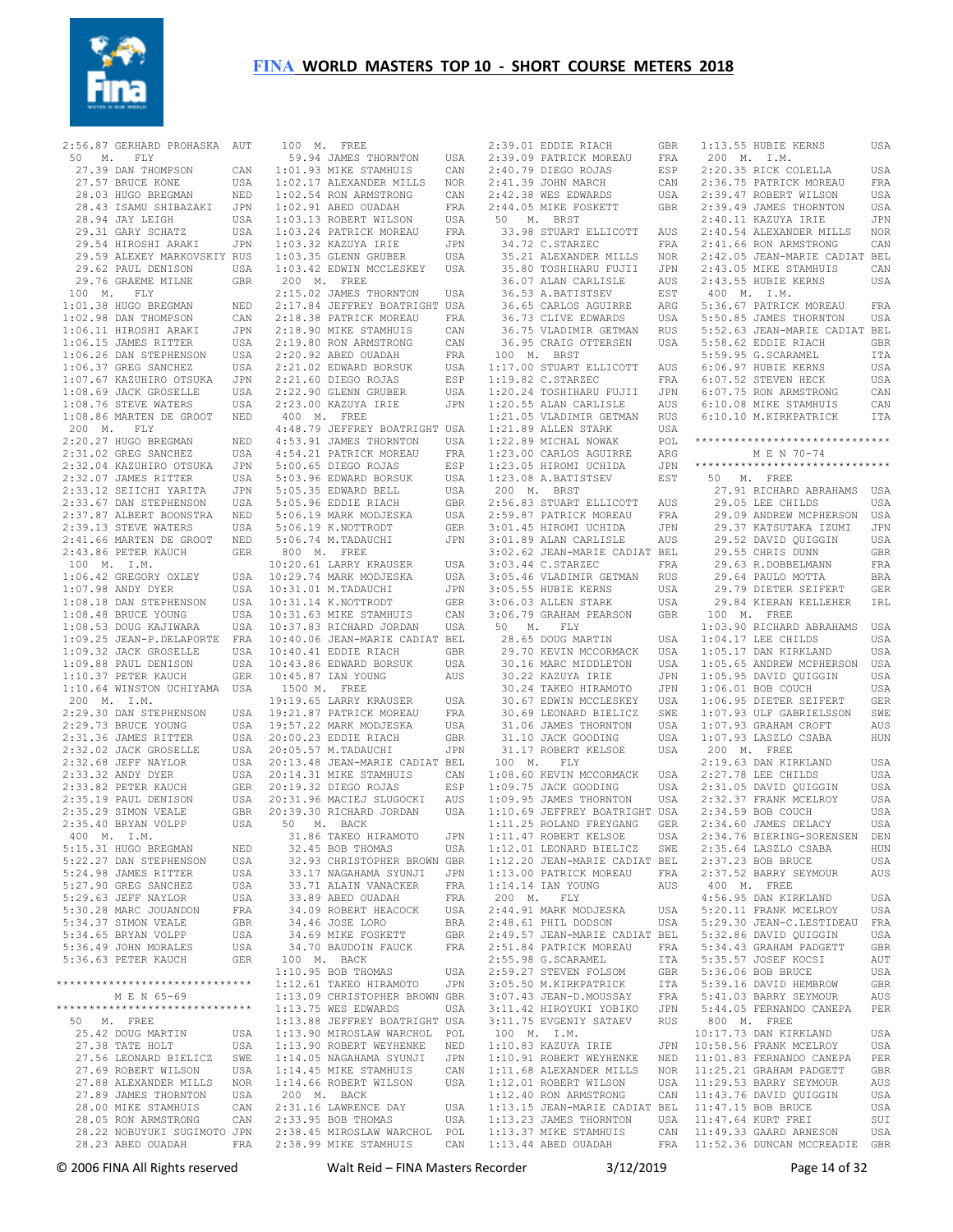

 1500 M. FREE 19:52.89 DAN KIRKLAND USA USA<br>21:39.85 FRANK MCELROY USA 21:44.13 JEAN-C.LESTIDEAU FRA 22:00.13 KURT FREI SUI 22:08.91 BOB BRUCE USA 22:15.04 BIERING-SORENSEN DEN 22:23.54 GRAHAM PADGETT GBR 22:23.72 DAVID HEMBROW GBR 22:28.31 GAARD ARNESON USA 22:54.63 STEVEN PETERSON USA 50 M. BACK 34.71 JEAN-C.LESTIDEAU FRA 35.21 KATSUTAKA IZUMI JPN 35.36 DAN KIRKLAND USA 35.88 TOSHIAKI MIYATA JPN 36.17 MIKE SELNA USA 36.42 KIERAN KELLEHER IRL 36.47 ANDREW MCPHERSON USA 36.63 HORST LEHMANN GER 36.65 KJELL HANSERIUS SWE 36.83 SUEKI YAMAMOTO JPN 100 M. BACK 1:15.34 DAN KIRKLAND USA 1:17.53 TOSHIAKI MIYATA JPN 1:17.80 DIETER SEIFERT GER 1:19.68 MIKE SELNA USA 1:19.75 JOE REID USA 1:21.62 KIERAN KELLEHER IRL 1:21.77 JAY BRZEZINSKI USA 1:22.08 ROBERTO RUGGIERI ITA 1:22.36 SUEKI YAMAMOTO JPN 1:22.70 KURT FREI SUI 200 M. BACK 2:41.22 DAN KIRKLAND USA 2:50.80 TOSHIAKI MIYATA JPN 2:53.56 MIKE SELNA USA 2:59.06 JOE REID USA 3:02.41 SETSUO TERAZAWA JPN 3:02.59 YOSHITSUGU TSUJI JPN 3:03.27 KURT FREI SUI 3:04.93 SUEKI YAMAMOTO JPN 3:05.68 BOB BRUCE USA 3:06.43 BIERING-SORENSEN DEN 50 M. BRST 36.58 HISASHI DOI JPN 37.20 JOHN LIRON GBR 37.62 R.DOBBELMANN FRA 37.71 DOUGLAS SPRINGER USA 37.81 YURIY KOMOV RUS 37.93 JOSEF KOCSI AUT 37.93 ROBERTO RUGGIERI ITA 38.46 SEIKO OKAZAKI JPN 38.71 NORIAKI TSUJI JPN 38.84 A.KHARCHENKO RUS 100 M. BRST 1:21.70 HISASHI DOI JPN 1:24.16 DOUGLAS SPRINGER USA 1:25.13 HANNU KUOKKANEN FIN 1:25.40 SEIKO OKAZAKI JPN 1:25.45 NORIAKI TSUJI JPN 1:27.44 MICHAEL MACMANUS JPN 1:28.87 ALBERTO SICA ITA<br>1·28.96 STEVEN PETERSON USA  $1:28.96$  STEVEN PETERSON 1:29.14 ESTEBAN CRUZ ESP 1:29.29 JORG KNIPPHALS GER 200 M. BRST 3:08.97 DOUGLAS SPRINGER USA 3:09.09 NORIAKI TSUJI JPN 3:10.32 HISASHI DOI JPN<br>3:12.46 JOSEF KOCSJ AUT 3:12.46 JOSEF KOCSI AUT 3:13.87 MICHAEL MACMANUS JPN 3:14.80 MIKE SELNA USA 3:14.97 STEVEN PETERSON USA 3:15.10 ALBERTO SICA ITA 3:17.40 S.UTSUNOMIYA JPN 3:18.35 PAUL WYATT AUS 50 M. FLY 30.44 RICHARD ABRAHAMS USA 30.95 LEE CHILDS USA 31.37 ANDREW MCPHERSON USA 31.47 HANNU KUOKKANEN FIN 1:11.93 TADANOBU YAMADA JPN

 31.81 KENJI NAKAMATSU JPN 32.24 KIERAN KELLEHER IRL 32.26 HORST LEHMANN GER 32.59 PAULO MOTTA BRA 32.88 JEAN-C.LESTIDEAU FRA 33.11 LASZLO CSABA HUN 100 M. FLY 1:11.63 RICHARD ABRAHAMS USA 1:15.04 KIERAN KELLEHER IRL 1:16.21 HORST LEHMANN GER 1:16.35 ANDREW MCPHERSON USA 1:17.78 LASZLO CSABA HUN 1:18.29 FRED BAIRD USA 1:18.91 KENJI NAKAMATSU JPN 1:20.91 PAULO MOTTA BRA 1:22.23 NORIAKI TSUJI JPN 1:23.09 CARLOS BREMON ESP 200 M. FLY 3:01.87 DOUGLAS SPRINGER USA 3:02.59 HORST LEHMANN GER 3:12.19 NORIAKI TSUJI JPN 3:14.13 SHOJI YAMASHITA JPN 3:17.25 TONY O'BRIEN IRL 3:17.42 FRANK MCELROY USA 3:18.30 PAUL WYATT AUS 3:19.20 DUKE DAHLIN USA 3:22.26 DEREK PARR GBR 3:23.06 YASUNOBU OKAMURA JPN 100 M. I.M. 100 M. I.M.<br>1·15.10 LEE CHILDS USA 1:15.14 ANDREW MCPHERSON USA 1:15.64 KIERAN KELLEHER IRL 1:15.92 HANNU KUOKKANEN FIN 1:17.12 LASZLO CSABA HUN 1:18.32 DOUGLAS SPRINGER USA  $1:18.77$  DANIEL ROGACKI 1:19.08 MIKE SELNA USA  $1 \cdot 19$  61 BOB COUCH 1:19.76 NORTAKI TSUJI JPN 200 M. I.M. 2:44.94 LEE CHILDS USA 2:52.49 JEAN-C.LESTIDEAU FRA 2:54.19 LASZLO CSABA HUN 2:55.36 JOSEF KOCSI AUT 2:56.30 KIERAN KELLEHER IRL 2:58.62 NORIAKI TSUJI JPN 2:59.11 BOB COUCH USA 2:59.57 HANNU KUOKKANEN FIN 3:00.15 ALBERTO SICA ITA<br>3:01.09 FRANK MCELROY USA 3:01.09 FRANK MCELROY 400 M. I.M. 6:08.83 LEE CHILDS USA 6:18.67 DOUGLAS SPRINGER USA 6:24.25 PAUL WYATT AUS 6:25.42 NORIAKI TSUJI JPN 6:25.63 FRANK MCELROY USA 6:31.31 HANNU KUOKKANEN FIN 6:34.46 ROBERTO RUGGIERI ITA 6:35.27 KURT FREI SUI 6:35.82 KIERAN KELLEHER IRL 6:36.17 GRAHAM PADGETT GBR \*\*\*\*\*\*\*\*\*\*\*\*\*\*\*\*\*\*\*\*\*\*\*\*\*\*\*\*\*\* M E N 75-79 \*\*\*\*\*\*\*\*\*\*\*\*\*\*\*\*\*\*\*\*\*\*\*\*\*\*\*\*\*\* 50 M. FREE 30.21 AKIRA FUJIMAKI JPN 30.53 RICHARD BURNS USA 30.86 NEIL MACKINNON GBR 30.96 PETER ANDERSEN USA 31.31 HIROSHI MARUYAMA JPN 31.39 IAN SMITH CAN 31.63 MIKE FRESHLEY USA 31.69 PETER STRAKA CAN 31.77 DAVID BOYLSON AUS 31.88 HELMUT RICHTER GER 100 M. FREE 1:06.36 AKIRA FUJIMAKI JPN 1:09.53 RUDOLF SMERDA CZE 1:10.24 RICHARD BURNS USA 1:10.67 HIROSHI MARUYAMA JPN

 1:12.20 WILL GOSNOLD USA 1:12.26 DAVID BOYLSON AUS 1:12.47 PETER ANDERSEN USA 1:13.00 RICARDO YAMIN BRA 1:13.21 KEEFE LODWIG USA 200 M. FREE 2:32.00 AKIRA FUJIMAKI JPN 2:35.71 TADANOBU YAMADA JPN 2:36.94 RUDOLF SMERDA CZE 2:42.60 TONY RALPHS USA 2:46.36 TOSHIO TOMINAGA JPN 2:46.92 GUNTER KALLENBACH GER 2:47.41 PETER ANDERSEN USA 2:48.90 KOJI IWAMOTO JPN 2:48.90 SEIJI NAKATA JPN 2:49.02 KEEFE LODWIG USA 400 M. FREE 5:32.91 TADANOBU YAMADA JPN 5:45.92 TONY RALPHS USA 5:57.84 JOAQUIN CANALES ESP 5:59.15 JOACHIM HINTZE GER 5:59.70 SALVATORE DEIANA ITA 6:05.77 TOSHIO TOMINAGA JPN 6:11.99 TAKEKAZU KOTERA JPN 6:12.41 HIROYUKI ONO JPN 6:13.11 WILLIAM LETCH GBR 6:16.06 TONY CHERRINGTON GBR 800 M. FREE 11:28.93 TADANOBU YAMADA JPN 11:46.12 TONY RALPHS USA 12:03.35 B.CAMMELLI ITA 12:11.75 SALVATORE DEIANA ITA 12:12.25 JOACHIM HINTZE GER 12:36.06 JOAQUIN CANALES ESP 12:50.46 HIROYUKI ONO JPN 13:03.16 TONY CHERRINGTON GBR 13:11.52 FRANK WILLIAMS USA 13:12.99 PIERO OLIVA ITA 1500 M. FREE 21:55.35 TADANOBU YAMADA JPN 22:15.88 TONY RALPHS USA 23:23.01 TOSHIO TOMINAGA JPN 23:35.00 SALVATORE DEIANA ITA 24:05.74 HIROYUKI ONO JPN 24:15.00 JOAQUIN CANALES ESP 24:53.01 ROB HANOU NED 25:43.32 BILL DAWSON USA 25:46.34 HIROYASU TAKAGI JPN 26:20.94 FERDINANDO ORENGO ITA 50 M. BACK 33.87 RICHARD BURNS USA 36.41 BERND HORSTMANN GER 36.52 JOZSEF CSIKANY HUN ر ہے۔<br>38.35 H.MURAKAMI JPN<br>38.72 JOAOUIN CANALES 38.72 JOAQUIN CANALES 38.78 FUMITAKE MATSUDA JPN 38.81 GIUSEPPE AVELLONE ITA 39.10 HELMUT RICHTER GER 39.15 TAISUKE MIYAZAKI JPN 39.21 ROBERTO FONTES BRA 100 M. BACK 1:14.79 RICHARD BURNS USA 1:18.29 JOZSEF CSIKANY HUN<br>1:21 65 BERND HORSTMANN GER 1:21.65 BERND HORSTMANN GER 1:25.72 T.HASHIMOTO JPN 1:26.23 H.MURAKAMI JPN 1:26.43 GIUSEPPE AVELLONE ITA 1:26.78 FUMITAKE MATSUDA JPN 1:27.45 FRANS VAN ENST NED 1:27.46 GEORGE GREEN AUS 1:28.02 JOAQUIN CANALES ESP 200 M. BACK 2:44.04 RICHARD BURNS USA 2:58.50 JOZSEF CSIKANY HUN 3:01.56 BERND HORSTMANN GER 3:04.34 T.HASHIMOTO JPN 3:12.60 KARL DONOGHUE CAN 3:12.89 GIUSEPPE AVELLONE ITA 3:14.23 FRANS VAN ENST NED 3:14.67 GEORGE GREEN AUS 3:14.75 JOACHIM HINTZE GER

 50 M. BRST 38.59 PETER ANDERSEN USA 39.90 LOUIS KRONFELD USA 40.25 MASARU SHINKAI JPN 40.65 DAVID GILDEA USA<br>40.74 TATSUO ASAI JEN 40.74 TATSUO ASAI JPN 41.02 PETER FRENZEL 41.16 ANTONIO ORSELLI BRA 41.50 FRANTISEK POKORNY CZE 41.52 MIKE FRESHLEY USA 41.53 MATTHIAS KRONER SWE 100 M. BRST 1:27.46 MASARU SHINKAI JPN 1:29.69 PETER ANDERSEN USA 1:29.82 ANTONIO ORSELLI BRA 1:29.91 MIKE FRESHLEY 1:31.25 DAVID GILDEA USA 1:31.95 GUSTAVE LEMPEREUR BEL 1:33.01 ALAIN SIFFROY FRA 1:33.22 DAVE NOBLE USA 1:33.83 ROB HANOU NED 1:34.53 MATTHIAS KRONER SWE 200 M. BRST 3:14.27 MASARU SHINKAI JPN 3:18.10 MIKE FRESHLEY USA 3:21.53 DAVE NOBLE USA 3:26.36 DAVID GILDEA USA 3:28.89 ROB HANOU NED 3:29.55 ALAIN SIFFROY FRA 3:32.10 PETER ANDERSEN USA 3:33.35 KUNIHARU MORITA JPN 3:33.80 SEIJI KOMAKI JPN 3:35.65 KIHEI YOSHIMURA JPN 50 M. FLY 32.41 RICHARD BURNS USA 33.99 BERND SCHRODER GER 34.62 YASUTAKA KOIKE JPN 34.72 FRANTISEK POKORNY CZE 34.80 RUDOLF SMERDA CZE 34.92 NEIL MACKINNON GBR 35.23 MIKE FRESHLEY USA 35.25 PETER STRAKA CAN 35.47 ROBERTO FONTES BRA 36.00 T.TAKESHITA JPN 100 M. FLY 1:20.30 RICHARD BURNS USA 1:20.59 RUDOLF SMERDA CZE 1:24.10 YASUTAKA KOIKE JPN 1:26.08 KOJI IWAMOTO JPN 1:30.61 BERND SCHRODER GER 1:32.01 CHITOSHI KONISHI JPN 1:32.56 OLEG TKACHENKO RUS 1:32.63 WILLIAM LETCH GBR 1:34.33 ROBERTO FONTES BRA 1:34.42 GUNTER KALLENBACH GER 200 M. FLY 3:10.85 RUDILF SMERDA CZE 3:13.52 YASUTAKA KOIKE JPN 3:20.77 KOJI IWAMOTO JPN 3:38.11 OLEG TKACHENKO RUS 3:39.94 ISAO TAKEBAYASHI JPN 3:41.12 DAVID GILDEA USA 3:41.63 ROBERTO FONTES BRA 3:43.40 ERIK LOKENSGARD USA 3:45.16 ROB HANOU NED 3:47.86 KENJI OSAKI JPN 100 M. I.M. 1:17.89 RICHARD BURNS USA 1:22.63 RUDOLF SMERDA CZE 1:23.43 MIKE FRESHLEY USA 1:25.24 MASARU SHINKAI JPN 1:25.84 PETER ANDERSEN USA 1:26.06 KOJI IWAMOTO JPN 1:26.42 ROBERTO FONTES BRA 1:27.13 PETER FRENZEL GER 1:27.81 NEIL MACKINNON GBR 1:27.90 PETER STRAKA CAN 200 M. I.M. 2:50.79 RICHARD BURNS USA 3:07.37 RUDOLF SMERDA CZE 3:09.58 KOJI IWAMOTO JPN 3:12.95 T.TAKESHITA JPN

 $3:16.40$  JAMES HUGHES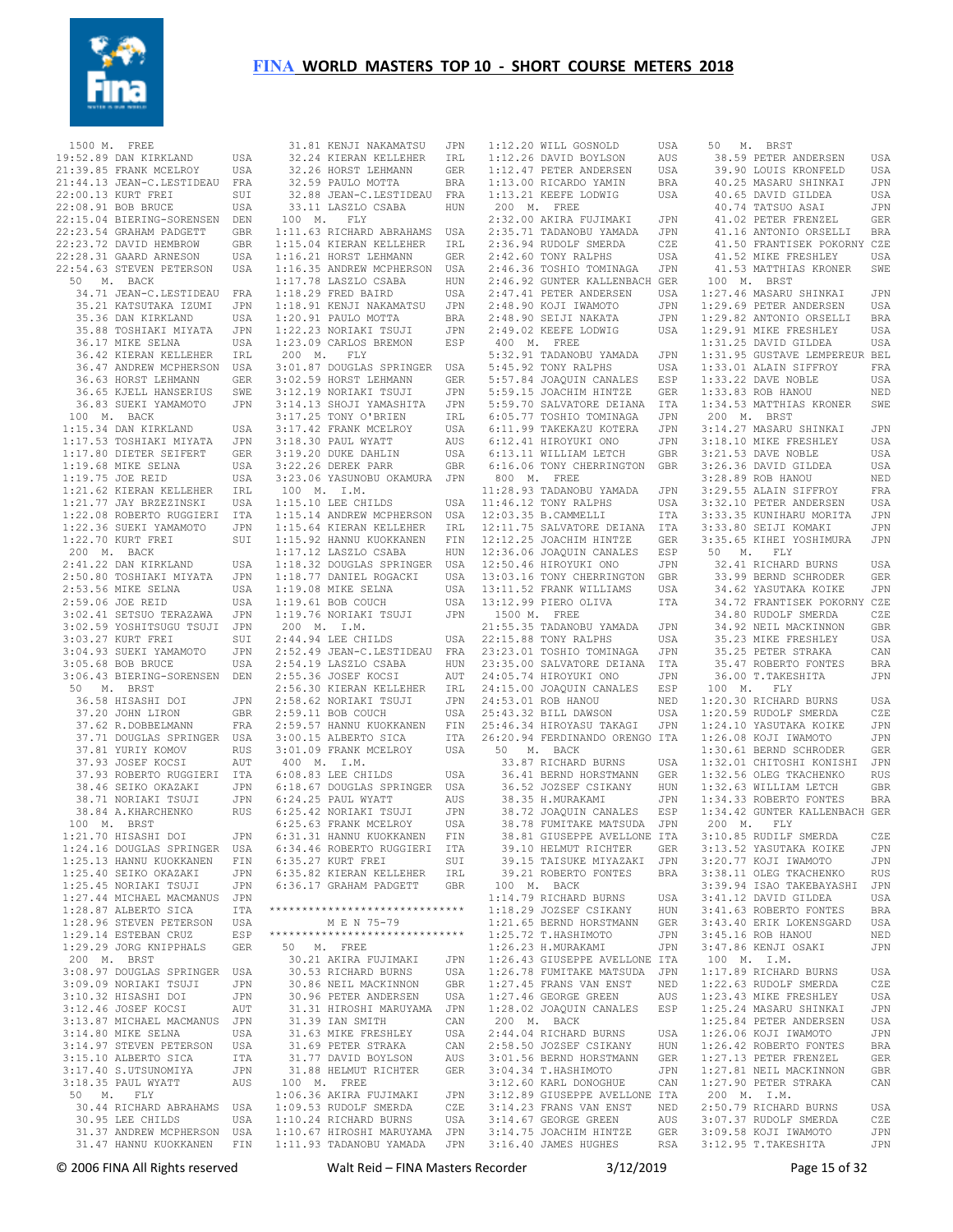

 3:13.59 MASARU SHINKAI JPN 27:54.58 DICK PETERSON USA 3:13.89 MIKE FRESHLEY 3:14.70 ROBERTO FONTES BRA 3:18.41 PETER FRENZEL GER 3:19.15 ISAO TAKEBAYASHI JPN 3:23.75 HIROYUKI ONO JPN 400 M. I.M. 7:05.59 MIKE FRESHLEY USA 7:10.63 DAVID GILDEA USA 7:18.51 ROB HANOU NED 7:20.11 ISAO TAKEBAYASHI JPN 7:27.20 JOAQUIN CANALES ESP 7:37.35 ROBERT KRASZNAI HUN 7:40.92 ALFRED SEEGER GER 7:46.27 M.DELLACASA ITA 7:52.21 GUSTAVE LEMPEREUR BEL 7:52.94 TSUTOMU MIYAUCHI JPN \*\*\*\*\*\*\*\*\*\*\*\*\*\*\*\*\*\*\*\*\*\*\*\*\*\*\*\*\*\* M E N 80-84 \*\*\*\*\*\*\*\*\*\*\*\*\*\*\*\*\*\*\*\*\*\*\*\*\*\*\*\*\*\* 50 M. FREE 32.84 HIROSHI MATSUMOTO JPN 32.94 TORU FURUKAWA JPN 33.30 LAURT MALK FIN 34.17 PETER BERGENGREN SWE 34.54 D.LEATHERBARROW GBR 34.59 M.SHINAGAWA JPN<br>34.78 SADAO TERADA JPN 34.78 SADAO TERADA 35.06 IKURO SHIMONO JPN 35.28 GENICHI IGARASHI JPN 35.55 AL WORTH USA 100 M. FREE 1:13.91 MASATO YOSHINO JPN 1:15.04 HIROSHI MATSUMOTO JPN 1:18.86 WERNER SCHNABEL GER  $1 \cdot 20$  97 AL WORTH USA 1:21.90 D.LEATHERBARROW GBR 1:22.19 CARLOS JIMENEZ ESP 1:22.92 PETER BERGENGREN SWE 1:24.10 TAIJI MIZUTANI JPN 1:24.42 CAV CAVANAUGH USA 1:24.63 DAVID RADCLIFF USA 200 M. FREE 2:44.88 MASATO YOSHINO JPN 2:49.31 IKURO SHIMONO JPN 2:52.22 WERNER SCHNABEL GER<br>2:56.86 H. TAKAHASHI JPN  $2:55...$   $\overline{6.86}$  H.TAKAHASHI 2:59.51 LAURI MALK FIN 3:04.78 TOSABURO HOSOKAWA JPN 3:05.57 D.LEATHERBARROW GBR 3:06.92 FREDERIK HENDRIK ESP 3:09.76 TSUYOSHI KAWAMOTO JPN 3:10.02 DAVID RADCLIFF USA 400 M. FREE 5:51.05 MASATO YOSHINO JPN 6:21.44 TOSABURO HOSOKAWA JPN 6:27.25 DAVID RADCLIFF USA 6:28.57 FREDERIK HENDRIK ESP 6:44.51 TAKASHI SHIBATA JPN 6:45.95 D.LEATHERBARROW GBR 6:53.33 RAY MARTIN USA 7:01.92 AL WORTH USA 7:02.51 E.NODENSCHNEIDER FRA 7:03.03 DEZSO MELKUHN HUN 800 M. FREE 12:57.39 DAVID RADCLIFF USA 13:13.76 FREDERIK HENDRIK ESP 13:50.03 RAY MARTIN USA 14:42.32 DEZSO MELKUHN HUN 14:42.84 GIUSEPPE BILOTTA ITA 14:50.01 GERHARD HOLE GER<br>14:58 06 AL WORTH USA  $14:58.06$  AL WORTH 15:10.07 DAVID MCLACHLAN RSA 15:16.93 MICHIYASU NAKAMAE JPN 15:21.65 BERND REHBEIN GER 1500 M. FREE 24:13.46 DAVID RADCLIFF USA 24:53.85 TOSABURO HOSOKAWA JPN 25:07.03 FREDERIK HENDRIK ESP 26:40.90 LAURI MALK FIN 27:27.49 D.LEATHERBARROW GBR

27:59.97 GIUSEPPE BILOTTA ITA 28:59.50 GIROLAMO FORLANI ITA 29:25.01 MICHIO TANI JPN 29:25.04 SHINYA NAKASHIMA JPN 50 M. BACK 40.50 PETER BERGENGREN SWE 41.44 DAVID COSTILL USA 41.54 RUDOLF SCHWIND GER 41.55 CARLOS JIMENEZ ESP 41.00 United States of GBR<br>42.16 THOMAS ROBSON GBR 42.73 E.NODENSCHNEIDER FRA 42.96 ERIC FORSLUND SWE 43.35 ALLAN CHARLTON USA 43.88 GIORGIO PERONDINI ITA 44.00 BELA FABIAN HUN 100 M. BACK 1:27.78 DAVID COSTILL USA 1:34.08 E.NODENSCHNEIDER FRA  $1:35.77$  LAURI MALK FIN 1:38.59 ERIC FORSLUND SWE 1:39.09 TOMOYA OGINO JPN 1:39.91 CARLOS JIMENEZ ESP 1:42.44 HISAO HIBINO JPN 1:42.66 JOHN COCKS AUS 1:43.59 KLAUS BREMER FIN 1:43.76 KEITH HARRIES USA 200 M. BACK 3:13.33 DAVID COSTILL USA 3:33.56 E.NODENSCHNEIDER FRA 3:37.82 BELA FABIAN HUN 3:45.20 JOHN COCKS AUS 3:46.29 KLAUS BREMER FIN 3:47.53 KEITH HARRIES USA 3:48.31 MANFRED BUSCH GER 3:48.74 GERHARD HOLE GER 3:49.07 JORGE GRANADOS ESP 3:49.19 ERIC FORSLUND SWE 3:38.68 KAIZO YAMAMOTO JPN 50 M. BRST 42.32 TONY GOODWIN AUS 43.19 BELA FABIAN HUN 43.67 HANS REICHELT GER 44.18 JURGEN SCHUBERT GER 44.64 HIROFUMI HOSOTANI JPN 44.87 D.LEATHERBARROW GBR 46.77 KAIZO YAMAMOTO JPN 46.81 DETLEF SCHULTZE BRA 46.99 IKURO SHIMONO JPN 47.10 GUNTHER GEBHARDT GER 100 M. BRST 1:35.59 TONY GOODWIN AUS 1:37.08 BELA FABIAN HUN 1:37.23 HANS REICHELT GER 1:41.13 KAIZO YAMAMOTO 1:43.03 DETLEF SCHULTZE BRA 1:43.63 HIROFUMI HOSOTANI JPN 1:43.98 MAURICE DEMESSINE FRA 1:45.23 CLAUDIO NEGRI ITA 1:46.04 MASAMI SHIGETA JPN 1:46.48 CHRISTIAN JOGUET FRA 200 M. BRST 3:36.93 TONY GOODWIN AUS 3:38.59 KAIZO YAMAMOTO JPN 3:39.28 HANS REICHELT GER 3:45.98 JOHN COCKS AUS 3:46.21 FREDERIK HENDRIK ESP 3:55.10 BELA FABIAN HUN 3:55.11 MAURICE DEMESSINE FRA 4:05.43 CHRISTIAN JOGUET FRA 4:07.18 HIROSHI KATSUKI JPN 4:07.37 WILLIAM ZANI USA 50 M. FLY 36.56 HIROSHI MATSUMOTO JPN 40.65 LAURI MALK FIN 41.61 TAKAYOSHI SAITO JPN 42.19 YURIY FILENKO RUS 42.29 KANESIGE YOSIYUKI JPN 42.88 BELA FABIAN 43.44 GENICHI IGARASHI JPN<br>43.67 TONY GOODWIN AUS 43.67 TONY GOODWIN AUS 44.53 EROS DAMASCENO BRA 45.28 JOHN COCKS AUS

 100 M. FLY 1:36.80 LAURI MALK FIN<br>1:36.80 LAURI MALK FIN 1:42.71 TONY GOODWIN AUS 1:46.35 JOHN COCKS AUS 1:50.78 CLAUDIO NEGRI ITA 1:51.65 EROS DAMASCENO BRA 1:51.66 DAVID MCLACHLAN RSA 1:53.69 D.LEATHERBARROW GBR 1:56.10 DEZSO MELKUHN HUN 1:56.46 NICOLO' PONTE ITA 1:57.88 CLAUDE SIBBILLE FRA 200 M. FLY 3:57.85 JOHN COCKS AUS 4:04.12 LAURI MALK FIN 4:13.48 DEZSO MELKUHN HUN 4:30.97 NORBERT KORBER GER 4:52.09 JACK FLEMING USA 5:16.94 SERGEY GRIGOREV RUS 5:51.58 JORGE GRANADOS ESP 6:04.16 IVAN WINGATE AUS 6:05.95 A.PEDRAZZINI ITA 6:17.90 GIROLAMO FORLANI ITA 100 M. I.M. 1:30.53 DAVID COSTILL USA 1:31.04 IKURO SHIMONO JPN  $1:33.30$  BELA FABIAN  $1:33.80$  JOHN COCKS AUS 1:34.19 H.TAKAHASHI JPN  $1:36.93$  LAURI MALK 1:36.95 D.LEATHERBARROW GBR  $1 \cdot 40.53$  Kaizo Yamamoto 1:40.87 GENICHI IGARASHI JPN 200 M. I.M.  $3:27.71$  IKURO SHIMONO 3:31.93 JOHN COCKS AUS 3:38.05 BELA FABIAN 3:42.95 D.LEATHERBARROW GBR 3:47.36 MANFRED BUSCH GER 3:55.40 DAVID MCLACHLAN RSA 3:55.87 CLAUDIO NEGRI ITA 4:02.29 WOLF HEINEKEN BRA 400 M. I.M. 7:40.61 JOHN COCKS AUS 8:55.37 WOLF HEINEKEN BRA 9:30.58 JORGE GRANADOS ESP 9:31.65 JACK FLEMING USA 9:57.54 GIROLAMO FORLANI ITA AUS 10:04.37 S.VYAZOVSKIY RUS 10:05.60 IVAN WINGATE AUS  $11 \cdot 13$  05 JAMES BROWNE JPN 11:28.17 BILL KANSAS 11:49.40 ELIOS RISSONE ITA \*\*\*\*\*\*\*\*\*\*\*\*\*\*\*\*\*\*\*\*\*\*\*\*\*\*\*\*\*\* M F. N 85-89 \*\*\*\*\*\*\*\*\*\*\*\*\*\*\*\*\*\*\*\*\*\*\*\*\*\*\*\*\*\* 50 M. FREE 36.56 YOSHINAO KAMEI JPN 39.18 MASAYASU KAMIYA JPN 40.00 JOJI OSHIMA JPN<br>40 37 GRAHAM JOHNSTON USA 40.37 GRAHAM JOHNSTON USA 40.55 BOB BEST USA 40.60 HELMUT BUTZMANN GER 40.79 RICHARD MCCLOW USA 41.00 YOSHIO ISHIGURO JPN 42.53 C.MUNIZAGA GER 42.63 HISASHI SHIMIZU JPN 100 M. FREE 1:30.49 KAZUO OTA JPN 1:32.02 CLARKE MITCHELL USA 1:32.69 TAKANAO SATO JPN 1:33.59 BOB BEST USA 1:34.28 MASAYASU KAMIYA JPN 1:36.33 KIYOSHI TANAKA JPN<br>1:36.54 M.YOSHIZAWA JPN 1:36.54 M.YOSHIZAWA JPN 1:38.23 JOSEF KREJCI SUI 1:39.71 HELMUT BUTZMANN GER 1:39.87 FUSAO TAKAHASHI JPN 200 M. FREE

 1:39.76 E.NODENSCHNEIDER FRA 22:08.09 GEORGES VERHELST BEL 3:40.96 E.NODENSCHNEIDER FRA 45:22.06 JAN SLEZYNSKI POL 3:22.65 GRAHAM JOHNSTON USA<br>3:29.09 KIYOSHI TANAKA JPN 3:29.09 KIYOSHI TANAKA 3:32.81 BOB BEST USA 3:38.18 M.YOSHIZAWA JPN 3:41.37 MASAYASU KAMIYA JPN 3:46.98 GLENN TEWKSBURY USA 3:51.35 ROBERT MAYO USA 3:58.56 YOSHIKAZU MIHARA JPN 3:58.62 GOTTFRIED KLARING GER 4:03.34 TAKASHI SAKANE JPN 400 M. FREE 7:11.00 KATSURA SUZUKI JPN 7:31.03 GRAHAM JOHNSTON USA 7:35.43 JOSEF KREJCI SUI 7:58.65 MASAYASU KAMIYA JPN 8:24.80 GLENN TEWKSBURY USA 8:25.13 ROBERT MAYO USA 8:25.19 TOM MITCHELL USA 8:28.50 BOB BERG NED 9:05.44 MICHAEL BANFIELD GBR 9:31.18 HOWARD ALKOFF USA 800 M. FREE 15:16.65 TAKANAO SATO JPN 15:31.61 GRAHAM JOHNSTON USA 16:28.99 GLENN TEWKSBURY USA 16:45.87 MASAYASU KAMIYA JPN 17:45.69 V.MESHCHERYAKOV RUS 17:56.70 BOB BERG NED FIN 19:06.90 FRITZ BOHME NZL 20:21.90 JOSE PENALOZA PER 24:13.92 JACK FRITZ USA 1500 M. FREE 31:30.95 MASAYASU KAMIYA JPN JPN 32:06.87 ROBERT MAYO USA 33:59.16 BOB BERG NED 39:43.25 IRWIN STOLZ USA 43:12.55 GEORGES VERHELST BEL 50 M. BACK 43.30 YOSHI OYAKAWA USA 43.42 CLARKE MITCHELL USA 46.19 MAMPEI SEINO JPN 46.83 MASAYASU KAMIYA JPN 47.03 FRITZ ILGEN GER 50.52 V.MESHCHERYAKOV RUS 51.44 FUSAO TAKAHASHI JPN 53.23 BOB BEST USA 54.33 ROBERT MAYO USA 54.46 GOTTFRIED KLARING GER 100 M. BACK 1:43.44 MAMPEI SEINO JPN 1:46.04 CLARKE MITCHELL USA 1:47.16 MASAYASU KAMIYA JPN 1:53.37 YOSHI OYAKAWA USA 1:53.88 V.MESHCHERYAKOV RUS 1:54.71 FRITZ ILGEN GER 1:59.53 ROBERT MAYO USA 2:00.58 NORIO HAYASHI JPN 2:04.27 FUSAO TAKAHASHI JPN 2:07.86 M.TOMIMATSU JPN 200 M. BACK 3:48.13 MAMPEI SEINO JPN 3:57.07 TAKASHI HAYASHI JPN 4:02.49 V.MESHCHERYAKOV RUS 4:04.02 MASAYASU KAMIYA JPN 4:04.16 PATRICK GALVIN AUS 4:13.40 BOB BEST USA 4:32.87 ROBERT MAYO USA 4:41.09 FRED SALZMANN USA<br>4:43.60 FRITZ BOHME NZL 4:43.60 FRITZ BOHME NZL 5:01.83 GLENN TEWKSBURY USA 50 M. BRST 48.36 PATRICK GALVIN AUS 48.42 SAKAE OMORI JPN 50.30 IWAO NARUSE JPN 50.36 JOJI OSHIMA JPN 51.16 TSUTOMU MORIHIRO JPN 51.97 BOB BEST USA<br>53 80 TADASHI OOKUBO JPN 53.80 TADASHI OOKUBO 53.94 C.MUNIZAGA GER 54.31 JOSEF KREJCI SUI

© 2006 FINA All Rights reserved Walt Reid – FINA Masters Recorder 3/12/2019 Page 16 of 32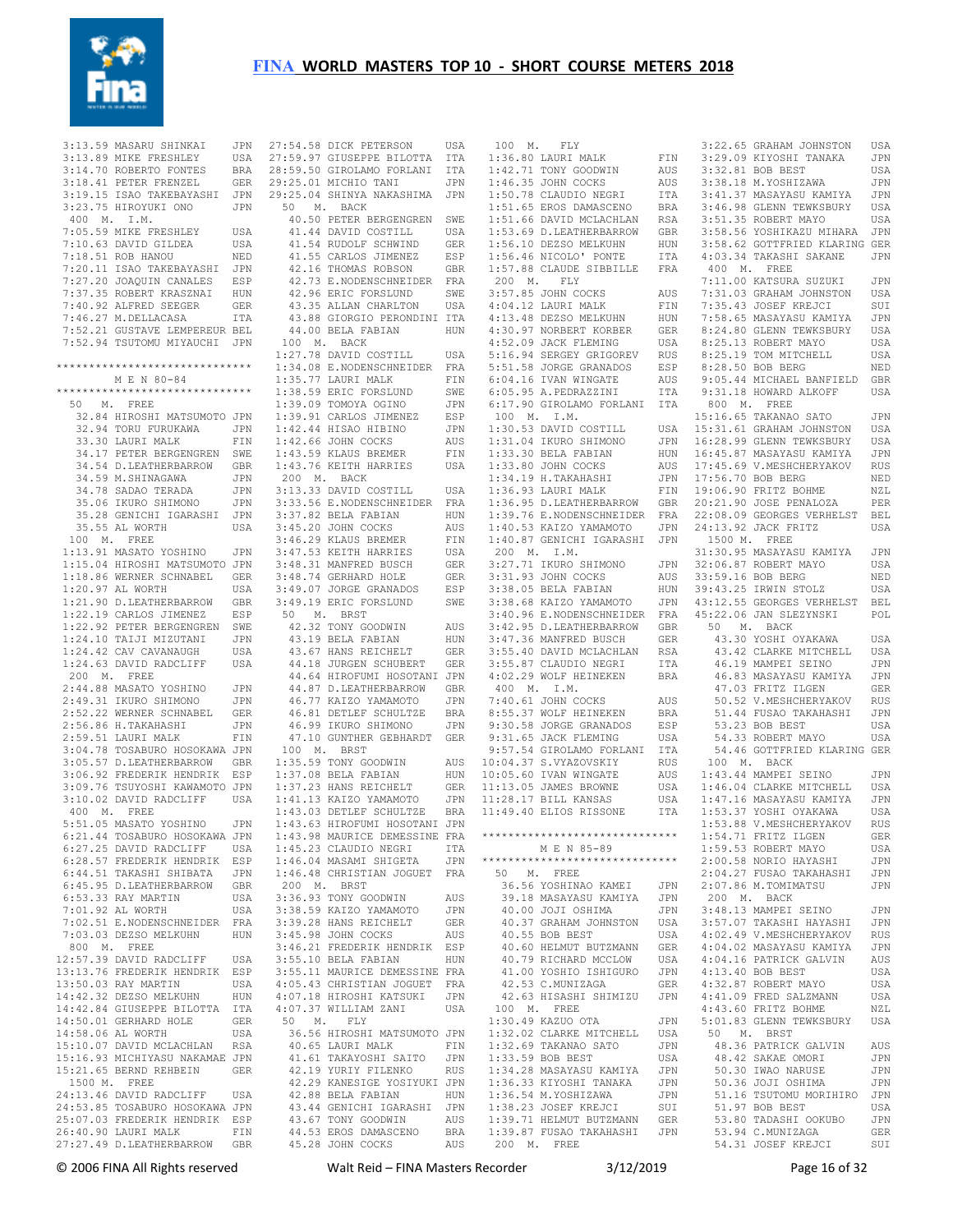

 55.36 RICHARD MCCLOW USA 2:25.21 JUAN DOMINGUEZ ESP 200 M. BRST 100 M. BRST 1:47.12 PATRICK GALVIN AUS 1:54.51 SHUNSAKU TAKAHIRA JPN 1:54.60 TWAO NARUSE JPN 1:57.75 TSUTOMU MORIHIRO JPN 2:03.01 JOSEF KREJCI SUI 2:04.18 HIROYASU YAMADA JPN 2:08.21 YOSHIKAZU MIHARA JPN 2:09.78 C.MUNIZAGA GER 2:10.88 TSUTOMU KAJIHARA JPN 2:14.93 YOICHIRO ARAI JPN 200 M. BRST 4:04.89 PATRICK GALVIN AUS 4:07.92 SHUNSAKU TAKAHIRA JPN  $4:10.04$  IWAO NARUSE 4:24.31 TSUTOMU MORIHIRO JPN 4:35.25 BOB BEST USA 4:45.92 SHIRO TANABE JPN 4:52.31 AKIRA MATSUMOTO JPN 5:09.83 MASAYASU KAMIYA JPN 10:41.98 JUAN DOMINGUEZ ESP 5:10.82 TOM MITCHELL 5:18.81 K. SHCHEGLOV 50 M. FLY 44.93 TAKASHI HAYASHI JPN 46.47 CLARKE MITCHELL 51.25 TAKASHI SATO JPN 51.49 BOB BEST USA 52.53 SERHII SIMANKOV UKR 52.85 C.MUNIZAGA GER 58.71 FRITZ ILGEN GER 1:00.44 JOACHIM HEROLD GER  $1:00.75$  MASAYASU KAMIYA 1:02.42 GOTTFRIED KLARING GER 100 M. FLY 1:52.03 TAKASHI HAYASHI JPN 2:14.35 SERHII SIMANKOV UKR 3:54.09 JOSEPH ANTONINI FRA 4:02.85 CARLOS SALASAR MEX 100 M. I.M. 1:40.50 YOSHINAO KAMEI JPN 1:41.31 CLARKE MITCHELL USA 1:47.63 BOB BEST USA 1:48.15 TAKASHI SATO JPN 1:50.59 PATRICK GALVIN AUS 1:55.70 MASAYASU KAMIYA JPN 1:57.60 FRITZ ILGEN GER 2:00.85 GRAHAM JOHNSTON USA 2:01.41 GOTTFRIED KLARING GER 2:03.68 C.MUNIZAGA GER 200 M. I.M. 3:48.20 YOSHINAO KAMEI JPN  $4 \cdot 06$   $08$  BOB BEST USA 4:31.26 MASAYASU KAMIYA JPN 4:46.56 TOM MITCHELL USA 5:03.54 S.KROKOSZYNSKI POL 5:26.05 STEVE BARRETT USA 6:39.64 CARLOS SALASAR MEX 400 M. I.M.<br>8:46.73 YOSHINAO KAMEI 8:46.73 YOSHINAO KAMEI JPN 15:21.77 CARLOS SALASAR MEX \*\*\*\*\*\*\*\*\*\*\*\*\*\*\*\*\*\*\*\*\*\*\*\*\*\*\*\*\*\* M E N 90-94 \*\*\*\*\*\*\*\*\*\*\*\*\*\*\*\*\*\*\*\*\*\*\*\*\*\*\*\*\*\* 50 M. FREE 46.12 TOSHIMI INATOMI JPN 50.62 CHINA JOHNSON AUS 53.23 A.LISITSKIY RUS 55.46 MANOEL COSTA BRA 56.19 KOICHI HASHIMOTO JPN SONNE SAYAMA JPN<br>56.47 YUSUKE SAYAMA JPN<br>56.97 JOHN CORSE USA 56.97 JOHN CORSE 57.21 G.DE ICAZA LAVIN MEX 1:01.09 AUGUST MOTMANS USA 1:01.96 JOHN CORNELL USA 100 M. FREE 1:44.02 KARL HAUTER GER 2:02.65 HAYAYUKI MAEKAWA JPN  $2:02.65$  EDWARD HOY 2:11.54 YUSUKE SAYAMA JPN 2:22.99 FRANCISCO GARCIA ESP 3:41.17 MINORU YOSHIDA JPN AGE 100-119

 2:26.15 JOHN DAILY USA  $2 \cdot 26$  50 JOHN CORNELL USA 2:43.72 Y.NONOYAMA JPN 2:46.90 TAMAS BOROSSY SWE 200 M. FREE 4:35.03 EDWARD HOY GBR 4:57.71 G.DE ICAZA LAVIN MEX 5:07.32 JUAN DOMINGUEZ ESP 5:10.40 FRANCISCO GARCIA ESP 6:10.37 AYRTON FACANHA BRA 6:14.50 TAMAS BOROSSY SWE 6:49.63 JAMES SHORT AUS 8:06.12 MANUEL PINA ESP 8:43.81 JORDAN WOLLE USA 9:13.72 WERNER KELLER SUI 400 M. FREE 8:21.41 KARL HAUTER GER 9:07.28 EDWARD HOY GBR 9:13.94 D.CASOLINO ITA 11:36.84 JORGE CALVA RUIZ MEX 13:39.30 JAMES SHORT AUS 800 M. FREE 19:06.71 EDWARD HOY GBR USA 19:35.25 D.CASOLINO 25:25.56 JORGE CALVA RUIZ MEX 26:58.34 JAMES SHORT AUS 28:20.61 TSUNEO KOSHIBA JPN 1500 M. FREE 36:10.67 EDWARD HOY GBR 48:58.68 JAMES SHORT AUS 50 M. BACK 53.37 K.KLAUSTERMEYER GER 1:02.68 CHINA JOHNSON AUS 1:06.21 ALFREDO FLOREZ ESP 1:06.35 VLADIMIR REPKA CZE 1:11.46 JOHN CORNELL USA 1:11.30 SOMM PTP<br>1:13.32 TAMAS BOROSSY SWE 1:17.38 YUSUKE SAYAMA JPN 1:17.96 JOVINIANO ALVIM BRA 1:18.56 FRANCISCO GARCIA ESP  $1:20.35$  JOHN DAILY 100 M. BACK 2:20.92 KAZUO YASUIKE JPN 2:21.62 CHINA JOHNSON AUS 2:30.95 VLADIMIR REPKA CZE 2:32.56 ALFREDO FLOREZ ESP 2:40.78 FRANCISCO GARCIA ESP 2:45.21 JOHN CORNELL USA 2:52.78 JOHN DAILY USA 3:09.03 TAMAS BOROSSY SWE 3:13.65 JOHN NOTLEY AUS 3:33.65 AYRTON FACANHA BRA 200 M. BACK 5:02.43 THOMAS MAINE USA 5:24.49 CHINA JOHNSON AUS 6:07.62 JOHN DAILY USA 6:11.43 TAMAS BOROSSY SWE 8:40.11 WERNER KELLER SUI 50 M. BRST 54.23 TOSHIO TAJIMA JPN 1:03.51 GUILHERME SILVA BRA 1:07.41 MANOEL COSTA BRA 1:08.18 AUGUST MOTMANS USA 1:10.82 A.LISITSKIY RUS 1:13.84 G.DE ICAZA LAVIN MEX 1:16.16 JOHN CORSE USA 1:18.45 YOSIHIRO OTA JPN 1:19.47 OTTO WINDT GER 1:19.54 JEAN BELLOC FRA 100 M. BRST 2:20.21 KARL HAUTER GER 2:21.07 GUILHERME SILVA BRA 2:48.16 A.LISITSKIY RUS<br>2:54.66 DENZO WAKAYAMA JPN  $2:54.66$  DENZO WAKAYAMA 2:58.11 JEAN BELLOC FRA<br>2:58.99 YOSTHIRO OTA JIPN 2:58.99 YOSIHIRO OTA 2:59.61 KAZUO YASUIKE JPN 3:05.34 G.DE ICAZA LAVIN MEX 3:11.83 JORGE CALVA RUIZ MEX

 6:21.04 JEAN BELLOC FRA 6:47.84 G.DE ICAZA LAVIN MEX 7:00.81 JORGE CALVA RUIZ MEX 8:31.50 HANS HELLMANN USA 9:30.34 WERNER KELLER SUI 12:11.48 E.LLANO SALAS MEX 50 M. FLY 59.45 GUILHERME SILVA BRA 1:16.77 HAYAYUKI MAEKAWA JPN 100 M. FLY 2:16.78 GUILHERME SILVA BRA 100 M. I.M. 2:18.68 THOMAS MAINE USA 2:59.78 JOVINIANO ALVIM BRA JULIE DU<br>3:40 56 JOHN NOTLEY AUS EMS BRON  $3:40.56$  JOHN NOTLEY 4:20.44 TSUNEO KOSHIBA JPN 200 M. I.M. 5:09.42 THOMAS MAINE 400 M. I.M. \*\*\*\*\*\*\*\*\*\*\*\*\*\*\*\*\*\*\*\*\*\*\*\*\*\*\*\*\*\* M E N 95-99 \*\*\*\*\*\*\*\*\*\*\*\*\*\*\*\*\*\*\*\*\*\*\*\*\*\*\*\*\*\* ITA 50 M. FREE 49.14 WILLARD LAMB USA 55.41 YOSHIRO OBATA JPN 1:00.42 KAIZO WATANABE JPN 1:02.99 JAN HOEG NOR 1:09.64 JURGEN SCHMIDT  $1:13.74$  EDWIN GRAVES 100 M. FREE 1:49.44 WILLARD LAMB USA 2:03.99 YOSHIRO OBATA JPN 2:34.73 JURGEN SCHMIDT 3:14.60 EDWIN GRAVES USA 200 M. FREE  $4 \cdot 04$  04 WILLARD LAMB 400 M. FREE 8:26.89 WILLARD LAMB 800 M. FREE USA 17:31.07 WILLARD LAMB USA 1500 M. FREE 33:07.44 WILLARD LAMB USA 50 M. BACK 58.07 WILLARD LAMB USA 1:17.47 JURGEN SCHMIDT USA 1:17.63 EDWIN GRAVES USA  $1:24.61$  JAN HOEG 100 M. BACK  $2:08.35$  WILLARD LAMB 200 M. BACK 4:27.57 WILLARD LAMB USA 50 M. BRST 1:16.93 JAN HOEG NOR 1:36.18 JURGEN SCHMIDT USA 2:27.86 ROBERT DOUD USA 100 M. BRST 5:03.09 ROBERT DOUD USA 50 M. FLY 2:02.24 ROBERT DOUD USA 100 M. FLY 5:36.78 ROBERT DOUD 200 M. FLY 11:08.68 ROBERT DOUD USA 200 M. I.M.  $10:39.89$  ROBERT DOUD \*\*\*\*\*\*\*\*\*\*\*\*\*\*\*\*\*\*\*\*\*\*\*\*\*\*\*\*\*\* M E N 100-104 \*\*\*\*\*\*\*\*\*\*\*\*\*\*\*\*\*\*\*\*\*\*\*\*\*\*\*\*\*\* 50 M. FREE 55.75 GEORGE CORONES AUS A-L VILHELMSSON 100 M. FREE 2:19.02 GEORGE CORONES AUS ANNELIE JONSSON 50 M. BRST 1:20.78 GEORGE CORONES AUS \*\*\*\*\*\*\*\*\*\*\*\*\*\*\*\*\*\*\*\*\*\*\*\*\*\*\*\* RELAYS: WOMEN 200 M. FREE \*\*\*\*\*\*\*\*\*\*\*\*\*\*\*\*\*\*\*\*\*\*\*

10:54.04 THOMAS MAINE USA GOTEBORG SIM SWE 1:54.36 M.JOHANSSON HANNA WESRTIN EBBA NYBERG NATASHA SUNDIN BIRMINGHAM MAST GBR 1:50.47 A LANE K WALKER-STABELER C SAXON J CLARK TOULOUSE OLYMPI FRA 1:50.75 MARION REGNIER COLETTE GELAS<br>E SAMOUITLHAN E.SAMOUILHAN JULIE DUCROCQ EMS BRON FRA 1:52.38 CHARLOTTE SERVE VANESSA GAUDIN USA LAETITIA LERAY L.TOMASICCHIO SOLVEIG RAMALLO LOVISA WINLOF SOFIA ANDERSSON EVELINA CARLSSON  $VIIST$   $IPN$   $1.55$  36 MAYU SHIBASAKI HIROE UCHINO MIKI SUTO YUKA KAWASHIMA USA VILLEURBANNE NA FRA 1:56.55 USA MARINE DUBOIS JULIE LONGEVIAL CLARA DELORME JESSICA FIEU USA CUATRO CAMINOS ESP 1:58.77 PALOMA DOMINGUEZ EMILY L RAPP MARTA MARTINEZ LORE MUTILOA USA INACUA MALAGA ESP 1:59.71 MEENA HEREDIA<br>MEENA HEREDIA MARTA RECIO C.ORBAICETA ELENA PAVIA SEIYO.M.T. JPN 1:59.98 MAYUKA NISHIDA ARISA NISHIDA CHIO TAKAHASHI NOR MIZUHO KITAMURA USA AGE 120-159  $CMC-SC$   $JPN$   $1.50$   $0.8$  AYAKA KAWABATA HIRO TANAKA NATSUMI MIZUOCHI NATSUKI HASEGAWA RUS 1:52.50 ELENA EVCHIK ELENA LITVINENKO EVGENIYA ZUBANOVA EKATERINA BABAEVA SPRUT RUS 1:52.64 INGA TSARKOVA A.BEZKROVNAYA OLGA ZALUKAEVA ELENA BABIKOVA USA NATACION SAN JU ESP 1:53.59 LORETO LORENZO INMACULADA PRAENA ELENA CLAUDEL MA JOSE ALVAREZ<br>MALMO KK SW SWE 1:53.69 MARGREET AANSTOOT ELIN NILSSON FRA 1:54.07 JULIA VENDEVILLE JULIE LAUX MARGAUX OUENTEL FLORINE SOIRANT

LIDINGO SK SWE 1:48.87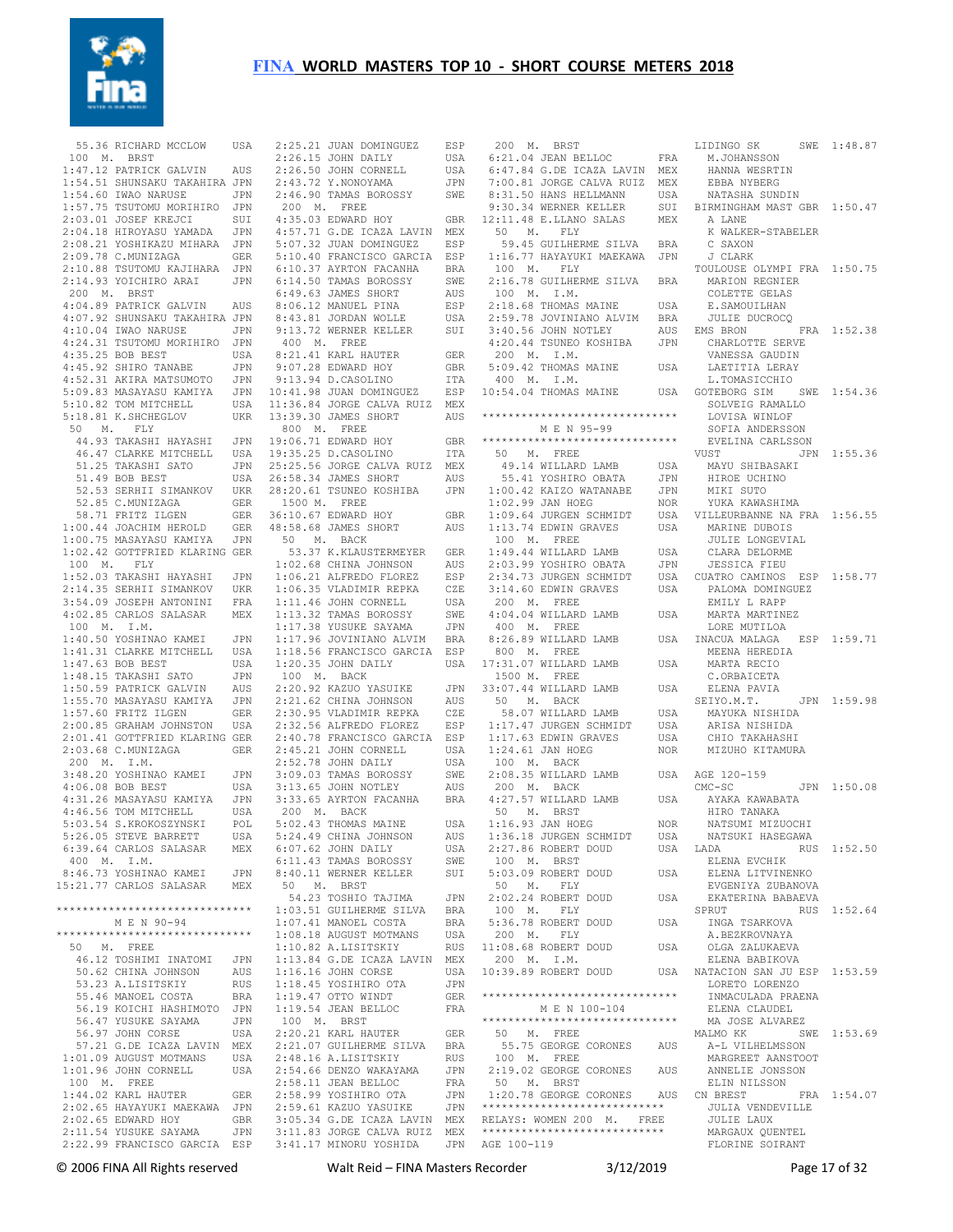

SS04 SWE 1:54.62 CAROLINA NORDIN ANNA-MARIA OWEN LINDA ERIKSSON KARIN AXELSSON BOULOGNE BILLAN FRA 1:54.76 CELINE HUMBERT G.FOURAISON MARION PRUVOST ANGELE LEPETIT SANTURTZI ESP 1:54.93 EIDER FUENTES ARRATURITES<br>EIDER FUENTES<br>ARRATE MARTIN ITSASO VALLE SONIA LLANO CACERES DELFINE ESP 1:55.97 IRENE DELGADO INMACULADA ROJAS AGUEDA RODRIGUEZ DELORES MARTINEZ AGE 160-199 EKATERINA YUDINA LYUBOV YUDINA O.BRONITSKAYA IRINA SHLEMOVA GREAT BRITAIN P GBR 1:54.18 S BLICK D CUNNAH S HEMPENSTALL A RAMM BR MASTERS BRA 1:54.51 SUZANI PAZ MARCIA LIMA L.NASCIMENTO V.BALSANO TEDDINGTON SC GBR 1:54.65 G HEYN E TARR S OLTNER L KEARNS AER LINGUS IRL 1:54.68<br>
CHARLOTTE REID<br>
AGNIESZKA WYSOCKA<br>
SARAH FARRELLY<br>
CARA MULCAHY<br>
TOKYOSC JPN 1:54.94<br>
JUNKO NAKANO YUKO OYAMA<br>KAZUKO MATSUDAIRA<br>HICHIWA YUKIYA<br>NAUTIC CLUB ALP FRA 1:54.99<br>LEILA DACHRAOUI E.CHAMBON-PHARR<br>PAILAN JOURY<br>PAULINE LESBORDES<br>RYOGOKUKINGYO JPN 1:55.90<br>MACHIKO IWASHITA MABI TSUKIOKA MITSUKO AZEYANAGI HITOMI MATSUDA GOTEBORG SIM SWE 1:56.03 CLAIRE VILSHED ANNA JENSEN SARA PERSSON MALIN NILSSON OKUDA SWIM TEAM BRA 1:56.33 CHIHO HOMMA SORAIA SCHNEIDER L.NASCIMENTO NAHONE FIGUEIRA FERNANDA MURER AGE 200-239 BARNET COPTHALL GBR 1:57.80 C PORTER C JACKSON M CANNON L DAWSON TEAM ANGLIA SWI GBR 1:59.81 E WOOLNER J WILLIAMS

TSUNAMI RUS 1:50.70 UNN NORBERG PERU MASTERS PER 2:05.32 TEIKO ONO MIE ONO SWE 1:54.62 H TURNER H DAVIS<br>CVMM CVMM USA 2:02.78 BECKY CLEAVENGER J.WEIDERMAN BEATA KONOPKA ARLETTE GODGES STADE FRANCAIS FRA 2:03.77 M.KOPP-LEFORT USM MALAKOFF FRA 2:19.10 BENEDICTE DUPREZ RUMI KIKUCHI CLAIRE RODRIGUES JEANINE CORREIA ISABELLE BATISTA ISABELLE BATISTA<br>RKF SWIM TEAM A BRA 2:04.46 MAGALI GACEK JORICA ALOAN REGINA SIQUEIRA MARCIA SILVA GOTEBORG SIM SWE 2:05.30 ANNA OLSSON ANNA OLSSON<br>MARIA ERIKSSON ELISABETH PALSON MOIRA PARKS PARKS V.CROUSSE CAROLL CAILLAUX S.CROUSSE E SAVIDGE C GOODAIR POSEIDON RUS 2:05.83 IRINA BOYTCOVA OLGA KEDROVA IRINA BERESNEVA IRINA MERZLIKINA BLACK COUNTRY N GBR 2:05.98 S EVANS J POWELL J DOODY L GOWLAND TABY SIM SWE 2:06.33 ANNICA ABERG AGNETA BERG HELENA FALTMAN GUNILLA RASMUSON AGE 240-279 DANDERYDS SIM SWE 2:08.58 MARIA GUSTAFSSON BERGLUND-LINDBACK ASA INDE BITTE AXLING POSEIDON RUS 2:11.76 VASILEVA DOLGOVA L.BEZRUCHENKO GALINA TKACHUK IRINA RYBANINA GOLD USA 2:13.18 DEBBIE CAVANAUGH CELIA DEVANNEY LYDIA SEIER PEGGY MCDONNELL PBM USA 2:14.11 CHRIS WENZEL DARCY LAFOUNTAIN JOAN CRAFFEY FRAN HARE UCHA -<br>FRAN HARE<br>TOKYODOME - JPN 2:15.68 SACHIKO OSHIMA NORIKO TAKANO AGE 320-359 SUNWAY JPN 3:20.02 S.MATSUSHITA NAMIHAYA JPN 2:16.38 FUMIE HONMA NORIKO HAYAKAWA KAZUE OZAKI KYOKO SHIMOYAMA MID SUSSEX MARL GBR 2:17.68 J ROCKY A GWYNN M JOHNSON S MILLS CLAREMONT AUS 2:17.86 LAREMONT<br>S. SWIRE-THOMPSON ELEANOR PARSONS

 PIP HAWSON SUZANNE BIRD SPENCER SWIM TE GBR 2:18.47 JANET BRIEN K MAYER F BAKER E ISEPPI J HOWARD-JONES SALIMA AGHA SANDRINE LE GALL DANIELE WILMART AGE 280-319 HAKUYO JPN 2:38.51 CHIEKO HIGASHI NATSUMI YOKOYAMA KAZUYO OHAMA YOSHIE WATANABE R COMET JPN 2:40.70 YOKO HIROSAWA MICHIKO OTO KINGS CORMORANT GBR 2:43.54 A DOYLE<br>E SAVIDGE J ASHER MIAMI AUS 2:47.78 MARGARET FITTOCK MARGARET WATTS CAROLE SIMPSON JOAN PATTERSON ZABASUTSURUMI JPN 2:49.09 \*\*\*\*\*\*\*\*\*\*\*\*\*\*\*\*\*\*\*\*\*\*\*\*\*\*\*\*\* YUKIKO AOYAGI SACHIKO NISHIKAWA IKUKO NAGASHIMA FUSAKO WADA VSASETA JPN 2:49.57 NATASHA SUNDIN TOSHIKO TASUKI KIYOKO FUJII MIDORI SAKATA<br>
MICHIKO FUJITA<br>
MAINICHIMSC JPN 2:51.24<br>
TOSHIKO MINOSHIMA<br>
HARUMI SUGIMOTO<br>
TOSHIKO SHIMIZU<br>
KEIKO OTSU SOSUIKAI JPN 2:52.85<br>MASAKO KANAYA<br>YAEKO SAITO<br>SONOKO HASEGAWA<br>YASUE KATO RYBANINA<br>
USA 2:13.18 ACLABUHATIOJI JPN 2:53.11 NORIKO AWAZAWA YUMIKO KOMATSU YOKO WATABE KUMIKO IGARI HAKUYO JPN 2:53.12 YOSHIE WATANABE MISAKO MINATO MASAKO NISHIDE FUMIKO NAKAMURA MIEKO KAMOSHITA YUKO SAKAGAMI YURIE MOCHIDUKI SHOKO YONEZAWA BLUE AUS 3:27.23 LIZ WALLIS KAY BURTON SUE WILES NERIDA MURRAY SAPPOROMST JPN 3:41.69 HARUKO KOYANO SUMIKO KUJI LORE MUTILOA TRAFFORD METRO GBR 2:12.16 HARUKO SASAKI RYOKO YAMAMOTO PORT MACQUARIE AUS 3:49.22 L RICHARDS

 MARGARET JOPLING MARGARET PERKINS CHRISTINE CARTER<br>SAPPROAC JPN SAPPROAC JPN 3:51.13 KYOKO ABE YUKIE SATO YOSHIKO TSURIMAKI UNAMIRIBEIRAO M BRA 4:07.10 VERA SILVA GILDA MACHADO VERA COSTA MARIA SAMPAIO JPN 2:38.51 MAINICHIMSC JPN 4:15.26 TOSHIKO SUGAWARA IKUE OGATA TOSHIKO KATO FUSAE MARUYAMA BRA 4:41.03 BIANCA PAPA NORA RONAI DELTA NOGUEIRA THEREZINHA SOUZA AUS 4:42.73 BRYCE JONES PAT NICHOLL MARY HEATH MARINA DE LEO STADIUM AUS 5:32.90 MARGARET SMITHSON ANN RITCHIE D. STEPHENSON MARY GRAY RELAYS: WOMEN 200 M. MEDLEY \*\*\*\*\*\*\*\*\*\*\*\*\*\*\*\*\*\*\*\*\*\*\*\*\*\*\*\* AGE 100-119<br>LIDINGO SK SWE 2:00.18 EBBA NYBERG M.JOHANSSON HANNA WESTRIN TOULOUSE OLYMPI FRA 2:02.15 MARION REGNIER E. SAMOUILHAN JULIE DUCROCQ COLETTE GELAS EMS BRON FRA 2:06.33 VANESSA GAUDIN LAURA TOMASICCHIO CHARLOTTE SERVE LAETITIA LERAY LADA RUS 2:07.04 EVGENIYA ZUBANOVA EKATERINA BABAEVA ELENA EVCHIK MARIYA PROKOFEVA VILLEURBANNE NA FRA 2:08.03 CLARA DELORME JULIE LONGEVIAL MARINE DUBOIS JESSICA FIEU LEO-L.SCHILTIGH FRA 2:08.90 CHARLOTTE BERTHON JOANA BROMBACHER JOANA BROMBACE<br>JULIE STOFFEL MYRIAM ADOUM<br>ROSE USA 2:10.11 LAUREN TURNER MICHELLE DURAJ STEFANIE CAPIZZI LAUREN FRENDREIS CUATRO CAMINOS ESP 2:11.76 EMILY L RAPP PALOMA DOMINGUEZ MARTA MARTINEZ M WAREING E MORETON

© 2006 FINA All Rights reserved Walt Reid – FINA Masters Recorder 3/12/2019 Page 18 of 32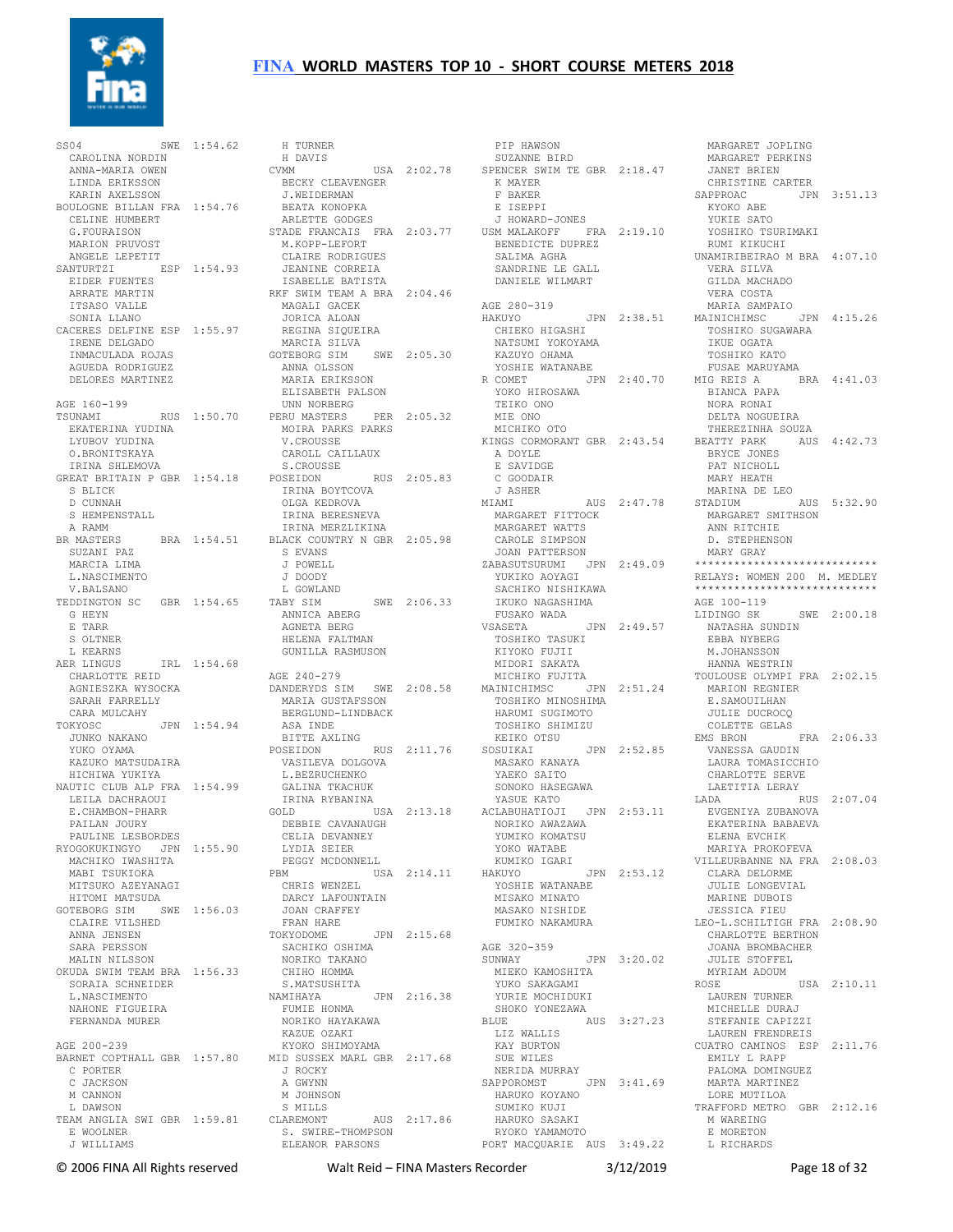

 C WALKER KU OG VANDPOLO DEN 2:12.59 LAURA HANSEN SARA AMBJORN JOSEFINE PETERSEN LINEA HASAGER AGE 120-159 AGE 120-100<br>SS04 SWE 2:03.87 DINAMO LINDA ERIKSSON CAROLINA NORDIN A.ROMANENKOVA T.PROKOFIEVA ANNA-MARIA OWEN KARIN AXELSSON CN BREST FRA 2:04.66 JULIA VENDEVILLE JULIE LAUX MARGAUX QUENTEL FLORINE SOIRANT BIRMINGHAM MAST GBR 2:05.69 TOKYOSC A LANE A MCCALL J CLARK K WALKER-STABELER NATACION SAN JU ESP 2:06.38 MA JOSE ALVAREZ LORETO LORENZO ELENA CLAUDEL INMACULADA PRAENA DELFIN ESP 2:07.15 T.SHCHERBININA ANA NAVARRO PILAR ABELLA TERESA HERNANDEZ BOULOGNE BILLAN FRA 2:07.33 M. DESROUSSEAUX MARION PRUVOST ANGELE LEPETIT G.FOURAISON SANTURTZI ESP 2:08.57 SONIA LLANO ARRATE MARTIN<br>
ITSASO VALLE<br>EIDER FUENTES<br>ES NANTERRE FRA 2:08.65<br>MARION BRAGARD KARINE BILSKI MORGANE CHOLLEY BEATRICE BLOUIN OTTER SC GBR 2:08.92 CHIHIRO SAITO H DAVIS C VRAIN G HOBSON A DINSDALE-YOUNG GOTEBORG SIM SWE 2:09.46 ARLETTE GODGES SOLVEIG RAMALLO LOVISA WINLOF EVELINA CARLSSON MALIN NILSSON AGE 160-199 TSUNAMI RUS 2:02.64 TRAFFORD METRO GBR 2:18.47 O.BRONITSKAYA N.VINOKURENKOVA EKATERINA YUDINA LYUBOV YUDINA TEDDINGTON SC GBR 2:04.88 L KEARNS G HEYN S OLTNER E TARR RYOGOKUKINGYO JPN 2:05.42 MITSUKO AZEYANAGI HITOMI MATSUDA MABI TSUKIOKA MACHIKO IWASHITA NAUTIC CLUB ALP FRA 2:07.14 PAULINE LESBORDES ULLA OLIN TILDE JUUL LEILA DACHRAOUI PAILAN JOURY E.CHAMBON-PHARR MALMO KK SWE 2:07.93 CAROLINE LINDBORG

 MARGREET AANSTOOT A-L VILHELMSSON ELIN NILSSON TRAFFORD METRO GBR 2:08.41 L ZOLKIEWSKI CLAIRE LE NAIL F.MIGNATELLI L ZOLKIEWSKI<br>G BOLTON L LLOYD-ROACH H SADLER DINAMO RUS 2:09.09 MID SUSSEX MARL GBR 2:30.00 K BIDNALL OLGA POZDNYAKOVA VERONIKA VORONOVA BR MASTERS BRA 2:10.08 L.NASCIMENTO MARCIA LIMA VERONICA BALSANO SUZANI PAZ TOKYOSC JPN 2:10.10 PSV NED 2:34.89 LISELOTTE JOLING CORRIE VERHOEVEN GUDULE VD MEER JUNKO NAKANO YUKO OYAMA HICHIWA YUKIYA<br>KAZUKO MATSUDAIRA KAZUKO MATSUDAIRA GOTEBORG SIM SWE 2:11.04 SOFIA ANDERSSON ANNA JENSEN ELISABETH PALSSON ANNA OLSSON AGE 200-239 TEAM ANGLIA SWI GBR 2:14.64 J WILLIAMS L RYAN E WOOLNER H DAVIS BARNET COPTHALL GBR 2:15.12 H BARRISON C JACKSON C PORTER M CANNON<br>CE-MAEBASHI CE-MAEBASHI JPN 2:16.24 HARUMI SUGINUMA<br>
NAOKO SHINO YOKO NAGASAKA<br>
KUBO MARINA NAMIHAYA NAMIHAYA JPN 2:39.26<br>
SACHIKO SASAKI FUMIE HONMA<br>
MITSUYO IGARASHI KAZUE OZAKI<br>
NAHOMI SHIRATA JPN 2:17.12 KYOKO SHIMOYAMA<br>
NAHOMI SH NAOKO SHINO<br>KUBO MARINA<br>SACHIKO SASAKI MITSUYO IGARASHI GOLDRUSH JPN 2:17.12 NAHOMI SHIRATA TOMOMI MIYAZONO JUNKO KURODA CVMM USA 2:17.47 BEATA KONOPKA<br>J.WEIDERMAN J.WEIDERMAN BECKY CLEAVENGER<br>PALM USA PALM USA 2:17.80 BRENDA SHAW E.HERDER ERIN MORO M.ELIAS-WILLIAMS SIBMASTERS RUS 2:19.65 YULIYA FROLOVA OKSANA LELIKOVA MARINA KUKSINA SVETLANA TSELUEVA STADE FRANCAIS FRA 2:20.29 JANINA BOSOWSKA JEANINE CORREIA M.KOPP-LEFORT RENATA BASTEK HAKUYO JPN 3:10.51 Z LIOKALOS L KEARNS CLAIRE RODRIGUES ISABELLE BATISTA SIGMA SWIM DEN 2:20.41 CECILIA MAUNSBACH<br>CECILIA MAUNSBACH<br>CAROLINE CUUR CAROLINE SUHR AGE 240-279 NEVA STARS RUS 2:28.50 SVETLANA KOZLOVA IRINA SHANGINA

 KIRA MAKAROVA T.TIKHOMIROVA BOULOGNE BILLAN FRA 2:29.51 SOPHIE MORAND MARYSE FERRY J MCKERCHAR S MILLS J ROCKY SANDRINE LE GALL BENEDICTE DUPREZ HARUMI SUGIMOTO KEIKO OTSU SALIMA AGHA DANIELE WILMART <del>COLITI</del>E VD MEER<br>LOTTIE GEURTS SPENCER SWIM TE GBR 2:35.00 F BAKER D FORD K MAYER <sup>IN</sup> INCLESSED IN THE LETTER POST THAN 1999.<br>POSE TRON POSEIDON RUS 2:36.40 HIROKO WAZUMI L.BEZRUCHENKO<br>GALINA TKACHUK<br>VASILEVA DOLGOVA<br>IRINA RYBANINA GOLD USA 2:36.43 LISA BENNETT PEGGY MCDONNELL CELIA DEVANNEY BARBARA PROTZMAN HAKUYO JPN 2:38.76 MASAKO MATSUNO MIEKO MASUDA AGE 280-319 STKANSAI JPN 2:55.26 YOSHIKO OSAKI NOBUKO YASUDA KIYOKO YONEDA FUSAKO HIROOKA MAM USA 3:01.72 PEG MC PARTLAND SUSIE CASO CLAIRE DONALDSON RUTH SHAPS<br>ISLAND JPN 3:07.09 MIKIKO YONEZAWA YOKO HIROSAWA YOKO HIROSAW.<br>MICHIKO OTO KIYOKO IKEUCHI WETERAN ZABRZE POL 3:09.01 GRAZYNA KISZCZAK KRYSTYNA FECICA CHIEKO HIGASHI NATSUMI YOKOYAMA AKIKO SHIBATA KAZUYO OHAMA PINOS JPN 3:17.10 TOMIKO KOIZUMI SETSUKO WADA MASAKO ONO CHIEKO FUJITA ZABASUTSURUMI JPN 3:18.51 YUKIKO AOYAGI IKUKO NAGASHIMA

USM MALAKOFF FRA 2:33.77 MAINICHIMSC JPN 3:23.93 SACHIKO NISHIKAWA FUSAKO WADA  $JPN$  3:18.93 KIYOKO FUJII MIDORI SAKATA TSUNEKO UEDA<br>MICHIKO FUJITA MICHIKO FUJITA HAKUYO JPN 3:19.07 MISAKO MINATO MASAKO NISHIDE FUMIKO NAKAMURA YOSHIE WATANABE TOSHIKO SHIMIZU TOSHIKO MINOSHIMA AGE 320-359 BLUE AUS 4:00.42 LIZ WALLIS KAY BURTON NERIDA MURRAY SUE WILES GUNZENISHINOMIY JPN 4:04.40 TOSHIKO UCHIYAMA YOKO SHIGEMI MASAKO KANEKO MAINICHIMSC JPN 5:14.17 TOSHIKO SUGAWARA TOSHIKO KATO FUSAE MARUYAMA IKUE OGATA FUSAE ......<br>IKUE OGATA<br>--- 1 BRA 5:53.13 DELTA NOGUEIRA<br>NORA RONAI NORA RONAI SANDRA LIMA THEREZINHA SOUZA AGE 360-399 SAPPOROMST JPN 5:40.08 SUMIKO KUJI NAKA FUKUOKA HARUKO SASAKI FUMI MURATA \*\*\*\*\*\*\*\*\*\*\*\*\*\*\*\*\*\*\*\*\*\*\*\*\*\*\*\* RELAYS: WOMEN 400 M. FREE \*\*\*\*\*\*\*\*\*\*\*\*\*\*\*\*\*\*\*\*\*\*\*\*\*\*\*\* AGE 100-119 PROPAGANDA DA N POR 4:34.24 CAROLINA SILVA JOANA MAIA ANA REIS JOANA MARTINS ROSE MICHELLE DURAJ LAUREN FRENDREIS STEFANIE CAPIZZI ANNA FREEMAN AGE 120-159 BIRMINGHAM MAST GBR 4:01.05 A MCCALL K WALKER-STABELER A LANE J CLARK TEDDINGTON SC GBR 4:02.59 H LOUGHLIN G HEYN NAUTICO UNIAO A BRA 4:07.56 GRACIELE HERRMANN FRANCIELI BURIN MARIEN ARNDT CARLA SA<br>AQUAMASTERS AQUAMASTERS ESP 4:09.85 MERITXELL GONFAUS SABINA MARTINEZ CIRA NAVARRO CINTA VILANOVA

© 2006 FINA All Rights reserved Walt Reid – FINA Masters Recorder 3/12/2019 Page 19 of 32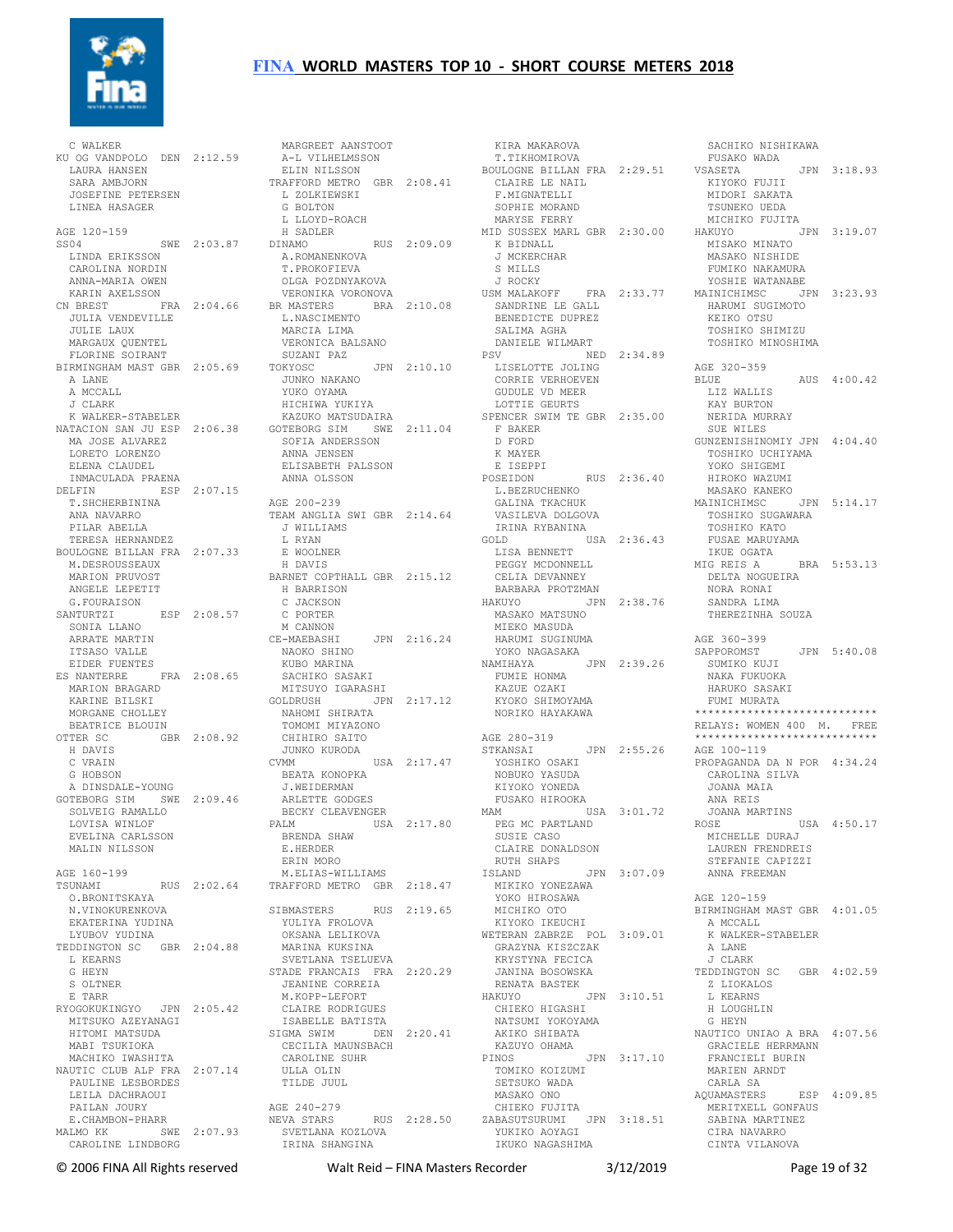

SANTURTZI ESP  $4:12.67$  EIDER FUENTES ITSASO VALLE SONIA LLANO ARRATE MARTIN CITY OF CAMBRID GBR 4:17.06 F WESTWOOD E WALKER J SCOTT K GILL CITY OF COVENTR GBR 4:19.60 F CUNNINGHAM M MCWHIRTER J RAVENHALL K PAGINTON<br>NEM USA 4:31.66 J.:<br>NEM KAI<br>NEM PSV GINGER HOWELL JENNIFER DOWNING JOAN HUDAK ALANA AUBIN MINN USA 4:32.23 IRMA HERTOGS T.KETTING-KLAASSE KATHERINE KAISER STACEY THUREEN C.FITTIPALDI ELIZABETH NYMEYER ARIZ USA 4:33.88 HILARY OTTAVIANO KAREN MARSHALL K.SAUVEUR MARINA SPADONI AGE 160-199 GREAT BRITAIN P GBR 4:09.88 A RAMM C THORN S HEMPENSTALL S BLICK OTTER SC GBR 4:09.99 G HOBSON E SHKURKA H DAVIS J MCMENEMY AER LINGUS IRL 4:12.06 DEIRDRE MORRIS A.WYSOCKA-KHAN CHARLOTTE REID SARAH FARRELLY RYOGOKUKINGYO JPN 4:12.37 NAUTICO UNIAO A BRA 4:58.97 MABI TSUKIOKA MACHIKO IWASHITA HITOMI MATSUDA MITSUKO AZEYANAGI BR MASTERS A BRA 4:17.39 SUZANI PAZ MARCIA LIMA L.NASCIMENTO<br>
VERONICA BALSANO<br>
SPRUT<br>
OLGA ZALUKAEVA<br>
LARISA ALEKSEEVA ELENA BABIKOVA INGA TSARKOVA LEICESTER PENGU GBR 4:31.90 E PRUSEK H BIRD S BROOKSBANK L ANNE LOCK SCAQ USA 4:35.21 DARCY LAFOUNTAIN SHIRLEY FLADOOS R.PESCATORI RACHEL PINTO ANA FRADKIN LASH USA 4:35.53 KAZUE OZAKI FUMIE HONMA ERIN ORBEN MANDY LOVETT C.MESSENLEHNER MARY KAY KRAUSE RE-KUNITACHI JPN 4:37.55 A HEATH<br>YOUKO YAMADA E ISEPPI REI OBIKA HUKUHARA HUMIKA MIYUKI MATSUMOTO

 AGE 200-239 BARNET COPTHALL GBR 4:19.87 C PORTER C JACKSON M CANNON L DAWSON ZWEMVERENIGING NED 4:41.31 TINEKE JANSSEN PETRA SCHOON N.BURIK-GEIJSEN M.AARSE LVM USA 4:47.29 KARI JAUCH MICHELLE ASHWORTH J.SAUL-ZACHAU KARIN WEGNER PSV NED 4:50.44 KATJA DE BEER GUDULE VD MEER ADELAIDE MASTER AUS 4:52.42 SHARON BEAVER ILZE OSTROVSKA<br>
JULIE ASTLEY<br>
S. PALMER-WHITE<br>
PREGEL<br>
ELENA DAUTOVA<br>
ELENA KOLYADINA REGINA SYCH<br>
N.ALESHCHENKO<br>
CNSW BEL 4:53.76<br>
VALERIE ROLLAND CLAIRE ANTHONY MIAMI AUS 6:39.19 KATHY VAN LINDT PIERRETTE MICHEL SYSM USA 4:54.76 REBECCA ATEN MARGARET FITTOCK LINDY SALTER CATHY FEDAKO NANCY KRYKA JO-ANN ELO BLACK COUNTRY N GBR 4:55.92 A TURNER T ELLIS K TUNNICLIFFE S EVANS CRISTINA SOARES A.MEKSRAITIS BLESSANE LIPSKI BETINA FRANK AGE 240-279 MID SUSSEX MARL GBR 5:00.65 J ROCKY A GWYNN S MILLS C WALLIS GOLD USA 5:04.15 TACHIKAWASUIKYO JPN 8:31.33 BARBARA PROTZMAN LYDIA SEIER CELIA DEVANNEY PEGGY MCDONNELL<br>PRM US  $USA$  5:05.43  $ARIZ$  NANCY WRIGHT TAMARA BURTON FRAN HARE NAMIHAYA JPN 5:05.65 NAMIHAYA JPN 5:05.65<br>KYOKO SHIMOYAMA<br>NORIKO HAMAKAMA NORIKO HAYAKAWA SPENCER SWIM TE GBR 5:12.56 A NEWBERY J HOWARD-JONES KNMNISHINOMIYA JPN 5:13.64 M WAREING JUNKO NAGASE AKIKO CHIGUSA

 ETSUKO TOMINAGA CHIKAKO MOCHIZUKI ATLANTIS AUS 5:24.50 M. HEFFERNAN JOY PAGE SANDRA MUTZE<br>JUDY THOMAS JUDY THOMAS PSV NED 5:28.63 PATTY KRUPIARZ CORRIE VERHOEVEN PATTY VERHAGEN SASKIA PHAFF MOVY USA 5:32.74 USA<br>HEATHER HUETTNER<br>CHOAN FILE SUSAN BLATTNER TERRI LEES LAURIE BISOGNO ARIZ USA 5:49.81 SARA KEELING KATY JAMES CHRISTIE ALTMAN JONELLE SCHMIDT AGE 280-319 STKANSAI JPN 6:00.52<br>
YOSHIKO OSAKI<br>
FUSAKO HIROOKA<br>
KIYOKO YONEDA<br>
MOBUKO YASUDA<br>
MAM USA 6:09.86 PEG MC PARTLAND<br>SUSIE CASO<br>RUTH SHAPS<br>CLAIRE DONALDSON CAROLE SIMPSON DENISE ROBERTSON BIRMINGHAM MAST GBR 6:42.78 S CRAMB P COOKE E BROMWICH J WILSON MACFUJISAWA JPN 7:06.51 CHIYOKO HISAMATSU SUMAKO YAMAGUCHI JUNKO SANO MIEKO HORIGUCHI KNMKITAKAMI JPN 7:08.13 SHIZUE TAKAHASHI AYAKO IWASAKI YURIKO TSUTA NORIKO AIDA ARIZ USA 8:07.38 JILL FRITZ SHARLENE LUNDAL JOAN PIERCE CORINNA GOODMAN KAZUKO TANINO NORIKO SATO CHIYO FUKUSHIMA NAOE NOGUCHI ARIZ USA 8:34.35 JOANNIE EASTRIDGE DIANE WAGNER LYN MORENO BEVERLY SCHULZ MINN USA 9:06.25 AGE 160-199 MARY HOOVER MARTHA ARRADONDO<br>MARTHA ARRADONDO CAROL BELL ANNLIV BACON \*\*\*\*\*\*\*\*\*\*\*\*\*\*\*\*\*\*\*\*\*\*\*\*\*\*\*\* RELAYS: WOMEN 400 M. MEDLEY \*\*\*\*\*\*\*\*\*\*\*\*\*\*\*\*\*\*\*\*\*\*\*\*\*\*\*\* AGE 100-119 TRAFFORD METRO GBR 4:53.51 E MORETON L RICHARDS

L ZOLKIEWSKI<br>L OLIVAR ESP 5:16.78 EL OLIVAR ESP 5:16.78 MARIA LOPEZ INES MARTIN MA NIEVES GARCIA RAQUEL CAMPOS TRIATLON CIERZO ESP 5:38.13 BARBARA SENTRE<br>MARIA ARCAL<br>TANIA FUENTES<br>BEATRIZ HERRERO NATACION ACUATI ESP 7:22.75 CARMINA LUCAS S. MARTA AYLAGAS NOELIA DIAZ CARMEN PENA AGE 120-159 BIRMINGHAM MAST GBR 4:41.13 A LANE A MCCALL J CLARK K WALKER-STABELER READING SC GBR 4:50.67 S.FITZGERALD-SMIT F POSE H DAVIS V RICKWOOD RE-KONANDAI JPN 4:57.42 MIKI MATSUKAWA AYAKA MIURA YUKO FUKUSHIMA HITOMI ISHIZAWA<br>INN USA 5:04.45 MINN USA 5:04.45 KATHERINE KAISER STACEY THUREEN C.FITTIPALDI ELIZABETH NYMEYER<br>NEM 11SA  $IISA$  5:11.21 JENNIFER DOWNING ALYSON FLETCHER GINGER HOWELL ALANA AUBIN ZWEMLUST-DEN HO NED 5:13.39 ELINE SCHOENMAKER MARLOUS DE JONG MARJON POL ELINE OVEREEM WVZ NED 5:17.54 LISETTE PRINS MONIQUE PRONK C.GOORBERGH ISABELLE MASSAR GBM USA 5:20.00 KRISTINE TRUTOR EMILY COOK CRYSTIE MCGRAIL SARAH WEEMAN MONTFERLAND NED 5:25.14 HANNEKE HEYMEN MELANIE WITT ANGELA GIEZEN KELLY BOCKTING BLACKTOWN CITY AUS 5:33.40 KASEY SHEPHERD LEONIE ANDREWS A. KNICKERBOCKER SANDRA ROGERS RYOGOKUKINGYO JPN 4:33.15 MITSUKO AZEYANAGI HITOMI MATSUDA MABI TSUKIOKA MACHIKO IWASHITA TEDDINGTON SC GBR 4:35.01 L KEARNS G HEYN S OLTNER E TARR<br>AER LINGUS IRL 4:39.88 CHARLOTTE REID

© 2006 FINA All Rights reserved Walt Reid – FINA Masters Recorder 3/12/2019 Page 20 of 32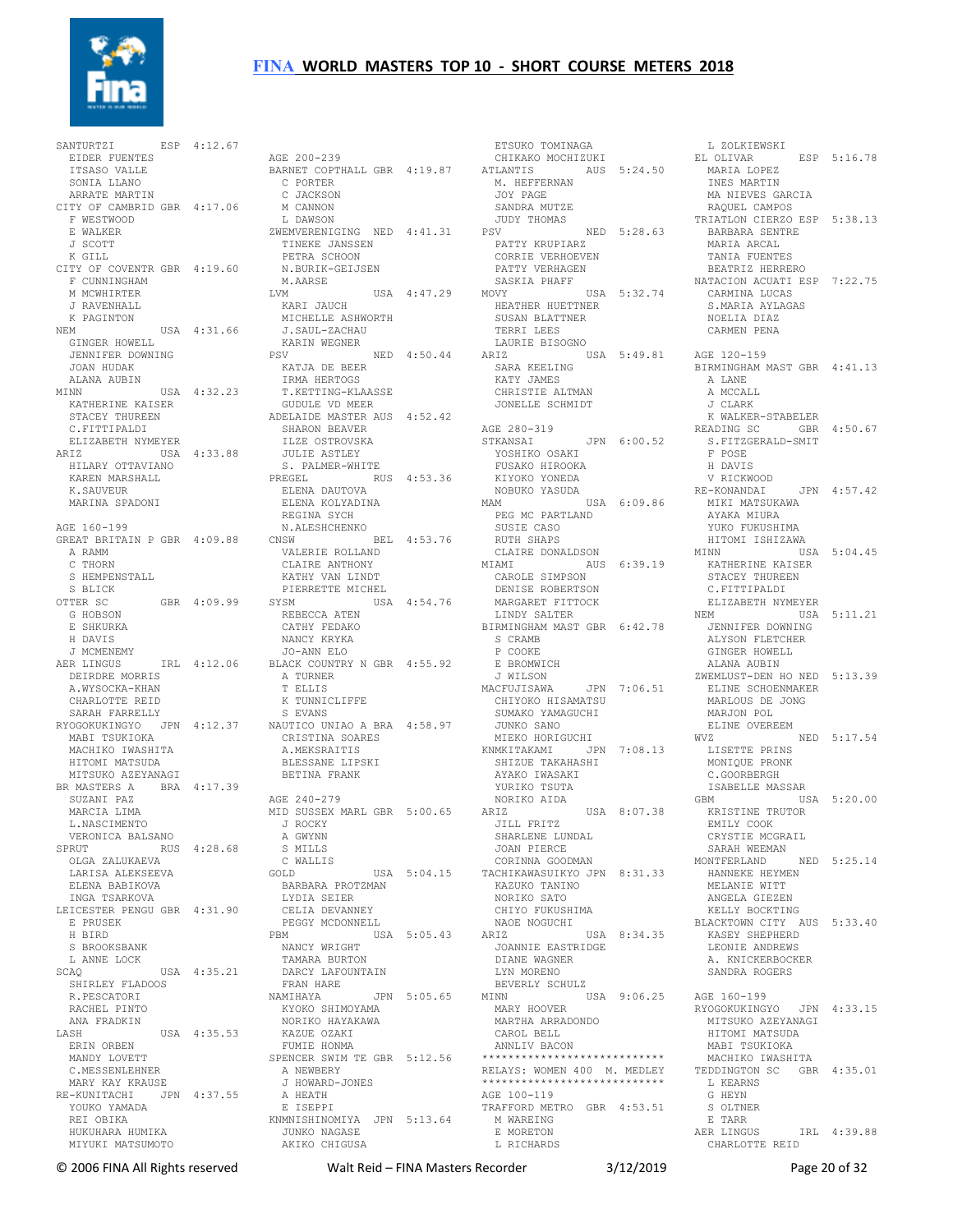

 DEIRDRE MORRIS A.WYSOCKA-KHAN SARAH FARRELLY OTTER SC GBR 4:41.87 H DAVIS E SHKURKA G HOBSON J MCMENEMY FAREHAM NOMADS GBR 4:55.39 J CORBEN C TAGG L MOLYNEAUX L GRUNER WARRINGTON MAST GBR 5:10.95 J BROWN J CARRIBINE A MACKAY C MACKAY ZPC WOERDEN NED 5:11.59 I.WIJNGAARD DANIELLE VAN VEEN M.LANGE SABINE LINA MID SUSSEX MARL GBR 5:18.64 S DAVISON E GRIFFIN-HIND S DENNIS C CHILTON LASH USA 5:18.76 MARY KAY KRAUSE MANDY LOVETT ERIN ORBEN C.MESSENLEHNER SPENCER SWIM TE GBR 5:23.79 F BAKER B HALLS A NEWBERY S SWAINE AGE 200-239 NCMS USA 5:01.22 MARIA VAZQUEZ DALE ALTON ERIKA BRAUN MARY DORE TEAM ANGLIA SWI GBR 5:02.65 J WILLIAMS L RYAN E WOOLNER H DAVIS SPM USA 5:12.03 NEM USA 7:06.17 PAULA TEXEL LIVIA ZIEN KAREN WESTERMAN C.PETERSEN ADELAIDE MASTER AUS 5:21.88 BARBARA WEST KNMKAWASAKI JPN 7:07.52 SHARON BEAVER ILZE OSTROVSKA S. PALMER-WHITE JULIE ASTLEY PSV NED 5:26.40 GUDULE VD MEER CORRIE VERHOEVEN JEANNE PETIT NICOLE VRIJHOEVEN CVMM USA 5:31.85 BEATA KONOPKA J.WEIDERMAN DEANNA KOEHLER NIKI STOKOLS PREGEL RUS 5:32.66 ELENA DAUTOVA ELENA KOLYADINA REGINA SYCH N.ALESHCHENKO NEM USA 5:33.20 S.LOFTUS-CHARLEY MARCIA BARRY BETH ESTEL KAREN MAREB CHRISTINA BAUDIS KARIN STOKES SPENCER SWIM TE GBR 5:35.63 A LODGE USA 5:18.76 MIYUKI UMEDA<br>USE KAORU HATANO NOLISA 5:31.85 A HEATH<br>USA 5:31.85 A HEATH<br>KA J HOWARD-JONES

 D LACY E ISEPPI C GOLDSCHMIDT<br>VM USA 5:40.95 LVM USA 5:40.95 MICHELLE ASHWORTH KARIN WEGNER KARI JAUCH J.SAUL-ZACHAU AGE 240-279 OREG USA 5:12.09 BIGKUZUHA JPN 8:27.13 MIKIKO NISHIO K.ANDRUS-HUGHES COLETTE CRABBE LAURA WORDEN ARLENE DELMAGE MID SUSSEX MARL GBR 5:36.12 K BIDNALL J MCKERCHAR S MILLS J ROCKY<br>NAMIHAYA NAMIHAYA JPN 5:47.56 FUMIE HONMA KYOKO SHIMOYAMA YOSHIMI NONOSHITA KAZUE OZAKI T-KANAROA JPN 5:52.22 YUKIKO KOBAYASHI MAMIKO ICHIKI KAORU HATANO PSV NED 5:55.33 IRMA HERTOGS CORRIE VERHOEVEN PATTY VERHAGEN SASKIA PHAFF KNMNISHINOMIYA JPN 6:22.69 MAYUMI KAWASHIMA AKIKO CHIGUSA ETSUKO TOMINAGA YOKO CHIHARA ATLANTIS AUS 6:29.70 JUDY THOMAS M. HEFFERNAN M. DODDRIDGE JOY PAGE ARIZ USA 6:52.64 CHRISTIE ALTMAN JONELLE SCHMIDT KATY JAMES JEAN HOFMANN ALISON DIXON MARY DICKSON LAURIE BRENNER KIEKO KITAMURA MAKIKO SHIMIZU MIHO SATSUKAWA ATSUMI OGIWARA AGE 280-319 SPENCER SWIM TE GBR 6:12.44 H TRIPPE D FORD J HOWARD-JONES KNMNISHINOMIYA JPN 6:47.27 CHIKAKO MOCHIZUKI KAZUKO KAJIWARA JUNKO NAGASE HISAKO SATO<br>VMST USA 6:51.76 LAURA WALKER BARBARA BOSLEGO WARRINGAH AUS 7:19.88 VIOLET WILKINSON NICOLA PERVAN MARILYN EARP SUZANNE LEVETT

MIAMI AUS 8:04.81 KINGBERLY PEREZ CAROLE SIMPSON LINDY SALTER MARGARET WATTS MARGARET FITTOCK KNMOKUBO JPN 8:17.32 TSUYAKO KAWATSU ELIZABETH FLYNN MARLEY REILLY HATSUE SUKEGAWA MICHIKO MASUDA MITSUKO KIKUCHI MOTOI KAZUKO Y.KISHISHITA NORIKO MIKI ARIZ USA 8:43.17 JILL FRITZ ALLISON LEHMAN CORINNA GOODMAN SHARLENE LUNDAL KNMSANDA JPN 8:56.95 KATSUKO TAKAMURA FUJIKO YOKOYAMA KATSUE KANEGAE YOUKO SEO ROSE USA 9:08.33 MAURINE KORNFELD<br>KRISTIN RENNETT KRISTIN BENNETT SALLY COOK ELLEN SHOCKRO \*\*\*\*\*\*\*\*\*\*\*\*\*\*\*\*\*\*\*\*\*\*\*\*\*\*\*\* RELAYS: WOMEN 800 M. FREE \*\*\*\*\*\*\*\*\*\*\*\*\*\*\*\*\*\*\*\*\*\*\*\*\*\*\*\* AGE 100-119<br>AQUAMASTERS ESP 9:28.67 LAURA PEREZ<br>MARIA LETOSA SABINA MARTINEZ GINA LOPEZ AGE 120-159 TEDDINGTON SC GBR 8:50.47 L KEARNS G HEYN H LOUGHLIN Z LIOKALOS OTTER SC GBR 9:40.56 H DAVIS C VRAIN S LAW A DINSDALE-YOUNG ZWEMLUST-DEN HO NED 10:12.03 MARJON POL<br>ELINE SCHOENMAKER ELINE SCHOENMAKER<br>
ELINE OVEREEM<br>
L.AKKER NED 10:32.03<br>
LISETTE PRINS<br>
MONIQUE PRONK<br>
TESSA VERHEIJDT LINDA HOOGENDAM KNMMUSASHIURAWA JPN 10:41.77 HIROMI OCHI AYA IWATA WAKANA YAJIMA NOZOMI MINEGISHI REDCLIFFE AUS 10:49.02 SONYA FRANKLIN LAUREN HOLDT GEORGINA KEILY ANNEKE RAY CNSW BEL 11:19.77 FANNY KOENIG KATHLEEN LALOI ISALINE MANCHEL FERNANDE BLONDEEL OUT TO SWIM GBR 11:35.07 S RAMSAY Z MANHARTOVA T LAATTALA S FUNDERBURK<br>PBM U USA 11:48.01

 CAITLIN DUNDEY INGRID BON CATHY GOODWIN MEMO USA 12:14.58 SARAH LINDAHL NIA DOYLE AGE 160-199 RYOGOKUKINGYO JPN 9:13.36 MACHIKO IWASHITA HITOMI MATSUDA MITSUKO AZEYANAGI MABI TSUKIOKA CNSW BEL 9:47.61 CHARLOTTE SIX VALERIE ROLLAND KATHY VAN LINDT NATHALIE BLONDEEL ROYAL TUNBRIDGE GBR 10:03.07 A HOUGHTON-ROSE A WAIN D JENKINS E PRICE UNI QLD AUS 10:07.42 CAROLINE SAXBY CHRISTINA SCOLARO LEANNE BURTON NOLA MACAULAY AWJ USA 10:12.57 M.COUNTRYMAN MALENA HANKINS LEANN ROSSI BRITTA O'LEARY SPENCER SWIM TE GBR 10:21.34 S SWAINE L KERRIGAN A LODGE C GOLDSCHMIDT<br>LASH  $IISA 10:22.27$  MARY KAY KRAUSE MANDY LOVETT C.MESSENLEHNER ERIN ORBEN<br>T-DUSH  $JPN 10:25.32$ YAYOT MUKAT KIYOMI SAKAI MIYUKI YAMAGUCHI SACHIKO TAKAMA  $USSA$  10:36.04 ...<br>HEATHER TIERNAN BONNIE BILICH<br>
KARA GRAY<br>
LAURA LAWRENCE<br>
GERM<br>
DENISE DOMBAY<br>
JOHANNA SCHNEIDER<br>
DOROTA HASSETT LISA CHIN AGE 200-239 BARNET COPTHALL GBR 9:32.70 C PORTER C JACKSON L DAWSON M CANNON ZVVS NED 10:31.98 ADA DE VOOGD CONNY BOER-BUIJS KARIN STEIN NADYA PUTTER ZWEMVERENIGING NED 10:36.37 TINEKE JANSSEN PETRA SCHOON N.BURIK-GEIJSEN M.AARSE  $IISA 10:42.09$  CHERYL KUPAN LIVIA ZIEN KAREN WESTERMAN

© 2006 FINA All Rights reserved Walt Reid – FINA Masters Recorder 3/12/2019 Page 21 of 32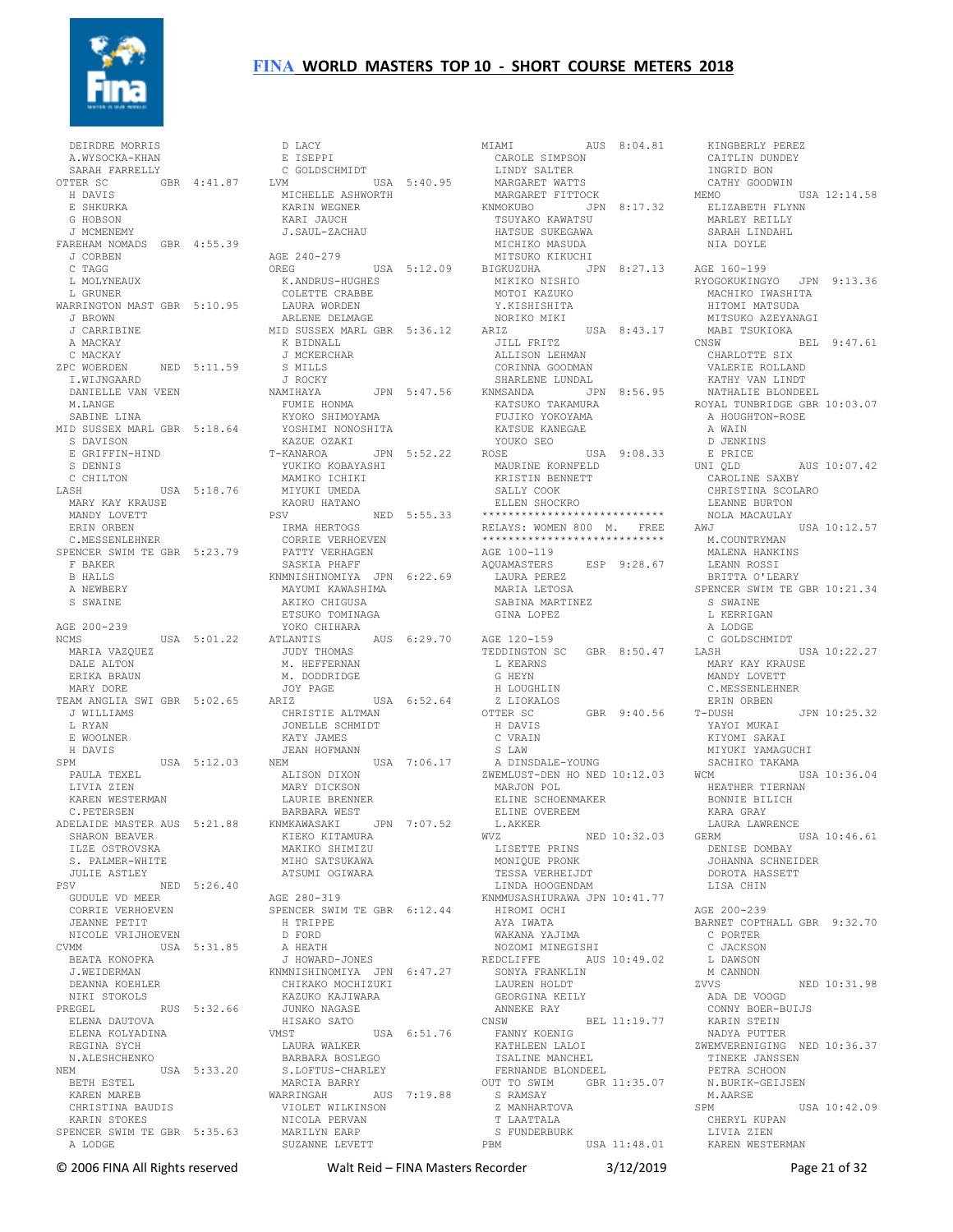

 PAULA TEXEL LVM USA 10:43.25 KARI JAUCH MICHELLE ASHWORTH KARIN WEGNER J.SAUL-ZACHAU SPENCER SWIM TE GBR 10:58 80 A NEWBERY E ISEPPI H ELRIDI J RATHKE GOLD USA 11:15.35 PEGGY MCDONNELL<br>ALICE HORTON<br>SHERYL TUCKER<br>BARBARA PROTZMAN<br>MIAMI AUS 11:43.65 KIM MCKEON LINDA KENNY JOAN PATTERSON VANESSA TEECE LVM USA 11:48.75 ANNLIV BACON DARA GOLDSMITH AMY ZIEMBA PAMELA IVEY SUSAN CUSHMAN ATENAAC JPN 11:59.76 KEIKO KAWAMURO KEIKO KAWAMURO<br>CHIYOKO OKUMA YAYOI MAKINO ASAMI NAGASAKI AGE 240-279 AGE 240-279<br>GOLD USA 10:34.06 DEBBIE CAVANAUGH PEGGY MCDONNELL CELIA DEVANNEY LISA BENNETT CAMP HILL EDWAR GBR 10:41.84 ORIOL IMPERIAL ESP 1:37.84 JAVIER CACERES A. L. JUVENIL A BRA 1:37.47 GUSTAVO VOLKART HAKAN PERSSON LENNART NORRBY D NASH C CHASE A BOURNE S LINTON MID SUSSEX MARL GBR 11:06.31 J ROCKY A GWYNN S MILLS C WALLIS NAMIHAYA JPN 11:20.00 FUMIE HONMA KAZUE OZAKI YOSHIMI NONOSHITA KYOKO SHIMOYAMA KNMNISHINOMIYA JPN 11:24.02 JUNKO NAGASE AKIKO CHIGUSA CHIKAKO MOCHIZUKI<br>ETSUKO TOMINAGA<br>VMST<br>S.LOFTUS-CHARLEY<br>SUSAN DICKENS NANCY SPEER MARCIA BARRY<br>PRM PBM USA 11:55.35 JOAN CRAFFEY PEDRO FERRER HECTOR ORTIZ TAMARA BURTON CHRIS WENZEL JEANNIE MITCHELL MOST USA 12:11.64 ...<br>SUZANNE CUDA JAN MILLER DEBORAH PEDERSON JULIE EAKLE KNMKITAURAWA JPN 12:45.02 JUNKO WADA YUMI AMAI MIKI TANAKA REIKO OKAYAMA TIAMAMAN JPN 13:08.91 SHIZUKA FUJIOKA KUNIKO SHINBO CHIEKO MENSAKA

AGE 280-319<br>ATENAAC ATENAAC JPN 13:39.39 AKIKO IWAMIZU ATSUKO YAMADA TSUYAKO WATANABE HARUYO KATO MIAMI AUS 14:25.88 G-TRVS JPN 1:32.06 Y.MURAMATSU CAROLE SIMPSON DENISE ROBERTSON MARGARET FITTOCK LINDY SALTER MARGARET ...<br>LINDY SALTER<br>-... JPN 15:01.62 MACHIKO NOBUTA KATSUE NOMURA NOBUE YONEYA JUNKO URUMA<br>MINN  $<sub>IISA</sub>$  16:05.35</sub> BABS LARSEN E. CONNELLY S.LEE-SHERIDAN ITOMANKOYAMA JPN 17:09.55 SANAE ITO MITSUKO MOGI KAZUE SUZUKI FUJIKO NAKAMURA \*\*\*\*\*\*\*\*\*\*\*\*\*\*\*\*\*\*\*\*\*\*\*\*\*\*\*\* RELAYS: M E N 200 M. FREE \*\*\*\*\*\*\*\*\*\*\*\*\*\*\*\*\*\*\*\*\*\*\*\*\*\*\*\* AGE 100-119 ALMENDRALEJO ESP 1:36.90 ANGEL VERDUGO ALBERT VERDUGO OSCAR DIOSDADO VICTOR BALAGUER MARIO MARIN JORGE ORTEGA JACOBO INIGUEZ LASTOCHKA RUS 1:38.32 ALEXEY TESLIK GRIGORIY MALOFEEV ROMAN GRYAZNOV MIKHAIL ERMOLAEV<br>MROJ MEX MROJ MEX 1:38.84 EAST LEEDS SC GBR 1:37.86 G.BERRETA R.LOPEZ V.ORTIZ AMAURI RODRIGUEZ OVER1500 JPN 1:40.05 KEI ETO KENTA KAWAMOTO TOMONORI SUGIYAMA NAOYA SUGIMOTO<br>AC VILLEPINTE FRA 1:40.74<br>FABIEN COELEMBIER<br>C.DEHANDSCHOEWERC<br>JASON REBIFFE NICOLAS DELATTE MASTER MURCIA ESP 1:41.13 SERGIO ARTES PEDRO LOPEZ ALCOBENDAS ESP 1:41.19 JOSE GOMEZ MIGUEL JULIAN D.SANCHEZ-MAYORAL DANIEL LOPEZ<br>LADA |<br>A.PRYANICHNIKO LADA RUS 1:41.22 A.PRYANICHNIKOV ALEXANDR DAVKIN GETXO IGERIKETA ESP 1:39.09 A.OVCHINNIKOV SERGEY IVANOV MATSURI JPN 1:41.42 RYAN TULLOCK SHIMPEI TOYODOME JAVIER ETXEBESTE YENISEI-MASTERS RUS 1:39.11 YOSHIHIRO IMASE TOMOHIRO KONISHI

HISAKO JOUSYA

AGE 120-159 MIKEL BILDOSOLA INAKI BILDOSOLA GERMAN ZUBIAUR MIKEL DEBA KOSUKE MAEDA KENSUKE MAEDA NAOFUMI UTSUGI SHINTARO UCHIYAMA HAJIME IKEGAMI TAKAO UEKI RYOYA TAGUCHI DIABLO JPN 1:32.44 NAOYA HIRANO SEIJI TANIGUCHI JUNICHI MORITA TAKEFUMI KOGA TSUNAMI RUS 1:33.00 ANDREY KURNOSOV A.SATANOVSKIY PAVEL SEDYUK ALEXEY GETMANENKO LADA RUS 1:34.35 SERGEY GUNDAEV ILYA TRUBNIKOV DINAR SHARIFULLIN ALEXANDR KADUKHIN ASOKAIKEI JPN 1:35.10 YOSHIHIRO ASO TAKEFUMI KAKIZOE YUKI SOBASHIMA MASATOSHI ASO RAFAEL COSTA LEONIR MARINO GABRIEL CURY VARG IL SWE 1:37.62 OYVIND HASLE TOR ARNE PEDERSEN HAKON KARLSEN ODIN NORMANN C KNEE J WARREN J BARWICK A CRAWFORD AGE 160-199 SIBMASTERS RUS 1:37.71<br>SERGEY MAKOV<br>SERGEY GEYBEL<br>A.PROKURATOV VITALIY KRASAVIN WARRINGTON MAST GBR 1:38.11 B HARKIN R MASON C RIX T ELAND<br>SK NEPTUN SWE 1:38.27 DANIEL LONNBERG HAKAN AGNELL ANDREAS TAFLIN LINUS MAGNUSSON MALMO KK SWE 1:38.36 OLA FAGERSTRAND JONAS FALK HASSE NILSSON TOBIAS LINDBOM MIKEL BILDOSOLA INAKI BILDOSOLA BENAT ELORRIAGA ALEXEY AVDYUKOV IGOR GUSHCHINSKIY

GETXO IGERIKETA ESP 1:31.67 OKUDA SWIM TEAM BRA 1:39.79 JFE KEIHIN JPN 1:32.30 KENILWORTH MAST GBR 1:40.68 A.FOMCHENKO ALEXANDR SPIRIN LEANDRO OKUDA MAURO SILVA FILIPE FARAON F.FIGUEIREDO DIABLO JPN 1:40.10 AKIRA IMANISHI SATOSHI WADA MASATOSHI JIMBO TAKUMA YAMAOKA R MCWHIRTER R ROBSON J WARDLE N SMITH JONKOPING SS SWE 1:40.98 ERIK NICKLASSON JOAKIM HOLMQUIST STEFAN NYANDER STURE LANTZ AGE 200-239 OSAKIRAKUEIKAI JPN 1:41.78 BRENT BARNES TOSHIO KIDA KELVIN YEW ARON PARKER EAST LEEDS SC GBR 1:42.53 CURITIBANO A BRA 1:42.59 GUSTAVO PINTO RENATO RAMALHO ANDRE CALDEIRA FELIPE MALBURG<br>TABY SIM SWE 1:44.25 STEFAN SCHERLING HARALD KRUGER BOULOGNE BILLAN FRA 1:44.28 QUENTIN GODINEAU OLIVIER FAYOLLE LAURENT NEUVILLE ABED OUADAH<br>SIGMA SWIM DEN 1:44.74 MADS GJERLOV PETER HOLMSTEEN HENRIK PEDERSEN ANDERS DALSGAARD LNM ARG 1:44.77 JORGE FERRERO MARCELO MANCUSO DIEGO SINTAS LUIS LAERA METROPOLE ESP 1:45.29 JUAN SOLIS J.GONZALEZ-VELEZ BENTEJUI SANCHEZ MARCELLO TONELLI UNAMIRIBEIRAO M BRA 1:45.37 H.SCIGLIANO WALTER MARQUES M.GUIMARAES RODRIGO BARDI CAOU ARG 1:45.87 ROBERTO MAREGA FERNANDO ZOMMER GUSTAVO ROMERO LEONARDO BASTIANI AGE 240-279 TEDDINGTON SC GBR 1:42.18 BRACKNELL & WOK GBR 1:46.17 ES NANTERRE FRA 1:47.44 GILLES LAFFICHE DAN STEPHENSON LIONEL PAILLIEZ SERGE GUERIN

© 2006 FINA All Rights reserved Walt Reid – FINA Masters Recorder 3/12/2019 Page 22 of 32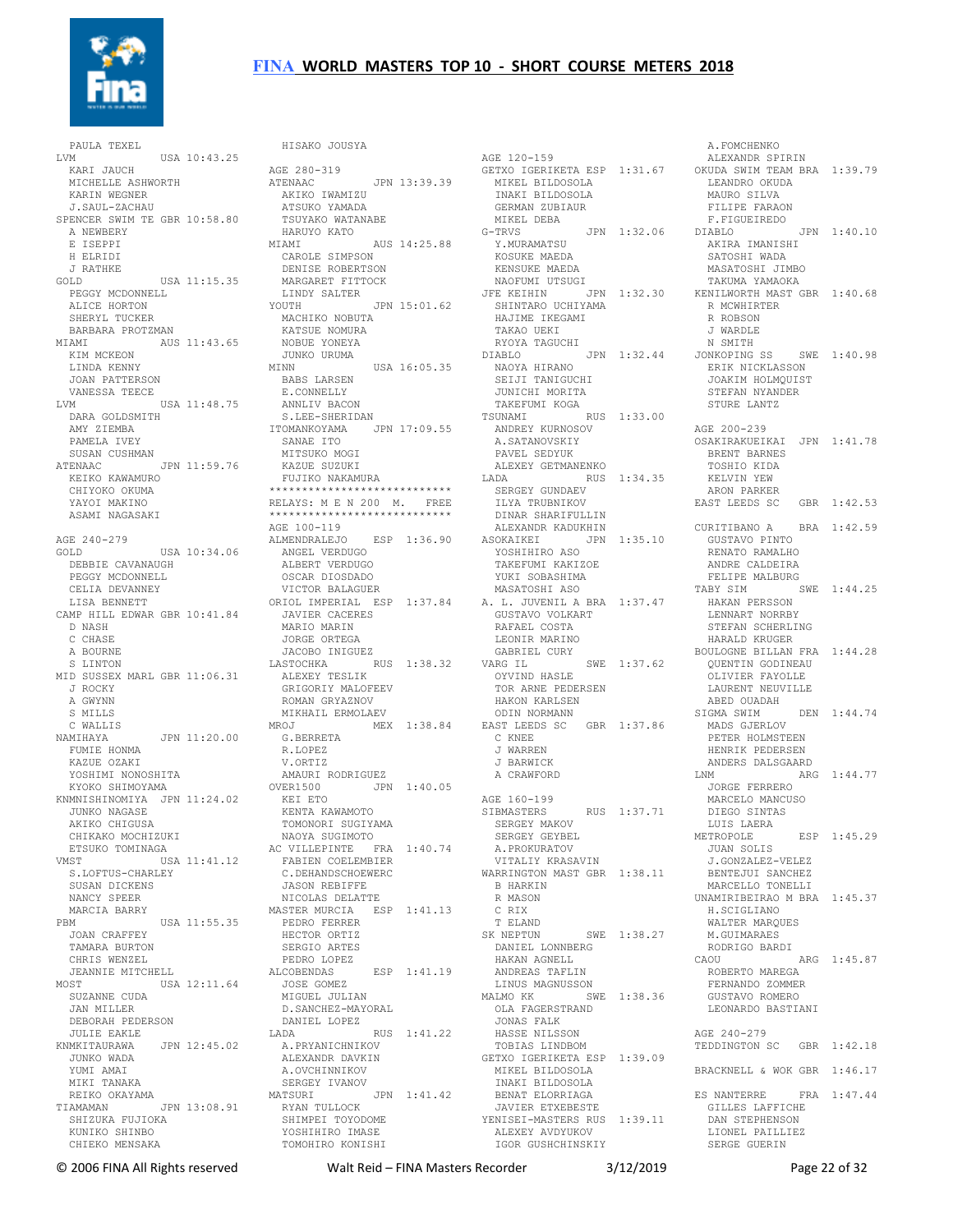

RUSHMOOR ROYALS GBR 1:48.12 STADE FRANCAIS FRA 1:48.82 MARC MAILLOT PATRICK DELLOUE PIERRE BAEHR BAUDOIN FAUCK GOTEBORG SIM SWE 1:50.74 B.ZARNOWIECKI JORGEN ERIXON ERIK SINCLAIR LEONARD BIELICZ BICESTER BLUE F GBR 1:51.66 MOVY USA 1:53.24 BRAD WELLS BOB WELCHLIN BILL SHERMAN ROBERT WRIGHT<br>GRA GRA USA 1:53.59 SERGEY TORLETSKIY SERGEY GRIGOREV YURIY SMIRNOV TOM BURKE BRUCE MENEFEE ROBERT WILSON DAN JENSEN RKF SWIM TEAM A BRA 1:53.62 MARCO DIAS JOAO NETO JOSE FERRAZ FREDERICO PADILHA AGE 280-319 PBM USA 1:56.78 FITMATSUYAMA JPN 2:54.08 TAKEO KATO DAVID QUIGGIN ROBERT HEACOCK HIDEAKI NAKAOKA GEORGE SCHMIDT LEE CHILDS MURASAKI JPN 2:06.64 KENJI KOZU PINHEIROS A BRA 2:59.89 KENJI TAKAHASHI YOSHIHIRO KISHI WOLF HEINEKEN DETLEF SCHULTZE S.HASEGAWA MINORU TOYOTA HIROSHIMASC JPN 2:13.36 SHINJI UENO MITSURU IKEGAMI<br>KASUNGTI KAZUNORI NADA TAKASHI KOMURA TATTERSALLSCLUB AUS 2:13.79 TENERIFE MASTER ESP 3:11.23 ALAN BROWN PETER JOSEPH WILLIAM PHILLIPS RUSSELL DEBNEY BR MASTERS A BRA 2:15.13 LUIZ FAGUNDES AGE 360-399 A PARTICUR<br>LUIZ FAGUNDES<br>ALFRED JACOB GUSTAVO VELLOSO CARLOS SILVA POSEIDON RUS 2:15.48 EVGENIY ZELENIY ALEXEY ZAPLATKIN VALERIY KARTASHOV RELAYS: M E N 200 M. MEDLEY A.BASHMAKOV HAKUYO JPN 2:16.24 H.USHIKOSHI AGE 100-119 ETSUO FUTAMACHI SEIKO OKAZAKI TAKASHI TERAKOSHI HELLAS SK SWE 2:17.22 ILYA TRUBNIKOV SERGEY GUNDAEV KJELL HANSERIUS OLOF BUREBO ANDERS KUSSAK OLOF SODERQVIST BORDEAUX ETUDIA FRA 2:19.81 ALAIN BRUNEVAL JEAN LONNE CHRISTIAN PIERRAT FRANCOIS RENAUDIE NEM USA 2:20.62 DANIEL EPSTEIN RAYMOND ZELEHOSKI BRONLY BOYD JOHN OLANDER

AGE 320-359 SDSM USA 2:31.26 PETER ANDERSEN GEORGE CAREY TOM MITCHELL BOB BEST GOLD USA 2:38.51 ALEXEY MIKHAYLOV CAV CAVANAUGH DAVID MCINTYRE MICHAEL DIVELY BILL DYKSTRA<br>MIAMI MIAMI AUS 2:41.23 NAOYA SUGIMOTO CHINA JOHNSON JOHN CRISP<br>DAVID BOYLSON DAVID BOYLSON DAVID DURRANT MOSCOW MASTERS RUS 2:45.84 V.MESHCHERYAKOV MIYAZAKIDANDAN JPN 2:51.19 TAKEO SHISHIDO A.FERRANDI RUDY BERTRAND YUKINOBU SHIMIZU OSAMU SAKAMOTO SUMIO HAGIWARA HAKUYO JPN 2:51.87 ETSUO FUTAMACHI HINGIO<br>ETSUO FUTAMACHI<br>TOSHIFUMI UHARA SATOSHI FUJITA TOSHIMI INATOMI JUGO KADOTA TUTOMU UEHARA ALFRED JACOB UNAMIRIBEIRAO M BRA 3:07.10 INGO KOELLE SIUTING CONSUMING SILVA SIUTING SILVA SIMPLES<br>GUILHERME SILVA<br>DOSTING SILVA ROBERTO NETO MARCELO PIVA CARLOS BREMON ALANDO DREMON<br>RICARDO FERNANDEZ<br>ERANGE FRANCISCO GARCIA INGOLF BOSSERT FACT USA 3:56.13 ASOKAIKEI JPN 1:44.56 MASATOSHI ASO EDWIN GRAVES JOHN CORNELL JOHN CORSE WILLIAM ZANI \*\*\*\*\*\*\*\*\*\*\*\*\*\*\*\*\*\*\*\*\*\*\*\*\*\*\*\* \*\*\*\*\*\*\*\*\*\*\*\*\*\*\*\*\*\*\*\*\*\*\*\*\*\*\*\* LADA RUS 1:45.76 SERGEY IVANOV ALEXANDR KADUKHIN LEGIA WARSZAWA POL 1:46.23 A. L. JUVENIL A BRA 1:45.63 C.LUTOTOVICH M.MIKOLAJEWSKI JACEK KACZYNSKI FILIP ROWINSKI TOMASZ WILCZEGA ALMENDRALEJO ESP 1:47.17 ANGEL VERDUGO VICTOR BALAGUER VICION DADAGODIN<br>ALBERT VERDUGO<br>OSCAR DIOSDADO OSCAR DIOSDADO KU OG VANDPOLO DEN 1:48.01 KIRKETERP-MOLLER MURASAKI JPN 1:48.15 HIROKI SAKURAI CU UG VANDIVIV<br>KIRKETERP-MOLLER<br>C.CHRISTENSEN T.VESTERGAARD JAKOB ANDKJAER

EXETER UNIVERSI GBR 1:48.94 N LEVETT M LEWIS W BARRETT I SKLIAROV RADUGA RUS 1:49.60 EVGENIY PETROV E.KALASHNIKOV DENIS MITROFANOV OVERE1500 JPN 1:49.84 TOR ARNE PEDERSEN ODIN NORMANN KENTA KAWAMOTO TOMONORI SUGIYAMA KEI ETO ALEX FITNES RUS 1:50.12 NIKOLAY IVLEV VITALIY KIKU C WARD VITALIY KIKU<br>SERGEY BELYAEV<br>----- ----- ^\*\* ALEXEY PAVLOV USM MALAKOFF FRA 1:50.45 DIEGO NISTAL REMI CARMIGNIANI PIERRE ESTRABAUD NOLIMIT TOKYO JPN 1:50.64 YOSUKE MURATA IKKI YAMAMOTO DOTA URAKAMI DAIKI UENO AGE 120-159 JFEKEIHIN JPN 1:38.46 RODRIGO GONCALES MALMO KK SWE 1:52.48 TAKASHI TAKEMOTO KANAYA YUKI RYOYA TAGUCHI SHINTARO UCHIYAMA STAR JPN 1:39.00 JUNICHI FUKUI ESTRELA OESTE A BRA 1:52.83 WAGNER SANTOS TAKURO OSAKI KO FUKAYA TOMOYA FUKUI TSUNAMI RUS 1:40.86 NIKITA KONOVALOV ANDREY KURNOSOV A.SATANOVSKIY ALEXEY GETMANENKO EAST LEEDS SC GBR 1:43.48 LADA P PRATT R AYRE A CRAWFORD C KNEE<br>ASOKAIKEI YUKI SOBASHIMA TAKEFUMI KAKIZOE YOSHIHIRO ASO GETXO IGERIKETA ESP 1:45.06 INAKI BILDOSOLA MIKEL BILDOSOLA MIKEL DEBA GERMAN ZUBIAUR PSCM USA 1:45.23 KAZUKI WATANABE ROLAND SCHOEMAN KEN BARCINAS HERBERT BEHM RAFAEL COSTA LEONIR MARINO GABRIEL CURY GUSTAVO VOLKART C.R.CORRIENTES ARG 1:47.68 LUCAS MONZON NERI TROSSERO BRUNO FERREIRA CARLOS TROSSERO HIROKI SAKURAI<br>HIROKI SAKURAI<br>YUICHI YANAGA KIYOTAKA IDO TAKATOSHI NUMATA

AGE 160-199 NEVA STARS RUS 1:46.40 ALEXANDR SHILIN ANDREY IVANOV . .<br>ALEXEY MANZHULA<br>ANTON AFONIN ANTITUDE ANTITION AFTER A STRIP AND THE RAS VARG IL SWE 1:48.46 KNUT RASMUSSEN OYVIND HASLE TRAFFORD METRO GBR 1:48.92 D KORCZ A COOPER A JOHNSON  $ESP = 1:50.55$  LUIS DIAZ VASCO MARUJO NIALL RONAN KENILWORTH MAST GBR 1:50.93 N SMITH R ROBSON J WARDLE R MCWHIRTER<br>YCSCAPAN A BRA 1:51.93 FLAVIO ZANON LUCIANO GOBI WANDERLEY JUNIOR<br>RODRIGO GONCALES OLA FAGERSTRAND<br>TOATER JOAKIM MAGNUSSON HASSE NILSSON JONAS FALK JULIANO GUEDES CRISTIANO PASSOS MARCUS ALVES SK NEPTUN SWE 1:52.90 LINUS MAGNUSSON DANIEL LONNBERG ANDREAS TAFLIN RAGNAR AGNELL LADA RUS 1:53.70 MIKHAIL ESIN SERGEY ANGELOV YURIY NAZARENKO A.PRYANICHNIKOV AGE 200-239 CURITIBANO A BRA 1:53.55 ANDRE CALDEIRA GUSTAVO PINTO RENATO RAMALHO FELIPE MALBURG RUS 1:53.60 ROMAN TOLSTIK ALEXANDR DERYABIN A.PROKURATOV VITALIY KRASAVIN<br>CAOU ARG 1:53.95 PABLO MARTIN ABAL GUSTAVO ROMERO ROBERTO MEREGA ARG 1:53.96 LUIS LAERA OMAR FABIO FABIO DIEGO SINTAS MARCELO MANCUSO ES NANTERRE FRA 1:54.76 C.SAINT MARTIN LIONEL CHALENDAR STEPHANE SEIGNEUR NICOLAS GRANGER TABY SIM SWE 1:55.08 JARI DAHL STEFAN SCHERLING

© 2006 FINA All Rights reserved Walt Reid – FINA Masters Recorder 3/12/2019 Page 23 of 32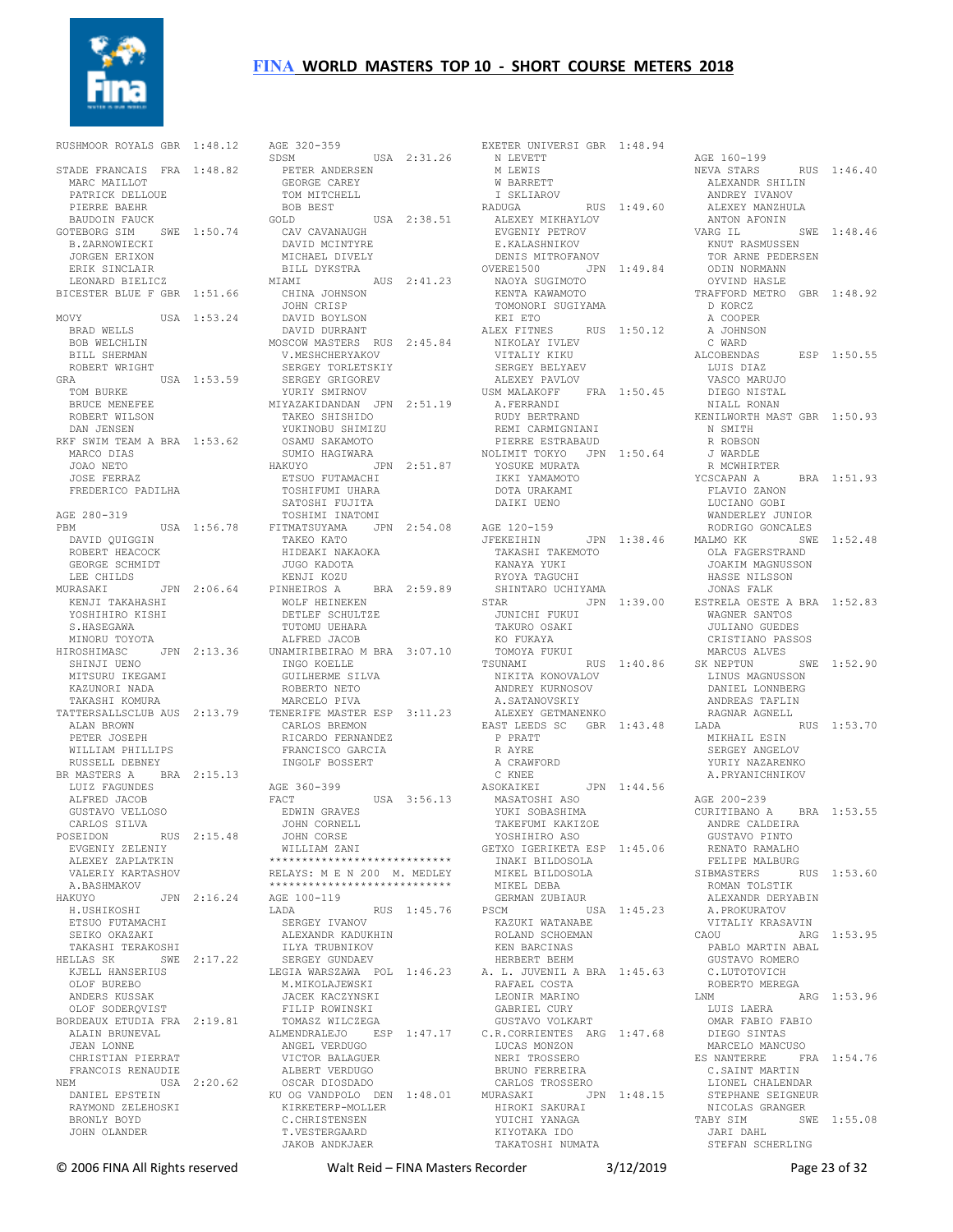

 HAKAN PERSSON HARALD KRUGER EAST LEEDS SC GBR 1:55.82 SIGMA SWIM DEN 1:59.63 C.DRACHMANN JONAS HENRIKSEN PETER HOLMSTEEN HENRIK PEDERSEN BOULOGNE BILLAN FRA 1:59.64 ABED OUADAH LAURENT NEUVILLE QUENTIN GODINEAU OLIVIER FAYOLLE PADEL ARENA ALI ESP 2:00.08 JORGE ROJO JORGE ZARAGOZA BARTOLOME MUNAR MANUEL ALVAREZ AGE 240-279 JAY YARID DAVID GUTHRIE JOHN FIELDS BRUCE WILLIAMS STADE FRANCAIS FRA 2:03.67 BORDEAUX ETUDIA FRA 2:35.11 MARC MAILLOT OLIVIER POTIER PIERRE BAEHR BAUDOIN FAUCK<br>MOVY BRAD WELLS ROBERT WRIGHT MICHAEL NORBERG BILL SHERMAN GOTEBORG SIM SWE 2:05.99 HELLAS SK ANDERS GUSTAFSON MICHAEL MACDONALD LENNART MENTOR LEONARD BIELICZ GOTEBORG SIM SWE 2:06.66 KARL JUSTH KARL JUSTH<br>GLEN CHRISTIANSEN GLEN CHRISTIANSEN<br>STEFAN NILSSON B.ZARNOWIECKI ES NANTERRE FRA 2:07.91 TAKAO TSUCHIYA TAKASHI ISHIMOTO YOSHIHIRO NAKANO LIONEL PAILLIEZ SERGE GUERIN DAN STEPHENSON GILLES LAFFICHE TOULOUSE ATHLET FRA 2:08.54 PHILIPPE HERVE DAVID MCINTYRE CAV CAVANAUGH R.DOBBELMANN FRANCOIS BRY OLIVIER BORIOS RACING CLUB DE FRA 2:10.47 MIKE FRESHLEY C.GUILLEMIN J.CABROL C.STARZEC LAURENT MERLOZ ROSE USA 2:10.54 SERGEY GRIGOREV DAN STEPHENSON WINSTON UCHIYAMA THOMAS TAYLOR ERIK STERNE DINAMO RUS 2:10.57 DETLEF SCHULTZE BURKHARD CORDES EVGENIY POZDYAEV A.SHCHERBAKOV ALEXEY MARKOVSKIY ALEXEY FILONOV AGE 280-319 PBM USA 2:13.40 HAKUYO ROBERT HEACOCK GEORGE SCHMIDT LEE CHILDS DAVID QUIGGIN TOROKBALINT HUN 2:19.39 JOZSEF CSIKANY GABOR SOMLAT LASZLO CSABA

RICE USA 1:54.15 HELLAS SK SWE 2:33.94 AGE 100-119 MOVY USA 2:05.29 WARRINGAH AUS 2:35.15 ABEL BORNSTEIN LUIS CLAVIJO ESBJERG SVOMMEK DEN 3:47.68 MICHAEL CROSBY GETXO IGERIKETA ESP 3:48.32 FERENC ERDELYI NEVA STARS RUS 2:28.22 VASILIY POPOV A.KHARCHENKO OLEG TKACHENKO VLADIMIR NEFYODOV T.C.CAMPINAS A BRA 2:31.29 BUDAPESTI HONVE HUN 4:23.44 ALFRED JACOB CESAR VIEIRA PAULO MOTTA MARCELO PIVA HAKUYO JPN 2:32.67 HIROSHI NONAKA SEIKO OKAZAKI TAKASHI TERAKOSHI ETSUO FUTAMACHI POSEIDON RUS 2:32.68 VIKTOR KORESHKOV A.BASHMAKOV EVGENIY ZELENIY ALEXEY ZAPLATKIN KJELL HANSERIUS<br>KJELL HANSERIUS<br>OLOF BUPPPO OLOF BUREBO ANDERS KUSSAK OLOF SODERQVIST J.RABEJAC CHRISTIAN PIERRAT CHRISTIAN JOGUET FRANCOIS RENAUDIE PETER KAUPERT STUART MEARES JOHN PAGDEN HELLAS SK SWE 2:35.15 ERIC FORSLUND MATTHIAS KRONER K.ENGARDT BENGT FURBERG AGE 320-359 KAMAKURAMSC JPN 2:55.92 KEISUKE TAJIMA GOLD USA 3:00.25 BILL DYKSTRA KARL WIEDAMANN SDSM USA 3:03.84 BOB BEST PETER ANDERSEN TOM MITCHELL MOSCOW MASTERS RUS 3:19.00 V.MESHCHERYAKOV V.MESHCHERYAKOV<br>SERGEY TORLETSKIY YURIY SMIRNOV PINHEIROS A BRA 3:28.72 OSMAR SILVA NIELS VAN BEURDEN PATRICK DE JONGE THIJS VAN DEN END TUTOMU UEHARA TENERIFE MASTER ESP 3:34.58 RICARDO FERNANDEZ INGOLF BOSSERT<br>CARLOS BREMON CARLOS BREMON FRANCISCO GARCIA HAKUYO JPN 3:38.43 SATOSHI FUJITA<br>KEIJI GEMBA<br>K.MOCHIZUKI<br>TOSHIMI INATOMI MINN USA 3:45.45 PETE MAGEE PETE MAGEE<br>DAVID ARLANDER BILL KANSAS

 NIEL PETERSEN TIPFUTAMATAGAWA JPN 4:22.49 NOBUHIRO IIJIMA KEIICHI KOBORI MITSUNORI HIRANO ASAAKI OSHIRO JOZEF LIPTAI KECSKES TOTH KAROLY SZECSI ATTILA KOSZOVACZ AGE 360-399 FACT USA 4:33.18 EDWIN GRAVES WILLIAM ZANI JOHN CORNELL JOHN CORSE \*\*\*\*\*\*\*\*\*\*\*\*\*\*\*\*\*\*\*\*\*\*\*\*\*\*\*\* RELAYS: M E N 400 M. FREE \*\*\*\*\*\*\*\*\*\*\*\*\*\*\*\*\*\*\*\*\*\*\*\*\*\*\*\* CITY OF CAMBRID GBR 3:42.23 L BARNETT M LEAMON L WESTWOOD J RUMBELOW<br>WH2O USA 3:47.59 ANTOINE KUNSCH COLIN DUEWEKE JAMES SINCLAIR S.CHRISTIANSEN MARTIN REIMER SIGURD KEHLET KRIS WESSELINK LNM ARG 3:56.44 TOMAS INSUA W-PLAY JPN 3:48.40 TAKASHI HAMAOKA OSCAR BASSO ANDRES TRUPIANO SEBASTIAN DARDIS GRA USA 3:56.46 JACOB COOK J.HOCHSTRASSER ROBERT DALTORIO CASEY POWERS ACADEMYISHINOMA JPN 3:58.80 EDUARDO<br>JUNPEI KUNII – ANDRE J<br>MASATAKA SHIBUYA – CBUSTER<br>WATITA JUNPEI KUNII MASATAKA SHIBUYA TOMOYA KOYANAGI TAKESHI HOSHI TOBIUODOUKOKAI JPN 3:59.09 TAKUMI ARAYA YUKI ARIMA TEPPEI FUJITA KENTO KANNO<br>KENTO KANNO ESP 4:06.25 VILANOVA ESP 4:06.25 LUIS SAN MARTIN CARLOS BUJALANCE RAUL COLORADO F.J.HERRERA ZPC WOERDEN NED 4:07.90 THOMMY NICKEL MASTER JAEN ESP 4:08.70 DANIEL SERRANO ANGEL MARTOS MANUEL RUIZ JESUS BUITRAGO AGE 120-159 JFEKEIHIN JPN 3:23.55 IDEAL CLUBE A BRA 3:45.96 RYOYA TAGUCHI TAKASHI TAKEMOTO TAKAO UEKI SHINTARO UCHIYAMA G-TRVS JPN 3:24.36 Y.MURAMATSU TRAFFORD METRO GBR 3:48.19 NAOFUMI UTSUGI

 KENSUKE MAEDA KOSUKE MAEDA EAST LEEDS SC GBR 3:27.90 A CRAWFORD R AYRE C KNEE R JAGGER A. L. JUVENIL A BRA 3:38.74 LEONIR MARINO RAFAEL COSTA GUSTAVO VOLKART GABRIEL CURY TRAFFORD METRO GBR 3:40.07 P BARNARD J GILES D KORCZ C WARD BICESTER BLUE F GBR 3:40.49 R STEWARD<br>R STEWARD D JARDINE A SMITH M PROCTER<br>OUT TO SWIM  $GBR$  3:40.78 N THOMSON P GRAY W WAN I WHITE WH2O USA 3:45.84 C.GIBSON CRAIG SINEL CARL LARSEN HARITZ IDIONDO MIKEL DEBA JOKIN OLABARRIETA IBAI ELORRIAGA TAKASHI YAMAMOTO AKIFUMI TANIGUCHI NOBUO SUEMATSU AGE 160-199 NAUTICO UNIAO A BRA 3:33.64 GUILHERME SANTOS WILLIAM DUTRA EDUARDO LORENZI ANDRE LORENZI CBUSTER JPN 3:37.51 Y.FUJISAWA MASANORI TAKEGAWA TOSHIMICHI KAMON HIROKI TAKADA JFEKEIHIN JPN 3:37.95 HIDEAKI TOGO HAJIME IKEGAMI SHINYA HAYASHI T.YAMAGUCHI  $FPM 3.38.02$  KENTARO SUZUKI TORU TAKUBO SEIJI SUGIMOTO NAOTO ENDO WARRINGTON MAST GBR 3:39.49 T ELAND R MASON C RIX B HARKIN GETXO IGERIKETA ESP 3:40.37 INAKI BILDOSOLA JAVIER ETXEBESTE BENAT ELORRIAGA MIKEL BILDOSOLA RODRIGO RODRIGUES VLADIMIR RIBEIRO ANTONIO ARAGAO ANDRE FERREIRA A JOHNSON R SYMONS

© 2006 FINA All Rights reserved Walt Reid – FINA Masters Recorder 3/12/2019 Page 24 of 32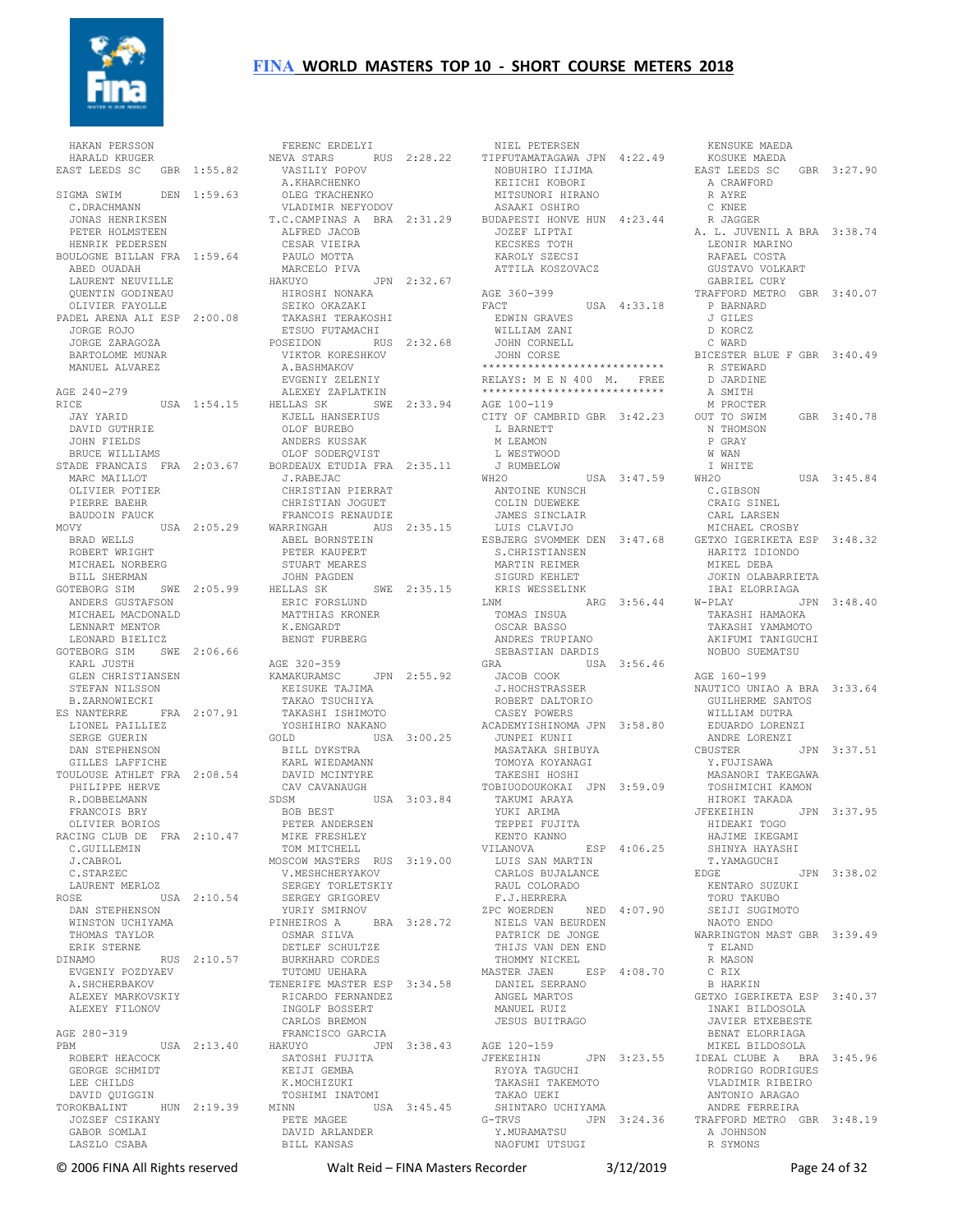

 S BARTON P EMMINS HZ&PC HEERENVEE NED 3:48.58 DENNIS BOS RENE BEETSMA MARTEN DE GROOT CASPER HUT COCONATSFURU JPN 3:49.23<br>YOJI IKAZAKI<br>SHIGEO SHIRAISHI<br>TAKUYA ONISHI<br>TAKEHIKO WATANABE AGE 200-239 SIGMA SWIM DEN 3:53.58 MADS GJERLOV PETER HOLMSTEEN HENRIK PEDERSEN ANDERS DALSGAARD ARIZ USA 3:55.81 DAM TERRY DEBIASE GERALD BADDING MARC VALLE TERRY RICHARDSON KATSUYA TAKAHASHI TOORU YAMAMURA YOSHIKI ITO TOSHIMICHI KAMON NEVA STARS RUS 3:57.06 PYOTR EFIMOV K.BUBLIKOV PAVEL LEBEDEV VLADIMIR PREDKIN BR MASTERS A BRA 3:58.04 FRANCISCO MELO JUNIOR GESE M.GUIMARAES ADRIANO BECCARI DE ROG NED 4:00.60 GLEN LE CLERCQ ROB SPETTER PETER BERNSEN KENT WEALD SWIM GBR 4:03.21 G COOPER A BURROWS P BRADLEY J EXALL GRA USA 4:05.87 NICK BOSHOFF DREW SKELLY DAN JENSEN KURT DICKSON ROSE USA 4:10.83 DAN STEPHENSON PATRICK MC GINLEY RAY FROST ROSS BREITENBACH TEDDINGTON SC GBR 4:11.06 A HOOPER S FOLSOM M DEAKIN L SMITH AGE 240-279 GRA USA 4:11.90 PAT MEANEY BRUCE MENEFEE ROBERT WILSON TOM BURKE MIAMI AUS 4:23.99 ROD TAYLOR ALAN CARLISLE ROSS BEATON DARRYL HURLEY SYSM USA 4:25.30 JACK GROSELLE BERT BOWERS TOM WEIGAND JIM MATYSEK

CBUSTER JPN 3:56.46 SPENCER SWIM TE GBR 4:49.79 ERIK KAMPHUIS OTTER SC GBR 5:27.75 MOVY USA 4:25.41 MINN USA 6:13.89 BOB WELCHLIN DAVID ORWICK MICHAEL NORBERG BRAD WELLS NAC MASTERS IRL 4:29.29 ANDREW HETHERALL DECLAN HARTE PAUL O'NEILL<br>
DAN GOLDEN<br>
AER LINGUS IRL 4:31.14<br>
TONY O'BRIEN<br>
DECLAN O'SULLIVAN PETER CONWAY VIVIAN MONGEY BR MASTERS A BRA 4:39.88 GEORGE FONSECA RICHARD LEVAY ALFRED JACOB RICARDO PADILHA DAM USA 4:39.89 STUART KAHN CURTIS FINLEY ANDREW MCPHERSON GREG MENNA O GELEOC G ADMANS S BAKER P STEPHENS WCM USA 4:50.42 BOB UPSHAW MICHAEL WILLIAMS JAMES DELACY GORDON BELL AGE 280-319<br>OREG OREG USA 5:18.04 WILLARD LAMB DAVID HATHAWAY DAVID RADCLIFF SCOT SULLIVAN D PARR R LLOYD-MOSTYN R SHARPLEY P RAE WH2O USA 5:33.55 TO USA<br>CHARLES LARSON NEAL WIENER JAY OLSON PAULO FIGUEIREDO ARIZ USA 5:37.07 ROBERT EMAHISER JAMES SPIEGEL CRAIG SHAFFER DOUGLAS SPRINGER<br>ARIZ USA ARIZ USA 5:46.01 JOHN LEET TERRY LUDWIG CARL MARRIOTT BILL TON SDSM USA 5:47.14 PETER ANDERSEN TOM MITCHELL MIKE FRESHLEY GEORGE CAREY<br>PSV NED 5:57.31 FRED KETTING BREND BREVE BOB BERG ROB HANOU RYOEIKAI JPN 5:59.62 TAKASHI INOUE TAKESHI FUKUCHI HIROSHI AMMO MASATO KURETAKE<br>MINN USA USA 6:06.82 MARC ANDERSON BILL KANSAS NEILL MERCK RALPH BOVARD

 JOHN BERGMAN MARK KAPLAN THOMAS HODGSON JIM LANGLAND AGE 320-359 SDSM USA 6:08.26 TOM MITCHELL TONY RALPHS BOB BEST PETER ANDERSEN TATIKAWASUIKYO JPN 6:12.55 TOSHIO ISHIBASHI TSUTOMU MIYAUCHI JUNJI MONJAKU TAKANAO SATO ARIZ USA 6:12.94 GLENN TEWKSBURY TED PIERCE KENNETH MCKINNEY AL WORTH GOLD USA 6:16.42 S CHALLIS K PICKARD US<br>CAV CAVANAUGH<br>DAMAT DAVID MCINTYRE BILL DYKSTRA MICHAEL DIVELY MOSCOW MASTERS RUS 6:34.36 V.MESHCHERYAKOV SERGEY TORLETSKIY SERGEY GRIGOREV YURIY SMIRNOV<br>NECGSC NECGSC JPN 6:36.09 AKIRA MURAI JAVIER BERNABEU DANIEL MUNOZ NOBUAKI TAKATA SETSUO JINUSHI TOSHIRO NAKATA \*\*\*\*\*\*\*\*\*\*\*\*\*\*\*\*\*\*\*\*\*\*\*\*\*\*\*\* RELAYS: M E N 400 M. MEDLEY \*\*\*\*\*\*\*\*\*\*\*\*\*\*\*\*\*\*\*\*\*\*\*\*\*\*\*\* AGE 100-119 EXETER UNIVERSI GBR 4:03.49 N LEVETT M LEWIS W BARRETT I SKLIAROV ACADEMYISHINOMA JPN 4:29.42 JUNPEI KUNII TAKESHI HOSHI MASATAKA SHIBUYA TOMOYA KOYANAGI ZPC WOERDEN NED 4:33.75 PATRICK DE JONGE NIELS VAN BEURDEN THOMMY NICKEL THIJS VAN DEN END XIRIVELLA ESP 4:36.74 JAVIER MEMBRILLAS DAVID MEMBRILLAS MARC MOLINER RICARDO MIRALLES Z.V. TIAMAT NED 4:38.68 M.AALST JELLE DIJKMANS DIRK SMIT STIJN SCHOONE OVER1500 JPN 4:42.74 SHINTAROU SUZUKI TOMONORI SUGIYAMA KAZUYUKI HAKAMATA KAZUYA NAGATA OUT TO SWIM GBR 4:51.80 C DONOT J RANSTRAND M.GONZALEZ-OQUEND D PAPALINI TRIATLON CIERZO ESP 4:54.31 ALEJANDRO HORCAS MIGUEL SENTRE ELOY SANCHO ALVARO GRACIA UN.POLIT VALENC ESP 4:55.27 ADRIAN BONET

 CARLOS TOMAS ADRIAN ZORNOZA JORGE SEVIL DESPORTIVA BJWH POR 4:59.30 JOAO FERREIRA JOAO CARVALHO ALVARO CARDOSO MIGUEL AMARO AGE 120-159 JFEKEIHIN JPN 3:40.00 TAKASHI TAKEMOTO HAJIME IKEGAMI RYOYA TAGUCHI SHINTARO UCHIYAMA EAST LEEDS SC GBR 3:54.18 P PRATT R AYRE A CRAWFORD R JAGGER BRIGHTON DOLPHI GBR 4:17.27 J BROWN S EVERETT MASTERS ZDZIESZ POL 4:18.24 GRZEGORZ SIERKA DAWID JAJUGA MATEUSZ DUDEK SZYMON PACIEJ MASTER NATURASW ESP 4:18.45 CARLOS SOLER SERGIO CACERES EL OLIVAR ESP 4:20.67 FERNANDO ALAEZ SERGIO OTERO LUIS BATUECAS JORGE BARRACHINA<br>WH2O USA 4:21.46<br>COLIN DUEWEKE<br>S.CUTTER-WILSON ADAM LARSON SAM STRYKER<br>ROSE  $HSA \quad 4:23.12$  RALPH PORRAZZO JASON COHEN ANDREW LUM JOSHUA SCHWARTZ WVZ NED 4:26.79 MARKUS VAN REST S.RAVESTEIJN RENS POST VINCENT LAPOUGE PSV NED 4:28.29 SANDER VAN ELBURG HAROLD MATLA G.LEDEN M.NESSELROOIJ AGE 160-199<br>JFEKEIHIN JPN 3:52.05 SHINYA HAYASHI HIDEAKI TOGO TAKAO UEKI T.YAMAGUCHI WARRINGTON MAST GBR 4:01.26 C RIX B HARKIN T ELAND R MASON KENILWORTH MAST GBR 4:06.44 N SMITH R ROBSON J WARDLE R MCWHIRTER WH2O USA 4:09.68 C.GIBSON MATTHEW SCHMIDT CARL LARSEN CRAIG SINEL

© 2006 FINA All Rights reserved Walt Reid – FINA Masters Recorder 3/12/2019 Page 25 of 32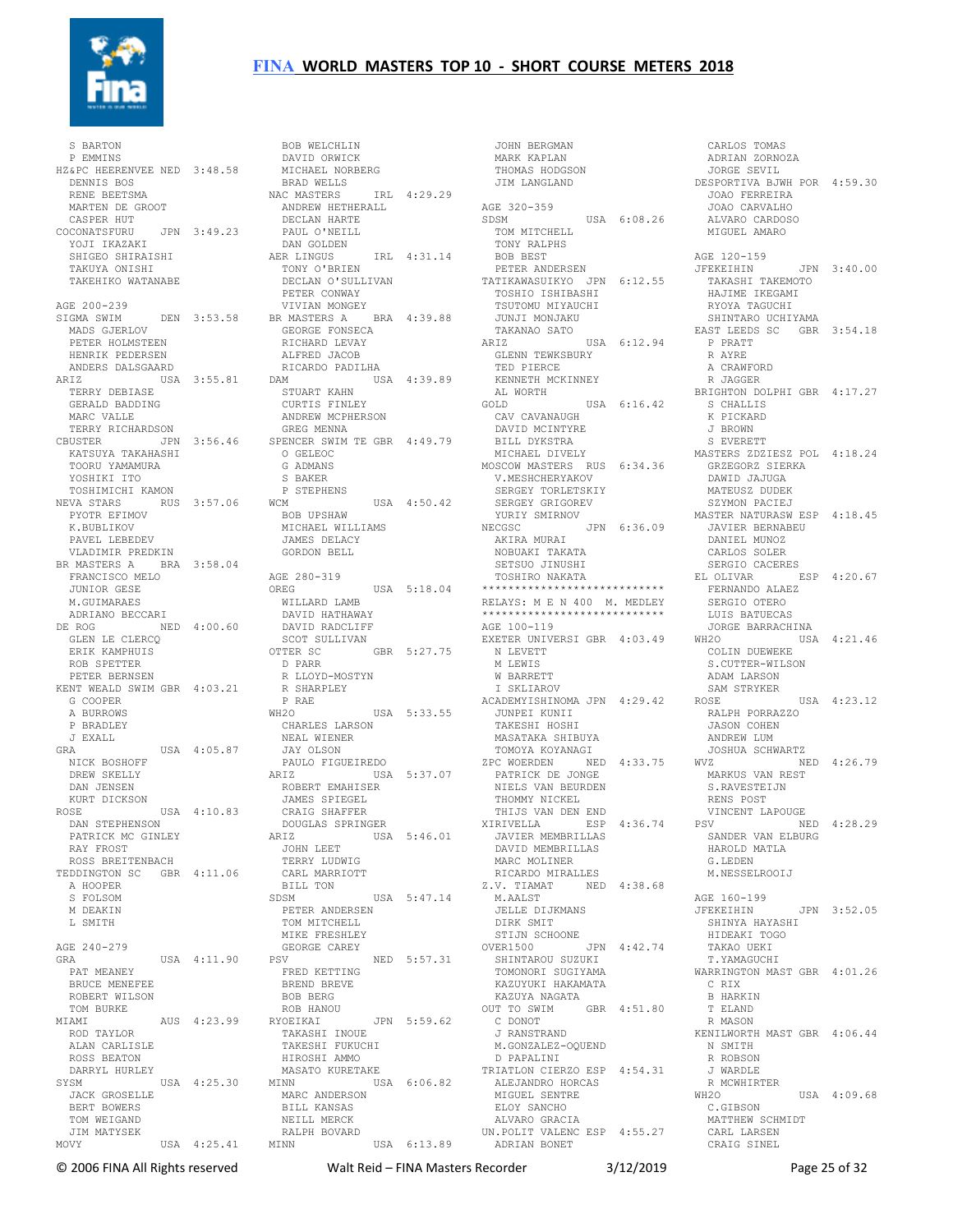

ROMFORD TOWN SC GBR 4:16.97 M FENNER P ARUNDELL D EBANKS M LANE ZPC AMERSFOORT NED 4:21.40 MARTIJN GIEZEN RON KORZELIUS ROB VAN VLIET JEROEN ZELSMANN DE GELENBERG NED 4:24.44 ROBERT WRIGHT MICHAEL NORBERG ARJAN VAN SWAM M.WINSSEN JOHN COBUSSEN GEERT WIJN<br>YCFM YCFM USA 4:25.22 WILLIAM KLOPPE JAMES VAIRO ANDY KROUPA ANDY MATTHIAS ROSE USA 4:26.11 FRANK GODOR CHAD DURIEUX DAVID POPKO DAN STEPHENSON UNI QLD AUS 4:28.09 MARTIN BANKS JAMIE WRIGHT STEFANO ZERBINI STEPHEN BERTING AGE 200-239 PBM USA 4:25.36 TEAM LUTON SWIM GBR 5:10.46 DANIEL LOTANO MICHAEL AUBREY MIKE LAMONICA LENNART LINDAHL PSV NED 4:31.97 ROYAL TUNBRIDGE GBR 5:18.32 SV ....<br>ROGIER VISSERS HAROLD MATLA G.LEDEN BREND BREVE KENT WEALD SWIM GBR 4:33.15 A BURROWS P BRADLEY G COOPER J EXALL SPENCER SWIM TE GBR 4:39.09 G EMERSON C RENTSCH C BENSON O GELEOC GBM USA 4:39.25 JERRY BAILEY EDMUND GENDREAU GUY DAVIS C.CLOITRE NOTTINGHAM LEAN GBR 4:39.68 M BRETT D ANSCOMBE A SHEPPARD C ROBBINS MASTER MURCIA ESP 4:40.24 JUAN PELLICER JOSE MORALES MANUEL FARRONA SERGIO ALCARAZ DE ROG NED 4:41.67 STUART MEARES ERIK KAMPHUIS ARJAN VERHEIJ PETER BERNSEN ROB SPETTER SEAMASTER JPN 4:45.17 TERRY BRINKMAN DAVID OAKES KIYOYUKI TOGOE T.SEKIHARA UENO TATSUYA H.KOBAYASHI SYSM USA 4:45.96 EDWARD MENCH JOHN GROSELLE JOHNNIE PEARSON RICK WALKER

AGE 240-279<br>
RICE USA 4:19.86<br>
JAY YARID<br>
DAVID GUTHRIE<br>
JOHN FIELDS<br>
BRUCE WILLIAMS MOVY USA 4:47.71 BRENT MILLER BILL SHERMAN<br>GRA GRA USA 5:01.69 BRUCE MENEFEE ROBERT WILSON TOM BURKE DAN JENSEN MIAMI AUS 5:03.24 ROD TAYLOR ALAN CARLISLE DARRYL HURLEY PETER REABURN HEMEL HEMPSTEAD GBR 5:06.72 M FOSKETT D PIRRIE M AYRES K MCKENNA AER LINGUS IRL 5:06.99 BOYD FREEMAN VIVIAN MONGEY TONY O'BRIEN DECLAN O'SULLIVAN G POWELL M BARTON D WRIGHT C MAYES  $B$  HUNT M PRIME A PININGTON J PEARSON CNSW BEL 5:20.78 \*\*\*\*\*\*\*\*\*\*\*\*\*\*\*\*\*\*\*\*\*\*\*\*\*\*\*\* AGE 100-119 KEIEIKAI JPN 8:42.85 LUC LALOI C.SCHOENAERS JEAN-MARIE CADIAT LIONEL GODEAUX PREGEL RUS 5:32.50 SERGEY YANOCHKIN GRIGORIY LOPIN VADIM EZHKOV V.TIKHONOV AGE 280-319 PBM USA 5:02.50 GEORGE SCHMIDT ROBERT HEACOCK LEE CHILDS DAVID QUIGGIN POSEIDON RUS 5:38.20 POSEIDON RUS<br>MIKHAIL ULYBYSHEV YURIY KOMOV<br>VLADIMIR GETMAN VLADIMIR GETMAN A.BASHMAKOV WARRINGAH AUS 5:59.00 ABEL BORNSTEIN PETER KAUPERT JOHN PAGDEN SYSM USA 6:07.57 AGE 120-159 JAN SODERSTROM JIM MATYSEK KNMAKASI JPN 6:10.50 SUEKI YAMAMOTO TATSUYA WATANABE BICESTER BLUE F GBR 8:20.02 TAIRA MORITA TOSHIAKI MIYATA MEISTERUJUMISE EST 6:11.92 MIHKEL VIRKUS AKSEL LUIGE

 A.BATISTSEV LEMBIT LAHT LEMBIT LAHT<br>LEMBIT LAHT<br>YOEIKAI JPN 6:15.63 ISIINII<br>TAKESHI FUKUCHI<br>HIROSHI AMMO HIROSHI AMMO TOSHIAKI URANO HIDEYUKI TAKEMASA MINN USA 6:45.37 S CHALLIS C TAIT JOHN MAGUIRE BILL KANSAS MARC ANDERSON JAY JOHNSTON ARIZ USA 6:58.40 CRAIG SHAFFER JOHN LEET JAMES SPIEGEL CARL MARRIOTT PSV NED 7:03.23 EVERTJAN MASUREL ANDRE PANTEKOEK ROB HANOU BOB BERG AGE 320-359<br>SDSM )<br>USA 6:48.42 BOB BEST PETER ANDERSEN MIKE FRESHLEY TOM MITCHELL RIRAHITACHI JPN 7:03.56 TAKAHIRO TAKIMOTO YAKUJIRO NOGAMI TAKAHIRO TAKIMOTO<br>YAKUJIRO NOGAMI<br>KOJI WADA TAKASHI TSUBOI TATIKAWASUIKYO JPN 7:19.95 TOSHIO ISHIBASHI MAKOTO KOMANO TSUTOMU MIYAUCHI TAKANAO SATO \*\*\*\*\*\*\*\*\*\*\*\*\*\*\*\*\*\*\*\*\*\*\*\*\*\*\*\* RELAYS: M E N 800 M. FREE GOSHIMA HITOSHI YAMAOKA SATOSHI Y.FUJISAWA WARRINGTON MAST GBR 8:13.91 FUJI RYOSUKE HIROKI YOSHIZAWA GRA USA 8:42.96 JACOB COOK J.HOCHSTRASSER ROBERT DALTORIO TONY COX VILANOVA ESP 9:25.23 F.J.HERRERA RAUL COLORADO CARLOS BUJALANCE LUIS SAN MARTIN BRISBANE SOUTH AUS 10:34.66 N BARBER NICHOLAS PIRIE THOMAS BRENNAN TOMOYASU IMURA BRADLEY BRENNAN GERM USA 11:15.57 JASON GEORGE DMITRIJS MILAJEVS S. PARUCHURU KEMPSEY CLARK NEWCASTLE SWIMT GBR 8:18.38 N VALENTINE W JOLLY C HEAPS J PLUMLEY D JARDINE M PROCTER A SMITH R STEWARD OUT TO SWIM GBR 8:22.20 DE GELENBERG N THOMSON

 P GRAY C UNSWORTH D DAPORTA-MENDEZ BRIGHTON DOLPHI GBR 8:26.04 J BROWN K PICKARD<br>S CHALLIS C<br>CTAIT<br>NDSWIM JPN 8:34.88 NAOKI YASUMOTO KAZUHIKO TAKEUCHI HIDEAKI TAKAGI TAICHI TAKAGI KILKENNY S.C. IRL 8:52.78 AARON KEOGH MIKEY MCCARTHY EDDIE HEALY BRIAN O'DONNELL  $W-PIAY$  JPN 9:08.64 TAKASHI HAMAOKA TAKASHI YAMAMOTO YOSHITAKA NOMURA SHOGO MAEKAWA KNMMUSASHIURAWA JPN 9:09.32 SHUICHI MAEDA YOUSUKE MORISHITA TAKAYUKI OGURI T.KAWASHIMA<br>PASIOTATIBANA JPN 9:10.22<br>TAIKI OKAMOTO<br>HIROYA KOMATSU<br>YOSUKE TANIGUCHI SYO HAMAISHI EXETER CITY SWI GBR 9:20.28 M HOCKIN N KING T LANG S HURLEY AGE 160-199 JPN 7:55.53 TOSHIMICHI KAMON HIROKI TAKADA MASANORI TAKEGAWA B HARKIN P WOODS T ELAND C RIX BRIGHTON DOLPHI GBR 8:20.83 A FARRELL S EVERETT P ALLEN M LAMBERT<br>OTTER SC GBR 8:38.64 P BENNETT C MORGAN P DIXON  $IISA$   $8.44.40$  DAVID POPKO DAVID GALLUZZI CHRISTOPHER CHOI JOSHUA SCHWARTZ UNI QLD AUS 8:46.53 MARTIN BANKS DANIEL RYAN STEFANO ZERBINI STEPHEN BERTING EAST LEEDS SC GBR 8:46.95 B SHAW N PARKES A CARR J BARWICK TEDDINGTON SC GBR 8:49.01 L SMITH G INNES P SMOOTHY A ACLAND NED 9:06.17 GEERT WIJN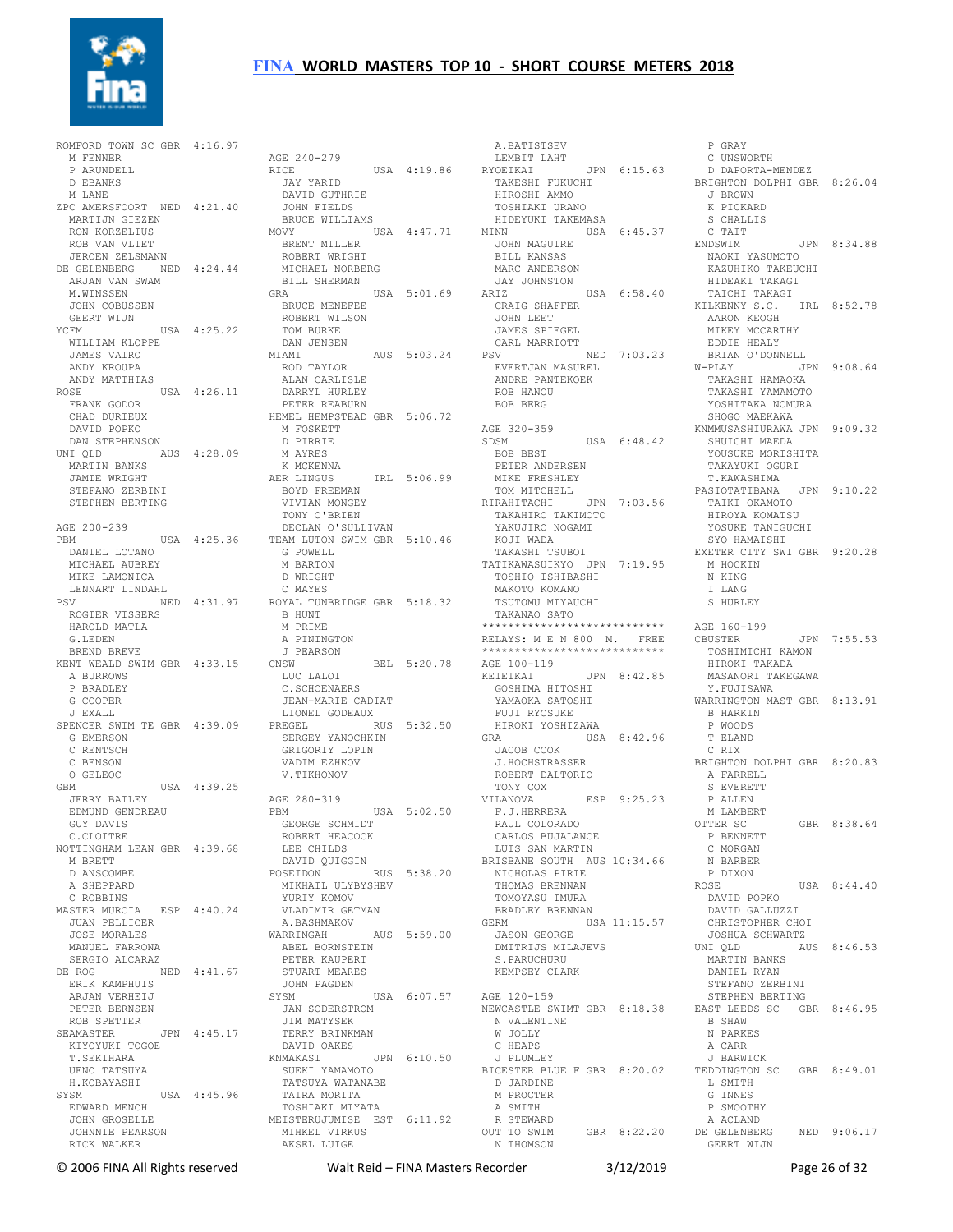

 ROB JANSSEN R.KRUIJS M.WINSSEN<br>GRA USA 9:11.10 ANDREW WOOD MATT REASON STEVE KIM BILLY GAINES AGE 200-239 CBUSTER JPN 8:53.73 KATSUYA TAKAHASHI YASUO TOKIMIZU YOSHIKI ITO TOORU YAMAMURA<br>SKY  $USA 9:03.62$  ABRAHAM SOLANO DAN KASSER JAMES LUEBBE DALE MERCKER L'HOSPITALET ESP 9:05.75 MANUEL CABELLO JORDI LORCA RAFAEL GOMEZ ADOLFO ORTIZ KENT WEALD SWIM GBR 9:08.80 G COOPER A BURROWS P BRADLEY J EXALL TEDDINGTON SC GBR 9:13.43 M DEAKIN S GRIFFITHS M RANDS A HOOPER DE ROG NED 9:18.54 ROB SPETTER GLEN LE CLERCQ WIJNAND VERGEEST PETER BERNSEN TEAM ANGLIA SWI GBR 9:21.26 HARUO MIZUNO A BEVIS R DAVIS D BARKER M FRESHER ROSE USA 9:36.95 WINSTON UCHIYAMA RAY FROST PATRICK MC GINLEY DAN STEPHENSON SABADELL ESP 9:41.97 DARRELL SMITH DANIEL KORNBLATT XAVIER TORRENTS JOAN FERRANI ROBERTO EXPOSITO ENRIC TRENS WCM USA 9:42.51 R SHARPLEY BRAD GOTHBERG GORDON BELL KERRY O'BRIEN TOM NOOTBAAR AGE 240-279 AGE 240-273<br>EIAICLUB JPN 9:35.99 YOSHIO FURUYA K.YOSHIWARA TAKASHI TOMOHARA AKIRA IIDA MIAMI AUS 9:57.42 ROD TAYLOR ROSS BEATON ALAN CARLISLE DARRYL HURLEY MOVY USA 10:11.19 ...<br>BRENT MILLER BILL SHERMAN CHIP GLIDDEN DAVID ORWICK SYSM USA 10:15.11 JACK GROSELLE TOM WEIGAND JOHN BURKE DEAN MITCHINSON

SDSM USA 10:34.38 PETER ANDERSEN MIKE FRESHLEY KENTON JONES NATHAN ASCHER COSPATURUMI JPN 10:36.11 NOBUYUKI SUGIMOTO TOSHIMITSU UDA MASASHI NAKANISHI KIYONORI SAKAI NAC MASTERS IRL 10:55.85 AGE 100-119 DAN GOLDEN DECLAN HARTE GRAHAM RICE PAUL O'NEILL NEM USA 11:15.39 CRAIG CRAWFORD KANAKO TAYAMA ROSE USA 1:43.76 STEVE KOLIS DUNCAN RYANMANN DANIEL ROGACKI VMST USA 11:34.47 VIC MICKUNAS MITCH SAKS JIM MCFARLAND KEITH MURRAY UTSUNOMIYAMEC JPN 11:36.58<br>HIROKAZU FUJIE<br>VUICHI FUKACANA HIROKAZU FUJIE YUICHI FUKASAWA TOSHIO OKAMOTO HARUO KUBO AGE 280-319 PBM USA 10:15.50 DAVID QUIGGIN GEORGE SCHMIDT LEE CHILDS ROBERT HEACOCK EIAICLUB JPN 11:01.00 AKIRA IIDA KAZUO NAKASHIMA TAKASHI TOMOHARA TEDDINGTON SC GBR 11:06.90 C FIDLER G EDGE P FRIEZE D HEMBROW<br>MINN  $HSSA$  11:36.46 PETE MAGEE MARC ANDERSON OTTER SC GBR 12:12.67 D PARR R LLOYD-MOSTON P RAE PSV NED 12:17.60 FRED KETTING ROB HANOU BREND BREVE BOB BERG<br>PSM PSM USA 12:37.23 DAN KIRKLAND BARNEY VOEGTLEN DAN UNDERBRINK J.BOWDITCH SPLKANI JPN 13:03.50 T.MATSUNAMI T.MATSUNAMI<br>SATOHIRO OTSUKA H.SHIMOMURA T.TAKESHITA ROSE USA 13:10.37 JOSE JUNIOR MATHEUS SILVA ERIK STERNE MICHAEL FARMER PETER RONAY WILLIAM FLEMING WCM USA 13:25.70 KEITH FEIRING BOB UPSHAW STAN MORNER MICHAEL WILLIAMS

AGE 320-359 GOLD USA 14:21.51 CAV CAVANAUGH BILL DYKSTRA MICHAEL DIVELY DAVID MCINTYRE \*\*\*\*\*\*\*\*\*\*\*\*\*\*\*\*\*\*\*\*\*\*\*\*\*\*\*\* RELAYS: MIXED 200 M. FREE \*\*\*\*\*\*\*\*\*\*\*\*\*\*\*\*\*\*\*\*\*\* NECGSC JPN 1:40.83 CHIKAHIDE ENDO TOMOKI TANAKA MIKA KASHIWAZAKI<br>KANAKO TAYAMA RALPH PORRAZZO LAUREN FRENDREIS MICHELLE DURAJ ANDREW LUM LILLE UC NATATI FRA 1:44.42 ARMONY DUMUR CAROLINE DUMUR ALEXIS GROSGEORGE FLORIAN SOUTERNON TRAFFORD METRO GBR 1:45.89 L ZOLKIEWSKI L RICHARDS S MILNE D KORCZ KU OG VANDPOLO DEN 1:46.33 KIRKETERP-MOLLER JAKOB ANDKJAER LAERKE HANSEN JOSEFINE PETERSEN MASTER MURCIA ESP 1:46.60 IANDIRA SANCHEZ HECTOR ORTIZ LARA LOPEZ PEDRO LOPEZ USM MALAKOFF FRA 1:47.07 BRUNO BERTRAND REMI CARMIGNIANI CAMILLE MARCHAND CAMILLE BERNARD HEART OF MIDLOT GBR 1:47.51 NAUTIC CLUB ALP FRA 1:47.63 MARION STEPHANOV LEO AGIER KEVIN TONNERRE JULIE LEUILLER AQUASFERA MASTE POL 1:47.69 MACIEJ ZEMBRZUSKI MONIKA PIELOWSKA SK NEPTUN SWE 1:49.95 M.PALMI-KUKIELKO O.LEWANDOWSKA AGE 120-159 TSUNAMI RUS 1:38.39 A. L. JUVENIL A BRA 1:50.25 NIKITA KONOVALOV LYUBOV YUDINA IRINA SHLEMOVA ANDREY KURNOSOV NAUTICO UNIAO A BRA 1:39.81 GUILHERME SANTOS MARCELO PIZZATO GRACIELE HERRMANN FRANCIELI BURIN BR MASTERS A BRA 1:39.94 ESTEFANIA MILANEZ VERONICA BALSANO RUS 1:42.41 UNIQLD EKATERINA BABAEVA ILYA TRUBNIKOV EVGENIYA ZUBANOVA ALEXANDR KADUKHIN SPRUT RUS 1:42.87 ANDREY DEGTYAREV

 K.SALNIKOV INGA TSARKOVA A.BEZKROVNAYA LEGIA WARSZAWA POL 1:43.14 JACEK KACZYNSKI A.KACZMAREK K.ZOLNOWSKA MARCIN KACZMAREK AC VILLEPINTE FRA 1:44.07 C.DEHANDSCHOEWERC FABIEN COELEMBIER SOPHIE TURBAN V.COELEMBIER EMS BRON FRA 1:44.25 VANESSA GAUDIN<br>MARG TI MARC BEI S.COIFFARD<br>LAETITIA LERAY LAETITIA LERAY GRA USA 1:44.56 MEGAN MELGAARD MEGAN JEX JACOB COOK LUKE PECHMANN PC VALENCIENNES FRA 1:44.83 TIPHAINE HAMEL THIBAUT GILOT EMMANUEL LOEZ T.CREPIN-DANJOU AGE 160-199 NAUTIC CLUB ALP FRA 1:44.10 PAILAN JOURY LAURENT VILLET E.CHAMBON-PHARR ANTOINE JOURY SPRUT RUS 1:47.30 EVGENIY POTYOMKIN ANDREY MIKHAYLOV OLGA ZALUKAEVA ELENA BABIKOVA ROMFORD TOWN SC GBR 1:49.11 M LANE G WRAIGHT K NEAL D PALMER BR MASTERS A BRA 1:49.44 BRENO NOGUEIRA ADRIANO BECCARI SUZANI PAZ MARCIA LIMA BOULOGNE BILLAN FRA 1:49.57 ANGELE LEPETIT M. DESROUSSEAUX LAURENT NEUVILLE OLIVIER FAYOLLE<br>K NEPTUN SWE 1:49.95 LINUS MAGNUSSON ANN-LOUISE ARKOFT CAMILLA ROGALA HAKAN AGNELL GUSTAVO VOLKART ROBERTA STAROSTA ROBERTA VOLKART TOSHIO TADANO ARANJUEZ ESP 1:50.42 SERGIO GOMEZ CARLOS IGLESIAS ROSALBA LETIZIA MARIA CORREAS<br>LASH USA 1:50.62 ADAM KOTKIEWICZ C.MESSENLEHNER MARY KAY KRAUSE BRIAN LOVETT AUS 1:50.70 MARTIN BANKS WHITNEY TURNER CAROLINE SAXBY BRETT WOODS AGE 200-239

© 2006 FINA All Rights reserved Walt Reid – FINA Masters Recorder 3/12/2019 Page 27 of 32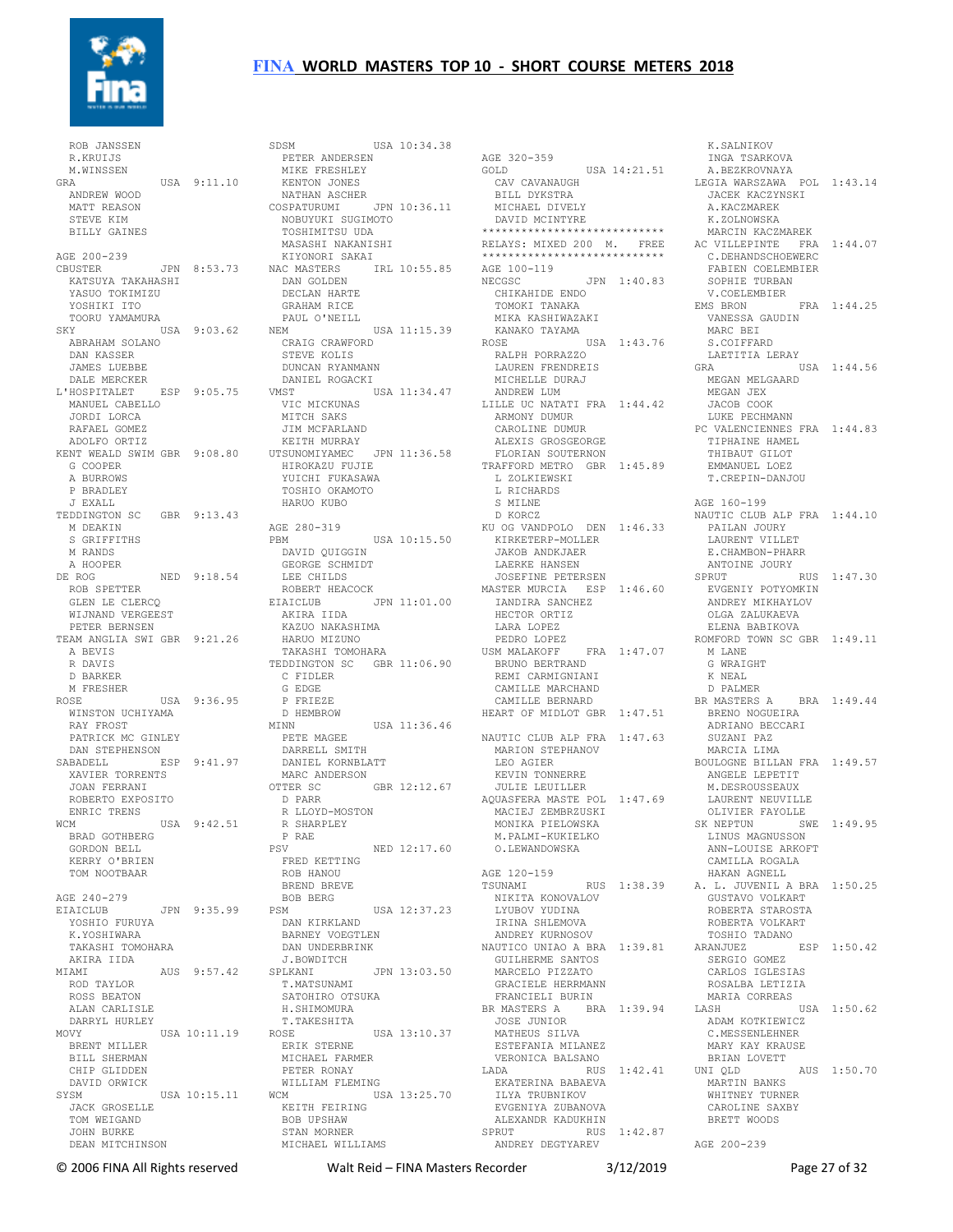

GOTEBORG SIM SWE 1:47.58 CLAIRE VILSHED LENNART MENTOR KARL JUSTH MALIN NILSSON MALMO KK SWE 1:49.55 HASSE NILSSON MAGNUS WAHLBERG A-L VILHELMSSON CAROLINE LINDBORG BARNET COPTHALL GBR 1:50.29 M REYNOLDS S MCQUAID C JACKSON M CANNON GUILDFORD CITY GBR 1:50.31 CLUB DES NAGEUR FRA 1:51.35 CLEMENT VAUTRIN M.FUZZATI C.BOISSIER THIERRY DENISE ES NANTERRE FRA 1:51.91 MARION BRAGARD LIONEL PAILLIEZ<br>
SERGE GUERIN<br>
KARINE BILSKI<br>DINAMO<br>
EVGENIY POZDYAEV<br>
A.ROMANENKOVA<br>
OLGA POZDNYAKOVA ALEXEY MARKOVSKIY ZPC AMERSFOORT NED 1:52.89 T CHERRINGTON JEROEN ZELSMANN A.PIJTAK-RADERSMA L.BON-ROSENBRAND EDWIN VAN NORDEN LEICESTER PENGU GBR 1:53.27 J POTTS H BIRD L ANNE LOCK R STOCK GREAT BRITAIN P GBR 1:53.36 D CUNNAH C THORN C SMITH R EVANS AGE 240-279 TABY SIM SWE 2:00.38 BENGT OLSSON C.MAGNUSSON C.MAGNUSSON<br>GUNILLA RASMUSON HAKAN PERSSON BR MASTERS A BRA 2:01.21 CARLOS SILVA LUIZ FAGUNDES L.NASCIMENTO DEBORA JACONI MAREMNE ADOUR C FRA 2:01.26 MIAMI FRANCK LAVIGNOLE FLORENCE BINDAULT ALAIN CARDONA ISABELLE DESPREZ GOTEBORG SIM SWE 2:01.38 HANS ERIKSSON B.ZARNOWIECKI MARIA ERIKSSON ELISABETH PALSSON BOULOGNE BILLAN FRA 2:01.53 ABED OUADAH ERIC HUYNH MARYSE FERRY F.MIGNATELLI POSEIDON RUS 2:02.37 SERGEY KOZLOV IRINA BOYTCOVA IRINA RYBANINA A.BASHMAKOV WCM USA 2:03.25 BRYAN VOLPP NATSUMI YOKOYAMA SATOSHI FUJITA CHARLENE O'BRIEN MIAMI AUS 3:02.31

 BONNIE BILICH KERRY O'BRIEN ROCHFORD & DIST GBR 2:04.46 MARGARET FITTOCK DENISE ROBERTSON H NEVIN P HARPER E LUTHER G BAKER PBM USA 2:06.32 JOSEPH WOTTON JOAN CRAFFEY CHRIS WENZEL MICHAEL AUBREY USM MALAKOFF FRA 2:06.81 SAMUEL ANAVOISARD ALAIN VANACKER DANIELE WILMART BENEDICTE DUPREZ AGE 280-319 STOCKHOLMSPOLIS SWE 2:06.72 TATIKAWASUIKYO JPN 3:38.24 MARGIT OHLSSON A-L BRYNGELSSON NILS WAHLBERG HAKAN BENGTSSON SYSM USA 2:12.10 BOB COUCH<br>
JUNE CARSON<br>
JULIANNA HOLBROOK<br>
RICK WALKER<br>
GLOUCESTER MAST GBR 2:14.32<br>
J BALL<br>
J BALL D LEATHERBARROW S HODGE PBM USA 2:15.71 CARLOS BREMON FACT USA 3:44.85 LEE CHILDS JEANNIE MITCHELL FRAN HARE DAVID QUIGGIN PSV NED 2:17.41 CORRIE VERHOEVEN LOTTIE GEURTS EVERTJAN MASUREL BREND BREVE NEVA STARS RUS 2:18.64 A.KHARCHENKO IRINA SHANGINA KIRA MAKAROVA **LAN FIAKAROVA**<br>OLEG TKACHENKO<br>ABASII ZABASU JPN 2:25.43 KIYOSHI HIRAOKA ETSUKO TAKAOKA NOBUKO SATA HIROSHI MATSUMOTO WCM USA 2:27.57 JAMES DELACY AGE 100-119 STEPHANIE SCOTT LORI BOETTLER<br>GORDON BELL GORDON BELL MIAMI AUS 2:29.27 DAVID BOYLSON MARGARET WATTS CAROLE SIMPSON ROSS BEATON STADE FRANCAIS FRA 2:29.58 BERNARD JAUDEAU MALOU VUVAN BRIGITTE ICARD BAUDOIN FAUCK AGE 320-359 S-PATIO JPN 2:49.13 LUDOVIC SIMON<br>M.SHINAGAWA E.SAMOUILHAN M.SHINAGAWA HISAKO KITAYAMA SHIZUKO TAKAHASHI TADAO KATAMURA<br>HAKUYO JP HAKUYO JPN 2:59.30 HIROSHI NONAKA FUMIKO NAKAMURA

 CHINA JOHNSON DAVID DURRANT PINHEIROS A BRA 3:09.32 WOLF HEINEKEN LILIA ALMEIDA KRISTA FULDAUER DETLEF SCHULTZE SUTHERLAND SAND AUS 3:15.03 G. MCKENZIE-HICKS PETER SHEEAN ANITA SAVIANE COLIN STANFORD IBARAKISC JPN 3:26.86 HIROKO OTANI ICHIRO MARUKO YOSHITAKA KIMURA TAKEKO KATO MAKOTO KOMANO YUSUKE SAYAMA KIYOKO OKANO NORIKO SATO MIG REIS A BRA 3:39.18<br>
NORA RONAI<br>
JOSE SOUZA<br>
SANDRA LIMA<br>
ALFRED JACOB<br>
TENERIFE MASTER ESP 3:41.19<br>
AMPARO MARTINEZ AMPARO MARTINEZ<br>AMANDA HERRERA FRANCISCO GARCIA EDWIN GRAVES PATRICIA TULLMAN BARBARA MCNULTY DARDARA MUN<br>JOHN CORSE AGE 360-399 JPN 3:32.71 MIEKO KAMOSHITA<br>Kaiko mamanarr KAIZO WATANABE SHOKO YONEZAWA MINORU NAGASHIMA ORSELLI A BRA 4:34.66 ODETTE BARBUTO SEBASTIAO SANTOS MARIA SAMPAIO GUILHERME SILVA \*\*\*\*\*\*\*\*\*\*\*\*\*\*\*\*\*\*\*\*\*\*\*\*\*\*\*\* RELAYS: MIXED 200 M. MEDLEY \*\*\*\*\*\*\*\*\*\*\*\*\*\*\*\*\*\*\*\*\*\*\*\*\*\*\*\* M.PALMI-KUKIELKO O.LEWANDOWSKA MONIKA PIELOWSKA DAWID ZIEJA ARIZ USA 1:57.98 MARINA SPADONI DEREK KNITTLE A.KIRKPATRICK A.KIRKPATRICK<br>HILARY OTTAVIANO PETER HANSEN SORIN JOHANNESSEN N.CHRISTIANSEN KATRINE SORENSEN E.SAMOUILHAN DAVID MONTASSIER COLETTE GELAS<br>SEIEIBU JPN 1:58.91<br>KAZUMA NAGUMO<br>YUYA TAKESHITA<br>HINAKO KONDO<br>NATSUKI YAMAMOTO ALCOBENDAS ESP 1:59.04 AIDA DIAZ 3<br>
JPN 1:58.91<br>
<br>
AGE 160-199<br>
SIBMASTERS<br>
SIRMASTERS

AQUASFERA MASTE POL 1:56.67 AC VILLEPINTE FRA 1:55.39 ESBJERG SVOMMEK DEN 1:58.28 NAUTIC CLUB ALP FRA 1:55.70 TOULOUSE OLYMPI FRA 1:58.72 LUDOVIC SIMON WINTERTHUR SUI 1:56.21 STEFAN NICOLIC DANIEL LOPEZ JOSE MARIA GOMEZ LICINIA ARROYO INACUA MALAGA ESP 1:59.19 JAVIER ORBAICETA JESUS FERNANDEZ PATRICIA RAMIREZ ELENA PAVIA MASTER MURCIA ESP 1:59.40 HECTOR ORTIZ PEDRO LOPEZ IANDIRA SANCHEZ LARA LOPEZ MMAC USA 1:59.45 KELLY HARRIGAN RICHARD EDGAR ETHAN FISHER ALEESHA LEWIS CERISE JPN 1:59.59 NAGISA SHIRAI KENTARO NAKAMURA HIKARU SUZUKI SHINO KITAO AGE 120-159 GRA USA 1:50.88 MEGAN MELGAARD MIKE ALEXANDROV TONY COX MEGAN JEX RUS 1:51.17 PAVEL SEDYUK ANDREY KURNOSOV IRINA SHLEMOVA LYUBOV YUDINA BR MASTERS A BRA 1:51.96 ESTEFANIA MILANEZ JOSE JUNIOR MATHEIIS SILVA VERONICA BALSANO CLUB DES NAGEUR FRA 1:52.15 M.FUZZATI ALEXANDRE TANG ALEXANDRE TANG CLEMENT VAUTRIN<br>SPRUT RUS 1:54.20<br>A.BEZKROVNAYA<br>ANDREY DEGTYAREV ANDREY MIKHAYLOV INGA TSARKOVA ALEX FITNES RUS 1:54.74 SVETLANA BERKOVA VITALIY KIKU SERGEY BELYAEV YULIYA KIKU V.COELEMBIER<br>SOPHIE TURBAN<br>NICOLAS DELATTE<br>C.DEHANDSCHOEWERC<br>LIDINGO SL SWE 1:55.40 NATASHA SUNDIN MAGNUS FALTMAN CHRISTIAN LOFGREN CHRISTIAN LOFGREN<br>M.JOHANSSON E.CHAMBON-PHARR<br>E.CHAMBON-PHARR YANN RIGAL PAILAN JOURY KEVIN TONNERRE CHRISTOPH RUFER DANIELA ZIEGLER MARISA BRUDERER AGE 160-199 SIBMASTERS RUS 1:53.89 SERGEY MAKOV SERGEY GEYBEL YULIYA FROLOVA MARINA KUKSINA

© 2006 FINA All Rights reserved Walt Reid – FINA Masters Recorder 3/12/2019 Page 28 of 32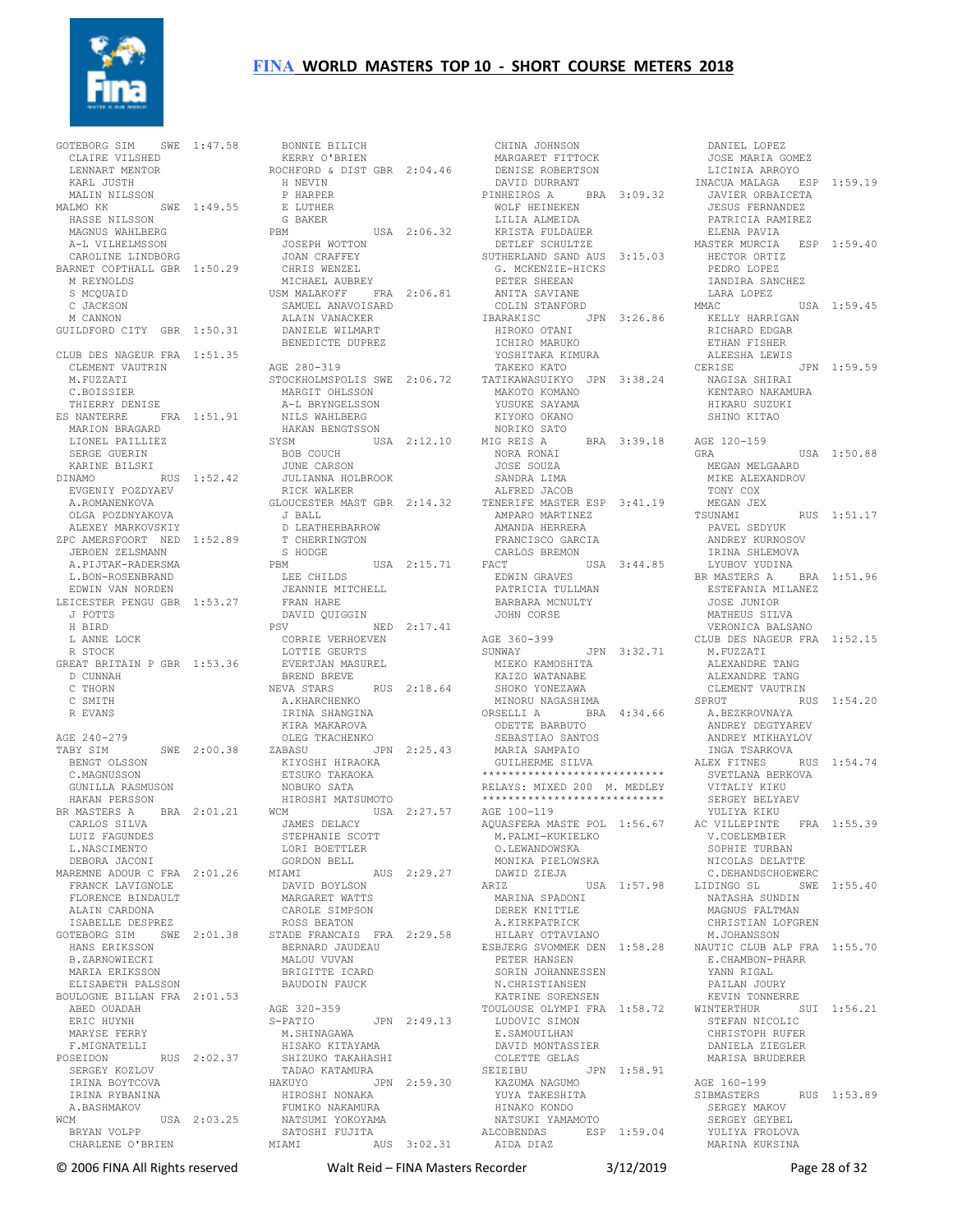

 NICOLAS GRANGER KARINE BILSKI FREDERIC TONUS ANDREA BAUDRY KENILWORTH MAST GBR 1:56.48 J GROVES C WILKINSON J WARDLE N SMITH EDGE JPN 1:57.25 TORU TAKUBO SEIJI SUGIMOTO YURIKO IKEDA KAYO YOSHIMURA NAUTIC CLUB ALP FRA 1:58.62 LEILA DACHRAOUI PATLAN JOURY LAURENT VILLET YANN RIGAL ZPC AMERSFOORT NED 1:59.34 MARTIJN GIEZEN LARISSA BRAK ERWIN BUIST A.PIJTAK-RADERSMA KNMKITAHAMAN JPN 2:00.54 NAO MASUDA YOSHIAKI ISHII<br>TOMOVC 1-11 TOMOKO AICHI YASUHIRO KAWAMOTO GOTEBORG SIM SWE 2:01.30 SOFIA ANDERSSON NICHAEL MACDONALD NIKLAS BORG CLAIRE VILSHED CA PIERRELATTE FRA 2:01.35 SABINE OLLA WALTER MARQUES FABIENNE GUTTIN FLORIAN RICHARD GILLES GRABSKI AURELIE MATTANA STADE FRANCAIS FRA 2:01.50 ISABELLE BATISTA ....<br>ISABELLE BATISTA<br>SARA EL BEKRI TAKI M'RABET BAUDOIN FAUCK AGE 200-239 GUILDFORD CITY GBR 1:59.60 M WARE D BRYANT M HODGSON L COGGINS TSUNAMI RUS 2:01.89 VLADIMIR GORKOV N.VINOKURENKOVA EKATERINA YUDINA ALEXANDR DANILOV MALMO KK SWE 2:02.16 USM MALAKOFF CAROLINE LINDBORG A-L VILHELMSSON MAGNUS WAHLBERG HASSE NILSSON KAZUHIKO YAMAKAWA HAJIME MORIMOTO TAMAE YAMAKAWA KIKUKO KOBAYASHI A.ROMANENKOVA VERONIKA VORONOVA ALEXEY MARKOVSKIY ALEXEY FILONOV GOTEBORG SIM SWE 2:04.34 LENNART MENTOR IRINA SHANGINA OLEG TKACHENKO ANNA JENSEN JORGEN ERIXON MALIN NILSSON LEICESTER PENGU GBR 2:05.27 L ANNE LOCK H BIRD S ATHERLEY J POTTS PC AMERISPOURD AND THE CONSTRUCT OF MASTERS A BRITISH OF MASTERS A BRITISH CONSTRUCT OF A SAMPLE OF A SAMPLE OF A SAMPLE OF A SAMPLE OF A SAMPLE OF A SAMPLE OF A SAMPLE OF A SAMPLE OF A SAMPLE OF A SAMPLE OF A SAMPLE OF A

ES NANTERRE FRA 1:55.04 RKF SWIM TEAM A BRA 2:05.40 MTR JPN 2:02.96 GOTEBORG SIM SWE 2:20.82 DINAMO RUS 2:03.21 AGE 280-319 NEVA STARS RUS 2:33.80 KIRA MAKAROVA A.KHARCHENKO JORICA ALOAN MARCELO REZENDE HAKAN BENGTSSON ZABASUSC JPN 2:44.70 CHIYO FUKUSHIMA LOCO USA 4:27.62 MARCO DIAS<br>MAGALI GACEK MAGALI GACEK AXTOSKOBE JPN 2:05.64 YUZO HORIE NOBUHIRO NAKATANI MIHO NADAI WAKAKO MATSUMURA REAL CANOE N.C. ESP 2:06.70 LAURA SANTIDRIAN JOSE MAYOR CARMEN NAVARRO ANTONIO EGIDO AGE 240-279<br>TABY SIM SWE 2:14.91 SWE<br>GUNILLA RASMUSON<br>HAKAN PTTT HAKAN PERSSON BENGT OLSSON BENGE COMMISSON<br>C.MAGNUSSON BRA 2:17.04 NOOSA<br>LOIS HIL LUIZ FAGUNDES CARLOS SILVA L.NASCIMENTO DEBORA JACONI SDSM USA 2:17.58 ROBERT JOLLY BIRMINGHAM MAST GBR 2:52.87 CATHY GANZE PETER ANDERSEN DANIEL PARTIN ANDRA JAUNZEME UNAMIRIBEIRAO M BRA 2:18.39 MARCIO ALMEIDA VICTORIA HARRISON FABILANNE GOTILLAN<br>BOULOGNE BILLAN FRA 2:18.44 ABED OUADAH F.MIGNATELLI LAURENT NEUVILLE MARYSE FERRY GOTEBORG SIM SWE 2:19.48 WOLF HEINEKEN PIA STRANDH GLEN CHRISTIANSEN LEONARD BIELICZ UNN NORBERG<br>PAINEIRAS A RICARDO YAMIN HELENA CASTRO MARIA ALMEIDA JOSE LORO PBM USA 2:20.46 CHRIS WENZEL MICHAEL AUBREY MIKE LAMONICA FRAN HARE FRA 2:20.63 SALIMA AGHA THIERRY FRANCOU THIERRY FRANCO<br>HERVE DURAND BENEDICTE DUPREZ ELISABETH PALSSON B.ZARNOWIECKI MARIA ERIKSSON HANS ERIKSSON SYSM USA 2:37.17 BOB COUCH RICK WALKER JULIANNA HOLBROOK JUNE CARSON STOCKHOLMSPOLIS SWE 2:43.71 TATIKAWASUIKYO JPN 4:21.08 NIKOLA DELIC MARGIT OHLSSON A-L BRYNGELSSON

BRA 2:19.73 DAVID BOYLSON<br>N DENISE ROBERTSON NILS WAHLBERG KAORI WATANABE HIROSHI MATSUMOTO NOBUKO SATA KIYOSHI HIRAOKA WARRINGAH AUS 2:45.03 ABEL BORNSTEIN \*\*\*\*\*\*\*\*\*\*\*\*\*\*\*\*\*\*\*\*\*\*\*\*\*\*\*\* RELAYS: MIXED 400 M. FREE \*\*\*\*\*\*\*\*\*\*\*\*\*\*\*\*\*\*\*\*\*\*\*\*\*\*\*\* MILTON O'DELL MARILYN EARP SUZANNE LEVETT PSM USA 2:47.22 ANDREA HUNT STEVEN PETERSON KATE CARRUTHERS DAN KIRKLAND<br>DREAM DREAM JPN 2:50.25 FUSAKO KATO TATSUO ASAI SUMIKO KOBAYASHI TAIJI MIZUTANI NOOSA AUS 2:51.09 LOIS HILL BRIAN HOEPPER JO MATTHEWS R CRAMB P INGRAM J WILSON S CRAMB PINHEIROS A BRA 2:53.50 ALFRED JACOB DETLEF SCHULTZE IARA SCARPELLI KRISTA FULDAUER AGE 320-359 PINHEIROS A BRA 3:20.24 KRISTA FULDAUER DETLEF SCHULTZE VINCENT LAPOUGE FOCA 1 POR 4:22.19 LILIA ALMEIDA<br>
MIAMI<br>
CHINA JOHNSON<br>
MARGARET FITTOCK<br>
DAVID BOYLSON<br>
DENISE ROBERTSON FACT USA 3:49.34 MARTHA HENDERSON DAVID JARVIS PATRICIA TULLMAN JOHN CORNELL SUTHERLAND SAND AUS 3:54.26 G. MCKENZIE-HICKS ANITA SAVIANE PETER SHEEAN COLIN STANFORD UNAMIRIBEIRAO M BRA 4:02.54 ROBERTO NETO MARIA SAMPAIO MARCELO PIVA VERA COSTA UNAMIRIBEIRAO M BRA 4:04.09 INGO KOELLE CINIRA PIVA GUILHERME SILVA GILDA MACHADO MIG REIS A BRA 4:09.09 EMERSON RIOS SANDRA LIMA WOLF HEINEKEN NORA RONAI CN COUTANCES FRA 4:13.97 CLAUDE SIBBILLE J.MADELENAT JACQUELINE DANGUY J.BROSSET YUSUKE SAYAMA NAOE NOGUCHI  $BRA = 3:20.24$  RENS POST

 BARBARA EISELE PETE PALMER SUSAN KORSEDAL LOUIS ACKERMAN AGE 100-119 SEN-SWIM JPN 3:44.61 KANAKO TAYAMA MIKA KASHIWAZAKI CHIKAHIDE ENDO TOMOKI TANAKA MATSURI JPN 3:54.58 TOMOHIRO KONISHI CHIHIRO SEKO AT MINAKUCHI RYAN TULLOCK CACERES DELFINE ESP 4:17.18 LUIS ROSADO IRENE DELGADO DAVID PASCUAL LOURDES POBLADOR HALEGATOS ESP 4:18.20 JAIME ENRECH GRZEGORZ WABIK CLAUDIA VILLAR CARLA LOPEZ WINGAOMORI JPN 4:19.57 DAISUKE ONAKA MAYUMI ONAKA YUKA CHIYOYA MASAHIRO MIYAMOTO<br>NWZ NED NED  $4:21.07$  MONIQUE PRONK TESSA VERHEIJDT RAQUEL MIRANDA LUIS RIBEIRO GILBERTA BARBOSA PEDRO PIMENTEL ALCOBENDAS ESP 4:26.03 MIGUEL ASING NEREA CACHO IRENE LOPEZ MARCO MORENILLA MASTER MADRID ESP 4:34.06 DIEGO ALBA LUCY LEWIS LUDOVIC REI RAQUEL CASTRO NPONTEA ESP 4:39.44 E.CHAMADOIRA IAGO SOUTO BRUNO MARTINEZ TANIA SUAREZ AGE 120-159 GRA USA 3:48.17 MEGAN MELGAARD MEGAN JEX LUKE PECHMANN TONY COX SANTURTZI ESP 3:54.19 ENDIKA ESTEBANEZ EIDER FUENTES ITSASO VALLE JOSE MIRAS<br>OREG  $TISA$  3:56.89 SCOT SULLIVAN MATT MILLER JESSICA STACY HAILEY BAMBUSCH<br>WH2O US  $HSA$   $4:00.22$  E.VUCINICH KEELY MACDONALD

MAKOTO KOMANO

© 2006 FINA All Rights reserved Walt Reid – FINA Masters Recorder 3/12/2019 Page 29 of 32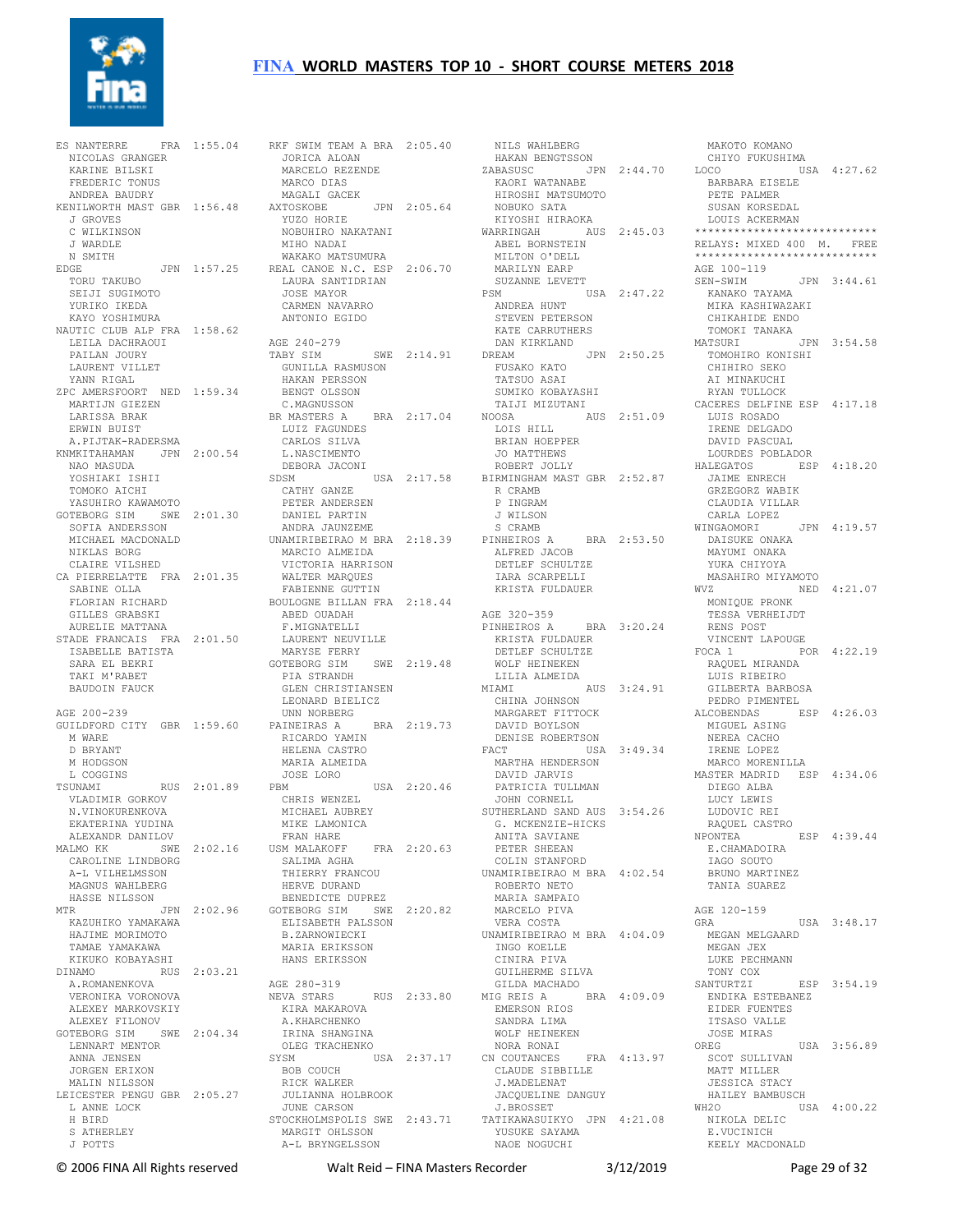

 SAM STRYKER PSCM USA 4:05.04 STANISLAV SAIKO KEN BARCINAS MARIKA MCCUE A.MAYER-LIOTTA TEDDINGTON SC GBR 4:05.57 C GREY S GRIFFITHS H LOUGHLIN Z LIOKALOS SPENCER SWIM TE GBR 4:05.99 O GELEOC O SAMY B WILKINSON S SWAINE PBM USA 4:08.05 DANIEL LEBOST KINGBERLY PEREZ C.RAININGER DANIEL LOTANO KENT WEALD SWIM GBR 4:12.40 S GRANT M BARCIKOWSKI E OLIVER K REDMAN HOYLAKE SC GBR 4:16.14 C NAVEN A THOMAS B CORLEY D HARROP AGE 160-199 ZPC AMERSFOORT NED 4:01.45 JEROEN ZELSMANN LARISSA BRAK A.PIJTAK-RADERSMA ERWIN BUIST AQUAMASTERS ESP 4:01.53 PATRICK-DE ROER NED 4:39.00 CINTA VILANOVA SABINA MARTINEZ JORDI TALAVERA CARLES PUIG DAW NED 4:05.61 TLONA HOGERHEYDE P.GEMEREN LAURA BADOUX JOOST HOETJES PORTSMOUTH NORT GBR 4:09.53 C EDWARDS G HENRY P MISTRY R CLAY WVZ NED 4:14.11 C.GOORBERGH YVONNE GERRITSEN JAN-WILLEM BERG IVO ROOZEBOOM 1693 USA 4:14.84 DOUGLAS SLATER SHANNON GREENE ADRIAN MAHOLCHIC KATIE GRIER MAM USA 4:17.95 RICK HAMILTON STEPHANIE MCQUADE EVE MAIDENBERG RYAN DUNLAP DAW NED 4:22.54 WOUTER ZIJLSTRA JACQUELINE TUIN ALEX DAMEN E.STELTENPOHL ZVVS NED 4:24.05 N.HOEVEN HELENA MELS RENE DE JONG FREDDY VD VEEN YCFM USA 4:25.26 JULIE KAMAT BRODIE HYNES PATTY FENNELL

 ANDY MATTHIAS AGE 200-239 GUILDFORD CITY GBR 4:04.95 M HODGSON M WARE L COGGINS D BRYANT LEICESTER PENGU GBR 4:15.71 R STOCK L ANNE LOCK H BIRD J POTTS POSEIDON RUS 4:16.18 SERGEY KOZLOV OLGA KEDROVA IRINA MERZLIKINA VASILIY EFREMOV HENLEY BEACH AUS 4:24.01 AGE 280-319 JOANNE SUTCLIFFE LEILA NAZIMI GRANT SIMPSON STEPHEN OSBORNE CVMM USA 4:24.76 RICK WALKER J.WEIDERMAN CYNTHIA ZUTTER DOUG KOEHLER KELLY KARREN MOVY USA 4:31.27 J.HALGREN HEATHER HUETTNER KURT GRIMM BILL SHERMAN ERITH & DISTRIC GBR 4:32.96 L BURDETT A BALL J VICK R WILDING PASCALLE JANSSEN MARTINE DE HAART PINOS JPN 6:05.68 TATSUYA OYAMA CHARLES BOS ARNO SCHRAUWEN GERM USA 4:40.33 DANIEL BLITZ JEANNE LAPPIN DENISE DOMBAY MATTHEW PAUSHTER PREGEL RUS 4:40.71 SERGEY KARAKCHIEV ALEXANDR SMIRNOV OKSANA GINKO IRINA TITOVA AGE 240-279 HULL MASTERS SC GBR 4:07.92 SHEFFIELD CITY GBR 4:08.79 **CVMM**  $USA \ 4:24.25$  ARLETTE GODGES BECKY CLEAVENGER ROBERT ROSEN MARK BUCKLEY  $USA = 4:30.52$  MICHAEL AUBREY CHRIS WENZEL FRAN HARE F.CAUDRILLIER WCM USA 4:37.34 BRYAN VOLPP BONNIE BILICH CHARLENE O'BRIEN DAVID BOATWRIGHT ROCHFORD & DIST GBR 4:42.82 H NEVIN P HARPER E LUTHER G BAKER SDSM USA 4:46.25 CATHY GANZE MARIEKE THAYER

 KENTON JONES TONY RALPHS NCMS USA 4:46.91 DALE ALTON BEVERLY AMICK GREG SANCHEZ JONATHAN KLEIN BIRMINGHAM MAST GBR 4:50.16 H BETTINSON T CLARK J WILSON R CRAMB WS TWENTE NED 4:56.39 HANS WESTERHOF M.KRAAK-BECKERS FRANS VAN ENST JEANNETTE RUESINK  $SYSM$  USA 4:50.49 BOB COUCH JULIANNA HOLBROOK<br>JULIANNA HOLBROOK JUNE CARSON<br>JUNE CARSON<br>RICK WALKER FURINKAZAN JPN 5:14.99 AKIRA FUJIMAKI KYOKO KAWASHIMA KIYOMI KOBAYASHI HIROSHI MATSUMOTO PSV NED 5:18.73 CORRIE VERHOEVEN LOTTIE GEURTS HAROLD MATLA ROB HANOU<br>OREG USA 5:40.35 JOY WARD JANET GETTLING BOB BRUCE KERMIT YENSEN SAWAE YAMASHITA<br>CHIEKO FUJITA<br>MASATO ODA<br>WARRINGAH AUS 6:20.63<br>CLAIRE OXLADE CLAIRE OXLADE<br>CLAIRE OXLADE<br>HELEN CAMPBELL JOHN PAGDEN WILSON GAMBLE PSOGIMACHI JPN 6:22.01 CARLOS LOPEZ TAKASHI SHIBATA SAYOKO MINEMATSU HIROKO MINEMATSU JUNICHIRO SATO<br>ROSE US USA 6:57.01 KRISTIN BENNETT WINSTON UCHIYAMA MICHAEL FARMER MAURINE KORNFELD<br>MINN USA MINN USA 7:03.98 AGE 120-159 MARC ANDERSON E.CONNELLY SHANNON SWARTZ DAVID ARLANDER MEMO USA 7:28.89 BARRY GALVIN JUDY ARMSTRONG MOLLY SINGER DAVID BAUER AGE 320-359 SUTHERLAND SAND AUS 7:08.70 G. MCKENZIE-HICKS PETER SHEEAN FETER SHEEAN<br>ANITA SAVIANE COLIN STANFORD FACT USA 9:21.75 EDWIN GRAVES --..... GRAVES<br>PATRICIA TULLMAN<br>DIII BARBARA MCNULTY JOHN CORSE WCM USA 9:42.93

 JOYCE HAWORTH STAN MORNER RICK SILVEY \*\*\*\*\*\*\*\*\*\*\*\*\*\*\*\*\*\*\*\*\*\*\*\*\*\*\*\* RELAYS: MIXED 400 M. MEDLEY \*\*\*\*\*\*\*\*\*\*\*\*\*\*\*\*\*\*\*\*\*\*\*\*\*\*\*\* AGE 100-119 SEN-SWIM JPN 4:09.19 TOMOKI TANAKA CHIKAHIDE ENDO KANAKO TAYAMA MIKA KASHIWAZAKI BIRMINGHAM MAST GBR 4:13.05 L HERBERT M JAMES J CLARK<br>K WALKER-STABELER K WALKER-STABELER MATSURI JPN 4:22.68 AI MINAKUCHI SHIMPEI TOYODOME RYAN TULLOCK CHIHIRO SEKO ESBJERG SVOMMEK DEN 4:31.76 PETER HANSEN C.RASMUSSEN N.CHRISTIANSEN MATHILDE SORENSEN ARIZ USA 4:34.39 MARINA SPADONI DEREK KNITTLE A.KIRKPATRICK HILARY OTTAVIANO ALCOBENDAS ESP 4:45.14 LORENA MARTIN DANIEL LOPEZ M.A.TRISTAN NEREA CACHO<br>ZOB'66  $NED \quad 4:50.01$ WENDY DE BRUIN HARMEN REEMST REBECCA EVERS FERRY BLANGE CACERES DELFINE ESP 4:53.80 JUAN HERNADEZ ESTHER GALAN DAVID PASCUAL LOURDES POBLADOR LEGANES ESP  $4:53.98$  NOELIA GONZALES HECTOR RAMIREZ DENIS OROPESA CUATRO CAMINOS ESP 5:01.28 JORGE ORTEGA PALOMA DOMINGUEZ MARTA MARTINEZ RYOHEI UETA TEDDINGTON SC GBR 4:18.03 M FLOWER L SMITH Z LIOKALOS G HEYN HZ&PC HEERENVEE NED 4:22.61 E.KLAARBERGEN-KLE DENNIS BOS CASPER HUT FRAUKJE PUTS GRA USA 4:28.82 MEGAN MELGAARD KENNY DUARTE BILLY GAINES KATE HIBBARD PSM USA 4:30.63 KRISTINE COX JAKUB KOTYNIA ERIK PETERSEN ALLISON COX<br>UMAC  $USSA = 4:32.22$ COURTNEY RANDOLPH

ANN HIRSCH

© 2006 FINA All Rights reserved Walt Reid – FINA Masters Recorder 3/12/2019 Page 30 of 32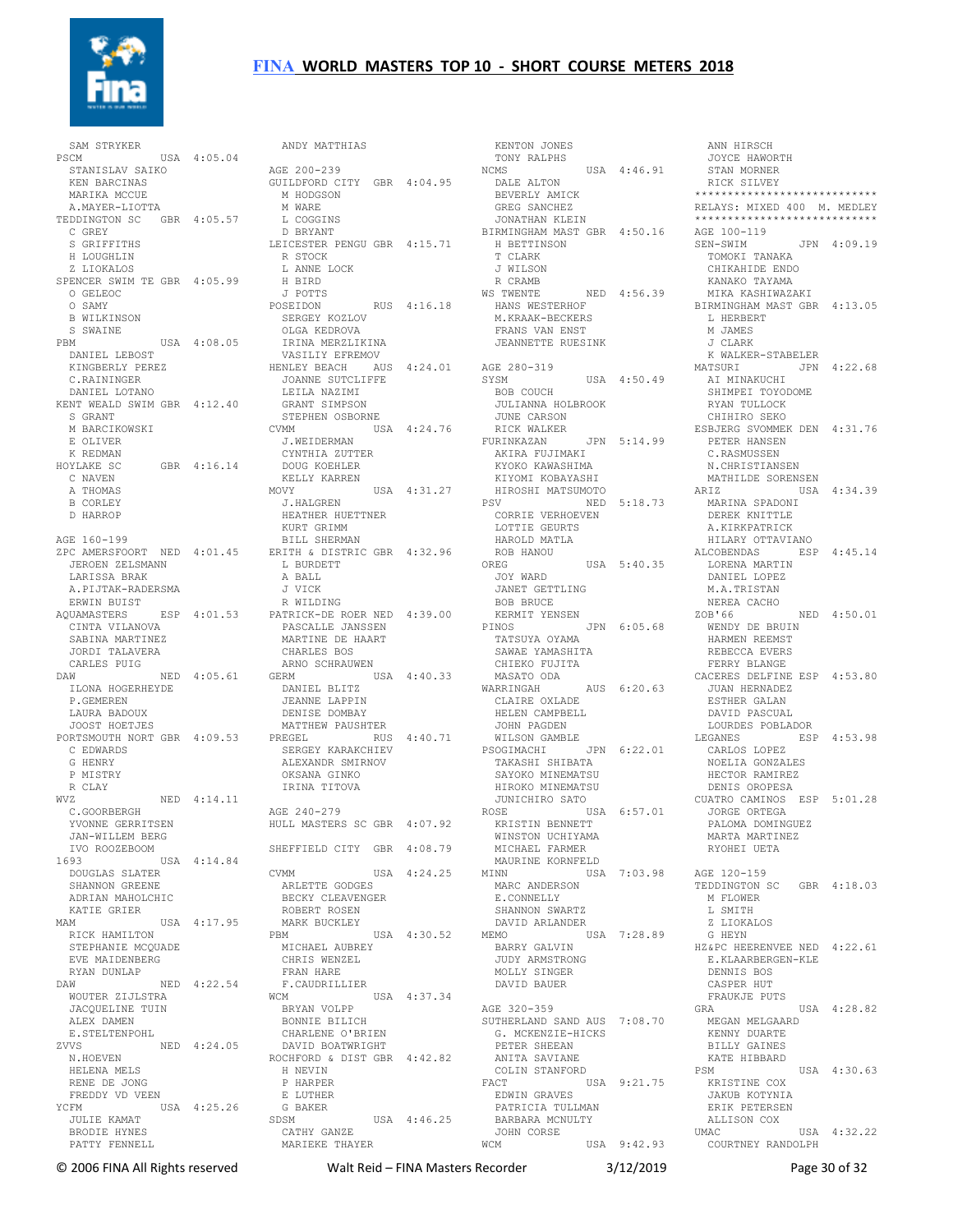

 MICHAEL GOODISON BRETT LAPLANTE LAURA ROSE ZVVS NED 4:36.66 NADYA PUTTER KARIN STEIN PAUL BRINKMAN B.NOUWELANT KENT WEALD SWIM GBR 4:42.11 M BARCIKOWSKI E OLIVER K REDMAN S GRANT HALEGATOS ESP 4:46.68 CLAUDIA VILLAR ISMAEL AGUADO GRZEGORZ WABIK PALOMA GONZALEZ PORTO 1 POR 4:47.88 LEONOR BABO PEDRO SOUSA BRUNO SANTOS JOANA RODRIGUES HOYLAKE SC GBR 4:49.18 OLEG PLUTOK D HARROP C NAVEN B CORLEY A THOMAS AGE 160-199 FAREHAM NOMADS GBR 4:16.62 J CORBEN M BENNELL. J BERBERS L MOLYNEAUX ZPC AMERSFOORT NED 4:20.45 EDWIN VAN NORDEN LARISSA BRAK ERWIN BUIST L.BON-ROSENBRAND ROMFORD TOWN SC GBR 4:31.20 M CURRY P ARUNDELL D EBANKS A FORDHAM  $SPRIIT$  RIIS  $4 \cdot 34$  11 ELENA BABIKOVA IGOR PENCHUKOV ANDREY MIKHAYLOV INGA TSARKOVA PBM USA 4:35.27 LAURA NUUDI BARRY GARLAND DANIEL LOTANO LISA BLACKBURN WVZ NED 4:35.62 H NEVIN G BAKER P HARPER IVO ROOZEBOOM JAN-WILLEM BERG DELIA BADOUX YVONNE GERRITSEN DAW NED 4:39.00 PAUL OUDENDIJK JOOST HOETJES ILONA HOGERHEYDE JACQUELINE TUIN SPENCER SWIM TE GBR 4:48.86 C RENTSCH B WILKINSON C BENSON K MAYER HZ&PC HEERENVEE NED 4:49.70 MARTEN DE GROOT FRAUKJE PUTS CASPER HUT E.KLAARBERGEN-KLE ROYAL TUNBRIDGE GBR 4:50.95 R GARDNER E PRICE S HORLER A WAIN AGE 200-239

GUILDFORD CITY GBR 4:32.78 M WARE D BRYANT M HODGSON L COGGINS<br>CVMM  $USA = 4:37.00$  JILL GELLATLY DOUG KOEHLER KELLY KARREN BECKY CLEAVENGER LEICESTER PENGU GBR 4:40.08 L ANNE LOCK H BIRD S ATHERLEY R STOCK TEDDINGTON SC GBR 4:43.46 M DEAKIN R OLTNER K OLINER<br>S OLTNER E TARR<br>POSEIDON RUS 4:43.65 A.STARSHININ<br>IRINA MERZLIKINA OLGA KEDROVA SYSM USA 4:57.41 EDWARD MENCH CASEY KEIBER JEFFREY BOATRIGHT JO-ANN ELO MICH USA 5:01.36 LAWRENCE DAY CORRIN BUCK JEFF BAILEY MUFFY MACKENZIE LOUGHBOROUGH TO GBR 5:03.56 E SEAGER N WHITE I WILKES B WILKES<br>GERM USA 5:06.87 DENISE DOMBAY GUSTAVO SANDI JEANNE LAPPIN MATTHEW PAUSHTER GBR 5:08.07 G GOODWIN S BURCHELL S DUKE V MCLAREN AGE 240-279 ROCHFORD & DIST GBR 5:18.65 E LUTHER P HARPER<br>CVMM USA 5:23.61 KIRKPATRICK-RENO CLIVE EDWARDS MARK BUCKLEY CYNTHIA ZUTTER MID SUSSEX MARL GBR 5:34.86 M JOHNSON J MCKERCHAR M SALWAY A BURGESS VMST USA 5:46.24 BARBARA BOSLEGO PATRICIA MILLER GREGORY HARRIS JIM MILLER<br>MOVY MOVY USA 5:48.01 \*\*\*\*\*\*\*\*\*\*\*\*\*\*\*\*\*\*\*\*\*\*\*\*\*\*\*\* SUSAN BLATTNER DAVE NOBLE ANTHONY THOMPSON LAURIE BISOGNO UTW MASTERS ZGI POL 5:54.67 URSZULA MROZ W.PRZYTULSKI K.WOJCIECHOWSKI EWA STEPIEN

POSEIDON RUS 5:58.69 V.ZHITLOVSKIY ANDREY FOKIN IRINA BERESNEVA TAMARA GORLOVA MEMO USA 6:01.18 STEPHEN SMALL LOUISE RAFKIN MIKE O'BRIEN MARCIA BENJAMIN MAM USA 6:18.64 PEG MC PARTLAND RICK HAMILTON RUTH SHAPS ROBERT HEATH<br>ATLANTIS ATLANTIS AUS 6:22.23 AGE 120-159 JANETTE SIMONS PETER BRADLEY TIM BURFIELD MONICA BYRNES AGE 280-319 NEVA STARS RUS 5:49.96 KIRA MAKAROVA IRINA SHANGINA OLEG TKACHENKO OLEG PETKAU<br>WMST USA 6:02.76 GREG THARP JOANN LEILICH BRUCE ROLLINS CAROLYN BOAK SYSM USA 6:08.60 BOB COUCH RICK WALKER JULIANNA HOLBROOK JUNE CARSON NAMIHAYASC JPN 6:14.24 ATSUYO KOMINAMI SEIJI KOMAKI KYOKO SHIMOYAMA<br>KYOKO SHIMOYAMA TAKUMI SAKATA GOLD USA 6:25.53 DAVID MCINTYRE KARL WIEDAMANN LISA BENNETT PEGGY MCDONNELL WARRINGAH AUS 6:27.62 VIOLET WILKINSON PETER KAUPERT STUART MEARES SUZANNE LEVETT nn 2001<br>USA 6:51.35 MARILYN DOUGLASS NICK DOUGLASS MELINDA SMITH YOSHI OYAKAWA PSV NED 7:03.70 LOTTIE GEURTS ROB HEMESATH ROB HANOU GONNIE BAK<br>MINN USA 7:24.42 BABS LARSEN PAT LILLEHEI DARRELL SMITH JOHN BERGMAN FACT USA 7:31.06 AGE 160-199 KEN HICKEY WILLIAM ZANI BARBARA MCNULTY MARTHA HENDERSON RELAYS: MIXED 800 M. FREE \*\*\*\*\*\*\*\*\*\*\*\*\*\*\*\*\*\*\*\*\*\*\*\*\*\*\*\* AGE 100-119<br>SEN-SWIM JPN 8:20.64 MIKA KASHIWAZAKI KANAKO TAYAMA TOMOKI TANAKA CHIKAHIDE ENDO TENERIFE MASTER ESP 9:04.42

 NEHEMIAS VELASCO K.QUINTERO MARIA CASTILLO JOSE GARCIA MVM USA 9:09.77 AMANDA SCHMITZ ANDREW WRIST WILFRED GARCIA CATHERINE HARRIS CITY OF SOUTHAM GBR 9:54.71 H DICKER K SHAFFORD J MACTAVISH G SHAFFORD SABADELL ESP 9:05.58 FELIX PARRILLA MIREIA GOMEZ NURIA CIURO ALEX SOLSONA KENT WEALD SWIM GBR 9:19.76 S GRANT M BARCIKOWSKI E OLIVER K REDMAN EXETER CITY SWI GBR 9:22.47 C WILSON A BROWNING T LANG S HURLEY MANCHESTER TRIA GBR 9:27 15 L BOWDEN P THOMAS C STEWARD S MOORE DAW NED 9:42.41 ALEX DAMEN LAURA BADOUX E.STELTENPOHL WOUTER ZIJLSTRA KNMMUSASHIURAWA JPN 9:42.69 KENTARO HIROSHIGE<br>WOMANY YOUSUKE MORISHITA WAKANA YAJIMA AYA IWATA DWT NED 9:50.61 PETER VAN DE BOR EVY WITLOX MICHEL WIGBERS INKEN WEMHEUER<br>PBM USA 9:54.48 LAURA NUUDI CAITLIN DUNDEY DANIEL LEBOST DANIEL LOTANO CALDES ESP 10:15.34 NATALIA POCULL ALBERT MARTIN OLGA FERNANDEZ RAUL ROMERO ZVL-1886 NED 10:46.62 INGMAR KOOMAN CATHY SCHRIJNER SUZAN BLANKESTIJN HANS BOUWMEESTER HZ&PC HEERENVEE NED 8:53.25 CASPER HUT E.KLAARBERGEN-KLE FRAUKJE PUTS MARTEN DE GROOT ALBION D'ELFT ( NED 8:59.22 HUGO BREGMAN MEREL TOUSSAINT ROOS VAN ESCH NOL VAN THULL<br>OTTER SC  $GRR$  9:02.26 N BARBER C MORGAN J MCMENEMY

© 2006 FINA All Rights reserved Walt Reid – FINA Masters Recorder 3/12/2019 Page 31 of 32